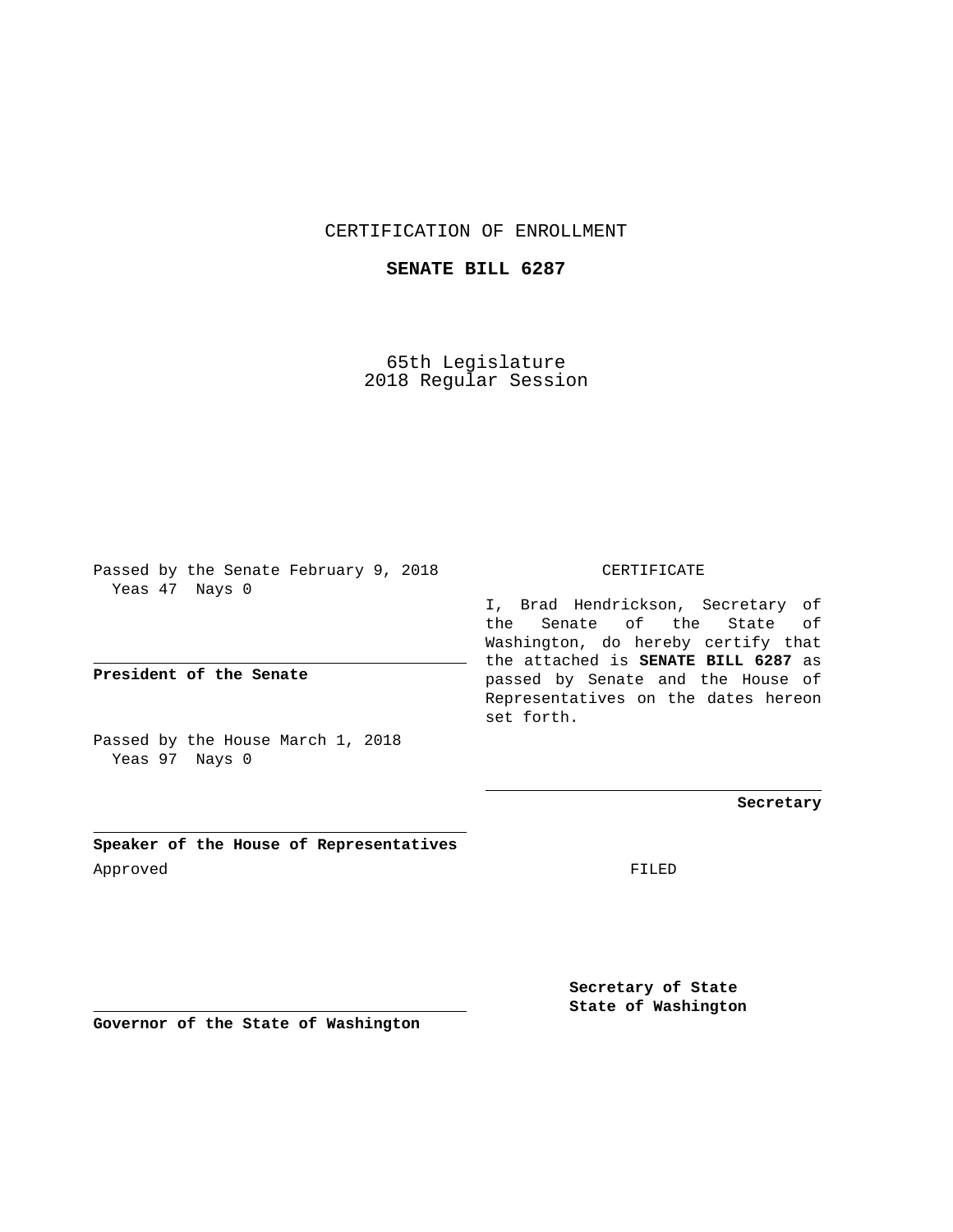## **SENATE BILL 6287**

Passed Legislature - 2018 Regular Session

## **State of Washington 65th Legislature 2018 Regular Session**

**By** Senators Darneille, O'Ban, Carlyle, Zeiger, and Saldaña; by request of Department of Children, Youth, and Families

Read first time 01/11/18. Referred to Committee on Human Services & Corrections.

 AN ACT Relating to making technical changes regarding the department of children, youth, and families; amending RCW 28A.655.080, 74.09.470, 43.63A.068, 43.63A.066, 43.31.571, 41.06.097, 74.12.340, 74.08A.260, 74.04.014, 70.305.020, 70.305.010, 70.198.020, 43.216.065, 43.121.100, 43.88C.050, 43.31.583, 43.31.581, 43.31.575, 43.20.275, 42.48.010, 41.04.385, 36.70A.450, 36.70.757, 35A.63.215, 35.63.185, 35.21.688, 28B.77.005, 28A.655.220, 28A.300.570, 28A.188.040, 28A.175.075, 28A.155.160, 19.02.050, 43.216.555, 43.216.370, 43.216.355, 43.216.350, 43.216.325, 43.216.315, 43.216.305, 43.216.300, 43.216.265, 43.216.045, 43.216.105, 9.94A.655, 26.44.220, 9.94A.6551, 74.13.632, 74.13.341, 28A.300.525, 74.13.020, 72.05.435, 13.34.030, 74.31.020, 74.15.038, 74.13.660, 74.13.570, 71.24.065, 43.185C.285, 43.185C.260, 28B.105.060, 28A.300.592, 26.44.125, 7.68.801, 2.70.090, 43.216.380, 43.216.165, 43.216.250, 13.34.062, 13.34.069, 74.13A.005, 74.14A.060, 13.90.010, 43.216.015, 43.06A.030, 13.50.010, 74.14B.010, 43.216.906, and 43.216.905; reenacting and amending RCW 43.216.270; providing an effective date; and providing an expiration date.

BE IT ENACTED BY THE LEGISLATURE OF THE STATE OF WASHINGTON:

 **Sec. 1.** RCW 28A.655.080 and 2012 c 51 s 2 are each amended to 21 read as follows: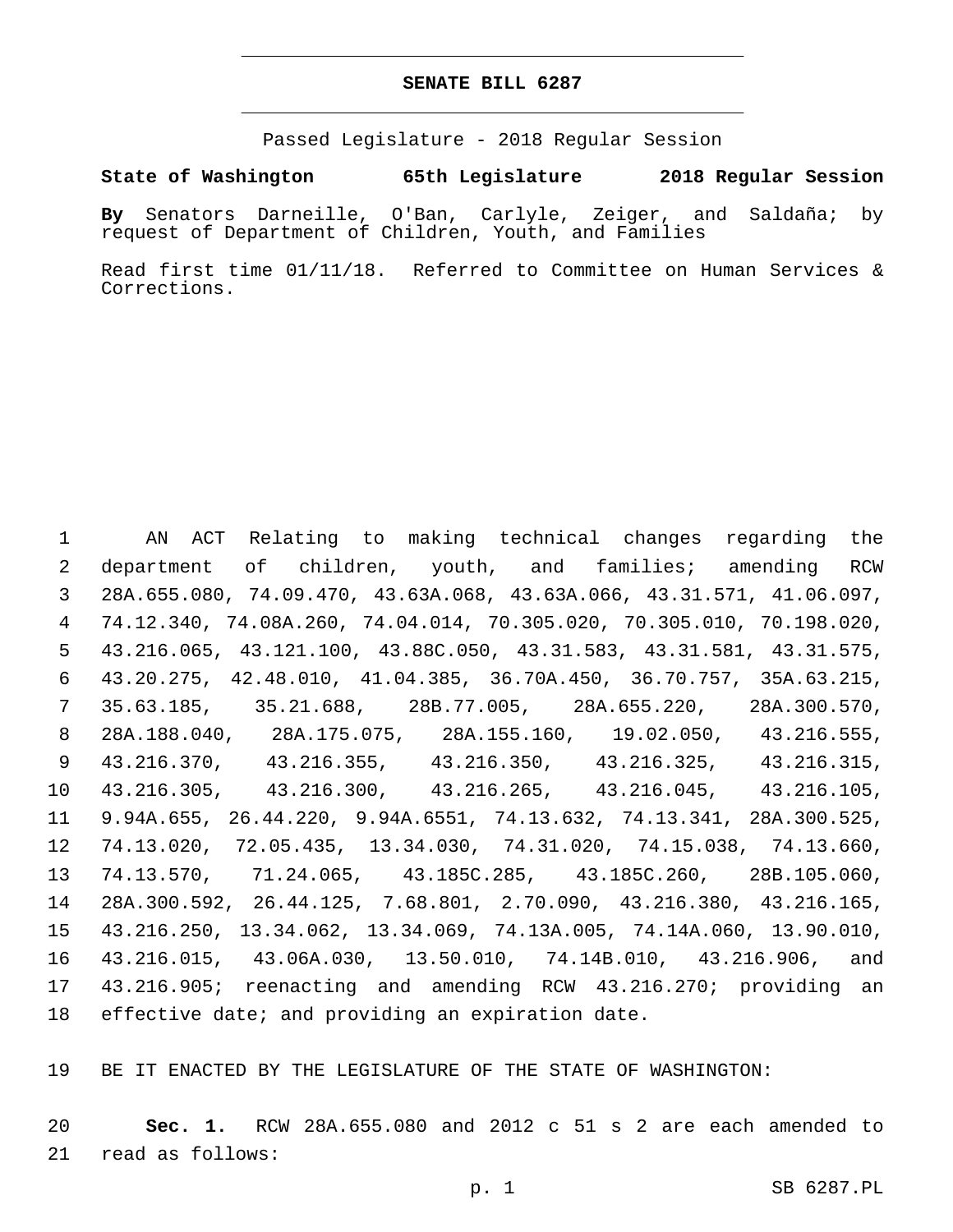(1) To the extent funds are available, beginning in the 2012-13 school year, the Washington kindergarten inventory of developing skills shall be administered at the beginning of the school year to all students enrolled in state-funded full-day kindergarten programs under RCW 28A.150.315 with the exception of students who have been excused from participation by their parents or guardians.

 (2)(a) The superintendent of public instruction, in consultation 8 with the department of ((early learning)) children, youth, and 9 families, shall convene a work group to provide:

 (i) Input and recommendations with respect to implementation of the Washington kindergarten inventory of developing skills;

 (ii) Recommendations regarding the optimum way to administer the Washington kindergarten inventory of developing skills to children in half-day kindergarten while ensuring that they receive the maximum 15 instruction as required in RCW 28A.150.205; and

 (iii) Recommendations with respect to achieving the goal of replacing assessments currently required by school districts with the Washington kindergarten inventory of developing skills.

19 (b) The work group shall include:

 (i) One representative from the office of the superintendent of 21 public instruction;

22 (ii) One representative from the department of ((early learning)) 23 children, youth, and families;

 (iii) One representative from the nongovernmental private-public 25 partnership defined in RCW ((43.215.010)) 43.216.010;

 (iv) Five representatives, including both teachers and principals, from school districts that participated in the pilot project, with every effort made to make sure that there is 29 representation from across the state;

 (v) Two parents who are familiar with and participated in the Washington kindergarten inventory of developing skills pilot during 32 the 2010-11 school year; and

 (vi) A representative from an independent, nonprofit children and family services organization with a main campus in North Bend, 35 Washington.

 (c) The work group may solicit input from people who are recent implementers of the Washington kindergarten inventory of developing 38 skills.

 (d) A preliminary report and recommendations shall be submitted to the education committees of the senate and the house of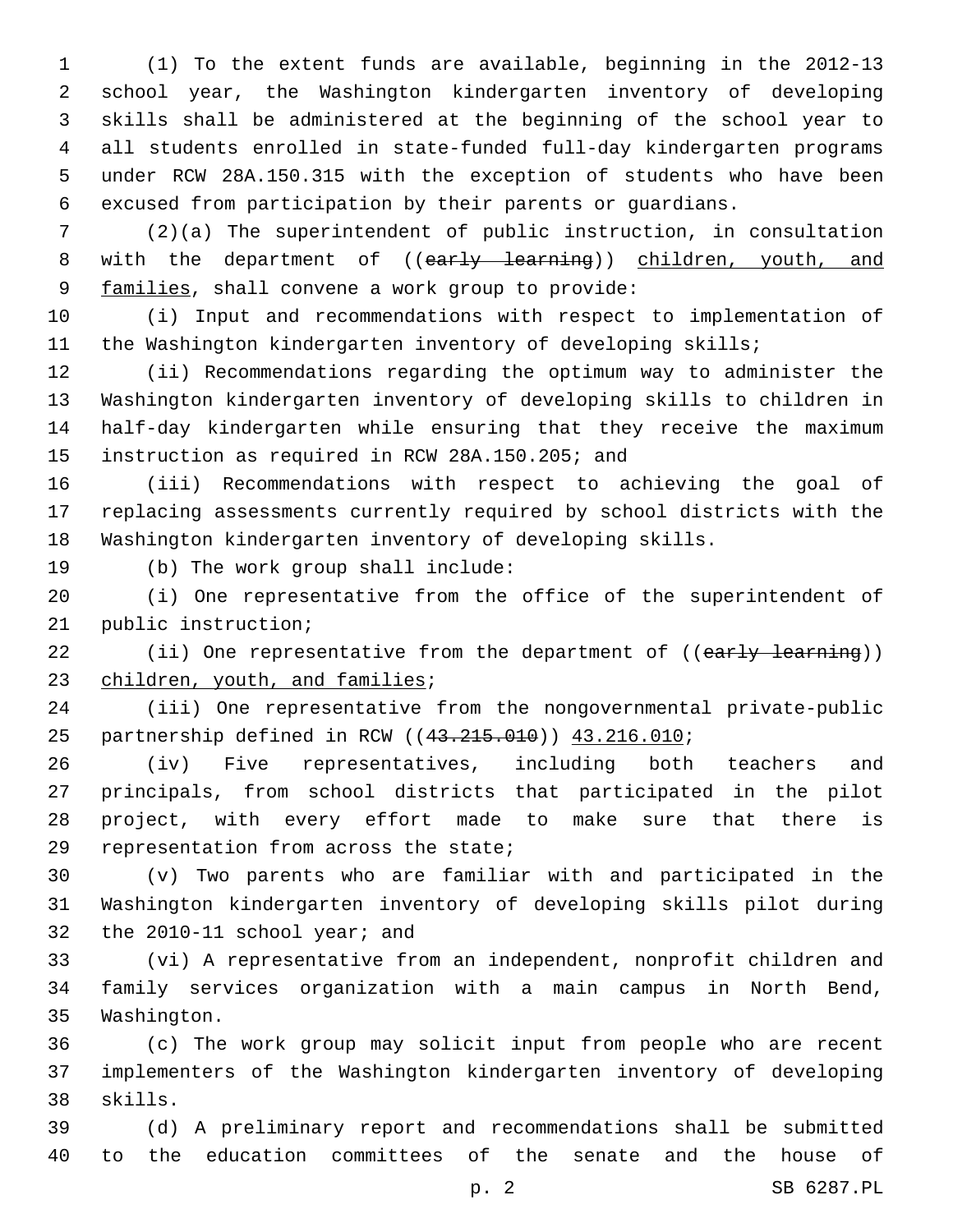representatives by December 1, 2012. A subsequent report and recommendations shall be submitted to the education committees of the senate and the house of representatives by December 1, 2013, and annually by December 1st thereafter.4

 (e) The work group shall terminate upon full statewide implementation of all-day kindergarten.6

 (3) To the extent funds are available, additional support in the form of implementation grants shall be offered to schools on a 9 schedule to be determined by the office of (({the})) the superintendent of public instruction, in consultation with the 11 department of ((early learning)) children, youth, and families.

 (4) Until full statewide implementation of all-day kindergarten programs, the superintendent of public instruction, in consultation 14 with the ((director)) secretary of the department of ((early 15 <del>learning</del>)) children, youth, and families, may grant annual, renewable waivers from the requirement of subsection (1) of this section to administer the Washington kindergarten inventory of developing skills. A school district seeking a waiver for one or more of its schools must submit an application to the office of the superintendent of public instruction that includes:

 (a) A description of the kindergarten readiness assessment and transition processes that it proposes to administer instead of the Washington kindergarten inventory of developing skills;

 (b) An explanation of why the administration of the Washington kindergarten inventory of developing skills would be unduly 26 burdensome; and

 (c) An explanation of how administration of the alternative kindergarten readiness assessment will support social-emotional, physical, and cognitive growth and development of individual 30 children; support early learning provider and parent involvement; and 31 inform instruction.

 **Sec. 2.** RCW 74.09.470 and 2011 1st sp.s. c 33 s 2 are each 33 amended to read as follows:

 (1) Consistent with the goals established in RCW 74.09.402, through the apple health for kids program authorized in this section, the authority shall provide affordable health care coverage to children under the age of nineteen who reside in Washington state and whose family income at the time of enrollment is not greater than two hundred fifty percent of the federal poverty level as adjusted for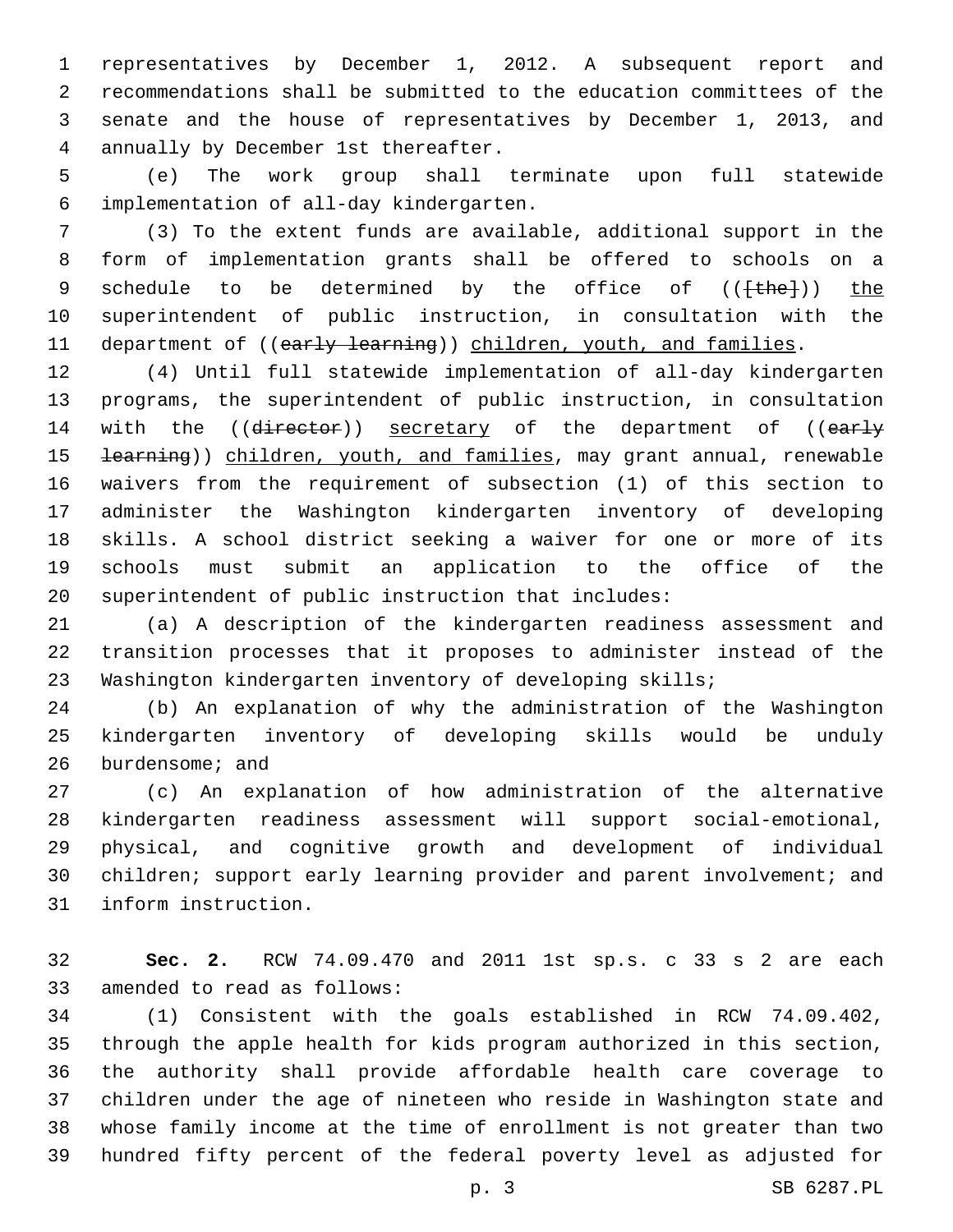family size and determined annually by the federal department of health and human services, and effective January 1, 2009, and only to the extent that funds are specifically appropriated therefor, to children whose family income is not greater than three hundred percent of the federal poverty level. In administering the program, the authority shall take such actions as may be necessary to ensure the receipt of federal financial participation under the medical assistance program, as codified at Title XIX of the federal social security act, the state children's health insurance program, as codified at Title XXI of the federal social security act, and any other federal funding sources that are now available or may become available in the future. The authority and the caseload forecast council shall estimate the anticipated caseload and costs of the 14 program established in this section.

 (2) The authority shall accept applications for enrollment for children's health care coverage; establish appropriate minimum- enrollment periods, as may be necessary; and determine eligibility based on current family income. The authority shall make eligibility determinations within the time frames for establishing eligibility for children on medical assistance, as defined by RCW 74.09.510. The application and annual renewal processes shall be designed to minimize administrative barriers for applicants and enrolled clients, and to minimize gaps in eligibility for families who are eligible for coverage. If a change in family income results in a change in the source of funding for coverage, the authority shall transfer the family members to the appropriate source of funding and notify the family with respect to any change in premium obligation, without a break in eligibility. The authority shall use the same eligibility redetermination and appeals procedures as those provided for children on medical assistance programs. The authority shall modify its eligibility renewal procedures to lower the percentage of children failing to annually renew. The authority shall manage its outreach, application, and renewal procedures with the goals of: (a) Achieving year by year improvements in enrollment, enrollment rates, renewals, and renewal rates; (b) maximizing the use of existing program databases to obtain information related to earned and unearned income for purposes of eligibility determination and renewals, including, but not limited to, the basic food program, the child care subsidy program, federal social security administration programs, and the employment security department wage database; (c) streamlining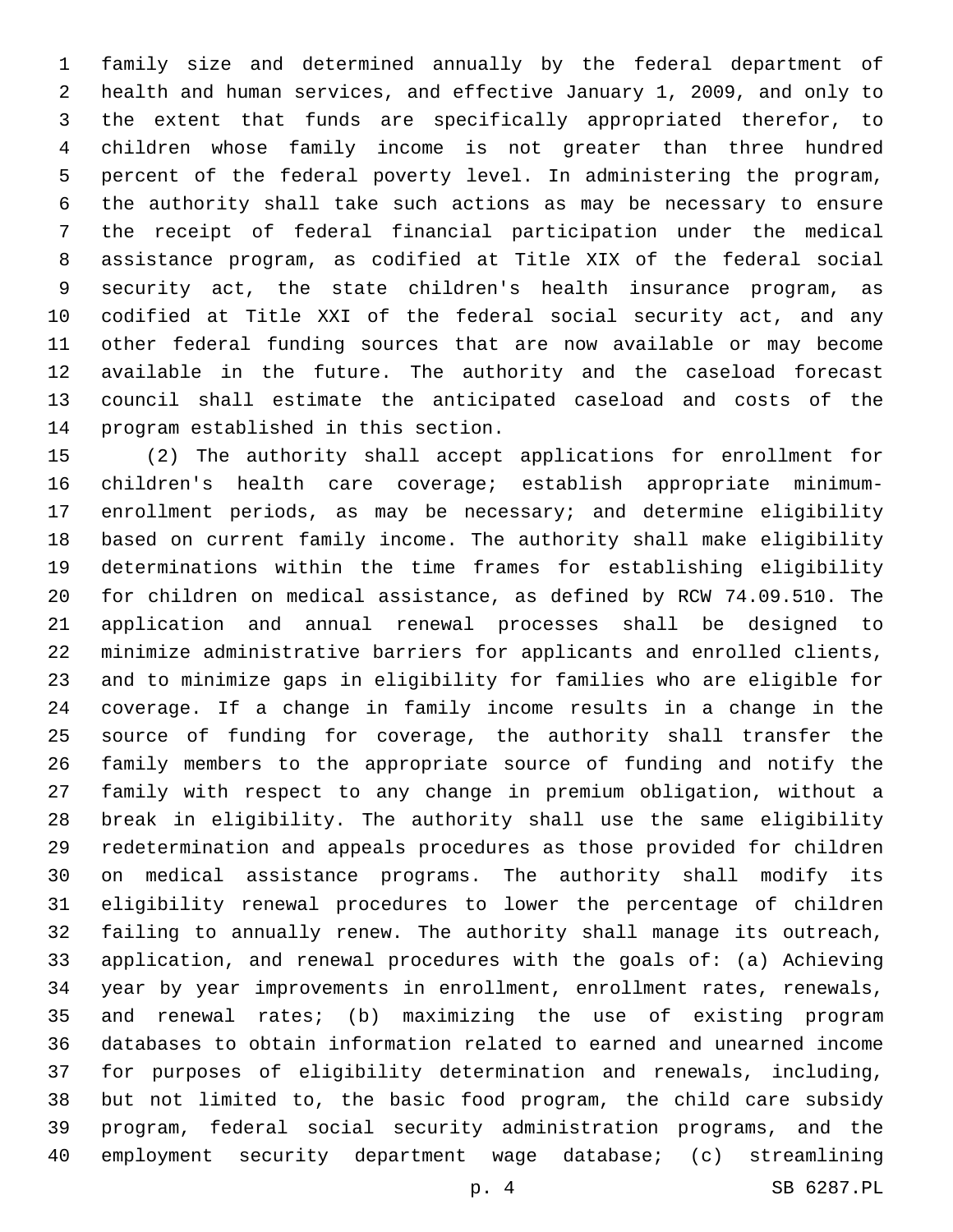renewal processes to rely primarily upon data matches, online submissions, and telephone interviews; and (d) implementing any other eligibility determination and renewal processes to allow the state to receive an enhanced federal matching rate and additional federal outreach funding available through the federal children's health insurance program reauthorization act of 2009 by January 2010. The department shall advise the governor and the legislature regarding the status of these efforts by September 30, 2009. The information provided should include the status of the department's efforts, the anticipated impact of those efforts on enrollment, and the costs 11 associated with that enrollment.

 (3) To ensure continuity of care and ease of understanding for families and health care providers, and to maximize the efficiency of the program, the amount, scope, and duration of health care services provided to children under this section shall be the same as that provided to children under medical assistance, as defined in RCW 17 74.09.520.

 (4) The primary mechanism for purchasing health care coverage under this section shall be through contracts with managed health care systems as defined in RCW 74.09.522, subject to conditions, limitations, and appropriations provided in the biennial appropriations act. However, the authority shall make every effort within available resources to purchase health care coverage for uninsured children whose families have access to dependent coverage through an employer-sponsored health plan or another source when it is cost-effective for the state to do so, and the purchase is consistent with requirements of Title XIX and Title XXI of the federal social security act. To the extent allowable under federal law, the authority shall require families to enroll in available employer-sponsored coverage, as a condition of participating in the program established under this section, when it is cost-effective for the state to do so. Families who enroll in available employer- sponsored coverage under this section shall be accounted for separately in the annual report required by RCW 74.09.053.

 (5)(a) To reflect appropriate parental responsibility, the authority shall develop and implement a schedule of premiums for children's health care coverage due to the authority from families with income greater than two hundred percent of the federal poverty level. For families with income greater than two hundred fifty percent of the federal poverty level, the premiums shall be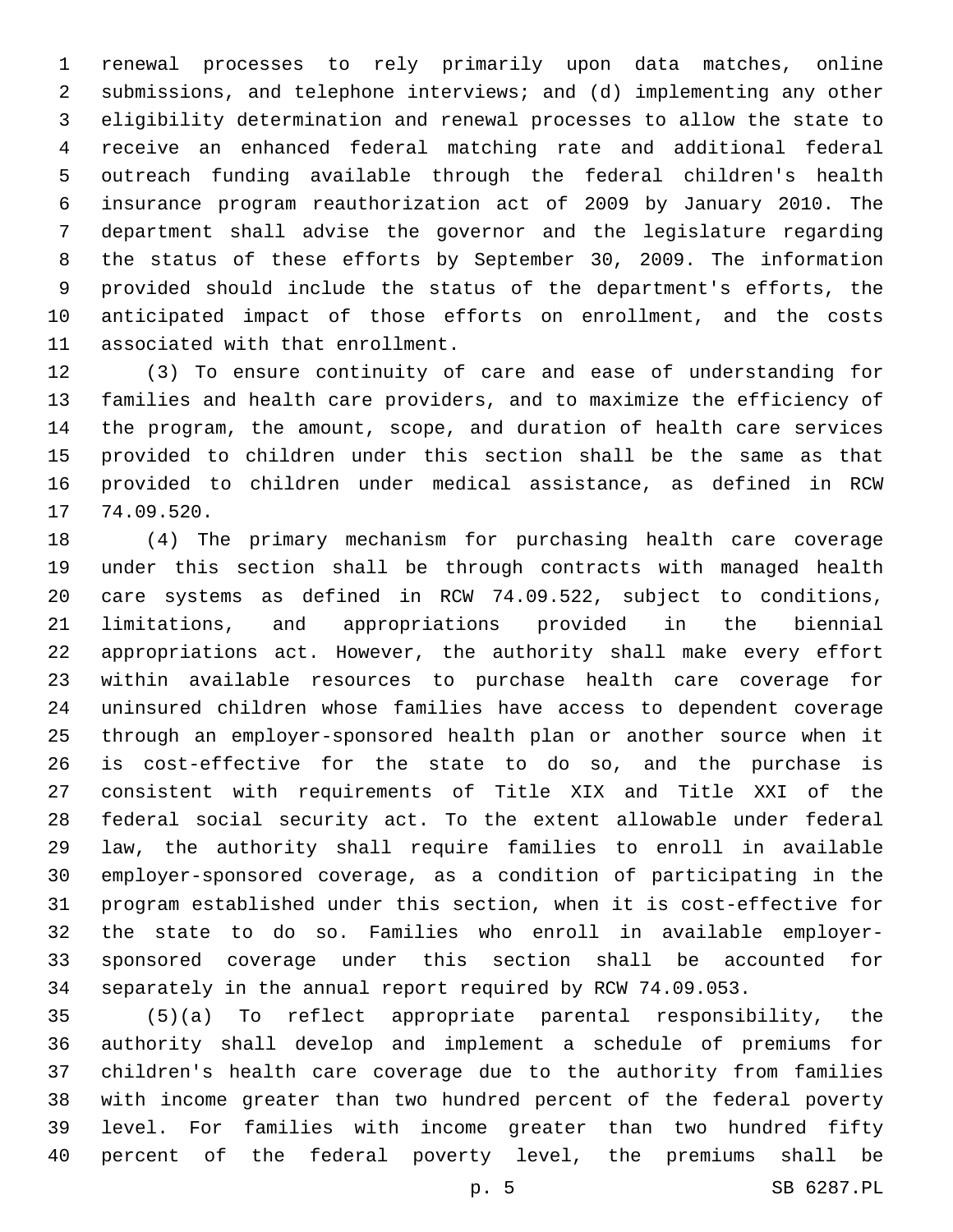established in consultation with the senate majority and minority leaders and the speaker and minority leader of the house of representatives. For children eligible for coverage under the federally funded children's health insurance program, Title XXI of the federal social security act, premiums shall be set at a reasonable level that does not pose a barrier to enrollment. The amount of the premium shall be based upon family income and shall not exceed the premium limitations in Title XXI of the federal social security act. For children who are not eligible for coverage under the federally funded children's health insurance program, premiums shall be set every two years in an amount no greater than the average state-only share of the per capita cost of coverage in the state-13 funded children's health program.

 (b) Premiums shall not be imposed on children in households at or below two hundred percent of the federal poverty level as articulated 16 in RCW 74.09.055.

 (c) Beginning no later than January 1, 2010, the authority shall offer families whose income is greater than three hundred percent of the federal poverty level the opportunity to purchase health care coverage for their children through the programs administered under this section without an explicit premium subsidy from the state. The design of the health benefit package offered to these children should provide a benefit package substantially similar to that offered in the apple health for kids program, and may differ with respect to cost-sharing, and other appropriate elements from that provided to children under subsection (3) of this section including, but not limited to, application of preexisting conditions, waiting periods, and other design changes needed to offer affordable coverage. The amount paid by the family shall be in an amount equal to the rate paid by the state to the managed health care system for coverage of the child, including any associated and administrative costs to the state of providing coverage for the child. Any pooling of the program enrollees that results in state fiscal impact must be identified and 34 brought to the legislature for consideration.

 (6) The authority shall undertake and continue a proactive, targeted outreach and education effort with the goal of enrolling children in health coverage and improving the health literacy of youth and parents. The authority shall collaborate with the department of social and health services, department of health, local public health jurisdictions, the office of the superintendent of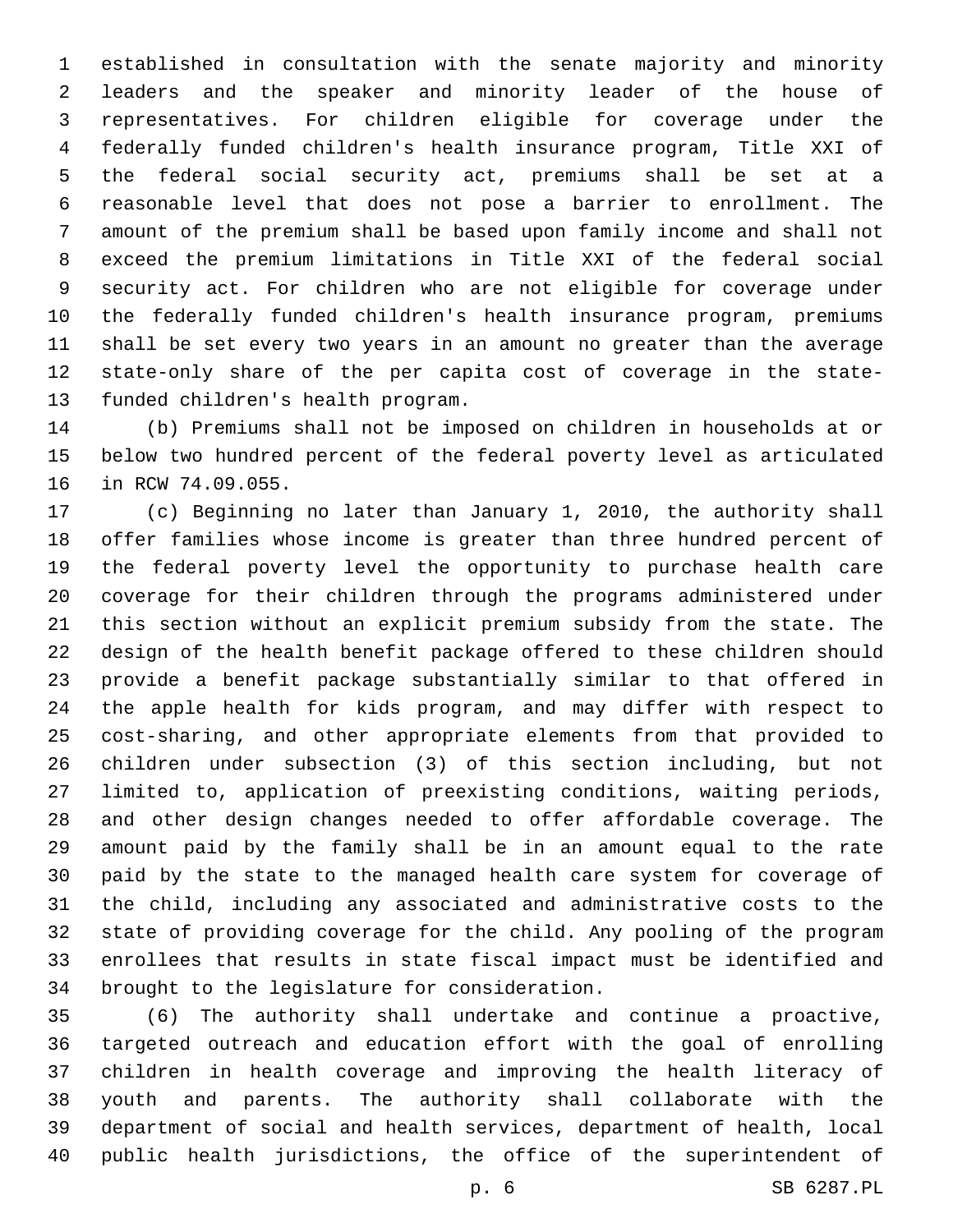1 public instruction, the department of ((early learning)) children, youth, and families, health educators, health care providers, health carriers, community-based organizations, and parents in the design and development of this effort. The outreach and education effort 5 shall include the following components:

 (a) Broad dissemination of information about the availability of 7 coverage, including media campaigns;

 (b) Assistance with completing applications, and community-based outreach efforts to help people apply for coverage. Community-based outreach efforts should be targeted to the populations least likely 11 to be covered;

 (c) Use of existing systems, such as enrollment information from 13 the free and reduced-price lunch program, the department of ((early 14 <del>learning</del>)) children, youth, and families child care subsidy program, the department of health's women, infants, and children program, and the early childhood education and assistance program, to identify children who may be eligible but not enrolled in coverage;

 (d) Contracting with community-based organizations and government entities to support community-based outreach efforts to help families apply for coverage. These efforts should be targeted to the populations least likely to be covered. The authority shall provide informational materials for use by government entities and community- based organizations in their outreach activities, and should identify 24 any available federal matching funds to support these efforts;

 (e) Development and dissemination of materials to engage and inform parents and families statewide on issues such as: The benefits of health insurance coverage; the appropriate use of health services, including primary care provided by health care practitioners licensed under chapters 18.71, 18.57, 18.36A, and 18.79 RCW, and emergency services; the value of a medical home, well-child services and immunization, and other preventive health services with linkages to department of health child profile efforts; identifying and managing chronic conditions such as asthma and diabetes; and the value of good 34 nutrition and physical activity;

 (f) An evaluation of the outreach and education efforts, based upon clear, cost-effective outcome measures that are included in contracts with entities that undertake components of the outreach and 38 education effort;

 (g) An implementation plan to develop online application capability that is integrated with the automated client eligibility

p. 7 SB 6287.PL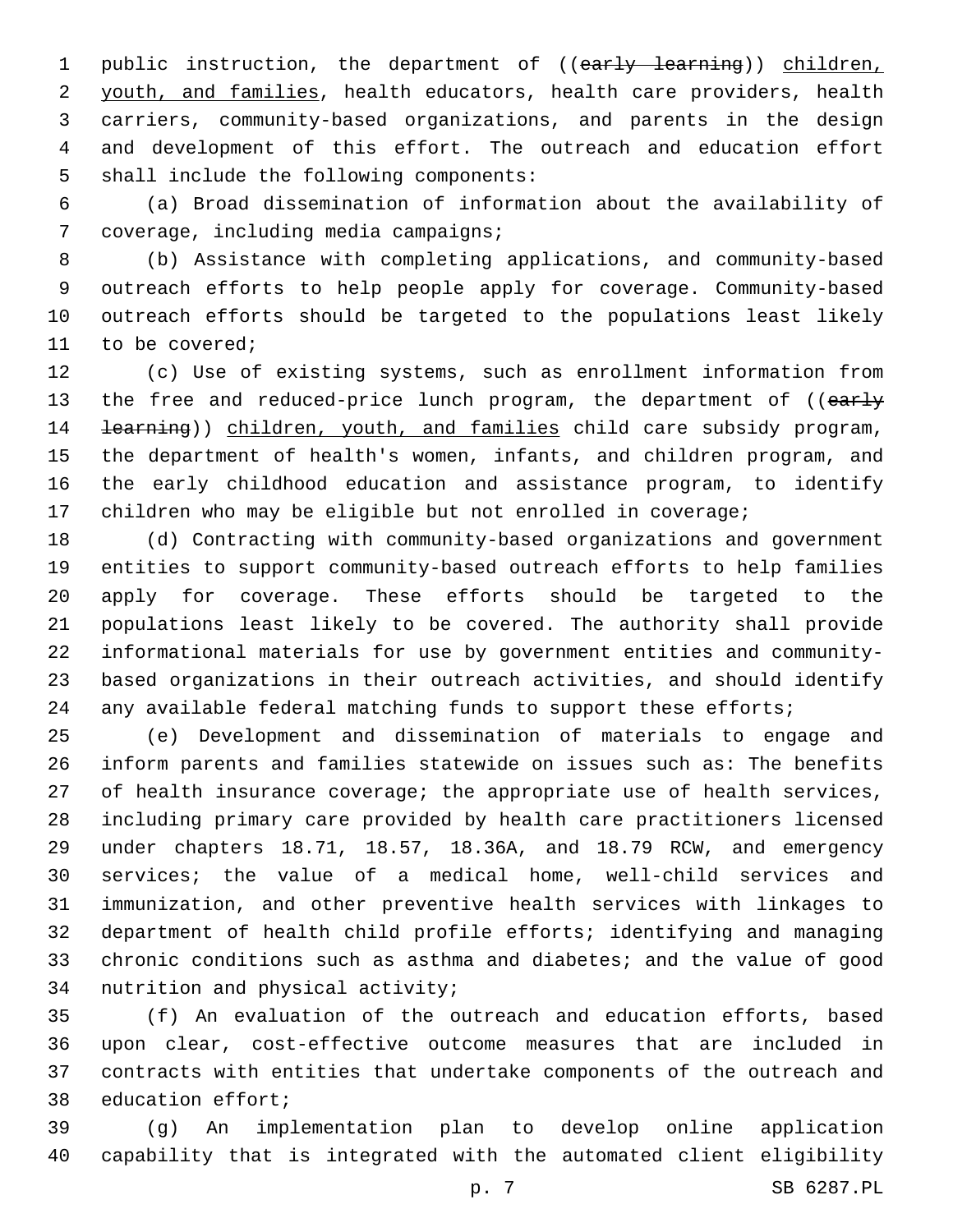system, and to develop data linkages with the office of the superintendent of public instruction for free and reduced-price lunch 3 enrollment information and the department of ((early learning)) children, youth, and families for child care subsidy program 5 enrollment information.

 (7) The authority shall take action to increase the number of primary care physicians providing dental disease preventive services including oral health screenings, risk assessment, family education, the application of fluoride varnish, and referral to a dentist as 10 needed.

 (8) The department shall monitor the rates of substitution between private-sector health care coverage and the coverage provided 13 under this section.

 **Sec. 3.** RCW 43.63A.068 and 2009 c 518 s 18 are each amended to 15 read as follows:

16 (1)(a) The department of ((community, trade, and economic 17 development)) commerce shall establish an advisory committee to monitor, guide, and report on recommendations relating to policies and programs for children and families with incarcerated parents.

 (b) The advisory committee shall include representatives of the department of corrections, the department of social and health 22 services, the department of ((early learning)) children, youth, and 23 families, the office of the superintendent of public instruction, representatives of the private nonprofit and business sectors, child advocates, representatives of Washington state Indian tribes as defined under the federal Indian welfare act (25 U.S.C. Sec. 1901 et seq.), court administrators, the administrative office of the courts, the Washington association of sheriffs and police chiefs, jail administrators, the office of the governor, and others who have an 30 interest in these issues.

31 (c) The advisory committee shall:

 (i) Gather the data collected by the departments as required in 33 RCW 72.09.495, 74.04.800, ((43.215.065)) 43.216.060, and 28A.300.520;

 (ii) Monitor and provide consultation on the implementation of recommendations contained in the 2006 children of incarcerated 36 parents report;

 (iii) Identify areas of need and develop recommendations for the legislature, the department of social and health services, the 39 department of corrections, the department of ((early learning))

p. 8 SB 6287.PL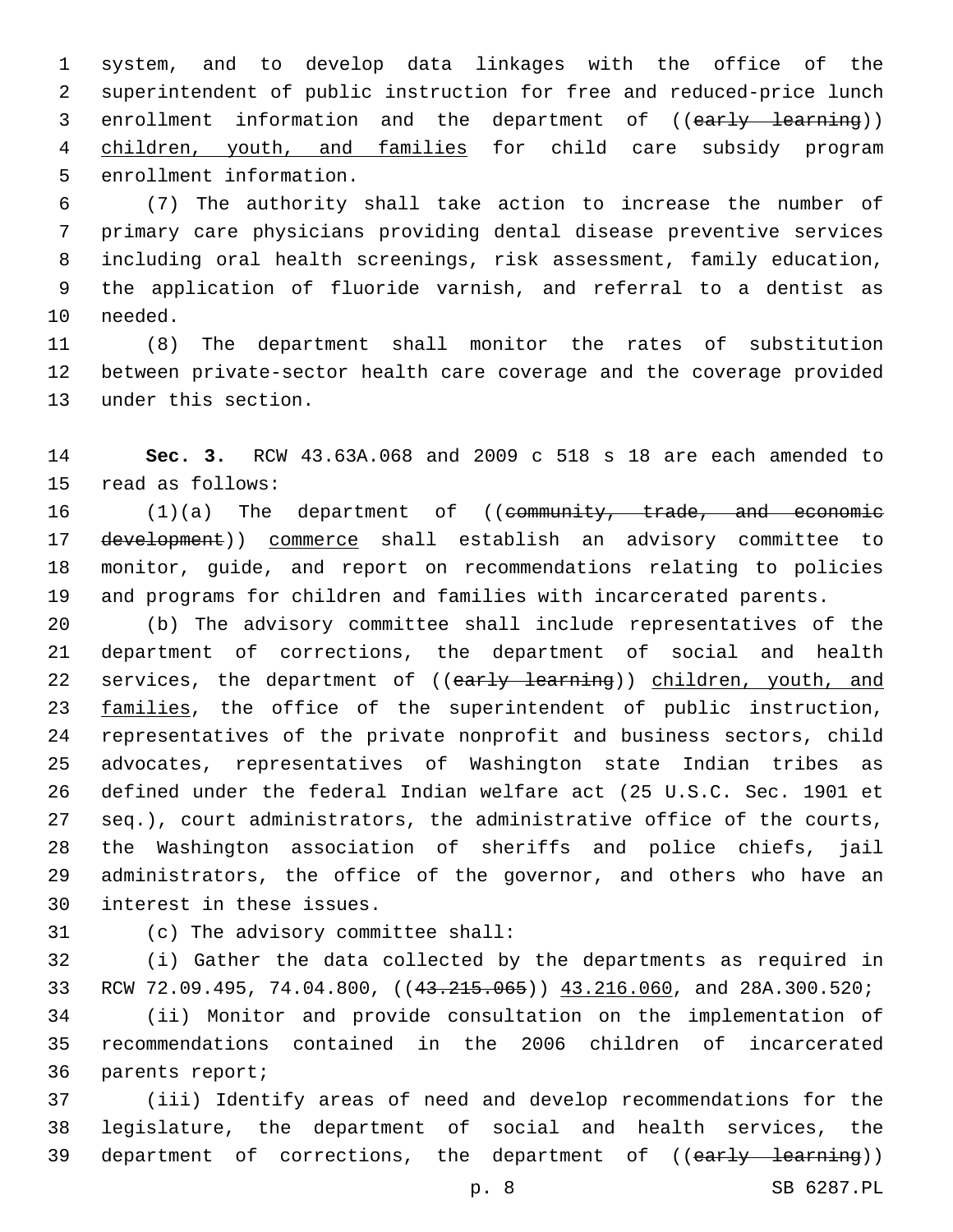1 children, youth, and families, and the office of the superintendent of public instruction to better meet the needs of children and families of persons incarcerated in department of corrections 4 facilities; and

5 (iv) Advise the department of ((community, trade, and economic development)) commerce regarding community programs the department should fund with moneys appropriated for this purpose in the operating budget. The advisory committee shall provide recommendations to the department regarding the following:

 (A) The goals for geographic distribution of programs and 11 funding;

 (B) The scope and purpose of eligible services and the priority 13 of such services;

14 (C) Grant award funding limits;

(D) Entities eligible to apply for the funding;

 (E) Whether the funding should be directed towards starting or supporting new programs, expanding existing programs, or whether the funding should be open to all eligible services and providers; and

(F) Other areas the advisory committee determines appropriate.

 (d) The children of incarcerated parents advisory committee shall update the legislature and governor biennially on committee activities, with the first update due by January 1, 2010.

23 (2) The department of ((community, trade, and economic 24 development)) commerce shall select community programs or services to receive funding that focus on children and families of inmates incarcerated in a department of corrections facility and sustaining the family during the period of the inmate's incarceration.

 (a) Programs or services which meet the needs of the children of incarcerated parents should be the greatest consideration in the 30 programs that are identified by the department.

 (b) The department shall consider the recommendations of the advisory committee regarding which services or programs the 33 department should fund.

 (c) The programs selected shall collaborate with an agency, or agencies, experienced in providing services to aid families and victims of sexual assault and domestic violence to ensure that the programs identify families who have a history of sexual assault or domestic violence and ensure the services provided are appropriate 39 for the children and families.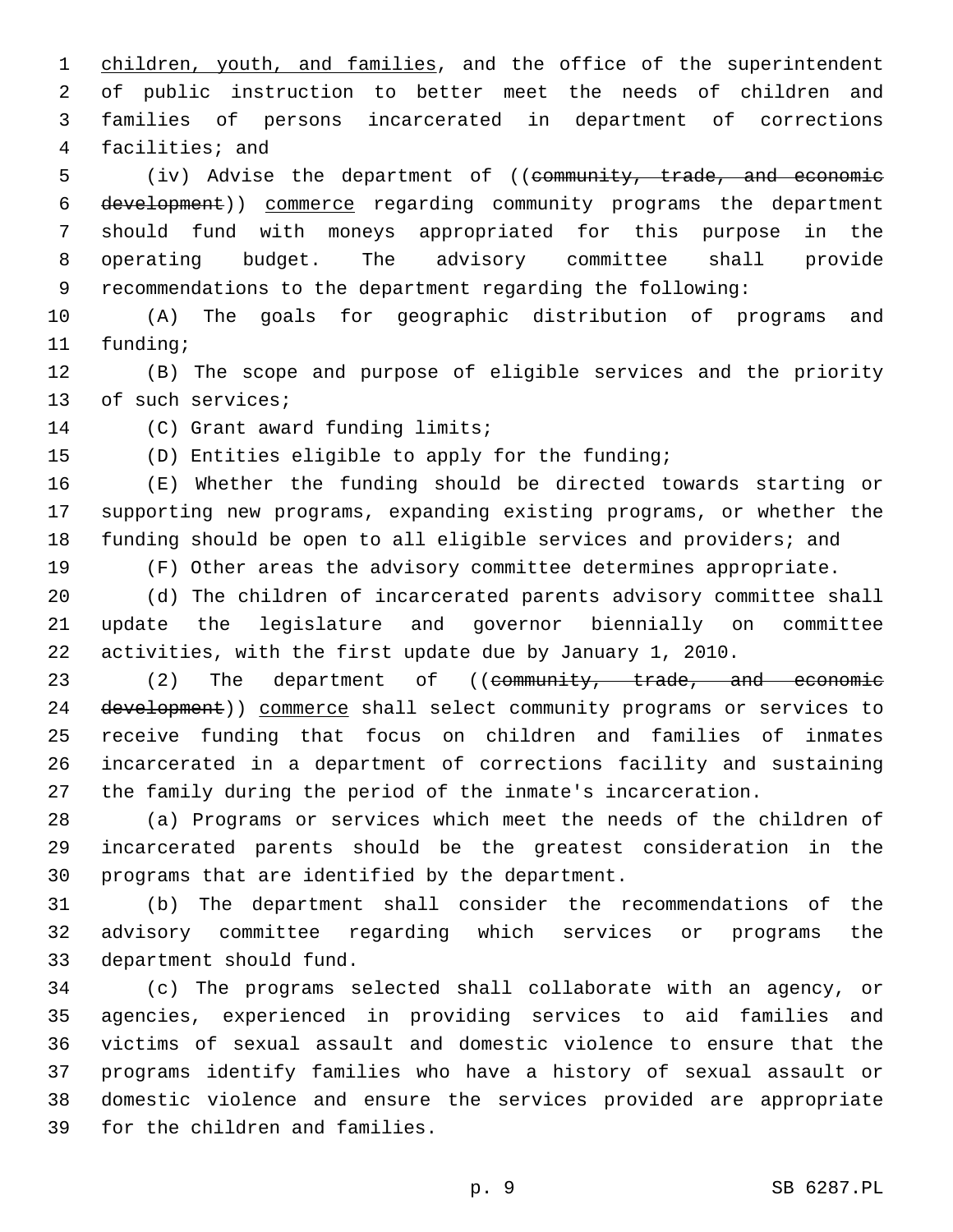**Sec. 4.** RCW 43.63A.066 and 2006 c 265 s 212 are each amended to 2 read as follows:

3 The department of ((early learning)) children, youth, and families shall have primary responsibility for providing child abuse and neglect prevention training to preschool age children participating in the federal head start program or the early childhood education and assistance program established under RCW 8 28A.215.010 through 28A.215.050, ((43.215.400)) 43.216.500 through 9 ((43.215.450)) 43.216.550, 43.216.900, and ((43.215.900 through 10 43.215.903) 43.216.901.

 **Sec. 5.** RCW 43.31.571 and 2017 3rd sp.s. c 12 s 5 are each 12 amended to read as follows:

 (1) The department, in consultation with the department of 14 ((early learning)) children, youth, and families, shall oversee the early learning facilities revolving account and the early learning facilities development account, and is the lead state agency for the 17 early learning facilities grant and loan program.

 (2) It is the intent of the legislature that state funds invested in the accounts be matched by private or local government funding. Every effort shall be made to maximize funding available for early learning facilities from public schools, community colleges, 22 ((education[al])) educational service districts, local governments, 23 and private funders.

 (3) Amounts used for program administration by the department may not exceed an average of four percent of the appropriated funds.

 (4) Commitment of state funds for construction, purchase, or renovation of early learning facilities may be given only after private or public match funds are committed. Private or public match funds may consist of cash, equipment, land, buildings, or like-kind. In determining the level of match required, the department shall take into consideration the financial need of the applicant and the economic conditions of the location of the proposed facility.

 **Sec. 6.** RCW 41.06.097 and 2006 c 265 s 110 are each amended to 34 read as follows:

 In addition to the exemptions under RCW 41.06.070, the provisions 36 of this chapter shall not apply in the department of ((early 37 <del>learning</del>)) children, youth, and families to the ((director)) 38 secretary, the ((director's)) secretary's personal secretary, and any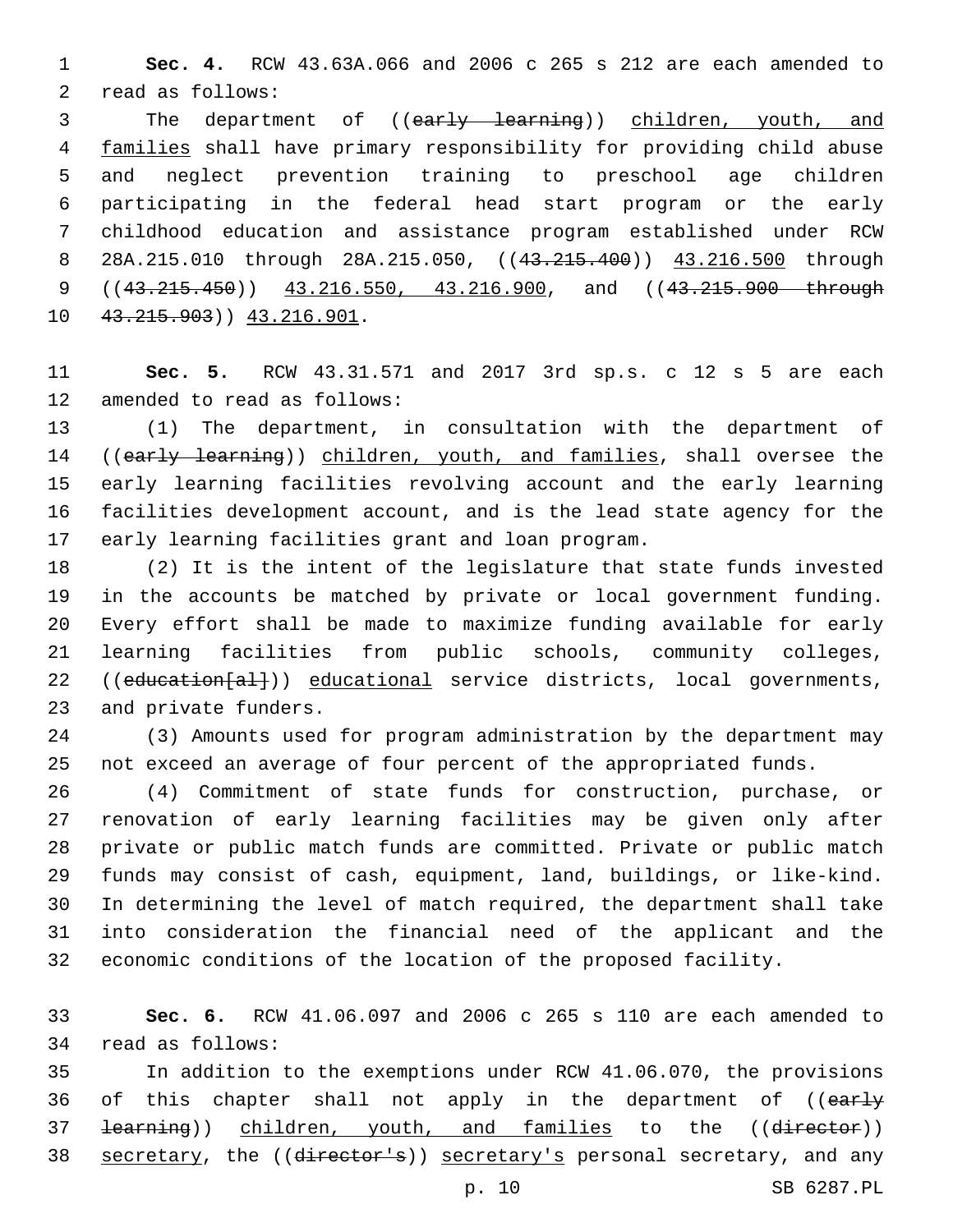1 other exempt staff members provided for in RCW ((43.215.030))  $2\frac{43.216.025(2)}{2}$ 

 **Sec. 7.** RCW 74.12.340 and 2006 c 265 s 208 are each amended to 4 read as follows:

 (1) The department is authorized to adopt rules governing the provision of day care as a part of child welfare services when the secretary determines that a need exists for such day care and that it is in the best interests of the child, the parents, or the custodial parent and in determining the need for such day care priority shall be given to geographical areas having the greatest need for such care 11 and to members of low-income groups in the population((: PROVIDED, 12 That where)). If the family is financially able to pay part or all of the costs of such care, fees shall be imposed and paid according to 14 the financial ability of the family.

 (2) This section does not affect the authority of the department 16 of ((early learning)) children, youth, and families to adopt rules governing child day care and early learning programs.

 **Sec. 8.** RCW 74.08A.260 and 2017 3rd sp.s. c 21 s 1 are each 19 amended to read as follows:

 (1) Each recipient shall be assessed after determination of program eligibility and before referral to job search. Assessments shall be based upon factors that are critical to obtaining employment, including but not limited to education, availability of child care, history of family violence, history of substance abuse, and other factors that affect the ability to obtain employment. Assessments may be performed by the department or by a contracted entity. The assessment shall be based on a uniform, consistent, transferable format that will be accepted by all agencies and 29 organizations serving the recipient.

 (2) Based on the assessment, an individual responsibility plan shall be prepared that: (a) Sets forth an employment goal and a plan for maximizing the recipient's success at meeting the employment goal; (b) considers WorkFirst educational and training programs from which the recipient could benefit; (c) contains the obligation of the recipient to participate in the program by complying with the plan; (d) moves the recipient into full-time WorkFirst activities as quickly as possible; and (e) describes the services available to the recipient either during or after WorkFirst to enable the recipient to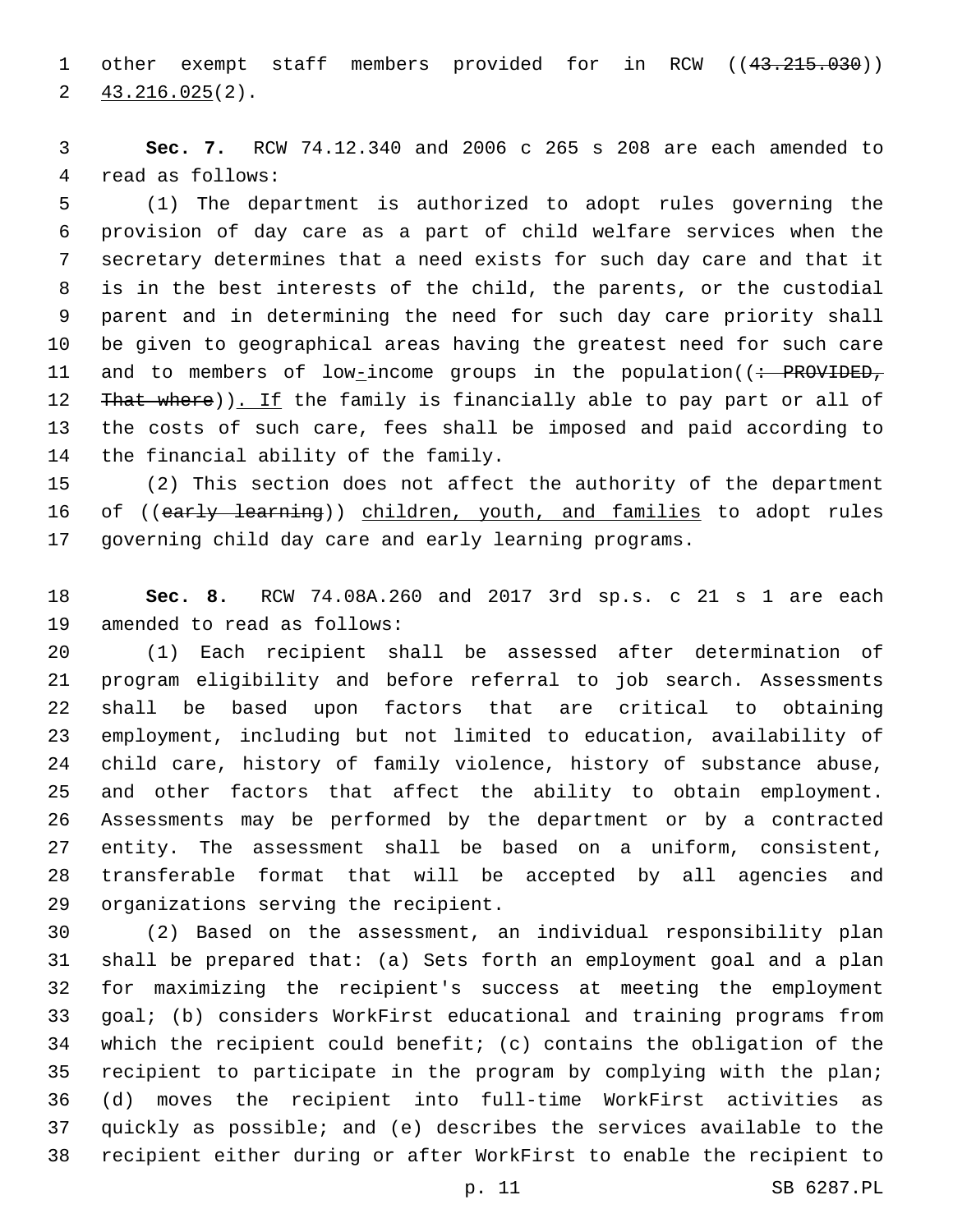obtain and keep employment and to advance in the workplace and increase the recipient's wage earning potential over time.

 (3) Recipients who are not engaged in work and work activities, and do not qualify for a good cause exemption under RCW 74.08A.270, shall engage in self-directed service as provided in RCW 74.08A.330.

 (4) If a recipient refuses to engage in work and work activities required by the department, the family's grant shall be reduced by the recipient's share, and may, if the department determines it 9 appropriate, be terminated.

 (5) The department may waive the penalties required under subsection (4) of this section, subject to a finding that the recipient refused to engage in work for good cause provided in RCW 13 74.08A.270.

 (6) In consultation with the recipient, the department or contractor shall place the recipient into a work activity that is available in the local area where the recipient resides.

 (7) Assessments conducted under this section shall include a consideration of the potential benefit to the recipient of engaging in financial literacy activities. The department shall consider the options for financial literacy activities available in the community, including information and resources available through the financial education public-private partnership created under RCW 28A.300.450. The department may authorize up to ten hours of financial literacy activities as a core activity or an optional activity under 25 WorkFirst.

 (8)(a) Subsections (2) through (6) of this section are suspended for a recipient who is a parent or other relative personally providing care for a child under the age of two years. This suspension applies to both one and two parent families. However, both parents in a two-parent family cannot use the suspension during the same month. Nothing in this subsection shall prevent a recipient from participating in the WorkFirst program on a voluntary basis.

 (b)(i) The period of suspension of work activities under this subsection provides an opportunity for the legislative and executive branches to oversee redesign of the WorkFirst program. To realize this opportunity, both during the period of suspension and following reinstatement of work activity requirements as redesign is being implemented, a legislative-executive WorkFirst oversight task force is established, with members as provided in this subsection (8)(b).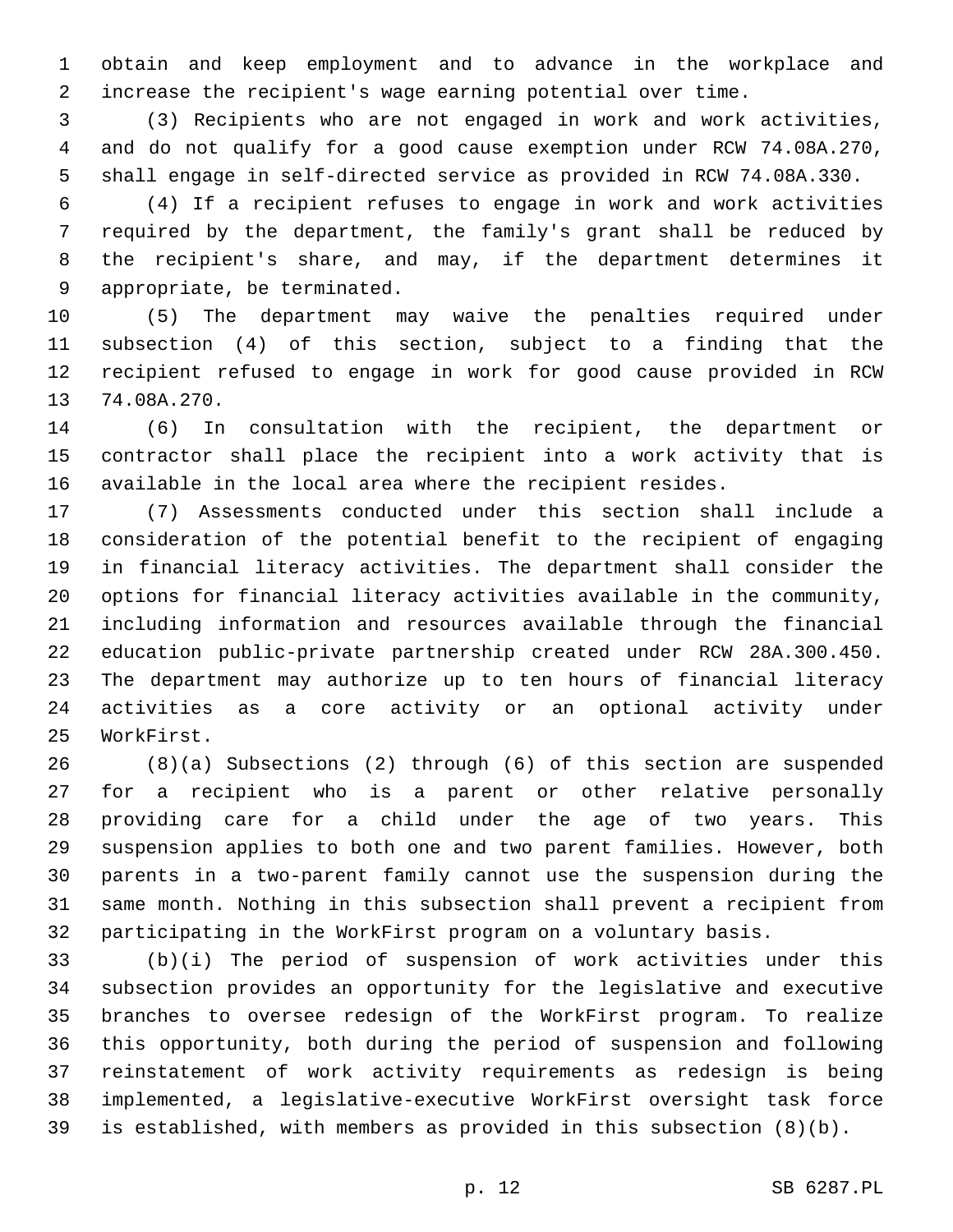(ii) The president of the senate shall appoint two members from 2 each of the two largest caucuses of the senate.

 (iii) The speaker of the house of representatives shall appoint two members from each of the two largest caucuses of the house of 5 representatives.

 (iv) The governor shall appoint members representing the 7 department of social and health services, the department of ((early 8 <del>learning</del>)) children, youth, and families, the department of commerce, the employment security department, the office of financial management, and the state board for community and technical colleges.

 (v) The task force shall choose cochairs, one from among the legislative members and one from among the executive branch members. The legislative members shall convene the initial meeting of the task 14 force.

15 (c) The task force shall:

 (i) Oversee the partner agencies' implementation of the redesign of the WorkFirst program and operation of the temporary assistance for needy families program to ensure that the programs are achieving 19 desired outcomes for their clients;

 (ii) Determine evidence-based outcome measures for the WorkFirst program, including measures related to equitably serving the needs of historically underrepresented populations, such as English language learners, immigrants, refugees, and other diverse communities;

 (iii) Develop accountability measures for WorkFirst recipients and the state agencies responsible for their progress toward self-26 sufficiency;

 (iv) Make recommendations to the governor and the legislature 28 regarding:

 (A) Policies to improve the effectiveness of the WorkFirst 30 program over time;

 (B) Early identification of those recipients most likely to experience long stays on the program and strategies to improve their ability to achieve progress toward self-sufficiency; and

 (C) Necessary changes to the program, including taking into account federal changes to the temporary assistance for needy 36 families program.

 (d) The partner agencies must provide the task force with regular 38 reports on:

 (i) The partner agencies' progress toward meeting the outcome and performance measures established under (c) of this subsection;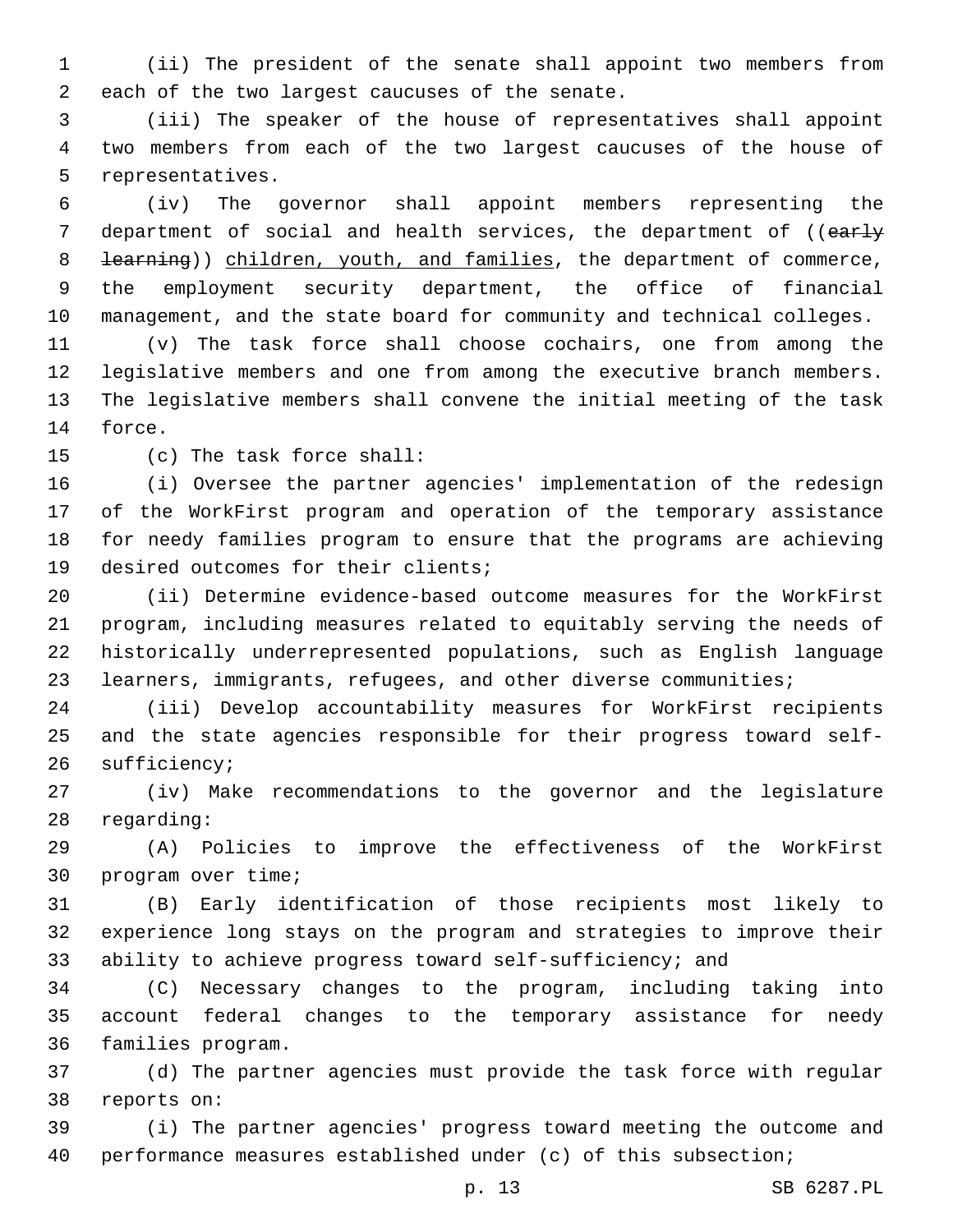(ii) Caseload trends and program expenditures, and the impact of those trends and expenditures on client services, including services 3 to historically underrepresented populations; and

 (iii) The characteristics of families who have been unsuccessful on the program and have lost their benefits either through sanction or the sixty-month time limit.6

 (e) Staff support for the task force must be provided by senate committee services, the house of representatives office of program research, and the state agency members of the task force.

 (f) The task force shall meet on a quarterly basis beginning September 2011, or as determined necessary by the task force 12 cochairs.

 (g) During its tenure, the state agency members of the task force shall respond in a timely manner to data requests from the cochairs.

 **Sec. 9.** RCW 74.04.014 and 2013 c 23 s 193 are each amended to 16 read as follows:

 (1) In carrying out the provisions of this chapter, the office of fraud and accountability shall have prompt access to all individuals, records, electronic data, reports, audits, reviews, documents, and other materials available to the department of revenue, department of 21 labor and industries, department of ((early learning)) children, 22 youth, and families, employment security department, department of licensing, and any other government entity that can be used to help facilitate investigations of fraud or abuse as determined necessary by the director of the office of fraud and accountability.

 (2) The investigator shall have access to all original child care records maintained by licensed and unlicensed child care providers with the consent of the provider or with a court order or valid 29 search warrant.

 (3) Information gathered by the department, the office, or the fraud ombuds shall be safeguarded and remain confidential as required by applicable state or federal law. Whenever information or assistance requested under subsection (1) or (2) of this section is, in the judgment of the director, unreasonably refused or not provided, the director of the office of fraud and accountability must report the circumstances to the secretary immediately.

 **Sec. 10.** RCW 70.305.020 and 2011 1st sp.s. c 32 s 3 are each 38 amended to read as follows: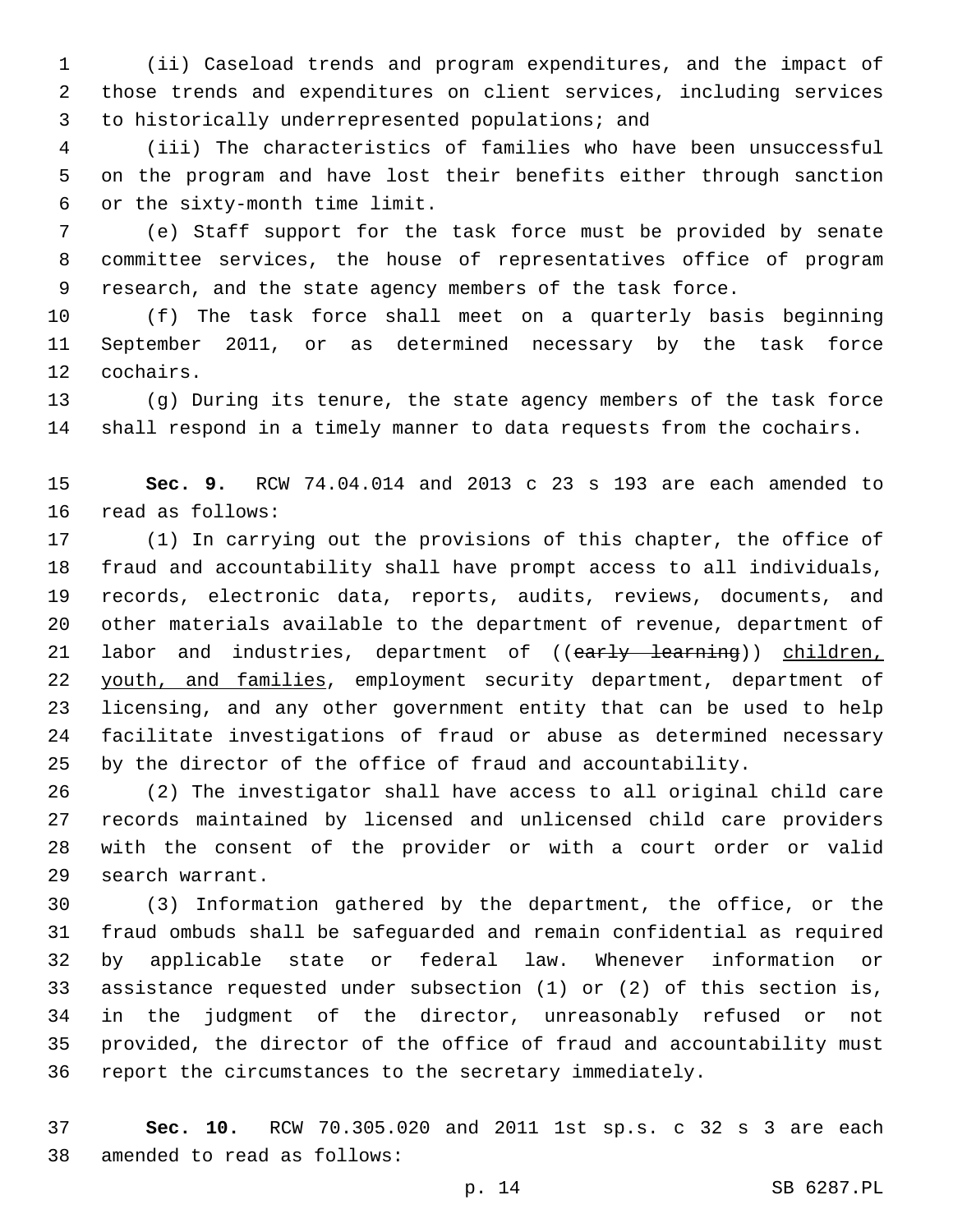(1)(a) The secretary of the department of social and health 2 services and the ((director)) secretary of the department of ((early learning)) children, youth, and families shall actively participate in the development of a nongovernmental private-public initiative focused on coordinating government and philanthropic organizations' investments in the positive development of children and preventing and mitigating the effects of adverse childhood experiences. The ((secretary and director)) secretaries shall convene a planning group to work with interested private partners to: (i) Develop a process by which the goals identified in RCW 70.305.005 shall be met; and (ii) develop recommendations for inclusive and diverse governance to advance the adverse childhood experiences initiative.

 (b) The ((secretary and director)) secretaries shall select no more than twelve to fifteen persons as members of the planning group. The members selected must represent a diversity of interests including: Early learning coalitions, community public health and safety networks, organizations that work to prevent and address child abuse and neglect, tribes, representatives of public agency agencies involved with interventions in or prevention of adverse childhood experiences, philanthropic organizations, and organizations focused 21 on community mobilization.

22 (c) The ((secretary and director)) secretaries shall cochair the planning group meetings and shall convene the first meeting.

24 (2) ((The planning group shall submit a report on its progress and recommendations to the appropriate legislative committees no later than December 15, 2011.

 $(3)$  (3)) In addition to other powers granted to the secretary of the 28 department of social and health services, the secretary of the 29 department of social and health services may:

 (a) Enter into contracts on behalf of the department of social 31 and health services to carry out the purposes of this chapter;

 (b) Provide funding to communities or any governance entity that 33 is created as a result of the partnership; and

 (c) Accept gifts, grants, or other funds for the purposes of this 35 chapter.

 **Sec. 11.** RCW 70.305.010 and 2011 1st sp.s. c 32 s 2 are each 37 amended to read as follows:

 The definitions in this section apply throughout this chapter 39 unless the context clearly requires otherwise.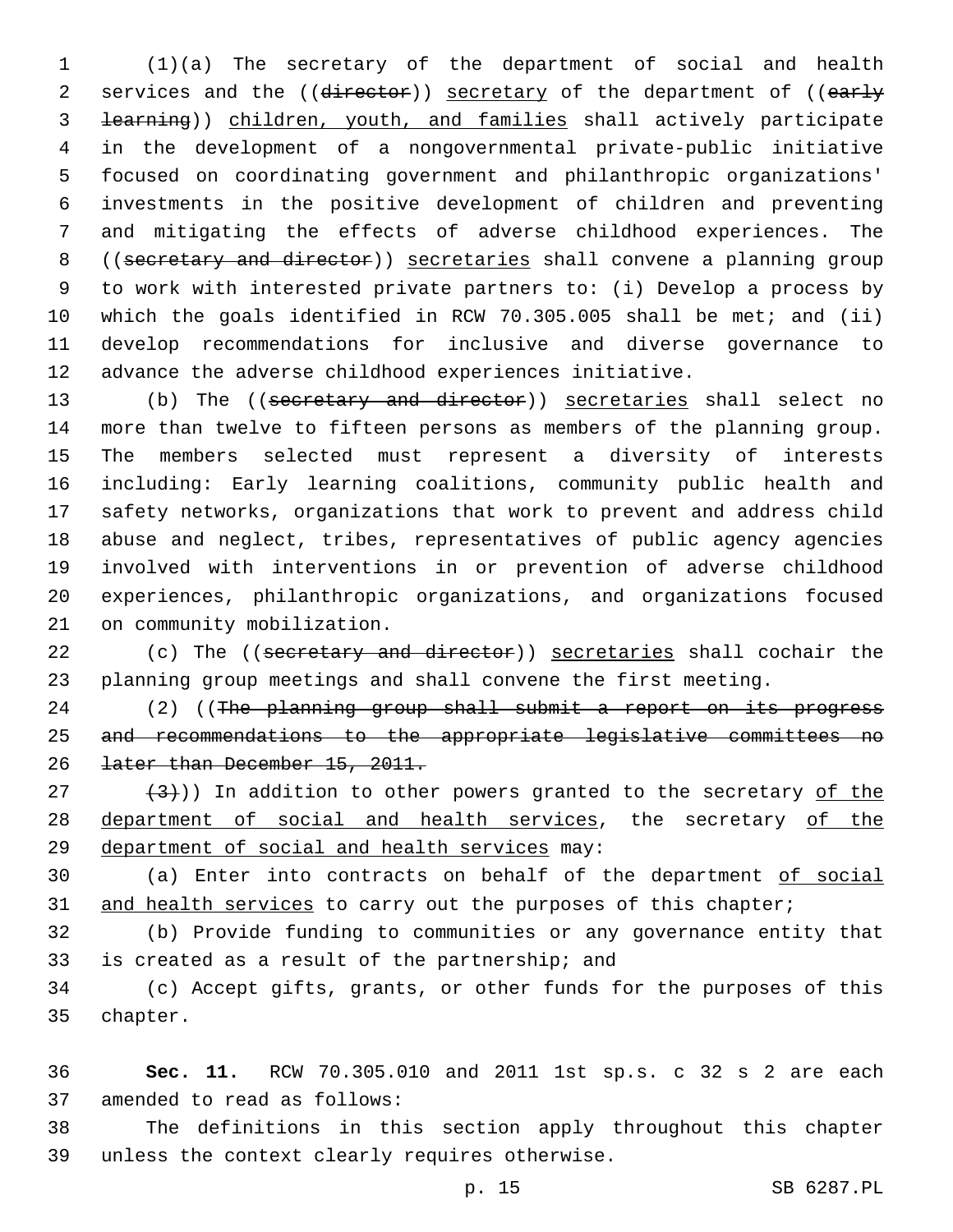(1) "Adverse childhood experiences" means the following indicators of severe childhood stressors and family dysfunction that, when experienced in the first eighteen years of life and taken together, are proven by public health research to be powerful determinants of physical, mental, social, and behavioral health across the lifespan: Child physical abuse; child sexual abuse; child emotional abuse; child emotional or physical neglect; alcohol or other substance abuse in the home; mental illness, depression, or 9 suicidal behaviors in the home; incarceration of a family member; witnessing intimate partner violence; and parental divorce or separation. Adverse childhood experiences have been demonstrated to 12 affect the development of the brain and other major body systems.

 (2) "Community public health and safety networks" or "networks" means the organizations authorized under RCW 70.190.060.

 (3) "Department" means the department of social and health 16 services.

17 (4) (("Director" means the director of the department of early learning.

 $(5)$ ) "Evidence-based" has the same meaning as in RCW 20 ((43.215.146)) 43.216.141.

 ( $(\overline{6})$ ) (5) "Research-based" has the same meaning as in RCW 22 ((43.215.146)) 43.216.141.

23  $((+7))$   $(6)$  "Secretary" means the secretary of social and health 24 services.

 (7) "Secretary of children, youth, and families" means the secretary of the department of children, youth, and families.

 **Sec. 12.** RCW 70.198.020 and 2010 c 233 s 2 are each amended to read as follows:28

 (1) There is established an advisory council in the department of social and health services for the purpose of advancing the development of a comprehensive and effective statewide system to provide prompt and effective early interventions for children in the state who are deaf or hard of hearing and their families.

 (2) Members of the advisory council shall have training, experience, or interest in hearing loss in children. Membership shall include, but not be limited to, the following: Pediatricians; audiologists; teachers of the deaf and hard of hearing; parents of children who are deaf or hard of hearing; a representative from the Washington state center for childhood deafness and hearing loss; and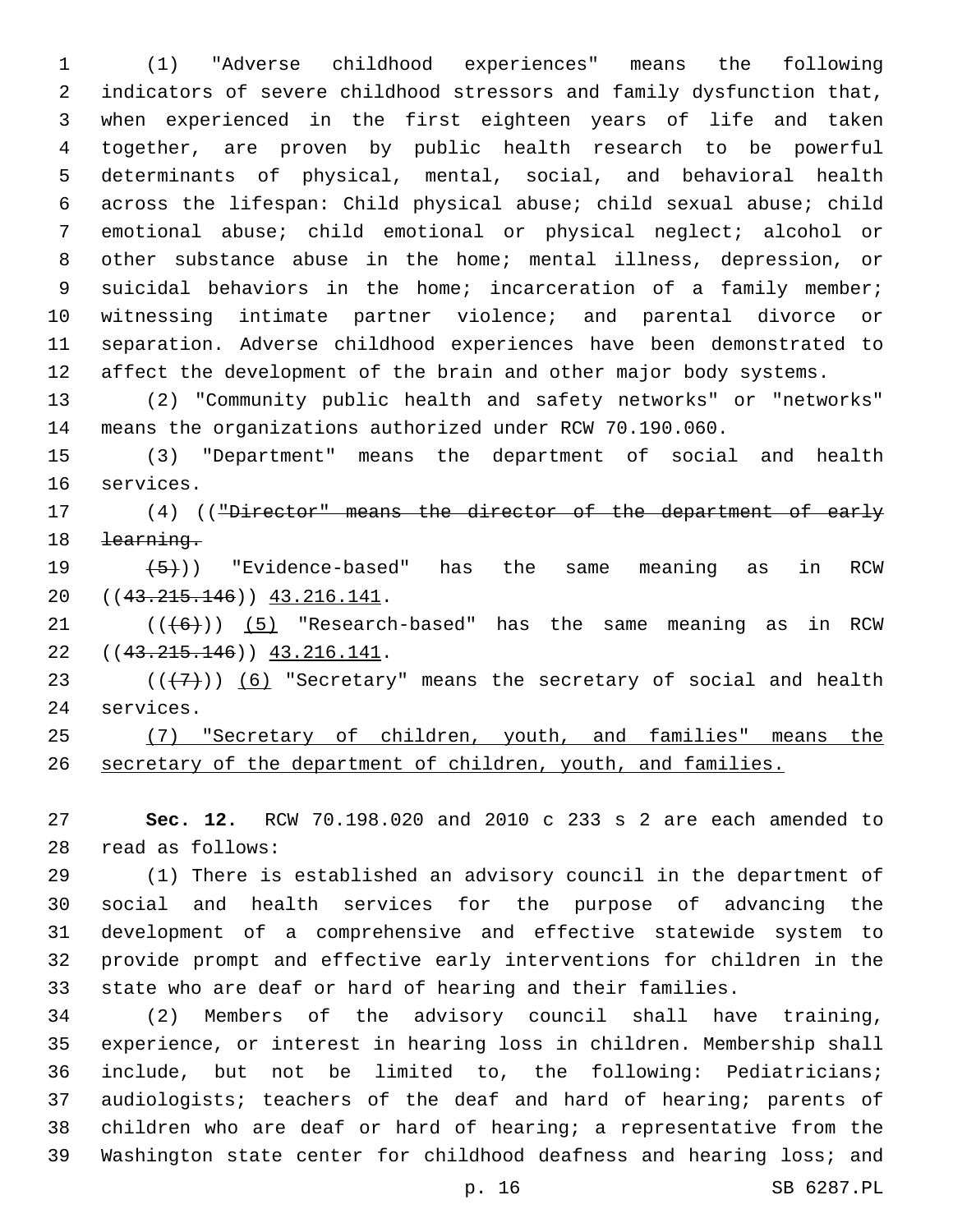representatives of the early support for infants and toddlers program 2 in the department of ((early learning)) children, youth, and 3 families, the department of health, and the office of the superintendent of public instruction.4

 **Sec. 13.** RCW 43.216.065 and 2017 3rd sp.s. c 6 s 204 are each amended to read as follows:6

 (1) In addition to other duties under this chapter, the secretary shall actively participate in a nongovernmental private-public partnership focused on supporting government's investments in early learning and ensuring that every child in the state is prepared to succeed in school and in life. Except for licensing as required by Washington state law and to the extent permitted by federal law, the secretary shall grant waivers from the rules of state agencies for the operation of early learning programs requested by the nongovernmental private-public partnership to allow for flexibility to pursue market-based approaches to achieving the best outcomes for 17 children and families.

 (2) In addition to other powers granted to the secretary, the 19 secretary may:

 (a) Enter into contracts on behalf of the department to carry out 21 the purposes of this chapter;

 (b) Accept gifts, grants, or other funds for the purposes of this 23 chapter; and

 (c) Adopt, in accordance with chapter 34.05 RCW, rules necessary to implement this chapter, including rules governing child day care and early learning programs under this chapter. This section does not 27 expand the rule-making authority of the ((director)) secretary beyond that necessary to implement and administer programs and services existing July 1, 2006, as transferred to the department of early learning under section 501, chapter 265, Laws of 2006. The rule- making authority does not include any authority to set mandatory curriculum or establish what must be taught in child day care centers 33 or by family day care providers.

 **Sec. 14.** RCW 43.121.100 and 2011 1st sp.s. c 32 s 5 are each 35 amended to read as follows:

 Contributions, grants, or gifts in cash or otherwise, including funds generated by the sale of "heirloom" birth certificates under chapter 70.58 RCW from persons, associations, or corporations and

p. 17 SB 6287.PL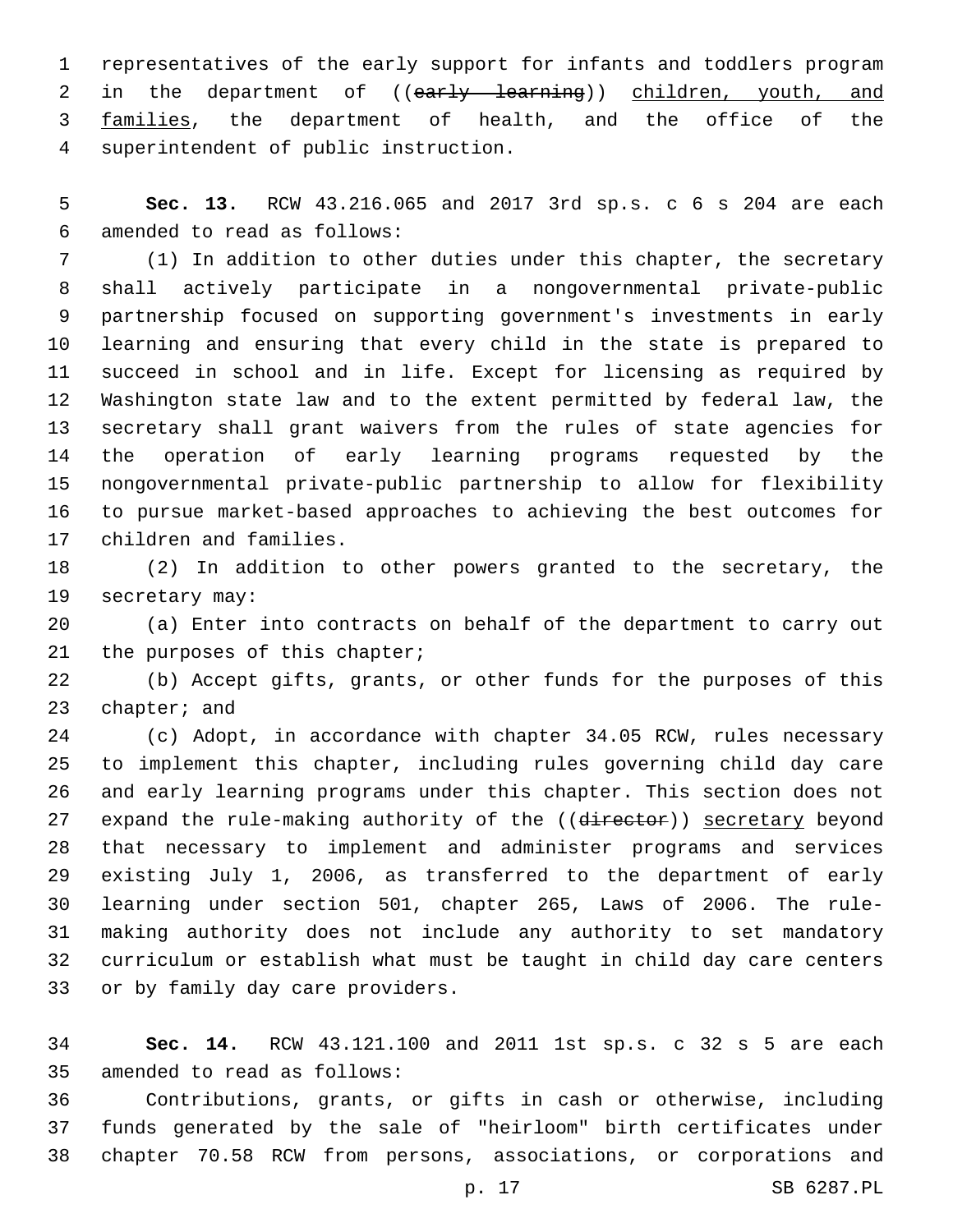funds generated through the issuance of the "Keep Kids Safe" license plate under chapter 46.18 RCW, shall be deposited in a depository approved by the state treasurer to be known as the children's trust fund. Disbursements of such funds shall be on the authorization of 5 the ((director)) secretary of the department of ((early learning)) children, youth, and families beginning July 1, 2012. In order to maintain an effective expenditure and revenue control, such funds shall be subject in all respects to chapter 43.88 RCW, but no appropriation shall be required to permit expenditure of such funds.

 **Sec. 15.** RCW 43.88C.050 and 2015 c 128 s 3 are each amended to read as follows:11

 The caseload forecast council shall appoint a research staff of sufficient size and with sufficient resources to accomplish its duties. The caseload forecast council may request from the 15 administrative office of the courts, the department of ((early 16 <del>learning</del>)) children, youth, and families, the department of corrections, the health care authority, the superintendent of public instruction, the Washington student achievement council, the department of social and health services, and other agencies with caseloads forecasted by the council, such data, information, and data processing assistance as it may need to accomplish its duties, and such services shall be provided without cost to the caseload forecast 23 council.

 **Sec. 16.** RCW 43.31.583 and 2017 3rd sp.s. c 12 s 11 are each 25 amended to read as follows:

 When funding is provided in the previous biennium, the 27 department, in collaboration with the department of ((early 28 <del>learning</del>)) children, youth, and families, shall submit a report no later than December 1st of even-numbered years, to the governor and the appropriate committees of the legislature that provides an update on the status of the early learning facilities grant and loan program 32 that includes, but is not limited to:

 (1) The total amount of funds, by grant and loan, spent or 34 contracted to be spent; and

 (2) A list of projects awarded funding including, but not limited to, information about whether the project is a renovation or new construction or some other category, where the project is located, 38 and the number of slots the project supports.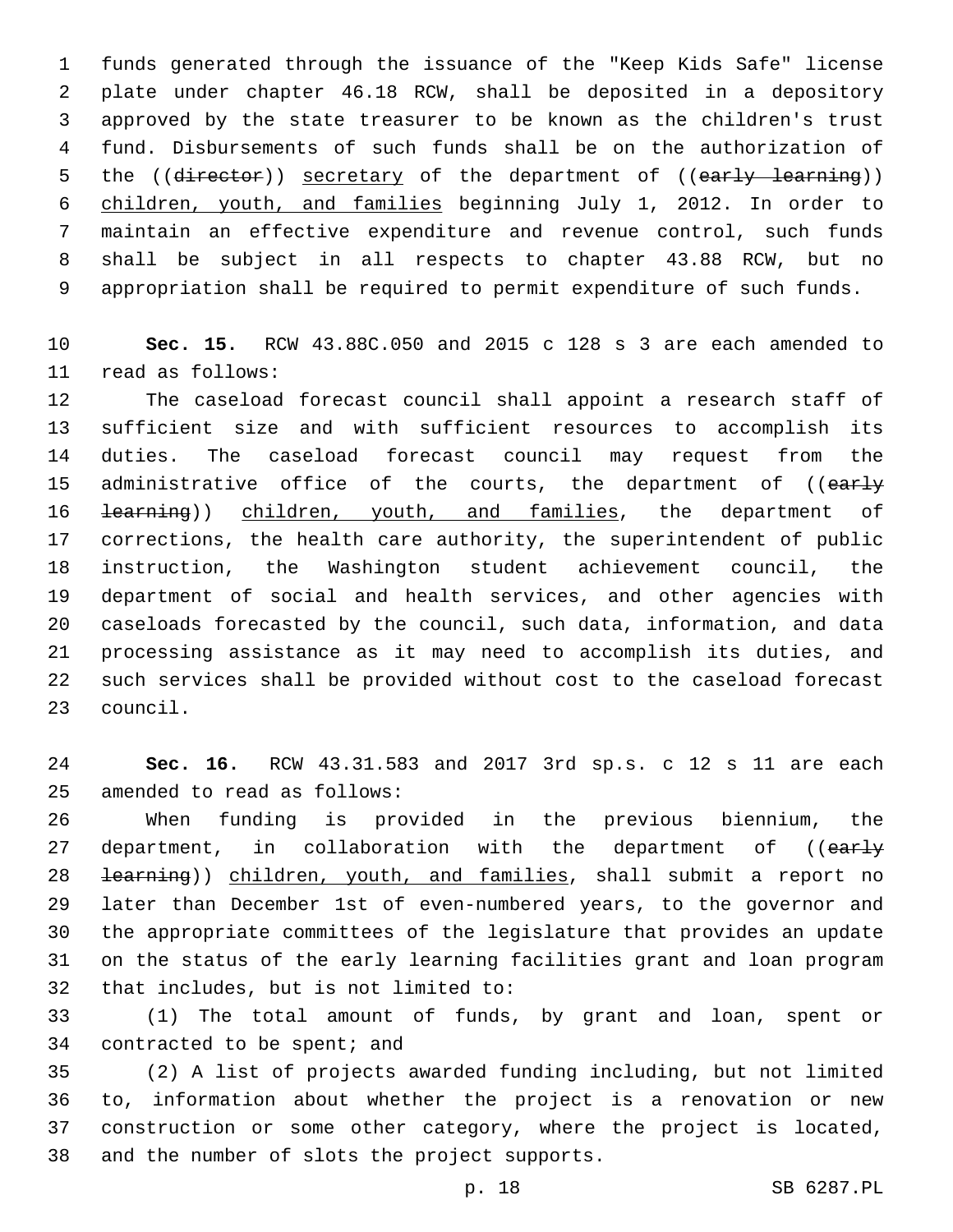**Sec. 17.** RCW 43.31.581 and 2017 3rd sp.s. c 12 s 10 are each 2 amended to read as follows:

 (1) The department shall convene a committee of early learning facilities experts to advise the department regarding the prioritization methodology of applications for projects described in RCW 43.31.577 including no less than one representative each from the 7 department of ((early learning)) children, youth, and families, the Washington state housing finance commission, an organization certified by the community development financial institutions fund, and the office of the superintendent of public instruction.

 (2) When developing a prioritization methodology under this section, the committee shall consider, but is not limited to:

 (a) Projects that add part-day, full-day, or extended day early childhood education and assistance program slots in areas with the 15 highest unmet need;

16 (b) Projects benefiting low-income children;

(c) Projects located in low-income neighborhoods;

 (d) Projects that provide more access to the early childhood education and assistance program as a ratio of the children eligible 20 to participate in the program;

 (e) Projects that are geographically disbursed relative to statewide need;

 (f) Projects that include new or renovated kitchen facilities equipped to support the use of from scratch, modified scratch, or other cooking methods that enhance overall student nutrition;

 (g) Projects that balance mixed-use development and rural 27 locations; and

 (h) Projects that maximize resources available from the state with funding from other public and private organizations, including 30 the use of state lands or facilities.

 (3) Committee members shall serve without compensation, but may request reimbursement for travel expenses as provided in RCW 33 43.03.050 and 43.03.060.

 (4) Committee members are not liable to the state, the early learning facilities revolving account, the early learning facilities development account, or to any other person, as a result of their activities, whether ministerial or discretionary, as members except for willful dishonesty or intentional violation of the law.

 (5) The department may purchase liability insurance for members and may indemnify these persons against the claims of others.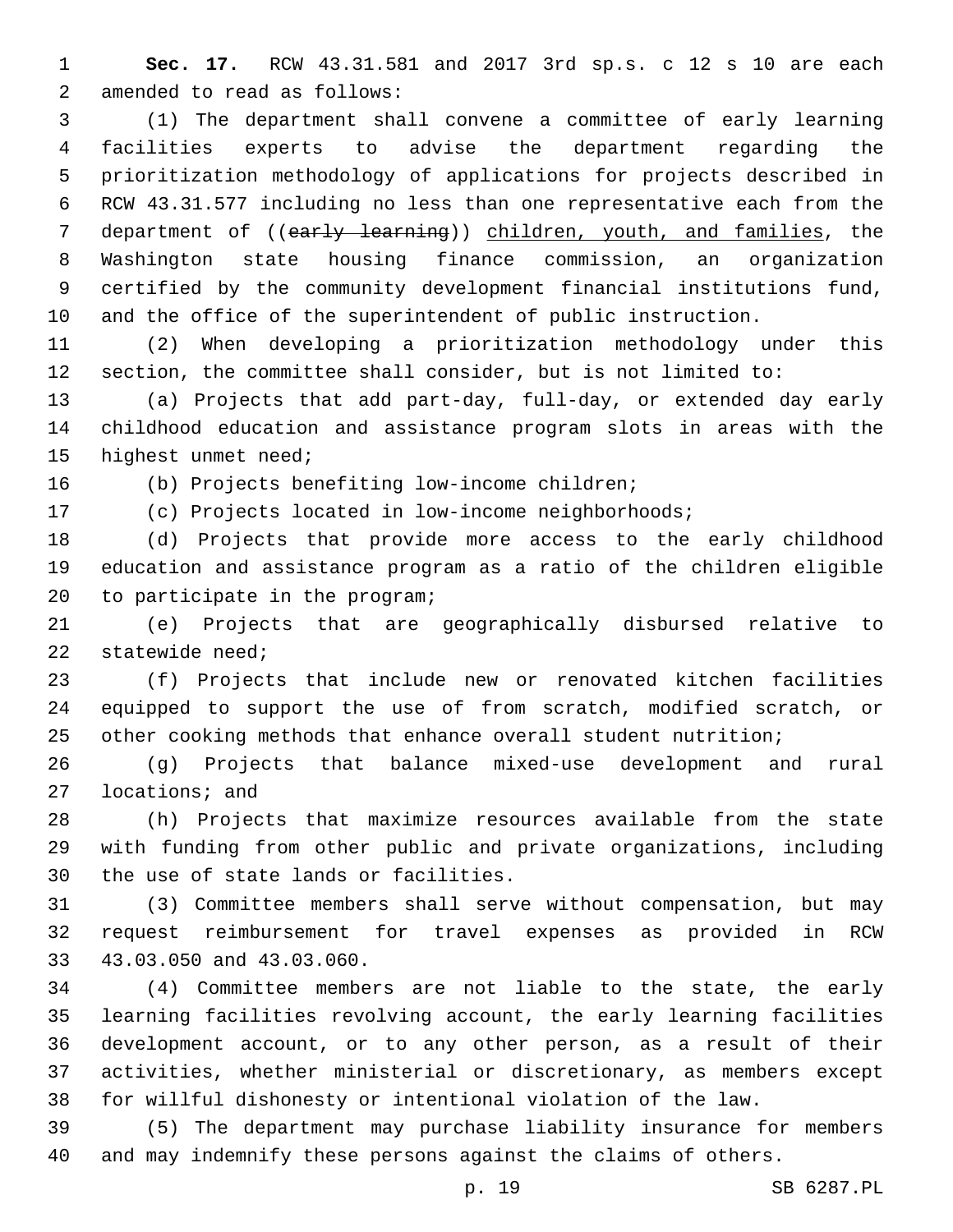**Sec. 18.** RCW 43.31.575 and 2017 3rd sp.s. c 12 s 7 are each 2 amended to read as follows: (1) Organizations eligible to receive funding from the early learning facilities grant and loan program include: (a) Early childhood education and assistance program providers; (b) Working connections child care providers who are eligible to 7 receive state subsidies; (c) Licensed early learning centers not currently participating in the early childhood education and assistance program, but 10 intending to do so; (d) Developers of housing and community facilities; 12 (e) Community and technical colleges; 13 (f) Educational service districts; 14 (g) Local governments; (h) Federally recognized tribes in the state; and 16 (i) Religiously affiliated entities. (2) To be eligible to receive funding from the early learning facilities grant and loan program for activities described in RCW 43.31.577 (1) (b) and (c) and (2), eligible organizations and school 20 districts must: (a) Commit to being an active participant in good standing with 22 the early achievers program as defined by chapter ((43.215)) 43.216 23 RCW; (b) Demonstrate that projects receiving construction, purchase, or renovation grants or loans less than two hundred thousand dollars 26 must also: (i) Demonstrate that the project site is under the applicant's control for a minimum of ten years, either through ownership or a 29 long-term lease; and (ii) Commit to using the facility funded by the grant or loan for the purposes of providing preschool or child care for a minimum of 32 ten years; (c) Demonstrate that projects receiving construction, purchase, or renovation grants or loans of two hundred thousand dollars or more 35 must also: (i) Demonstrate that the project site is under the applicant's control for a minimum of twenty years, either through ownership or a 38 long-term lease; and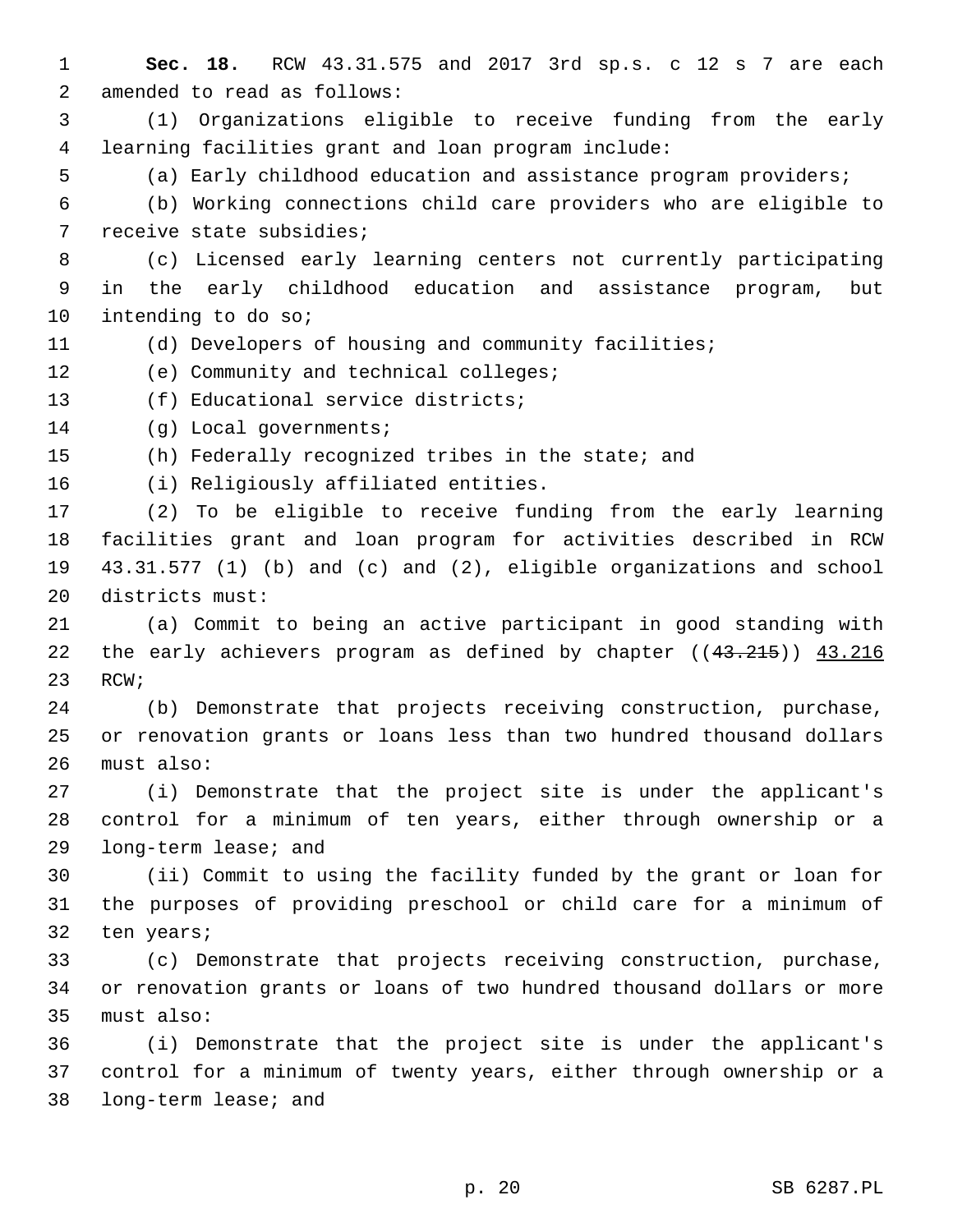(ii) Commit to using the facility funded by the grant or loan for the purposes of providing preschool or child care for a minimum of 3 twenty years.

 (3) To be eligible to receive funding from the early learning facilities grant and loan program for activities described in RCW 43.31.577 (1) (b) and (c) and (2), religiously affiliated entities must use the facility to provide child care and education services 8 consistent with subsection  $(4)(a)$  of this section.

 (4)(a) Upon receiving a grant or loan, the recipient must continue to be an active participant and in good standing with the 11 early achievers program.

 (b) If the recipient does not meet the conditions specified in (a) of this subsection, the grants shall be repaid to the early learning facilities revolving account or the early learning facilities development account, as directed by the department. So long as an eligible organization continues to provide an early learning program in the facility, the facility is used as authorized, and the eligible organization continues to be an active participant and in good standing with the early achievers program, the grant 20 repayment is waived.

 (c) The department, in consultation with the department of 22 ((early learning)) children, youth, and families, must adopt rules to 23 implement this section.

 **Sec. 19.** RCW 43.20.275 and 2006 c 239 s 3 are each amended to read as follows:25

 (1) In collaboration with staff whom the office of financial management may assign, and within funds made expressly available to the state board for these purposes, the state board shall assist the governor by convening and providing assistance to the council. The council shall include one representative from each of the following groups: Each of the commissions, the state board, the department, the department of social and health services, the department of 33 ((community, trade, and economic development)) commerce, the health care authority, the department of agriculture, the department of ecology, the office of the superintendent of public instruction, the 36 department of ((early learning)) children, youth, and families, the workforce training and education coordinating board, and two members of the public who will represent the interests of health care consumers. The council is a class one group under RCW 43.03.220. The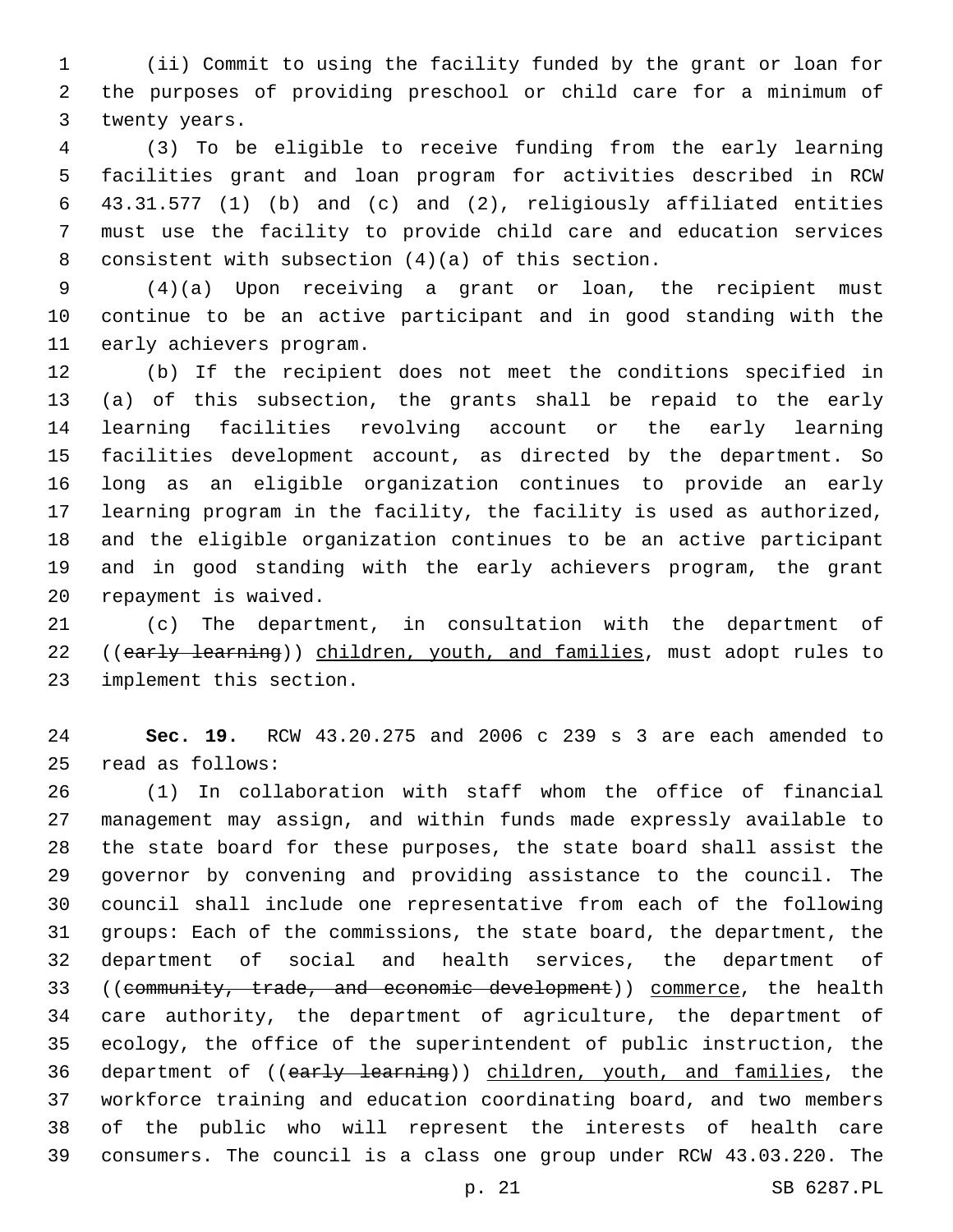two public members shall be paid per diem and travel expenses in accordance with RCW 43.03.050 and 43.03.060. The council shall reflect diversity in race, ethnicity, and gender. The governor or the governor's designee shall chair the council.4

 (2) The council shall promote and facilitate communication, coordination, and collaboration among relevant state agencies and communities of color, and the private sector and public sector, to address health disparities. The council shall conduct public hearings, inquiries, studies, or other forms of information gathering to understand how the actions of state government ameliorate or contribute to health disparities. All state agencies must cooperate 12 with the council's efforts.

 (3) The council with assistance from the state board, shall assess through public hearings, review of existing data, and other means, and recommend initiatives for improving the availability of culturally appropriate health literature and interpretive services within public and private health-related agencies.

 (4) In order to assist with its work, the council shall establish advisory committees to assist in plan development for specific issues and shall include members of other state agencies and local 21 communities.

 (5) The advisory committee shall reflect diversity in race, 23 ethnicity, and gender.

 **Sec. 20.** RCW 42.48.010 and 2007 c 17 s 6 are each amended to read as follows:25

 For the purposes of this chapter, the following definitions apply:

 (1) "Individually identifiable" means that a record contains information which reveals or can likely be associated with the identity of the person or persons to whom the record pertains.

 (2) "Legally authorized representative" means a person legally authorized to give consent for the disclosure of personal records on 33 behalf of a minor or a legally incompetent adult.

 (3) "Personal record" means any information obtained or maintained by a state agency which refers to a person and which is declared exempt from public disclosure, confidential, or privileged under state or federal law.37

 (4) "Research" means a planned and systematic sociological, psychological, epidemiological, biomedical, or other scientific

p. 22 SB 6287.PL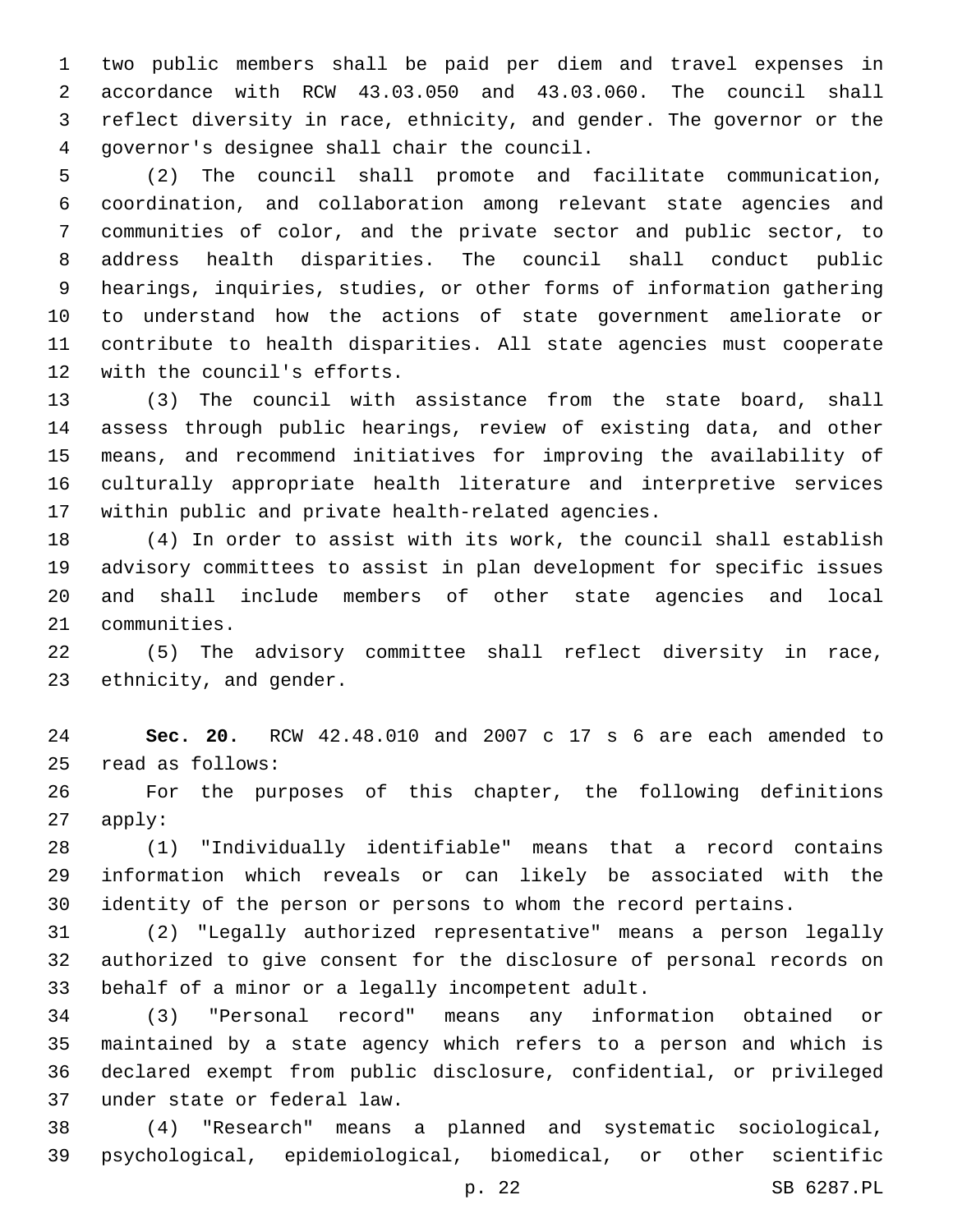investigation carried out by a state agency, by a scientific research professional associated with a bona fide scientific research organization, or by a graduate student currently enrolled in an advanced academic degree curriculum, with an objective to contribute to scientific knowledge, the solution of social and health problems, or the evaluation of public benefit and service programs. This definition excludes methods of record analysis and data collection that are subjective, do not permit replication, and are not designed 9 to yield reliable and valid results.

 (5) "Research record" means an item or grouping of information obtained for the purpose of research from or about a person or extracted for the purpose of research from a personal record.

 (6) "State agency" means: (a) The department of social and health services; (b) the department of corrections; (c) an institution of higher education as defined in RCW 28B.10.016; (d) the department of 16 health; or (e) the department of ((early learning)) children, youth, 17 and families.

 **Sec. 21.** RCW 41.04.385 and 2011 1st sp.s. c 43 s 433 are each 19 amended to read as follows:

 The legislature finds that (1) demographic, economic, and social trends underlie a critical and increasing demand for child care in the state of Washington; (2) working parents and their children benefit when the employees' child care needs have been resolved; (3) the state of Washington should serve as a model employer by creating a supportive atmosphere, to the extent feasible, in which its employees may meet their child care needs; and (4) the state of Washington should encourage the development of partnerships between state agencies, state employees, state employee labor organizations, and private employers to expand the availability of affordable quality child care. The legislature finds further that resolving employee child care concerns not only benefits the employees and their children, but may benefit the employer by reducing absenteeism, increasing employee productivity, improving morale, and enhancing the employer's position in recruiting and retaining employees. Therefore, the legislature declares that it is the policy of the state of Washington to assist state employees by creating a supportive atmosphere in which they may meet their child care needs. Policies and procedures for state agencies to address employee child care needs will be the responsibility of the director of enterprise

p. 23 SB 6287.PL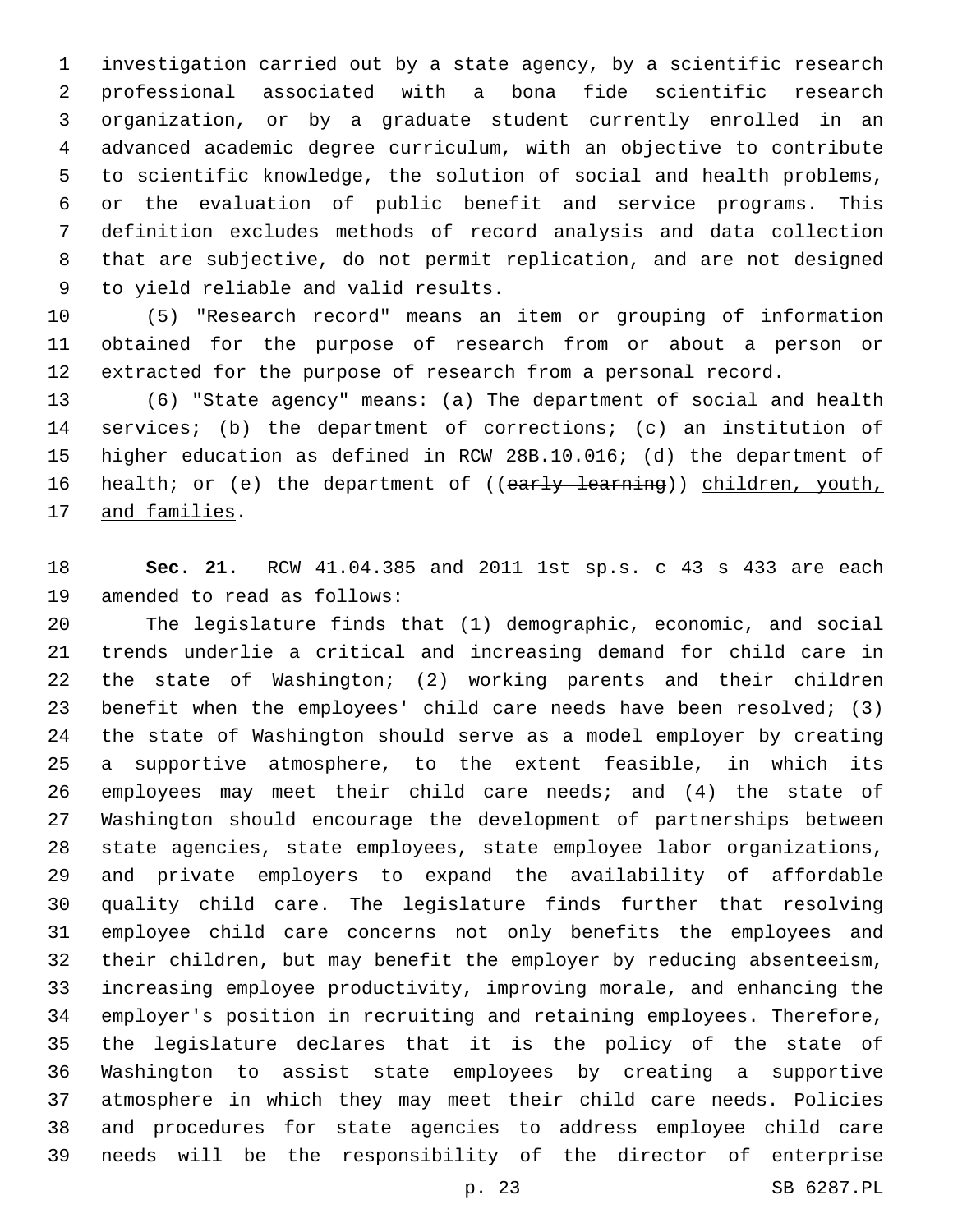1 services in consultation with the ((director)) secretary of the 2 department of ((early learning)) children, youth, and families and 3 state employee representatives.

 **Sec. 22.** RCW 36.70A.450 and 2007 c 17 s 13 are each amended to 5 read as follows:

 (1) Except as provided in subsections (2) and (3) of this section, no county or city may enact, enforce, or maintain an ordinance, development regulation, zoning regulation, or official control, policy, or administrative practice that prohibits the use of a residential dwelling, located in an area zoned for residential or commercial use, as a family day-care provider's home facility.

 (2) A county or city may require that the facility: (a) Comply with all building, fire, safety, health code, and business licensing requirements; (b) conform to lot size, building size, setbacks, and lot coverage standards applicable to the zoning district except if the structure is a legal nonconforming structure; (c) is certified by 17 the department of ((early learning)) children, youth, and families licensor as providing a safe passenger loading area; (d) include signage, if any, that conforms to applicable regulations; and (e) limit hours of operations to facilitate neighborhood compatibility, while also providing appropriate opportunity for persons who use family day-care and who work a nonstandard work shift.

 (3) A county or city may also require that the family day-care provider, before state licensing, require proof of written notification by the provider that the immediately adjoining property owners have been informed of the intent to locate and maintain such a facility. If a dispute arises between neighbors and the family day- care provider over licensing requirements, the licensor may provide a 29 forum to resolve the dispute.

 (4) Nothing in this section shall be construed to prohibit a county or city from imposing zoning conditions on the establishment and maintenance of a family day-care provider's home in an area zoned for residential or commercial use, so long as such conditions are no more restrictive than conditions imposed on other residential dwellings in the same zone and the establishment of such facilities is not precluded. As used in this section, "family day-care provider" 37 is as defined in RCW ((43.215.010)) 43.216.010.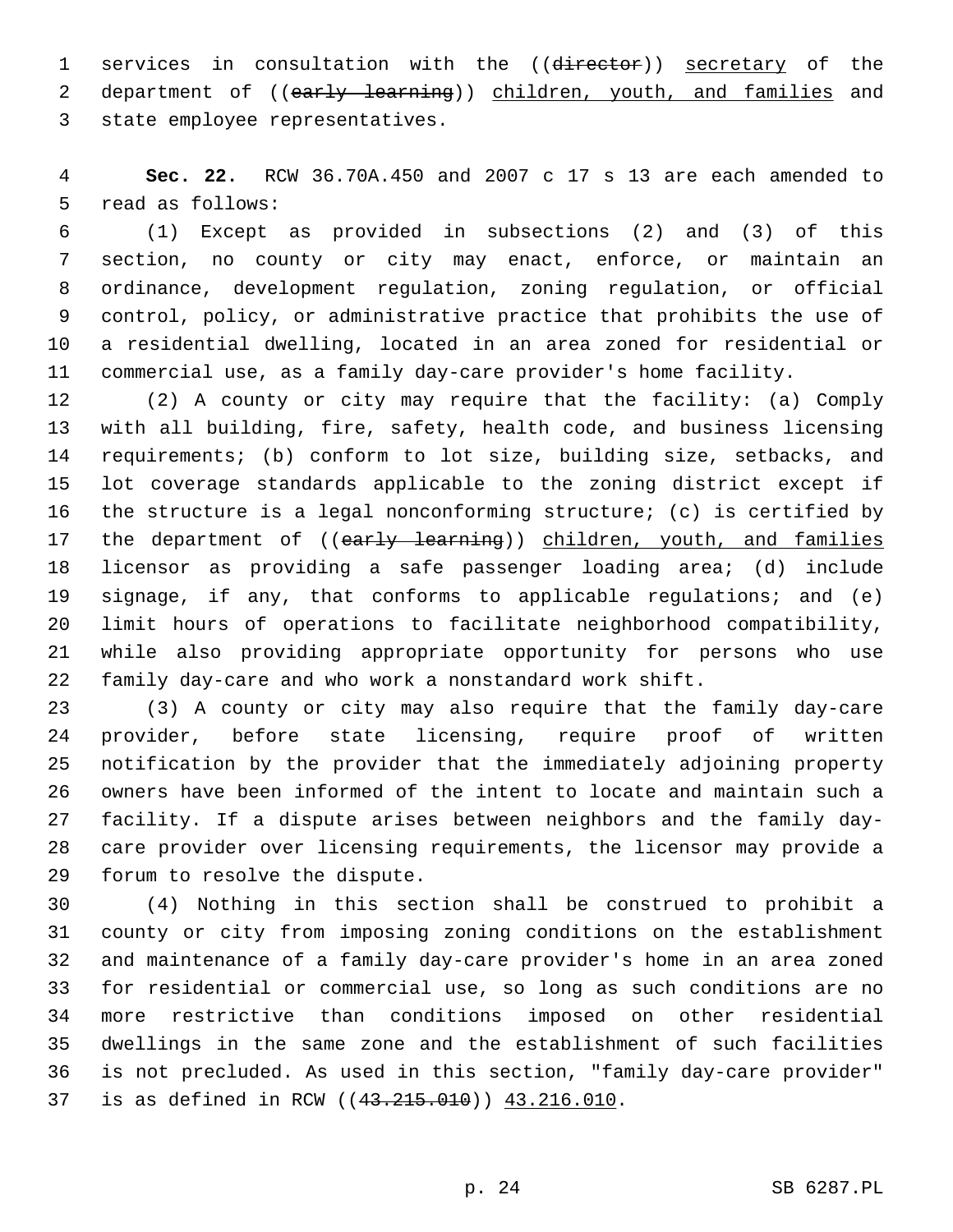**Sec. 23.** RCW 36.70.757 and 2007 c 17 s 12 are each amended to 2 read as follows:

 (1) Except as provided in subsections (2) and (3) of this section, no county may enact, enforce, or maintain an ordinance, development regulation, zoning regulation, or official control, policy, or administrative practice that prohibits the use of a residential dwelling, located in an area zoned for residential or commercial use, as a family day-care provider's facility serving 9 twelve or fewer children.

 (2) A county may require that the facility: (a) Comply with all building, fire, safety, health code, and business licensing requirements; (b) conform to lot size, building size, setbacks, and lot coverage standards applicable to the zoning district except if the structure is a legal nonconforming structure; (c) is certified by 15 the department of ((early learning)) children, youth, and families licensor as providing a safe passenger loading area; (d) include signage, if any, that conforms to applicable regulations; and (e) limit hours of operations to facilitate neighborhood compatibility, while also providing appropriate opportunity for persons who use family day-care who work a nonstandard work shift.

 (3) A county may also require that the family day-care provider, before state licensing, require proof of written notification by the provider that the immediately adjoining property owners have been informed of the intent to locate and maintain such a facility. If a dispute arises between neighbors and the day-care provider over licensing requirements, the licensor may provide a forum to resolve 27 the dispute.

 (4) This section may not be construed to prohibit a county from imposing zoning conditions on the establishment and maintenance of a family day-care provider's home serving twelve or fewer children in an area zoned for residential or commercial use, if the conditions are no more restrictive than conditions imposed on other residential dwellings in the same zone and the establishment of such facilities is not precluded. As used in this section, "family day-care provider" 35 is as defined in RCW ((43.215.010)) 43.216.010.

 **Sec. 24.** RCW 35A.63.215 and 2007 c 17 s 11 are each amended to 37 read as follows:

 (1) Except as provided in subsections (2) and (3) of this section, no city may enact, enforce, or maintain an ordinance,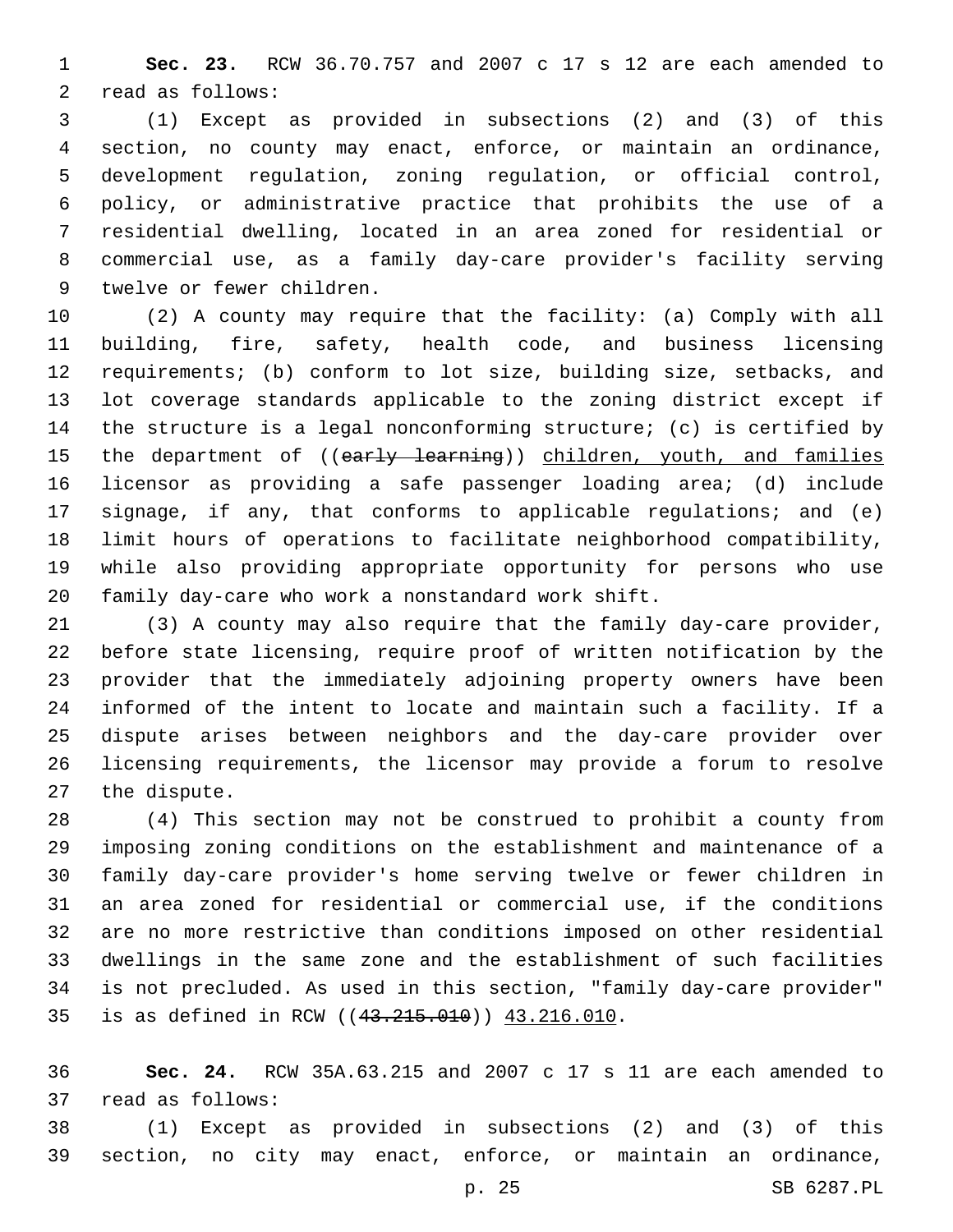development regulation, zoning regulation, or official control, policy, or administrative practice that prohibits the use of a residential dwelling, located in an area zoned for residential or commercial use, as a family day-care provider's home facility.

 (2) A city may require that the facility: (a) Comply with all building, fire, safety, health code, and business licensing requirements; (b) conform to lot size, building size, setbacks, and lot coverage standards applicable to the zoning district except if the structure is a legal nonconforming structure; (c) is certified by 10 the department of ((early learning)) children, youth, and families licensor as providing a safe passenger loading area; (d) include signage, if any, that conforms to applicable regulations; and (e) limit hours of operations to facilitate neighborhood compatibility, while also providing appropriate opportunity for persons who use family day-care and who work a nonstandard work shift.

 (3) A city may also require that the family day-care provider, before state licensing, require proof of written notification by the provider that the immediately adjoining property owners have been informed of the intent to locate and maintain such a facility. If a dispute arises between neighbors and the family day-care provider over licensing requirements, the licensor may provide a forum to 22 resolve the dispute.

 (4) Nothing in this section shall be construed to prohibit a city from imposing zoning conditions on the establishment and maintenance of a family day-care provider's home in an area zoned for residential or commercial use, so long as such conditions are no more restrictive than conditions imposed on other residential dwellings in the same zone and the establishment of such facilities is not precluded. As used in this section, "family day-care provider" is as defined in RCW  $(43.215.010)$   $(43.215.010)$ 

 **Sec. 25.** RCW 35.63.185 and 2007 c 17 s 10 are each amended to 32 read as follows:

 (1) Except as provided in subsections (2) and (3) of this section, no city may enact, enforce, or maintain an ordinance, development regulation, zoning regulation, or official control, policy, or administrative practice that prohibits the use of a residential dwelling, located in an area zoned for residential or commercial use, as a family day-care provider's home facility.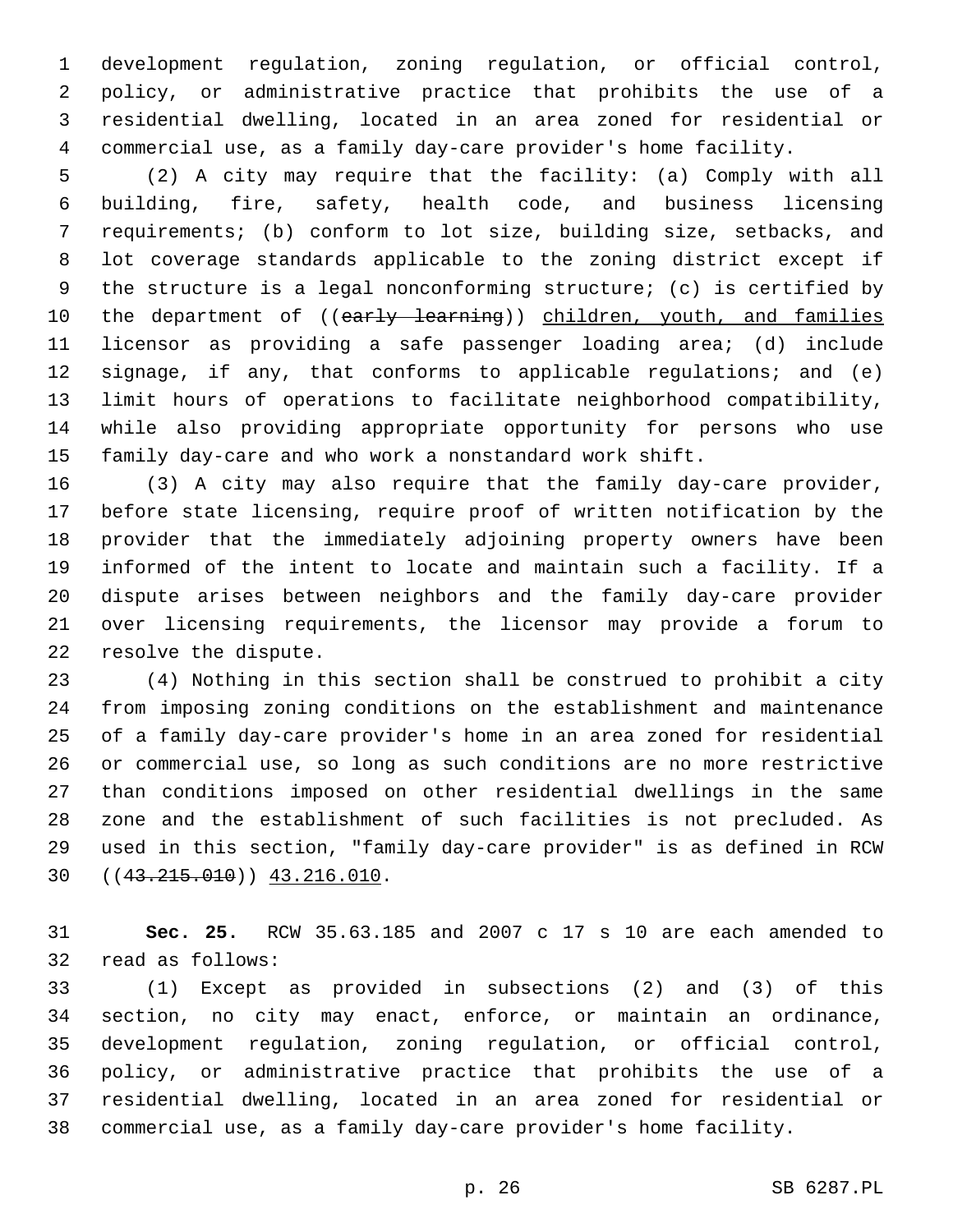(2) A city may require that the facility: (a) Comply with all building, fire, safety, health code, and business licensing requirements; (b) conform to lot size, building size, setbacks, and lot coverage standards applicable to the zoning district except if the structure is a legal nonconforming structure; (c) is certified by 6 the department of ((early learning)) children, youth, and families licensor as providing a safe passenger loading area; (d) include signage, if any, that conforms to applicable regulations; and (e) limit hours of operations to facilitate neighborhood compatibility, while also providing appropriate opportunity for persons who use family day-care and who work a nonstandard work shift.

 (3) A city may also require that the family day-care provider, before state licensing, require proof of written notification by the provider that the immediately adjoining property owners have been informed of the intent to locate and maintain such a facility. If a dispute arises between neighbors and the family day-care provider over licensing requirements, the licensor may provide a forum to 18 resolve the dispute.

 (4) Nothing in this section shall be construed to prohibit a city from imposing zoning conditions on the establishment and maintenance of a family day-care provider's home in an area zoned for residential or commercial use, so long as such conditions are no more restrictive than conditions imposed on other residential dwellings in the same zone and the establishment of such facilities is not precluded. As used in this section, "family day-care provider" is as defined in RCW 26 ((43.215.010)) 43.216.010.

 **Sec. 26.** RCW 35.21.688 and 2007 c 17 s 9 are each amended to read as follows:28

 (1) Except as provided in subsections (2) and (3) of this section, no city or town may enact, enforce, or maintain an ordinance, development regulation, zoning regulation, or official control, policy, or administrative practice that prohibits the use of a residential dwelling, located in an area zoned for residential or commercial use, as a family day-care provider's facility serving 35 twelve or fewer children.

 (2) A city or town may require that the facility: (a) Comply with all building, fire, safety, health code, and business licensing requirements; (b) conform to lot size, building size, setbacks, and lot coverage standards applicable to the zoning district except if

p. 27 SB 6287.PL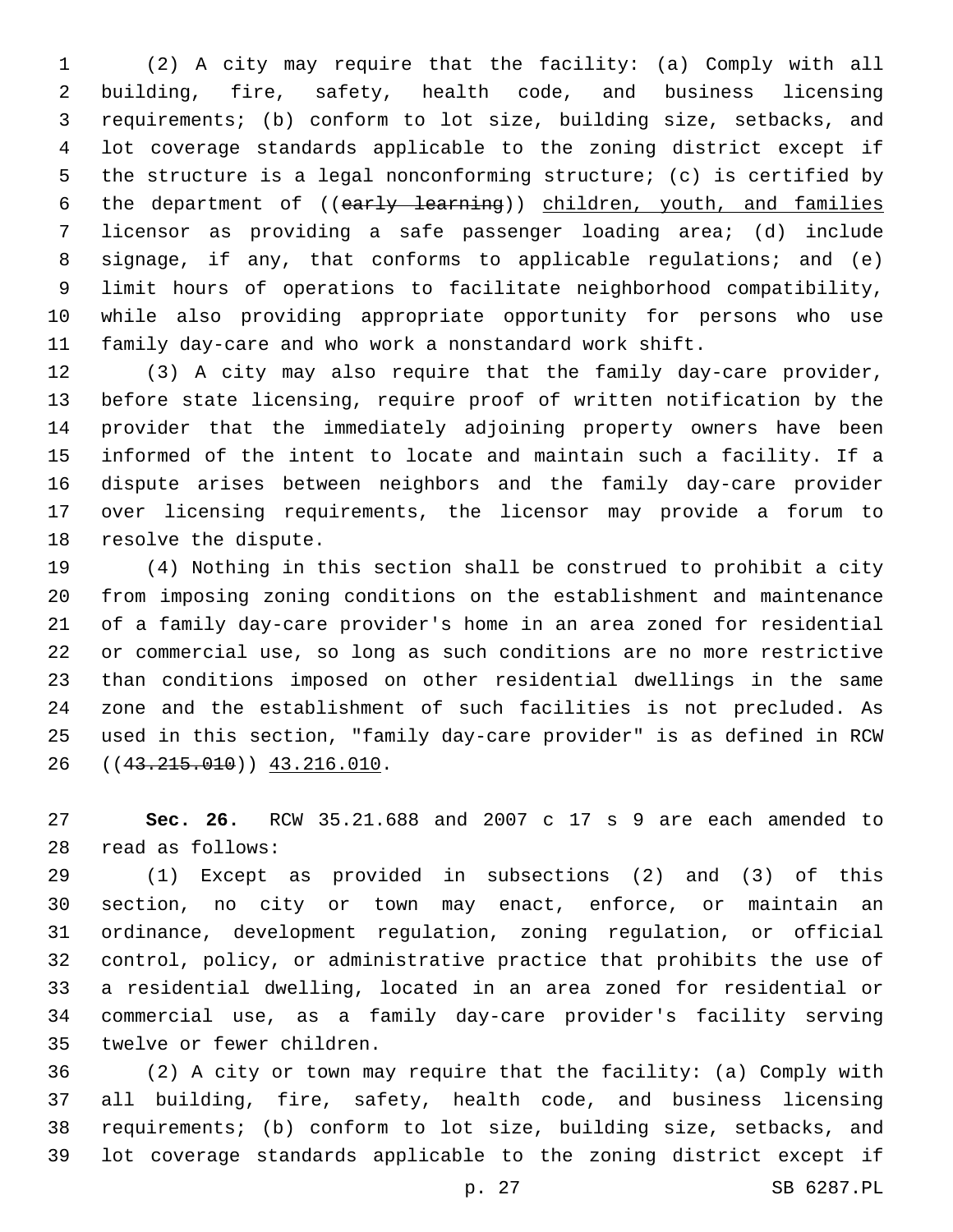the structure is a legal nonconforming structure; (c) is certified by 2 the department of ((early learning)) children, youth, and families licensor as providing a safe passenger loading area; (d) include signage, if any, that conforms to applicable regulations; and (e) limit hours of operations to facilitate neighborhood compatibility, while also providing appropriate opportunity for persons who use 7 family day-care who work a nonstandard work shift.

 (3) A city or town may also require that the family day-care provider, before state licensing, require proof of written notification by the provider that the immediately adjoining property owners have been informed of the intent to locate and maintain such a facility. If a dispute arises between neighbors and the day-care provider over licensing requirements, the licensor may provide a 14 forum to resolve the dispute.

 (4) This section may not be construed to prohibit a city or town from imposing zoning conditions on the establishment and maintenance of a family day-care provider's home serving twelve or fewer children in an area zoned for residential or commercial use, if the conditions are no more restrictive than conditions imposed on other residential dwellings in the same zone and the establishment of such facilities is not precluded. As used in this section, "family day-care provider" 22 is as defined in RCW ((43.215.010)) 43.216.010.

 **Sec. 27.** RCW 28B.77.005 and 2012 c 229 s 101 are each amended to read as follows:24

 (1) On July 1, 2012, the higher education coordinating board is abolished and the student achievement council is created.

 (2) The council is composed of nine voting members as provided in 28 this subsection.

 (a) Five citizen members shall be appointed by the governor with the consent of the senate. One of the citizen members shall be a student. The citizen members shall be selected based on their knowledge of or experience in higher education. In making appointments to the council, the governor shall give consideration to citizens representing labor, business, women, and racial and ethnic minorities, as well as geographic representation, to ensure that the council's membership reflects the state's diverse population. The citizen members shall serve for four-year terms except for the 38 student member, who shall serve for one year; however, the terms of 39 the initial members shall be staggered.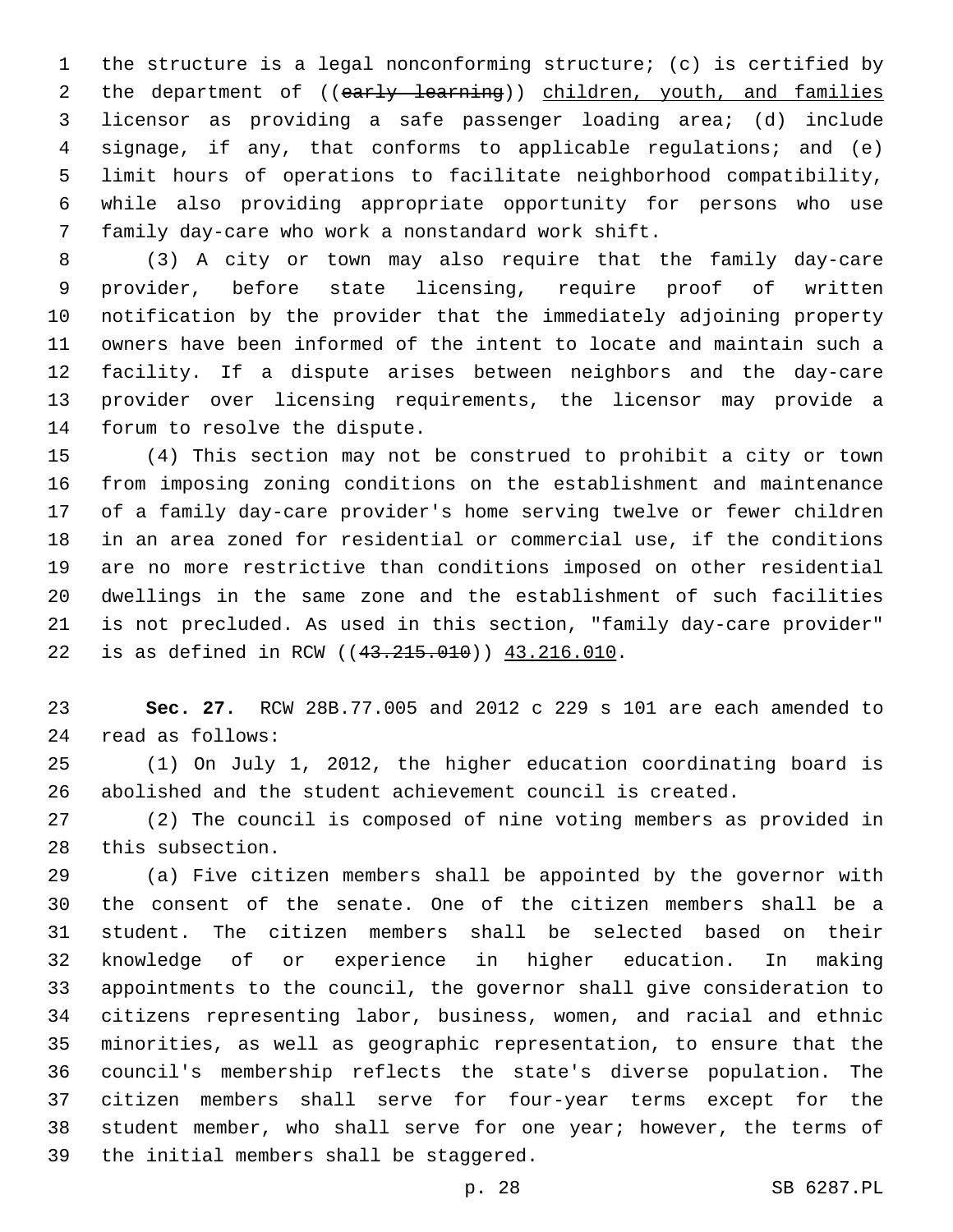(b) A representative of an independent nonprofit higher education institution as defined in RCW 28B.07.020(4), selected by an association of independent nonprofit baccalaureate degree-granting 4 institutions. The representative appointed under this ((section)) subsection (2)(b) shall excuse himself or herself from voting on matters relating primarily to public institutions of higher 7 education.

 (c) Chosen for their recognized ability and innovative leadership experience in broad education policy and system design, a representative of each of the following shall be selected by the respective organizations, who shall serve at the pleasure of the 12 appointing organizations:

 (i) A representative of the four-year institutions of higher education as defined in RCW 28B.10.016, selected by the presidents of 15 those institutions;

 (ii) A representative of the state's community and technical college system, selected by the state board for community and 18 technical colleges; and

 (iii) A representative of the state's K-12 education system, selected by the superintendent of public instruction in consultation 21 with the department of ((early learning)) children, youth, and families and the state board of education. The representative appointed under this subsection (2)(c)(iii) shall excuse himself or herself from voting on matters relating primarily to institutions of 25 higher education.

 (3) The chair shall be selected by the council from among the citizen members appointed to the council. The chair shall serve a one-year term but may serve more than one term if selected to do so 29 by the membership.

 (4) The council may create advisory committees on an ad hoc basis for the purpose of obtaining input from students, faculty, and higher education experts and practitioners, citizens, business and industry, and labor, and for the purpose of informing their research, policy, and programmatic functions. Ad hoc advisory committees addressing secondary to postsecondary transitions and university and college admissions requirements must include K-12 sector representatives including teachers, school directors, principals, administrators, and others as the council may direct, in addition to higher education representatives. The council shall maintain a contact list of K-12 and higher education stakeholder organizations to provide notices to

p. 29 SB 6287.PL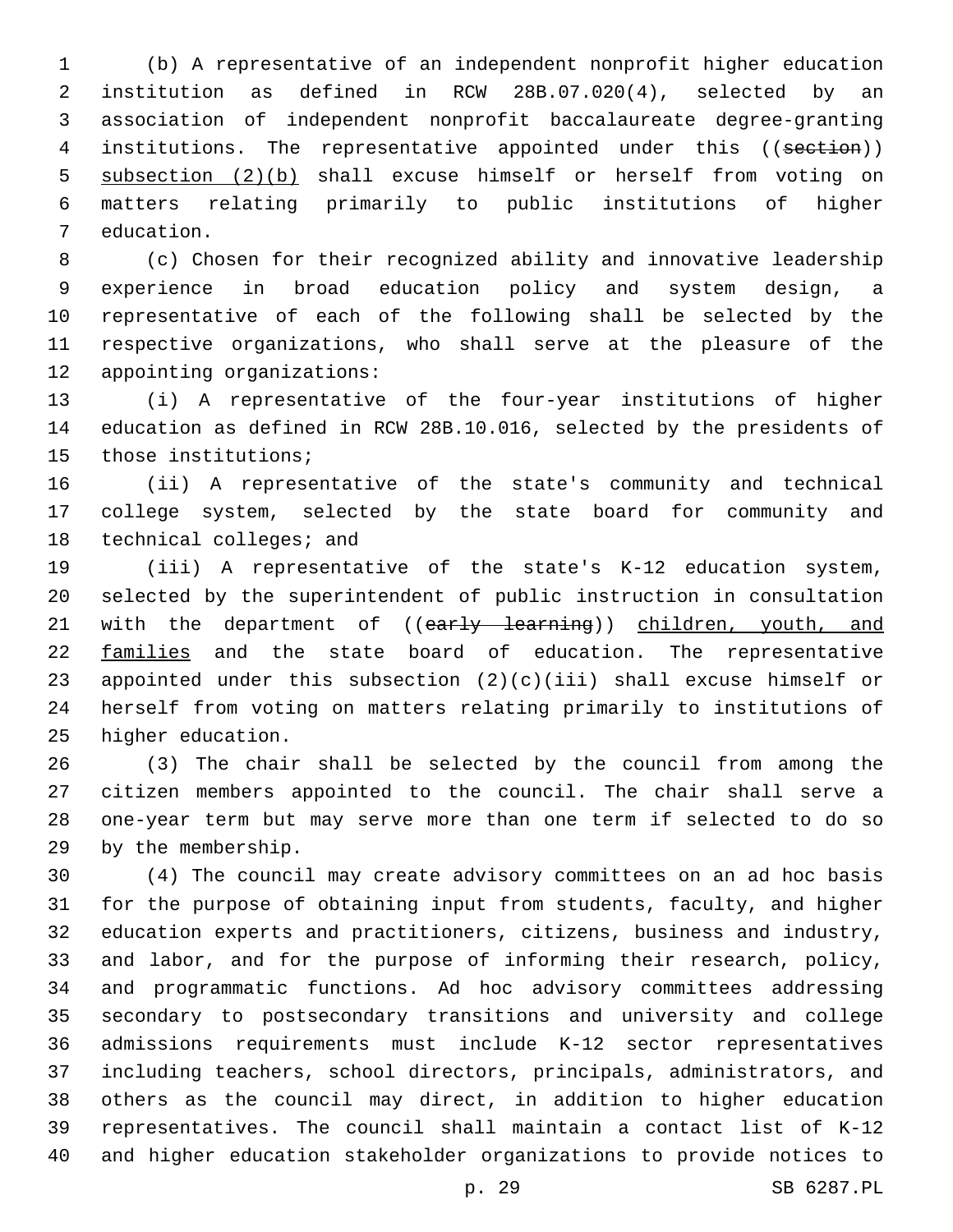stakeholders regarding the purposes of ad hoc advisory committees, timelines for planned work, means for participation, and a statement 3 of desired outcomes.

 (5) Any vacancies on the council shall be filled in the same manner as the original appointments. Appointments to fill vacancies shall be only for such terms as remain unexpired. Any vacancies among council members appointed by the governor shall be filled by the governor subject to confirmation by the senate and shall have full authority to act before the time the senate acts on their 10 confirmation.

 **Sec. 28.** RCW 28A.655.220 and 2011 c 340 s 2 are each amended to 12 read as follows:

 Before implementing the Washington kindergarten inventory of developing skills as provided under RCW 28A.150.315, the 15 superintendent of public instruction and the department of ((early 16 <del>learning</del>)) children, youth, and families must assure that a fairness and bias review of the assessment process has been conducted, 18 including providing an opportunity for input from the ((achievement)) educational opportunity gap oversight and accountability committee under RCW 28A.300.136 and from an additional diverse group of community representatives, parents, and educators to be convened by 22 the superintendent and the ((director)) secretary of the department.

 **Sec. 29.** RCW 28A.300.570 and 2013 2nd sp.s. c 18 s 101 are each 24 amended to read as follows:

 In support of reading and early literacy, the office of the superintendent of public instruction is responsible for:

 (1) Continuing to work collaboratively with state and regional 28 partners such as the department of ((early learning)) children, 29 youth, and families and the educational service districts to establish early literacy benchmarks and standards and to implement 31 the Washington state comprehensive literacy plan;

 (2) Disseminating research and information to school districts about evidence-based programs and practices in reading readiness 34 skills, early literacy, and reading instruction;

 (3) Providing statewide models to support school districts that are implementing response to intervention initiatives, positive behavior intervention support systems, or other similar comprehensive models of data-based identification and early intervention; and

p. 30 SB 6287.PL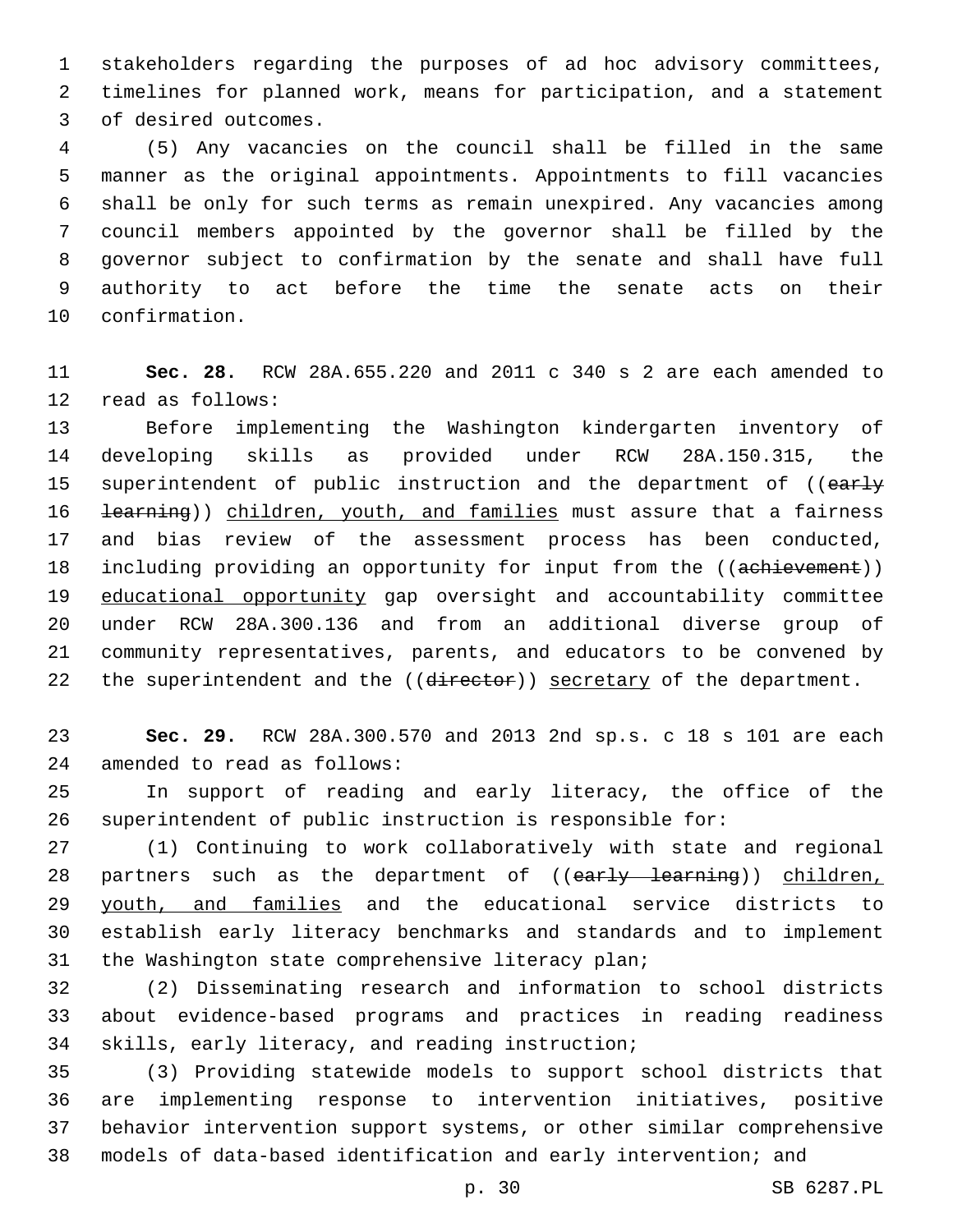(4) Within available funds and in partnership with the educational service districts, providing technical assistance and professional development opportunities for school districts.

 **Sec. 30.** RCW 28A.188.040 and 2013 2nd sp.s. c 25 s 3 are each 5 amended to read as follows:

 (1) The STEM education innovation alliance shall develop a STEM education report card, based on the STEM framework for action and accountability, to monitor progress in increasing learning opportunities and aligning strategic plans and activities in order to prepare students for STEM-related jobs and careers, with the longer- term goal of improving educational, workforce, and economic outcomes 12 in STEM.

13 (2) The report card must:

 (a) Illustrate the most recent data for the indicators and measures of the STEM framework for action and accountability;

 (b) Provide information from state education agencies that indicates the extent that activities and resources are aligned with 18 and support the STEM framework for action and accountability;

 (c) Provide data regarding current and projected STEM job openings in the state; and

 (d) Be prominently displayed on a web site designed for this 22 purpose.

 (3)(a) The education data center under RCW 43.41.400 must coordinate data collection and analysis to support the report card.

 (b) The state education agencies must annually report on how their policies, activities, and expenditures of public resources align with and support the STEM framework for action and accountability. The focus of the reporting under this subsection is on programs and initiatives specifically identified in law or budget proviso as related to STEM education. The agencies must use a common metric for the reporting, designed by the education data center in consultation with the STEM education innovation alliance. For the purposes of this section, "state education agencies" includes the office of the superintendent of public instruction, the student achievement council, the state board for community and technical colleges, the workforce training and education coordinating board, the professional educator standards board, the state board of 38 education, and the department of ((early learning)) children, youth, and families.39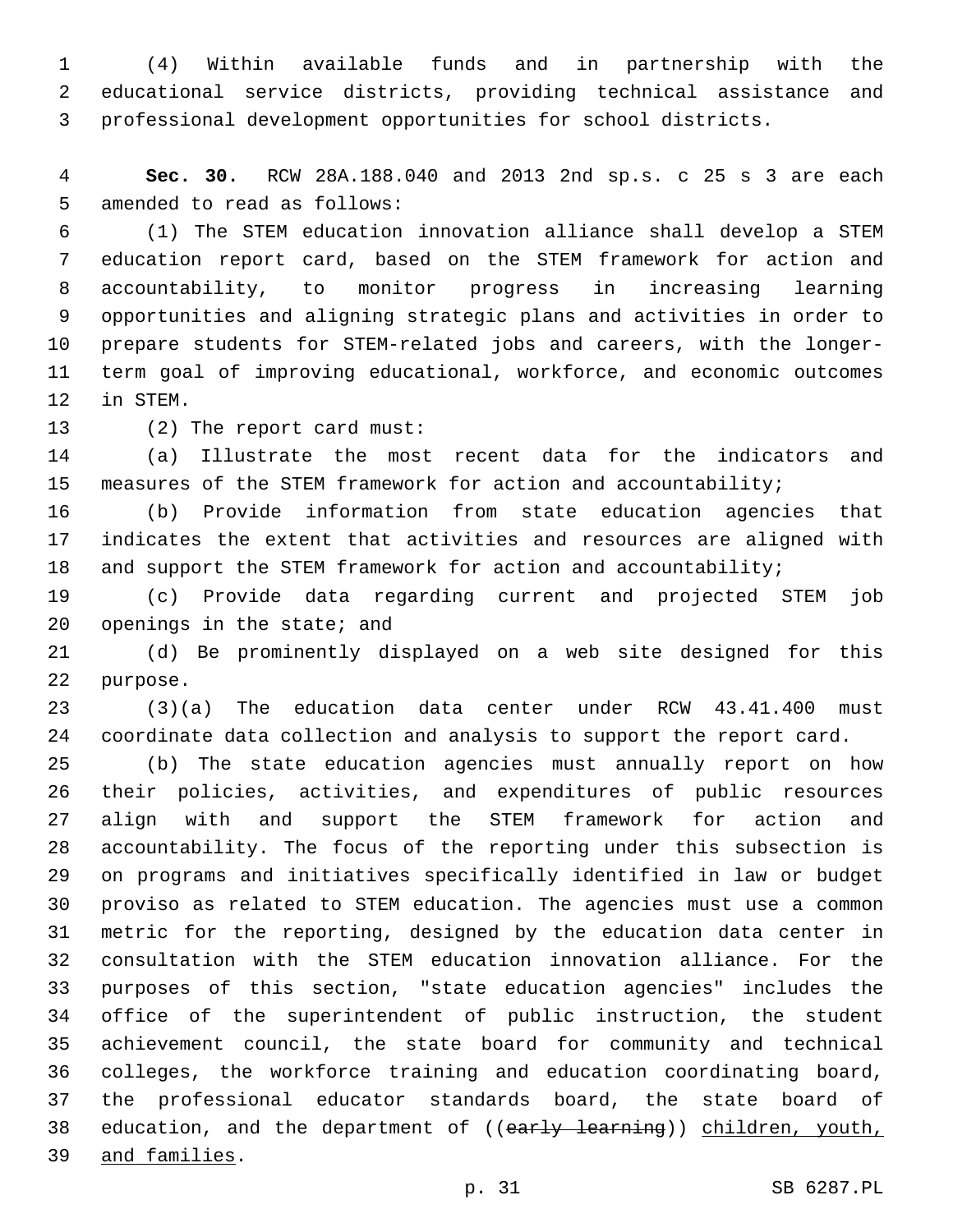(c) The employment security department must create an annual report on current and projected job openings in STEM fields and submit the report to the education data center for inclusion in the 4 STEM education report card.

 (4) The STEM education innovation alliance must publish the first STEM education report card with baseline data on the identified measures by January 10, 2014, and must update the report card by each 8 January 10th thereafter.

 **Sec. 31.** RCW 28A.175.075 and 2016 c 162 s 1 are each amended to 10 read as follows:

 (1) The office of the superintendent of public instruction shall establish a state-level building bridges work group that includes K-12 and state agencies that work with youth who have dropped out or are at risk of dropping out of school. The following agencies shall appoint representatives to the work group: The office of the superintendent of public instruction, the workforce training and 17 education coordinating board, the department of ((early learning)) 18 children, youth, and families, the employment security department, the state board for community and technical colleges, the department of health, the community mobilization office, and the children's services and behavioral health and recovery divisions of the department of social and health services. The work group should also consist of one representative from each of the following agencies and organizations: A statewide organization representing career and technical education programs including skill centers; the juvenile courts or the office of juvenile justice, or both; the Washington association of prosecuting attorneys; the Washington state office of public defense; accredited institutions of higher education; the educational service districts; the area workforce development councils; parent and educator associations; educational opportunity gap oversight and accountability committee; office of the education ombuds; local school districts; agencies or organizations that provide services to special education students; community organizations serving youth; federally recognized tribes and urban tribal centers; each of the major political caucuses of the senate and house of representatives; and the minority commissions.

 (2) To assist and enhance the work of the building bridges programs established in RCW 28A.175.025, the state-level work group 39 shall: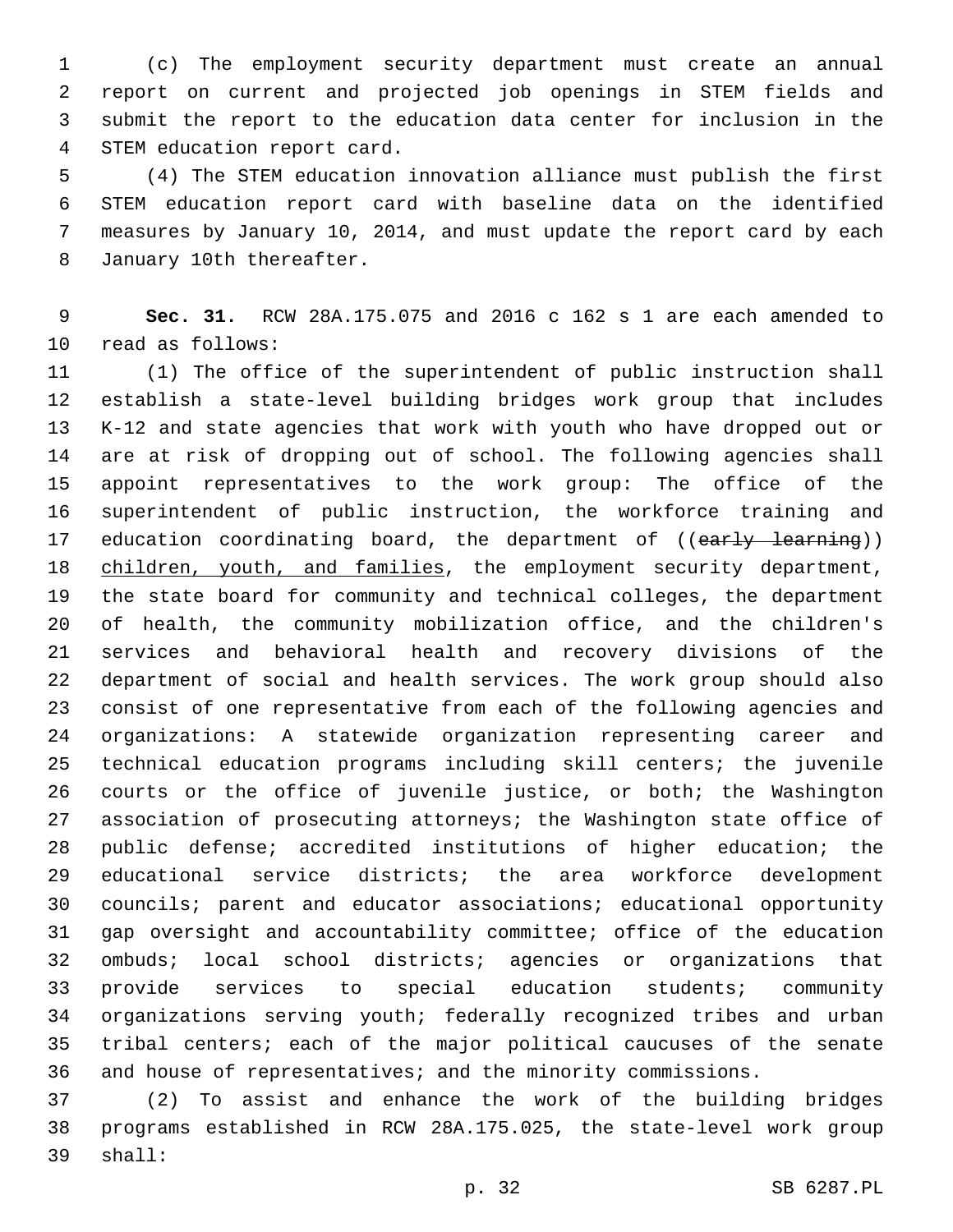(a) Identify and make recommendations to the legislature for the reduction of fiscal, legal, and regulatory barriers that prevent coordination of program resources across agencies at the state and local level;4

 (b) Develop and track performance measures and benchmarks for each partner agency or organization across the state including performance measures and benchmarks based on student characteristics 8 and outcomes specified in RCW 28A.175.035(1)(e); and

 (c) Identify research-based and emerging best practices regarding 10 prevention, intervention, and retrieval programs.

 (3)(a) The work group shall report to the appropriate committees of the legislature and the governor on an annual basis beginning December 1, 2007, with proposed strategies for building K-12 dropout prevention, intervention, and reengagement systems in local communities throughout the state including, but not limited to, recommendations for implementing emerging best practices, needed 17 additional resources, and eliminating barriers.

(b) By September 15, 2010, the work group shall report on:

 (i) A recommended state goal and annual state targets for the percentage of students graduating from high school;

 (ii) A recommended state goal and annual state targets for the percentage of youth who have dropped out of school who should be 23 reengaged in education and be college and work ready;

 (iii) Recommended funding for supporting career guidance and the planning and implementation of K-12 dropout prevention, intervention, and reengagement systems in school districts and a plan for phasing the funding into the program of basic education, beginning in the 28 2011-2013 biennium; and

 (iv) A plan for phasing in the expansion of the current school improvement planning program to include state-funded, dropout-focused school improvement technical assistance for school districts in significant need of improvement regarding high school graduation 33 rates.

 (4) State agencies in the building bridges work group shall work together, wherever feasible, on the following activities to support school/family/community partnerships engaged in building K-12 dropout prevention, intervention, and reengagement systems:

 (a) Providing opportunities for coordination and flexibility of 39 program eligibility and funding criteria;

(b) Providing joint funding;40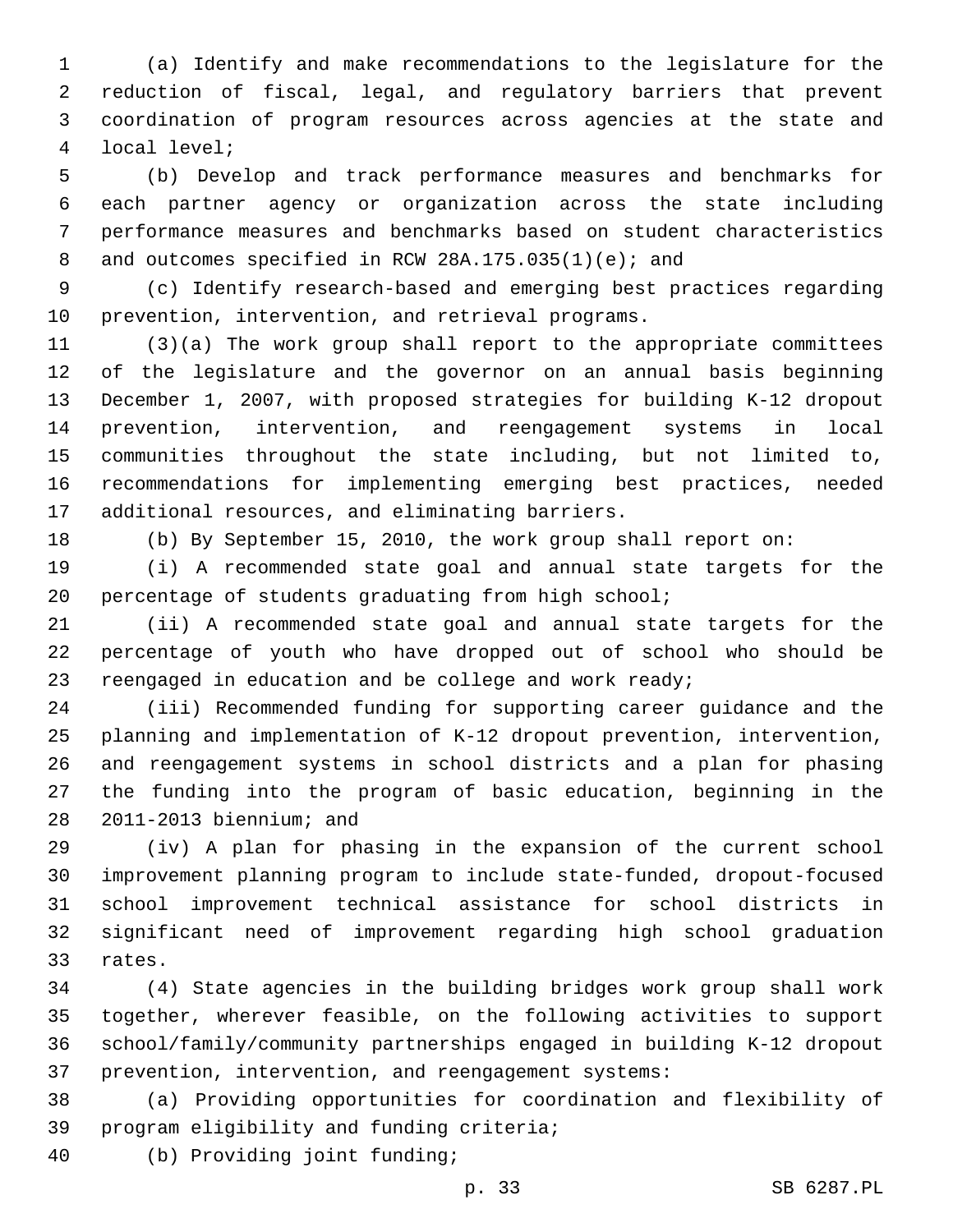(c) Developing protocols and templates for model agreements on 2 sharing records and data;

 (d) Providing joint professional development opportunities that provide knowledge and training on:4

5 (i) Research-based and promising practices;

 (ii) The availability of programs and services for vulnerable 7 youth; and

8 (iii) Cultural competence.

 (5) The building bridges work group shall make recommendations to the governor and the legislature by December 1, 2010, on a state- level and regional infrastructure for coordinating services for vulnerable youth. Recommendations must address the following issues:

 (a) Whether to adopt an official conceptual approach or framework for all entities working with vulnerable youth that can support 15 coordinated planning and evaluation;

 (b) The creation of a performance-based management system, including outcomes, indicators, and performance measures relating to vulnerable youth and programs serving them, including accountability 19 for the dropout issue;

 (c) The development of regional and/or county-level multipartner youth consortia with a specific charge to assist school districts and local communities in building K-12 comprehensive dropout prevention, 23 intervention, and reengagement systems;

 (d) The development of integrated or school-based one-stop 25 shopping for services that would:

 (i) Provide individualized attention to the neediest youth and prioritized access to services for students identified by a dropout 28 early warning and intervention data system;

 (ii) Establish protocols for coordinating data and services, including getting data release at time of intake and common 31 assessment and referral processes; and

(iii) Build a system of single case managers across agencies;

 (e) Launching a statewide media campaign on increasing the high 34 school graduation rate; and

 (f) Developing a statewide database of available services for 36 vulnerable youth.

 **Sec. 32.** RCW 28A.155.160 and 2009 c 381 s 24 are each amended to read as follows:38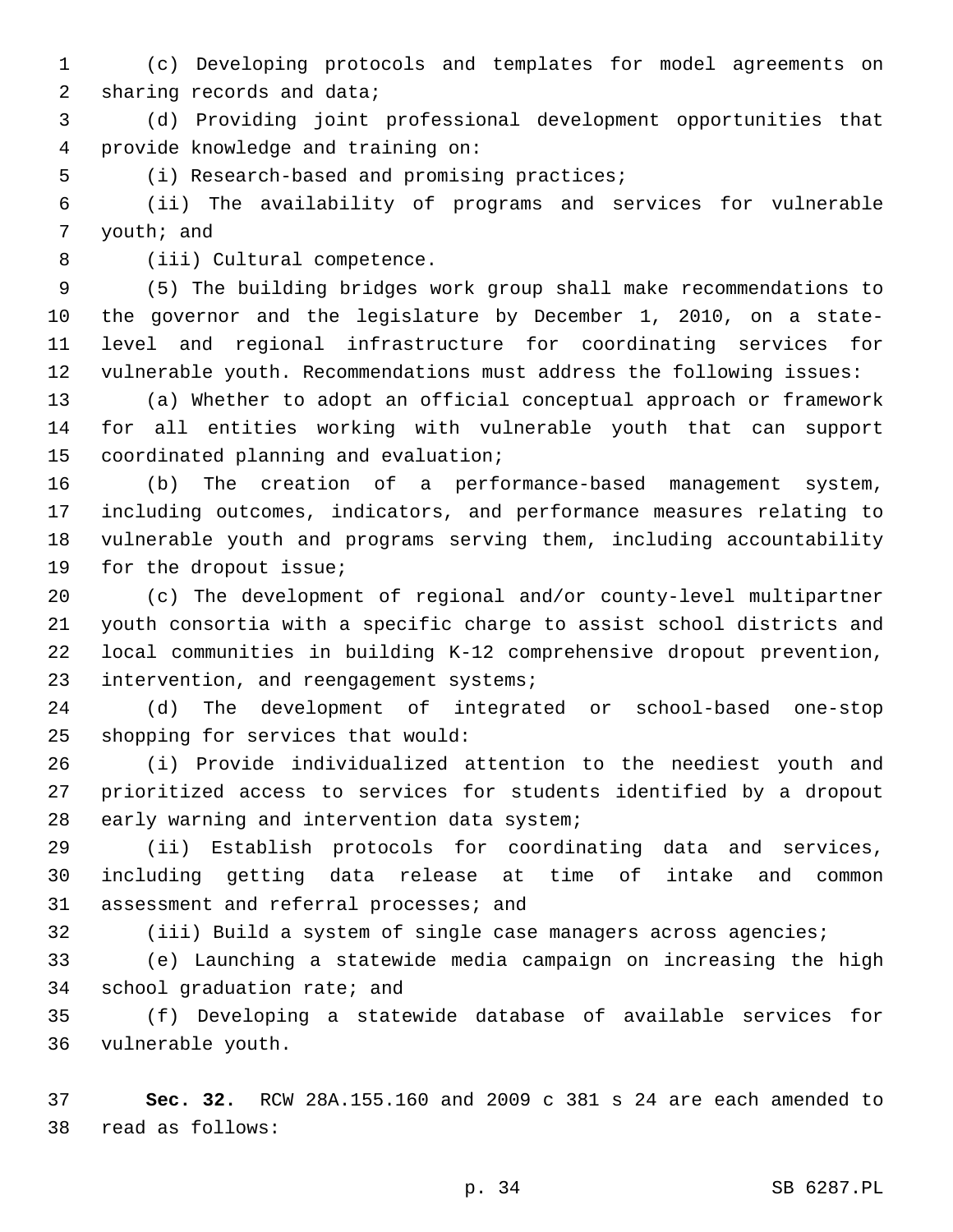Notwithstanding any other provision of law, the office of the 2 superintendent of public instruction, the department of ((early learning)) children, youth, and families, the Washington state center for childhood deafness and hearing loss, the Washington state school for the blind, school districts, educational service districts, and all other state and local government educational agencies and the department of services for the blind, the department of social and health services, and all other state and local government agencies concerned with the care, education, or habilitation or rehabilitation of children with disabilities may enter into interagency cooperative agreements for the purpose of providing assistive technology devices and services to children with disabilities. Such arrangements may include but are not limited to interagency agreements for the acquisition, including joint funding, maintenance, loan, sale, lease, or transfer of assistive technology devices and for the provision of assistive technology services including but not limited to assistive 17 technology assessments and training.

 For the purposes of this section, "assistive device" means any item, piece of equipment, or product system, whether acquired commercially off-the-shelf, modified, or customized, that is used to increase, maintain, or improve functional capabilities of children with disabilities. The term "assistive technology service" means any service that directly assists a child with a disability in the selection, acquisition, or use of an assistive technology device. 25 Assistive technology service includes:

 (1) The evaluation of the needs of a child with a disability, including a functional evaluation of the child in the child's 28 customary environment;

 (2) Purchasing, leasing, or otherwise providing for the acquisition of assistive technology devices by children with 31 disabilities;

 (3) Selecting, designing, fitting, customizing, adapting, applying, retaining, repairing, or replacing of assistive technology 34 devices;

 (4) Coordinating and using other therapies, interventions, or services with assistive technology devices, such as those associated with existing education and rehabilitation plans and programs;

 (5) Training or technical assistance for a child with a disability or if appropriate, the child's family; and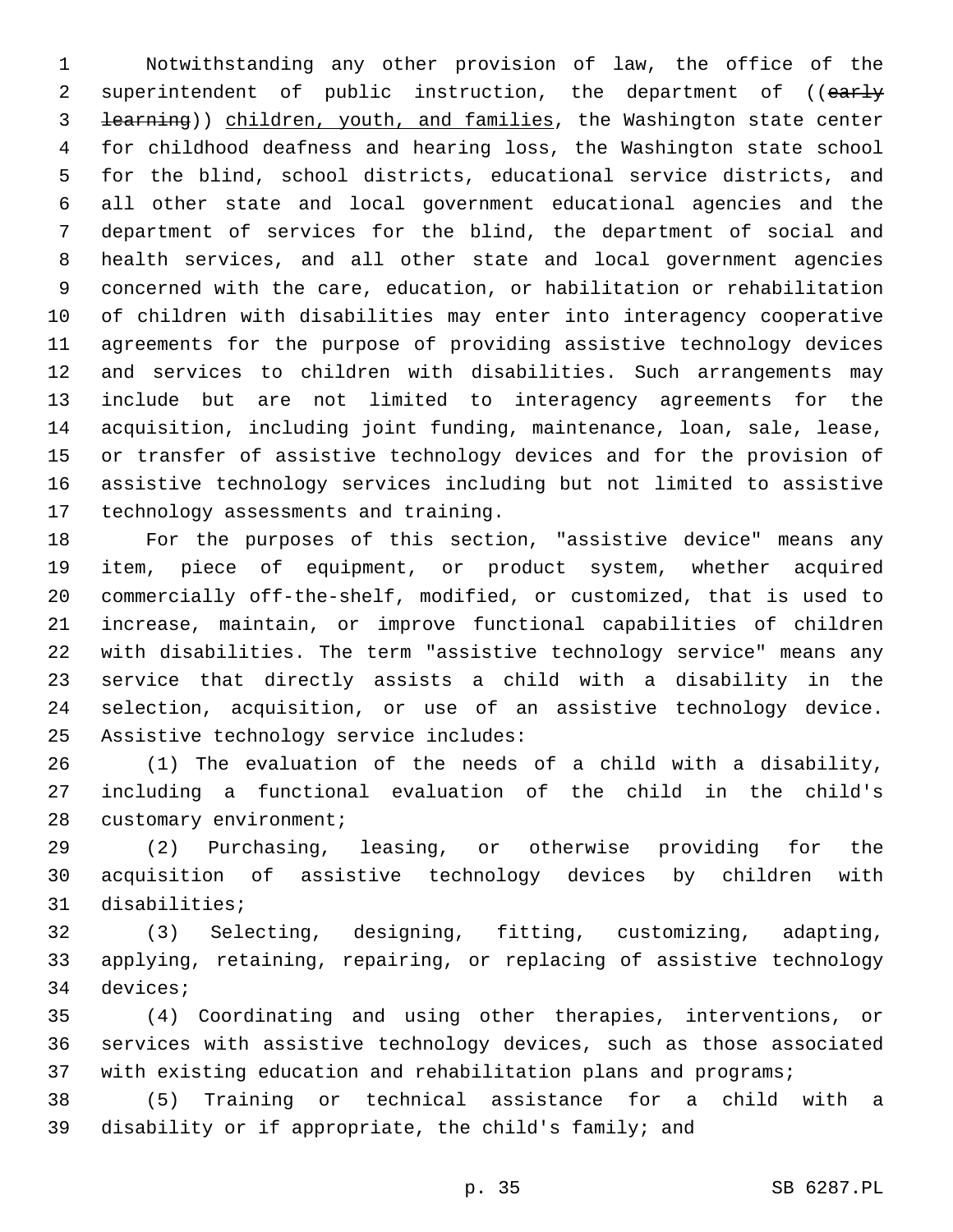(6) Training or technical assistance for professionals, including individuals providing education and rehabilitation services, employers, or other individuals who provide services to, employ, or are otherwise substantially involved in the major life functions of 5 children with disabilities.

6 **Sec. 33.** RCW 19.02.050 and 2013 c 111 s 1 are each amended to 7 read as follows: 8 Each of the following agencies must fully participate in the 9 implementation of this chapter: 10 (1) Department of agriculture; 11 (2) Secretary of state; 12 (3) Department of social and health services; 13 (4) Department of revenue; 14 (5) Department of fish and wildlife; 15 (6) Employment security department; 16 (7) Department of labor and industries; 17 (8) Liquor ((eontrol)) and cannabis board; 18 (9) Department of health; 19 (10) Department of licensing; 20 (11) Utilities and transportation commission; 21 (12) Board of accountancy; 22 (13) Department of archaeology and historic preservation; 23 (14) Department of ((early learning)) children, youth, and 24 families; 25 (15) Department of ecology; (16) Department of financial institutions;26 27 (17) Department of transportation; (18) Gambling commission;28 (19) Horse racing commission;29 30 (20) Office of the insurance commissioner; 31 (21) State lottery; 32 (22) Student achievement council; 33 (23) Washington state patrol; 34 (24) Workforce training and education coordinating board; and 35 (25) Other agencies as determined by the governor.

36 **Sec. 34.** RCW 43.216.555 and 2015 3rd sp.s. c 7 s 11 are each 37 amended to read as follows: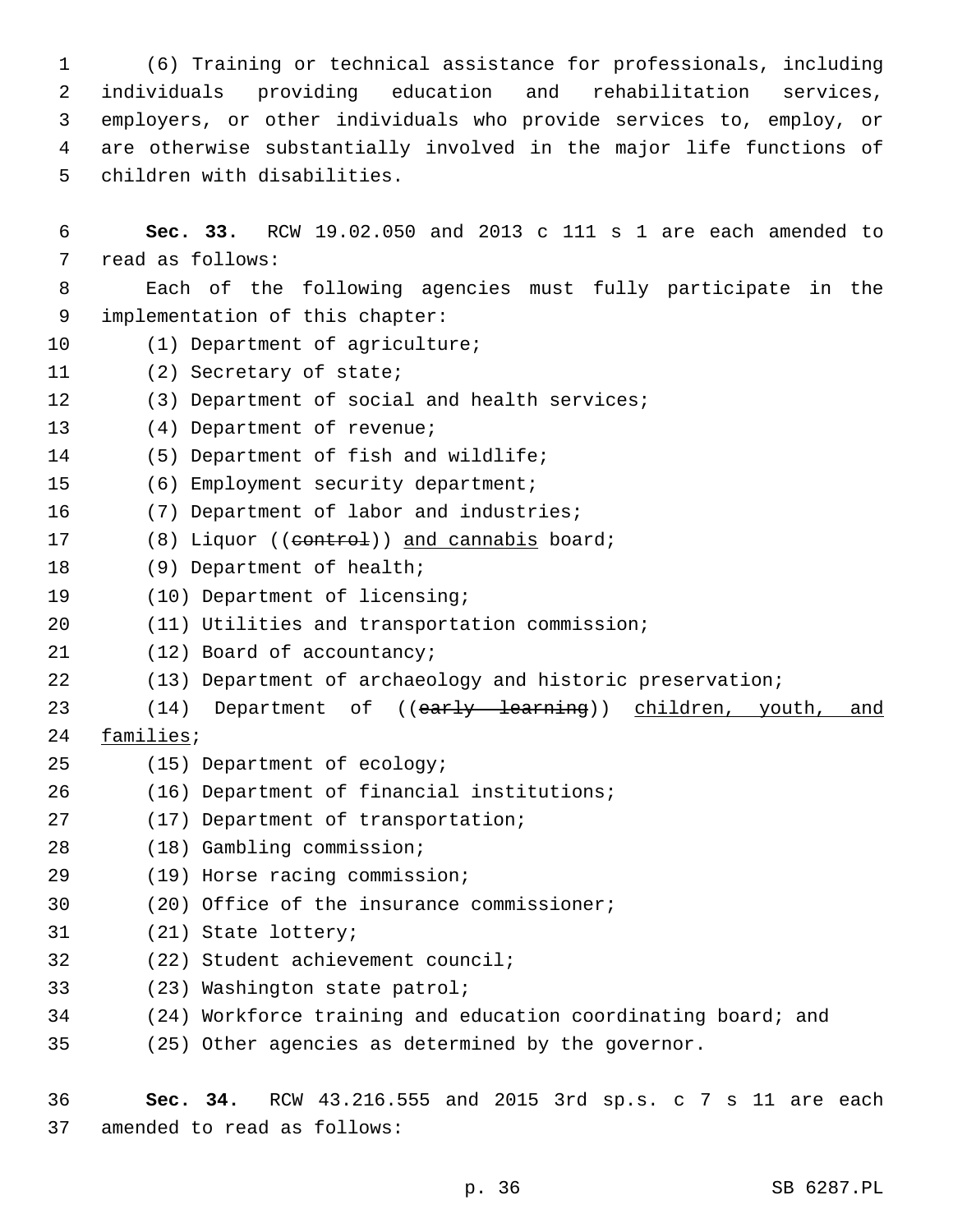(1) Beginning September 1, 2011, an early learning program to provide voluntary preschool opportunities for children three and four years of age shall be implemented according to the funding and implementation plan in RCW ((43.215.456)) 43.216.556. The program must offer a comprehensive program of early childhood education and family support, including parental involvement and health information, screening, and referral services, based on family need. Participation in the program is voluntary. On a space available basis, the program may allow enrollment of children who are not 10 otherwise eligible by assessing a fee.

 (2) The program shall be implemented by utilizing the program standards and eligibility criteria in the early childhood education and assistance program in RCW ((43.215.400)) 43.216.500 through 14 ((43.215.450)) 43.216.550.

 (3)(a) Beginning in the 2015-16 school year, the program implementation in this section shall prioritize early childhood education and assistance programs located in low-income neighborhoods 18 within high-need geographical areas.

 (b) Following the priority in (a) of this subsection, preference shall be given to programs meeting at least one of the following 21 characteristics:

 (i) Programs offering an extended day program for early care and 23 education;

 (ii) Programs offering services to children diagnosed with a special need; or

 (iii) Programs offering services to children involved in the 27 child welfare system.

28 (4) The ((director)) secretary shall adopt rules for the following program components, as appropriate and necessary during the phased implementation of the program, consistent with early achievers 31 program standards established in RCW ((43.215.100)) 43.216.085:

32 (a) Minimum program standards;

(b) Approval of program providers; and

(c) Accountability and adherence to performance standards.

(5) The department has administrative responsibility for:

 (a) Approving and contracting with providers according to rules 37 developed by the ((director)) secretary under this section;

 (b) In partnership with school districts, monitoring program quality and assuring the program is responsive to the needs of 40 eligible children;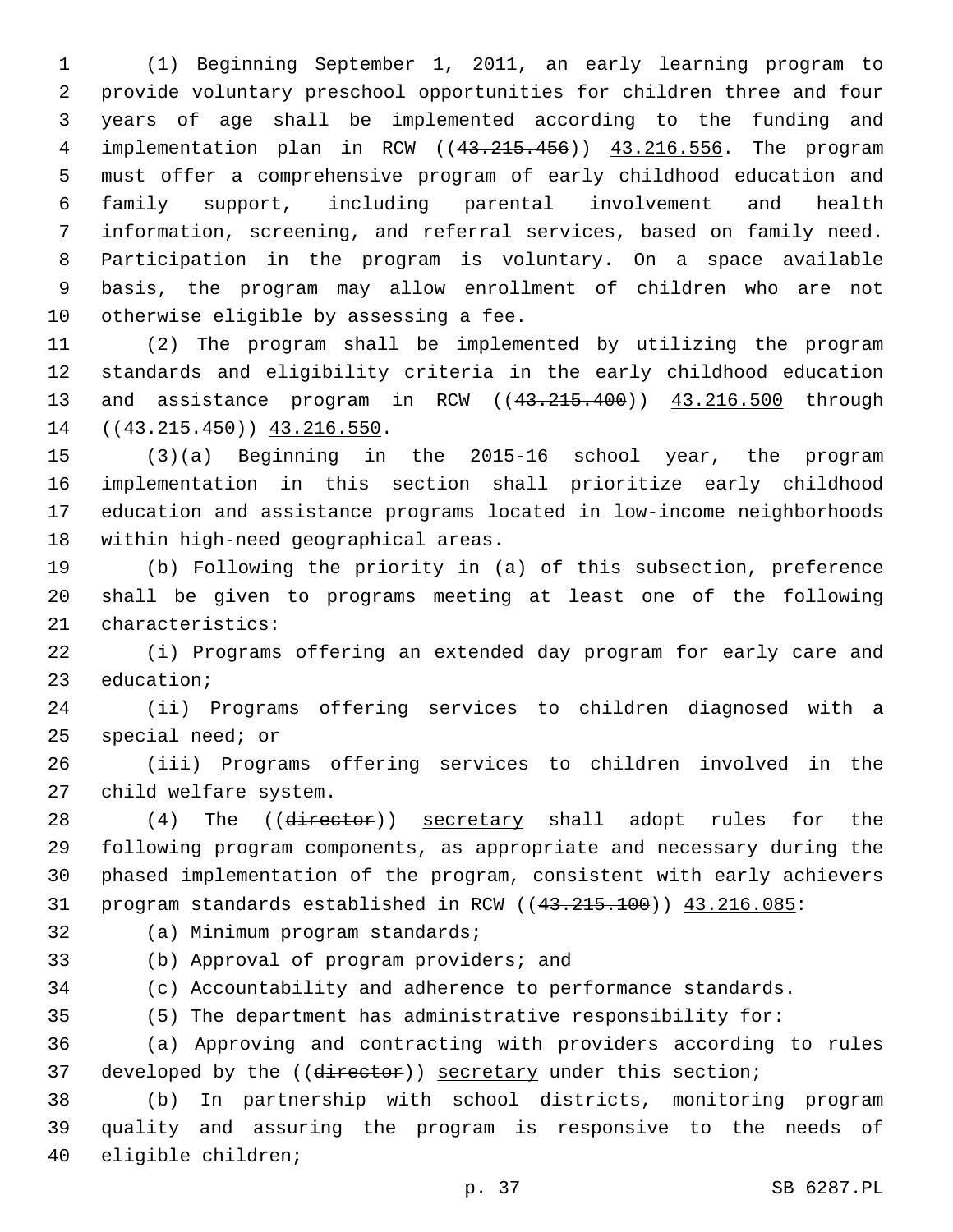(c) Assuring that program providers work cooperatively with school districts to coordinate the transition from preschool to kindergarten so that children and their families are well-prepared 4 and supported; and

(d) Providing technical assistance to contracted providers.

 **Sec. 35.** RCW 43.216.370 and 2007 c 17 s 15 are each amended to 7 read as follows:

8 The ((director)) secretary shall have the power and it shall be 9 the ((director's)) secretary's duty to engage in negotiated rule making pursuant to RCW 34.05.310(2)(a) with the exclusive representative of the family child care licensees selected in 12 accordance with RCW ((43.215.355)) 43.216.375 and with other affected interests before adopting requirements that affect family child care 14 licensees.

 **Sec. 36.** RCW 43.216.355 and 2006 c 265 s 314 are each amended to 16 read as follows:

 Notwithstanding the existence or pursuit of any other remedy, the 18 ((director)) secretary may, in the manner provided by law, upon the advice of the attorney general, who shall represent the department in the proceeding, maintain an action in the name of the state for injunction or such other relief as he or she may deem advisable against any agency subject to licensing under the provisions of this chapter or against any such agency not having a license as heretofore 24 provided in this chapter.

 **Sec. 37.** RCW 43.216.350 and 2006 c 265 s 313 are each amended to 26 read as follows:

27 The ((director)) secretary shall immediately suspend the license or certificate of a person who has been certified pursuant to RCW 74.20A.320 by the department of social and health services as a person who is not in compliance with a support order or a residential or visitation order. If the person has continued to meet all other requirements for reinstatement during the suspension, reissuance of 33 the license or certificate shall be automatic upon the ((director's)) secretary's receipt of a release issued by the department of social and health services stating that the licensee is in compliance with 36 the order.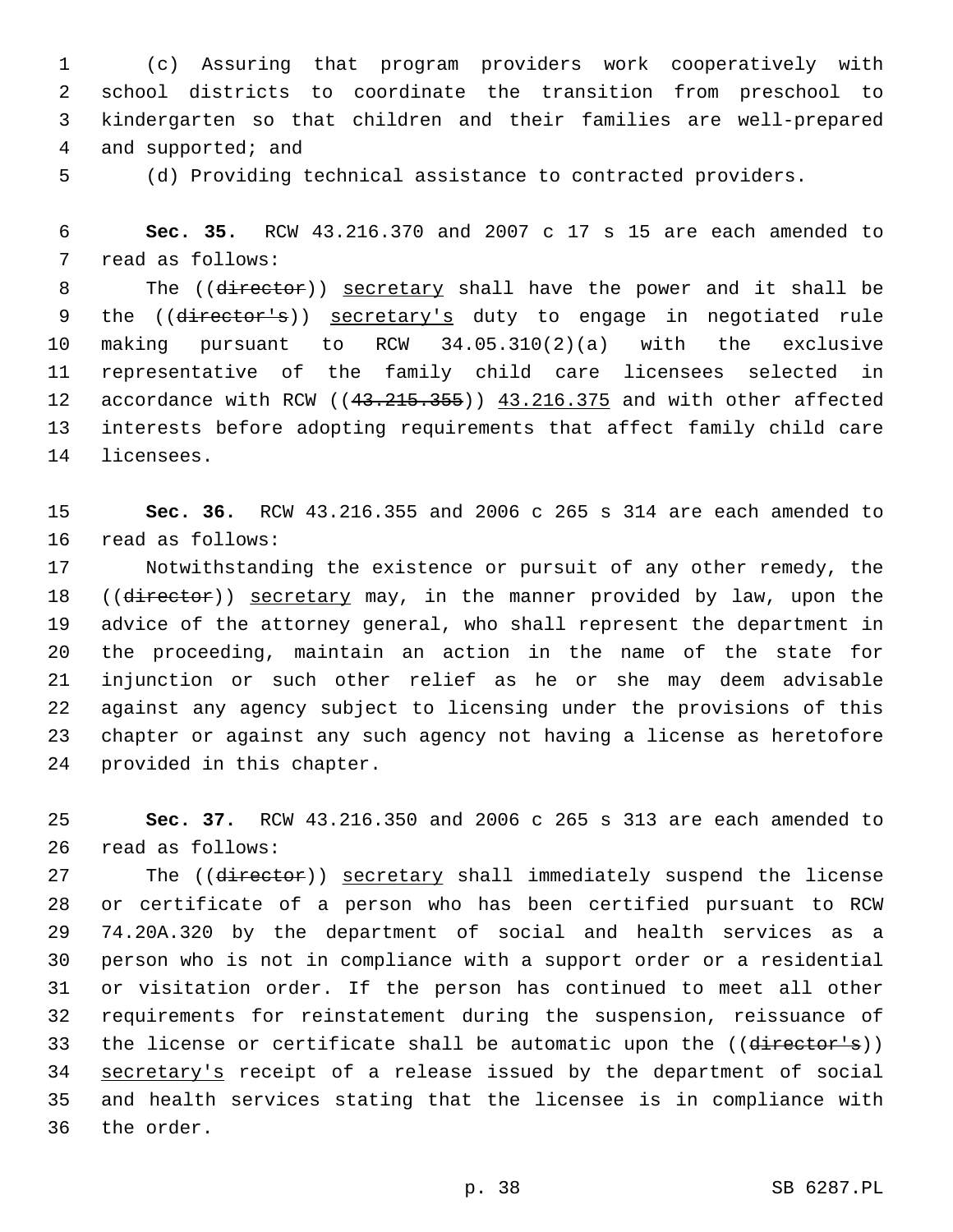**Sec. 38.** RCW 43.216.325 and 2011 c 296 s 1 are each amended to 2 read as follows:

 (1) An agency may be denied a license, or any license issued pursuant to this chapter may be suspended, revoked, modified, or not 5 renewed by the ((director)) secretary upon proof (a) that the agency has failed or refused to comply with the provisions of this chapter or the requirements adopted pursuant to this chapter; or (b) that the conditions required for the issuance of a license under this chapter have ceased to exist with respect to such licenses. RCW 10 ((43.215.305)) 43.216.327 governs notice of a license denial, revocation, suspension, or modification and provides the right to an 12 adjudicative proceeding.

 (2) In any adjudicative proceeding regarding the denial, modification, suspension, or revocation of any license under this chapter, the department's decision shall be upheld if it is supported 16 by a preponderance of the evidence.

 (3)(a) The department may assess civil monetary penalties upon proof that an agency has failed or refused to comply with the rules adopted under this chapter or that an agency subject to licensing under this chapter is operating without a license except that civil monetary penalties shall not be levied against a licensed foster 22 home.

 (b) Monetary penalties levied against unlicensed agencies that submit an application for licensure within thirty days of notification and subsequently become licensed will be forgiven. These penalties may be assessed in addition to or in lieu of other disciplinary actions. Civil monetary penalties, if imposed, may be assessed and collected, with interest, for each day an agency is or 29 was out of compliance.

 (c) Civil monetary penalties shall not exceed one hundred fifty dollars per violation for a family day care home and two hundred fifty dollars per violation for child day care centers. Each day upon which the same or substantially similar action occurs is a separate violation subject to the assessment of a separate penalty.

 (d) The department shall provide a notification period before a monetary penalty is effective and may forgive the penalty levied if the agency comes into compliance during this period.

 (e) The department may suspend, revoke, or not renew a license for failure to pay a civil monetary penalty it has assessed pursuant to this chapter within ten days after such assessment becomes final.

p. 39 SB 6287.PL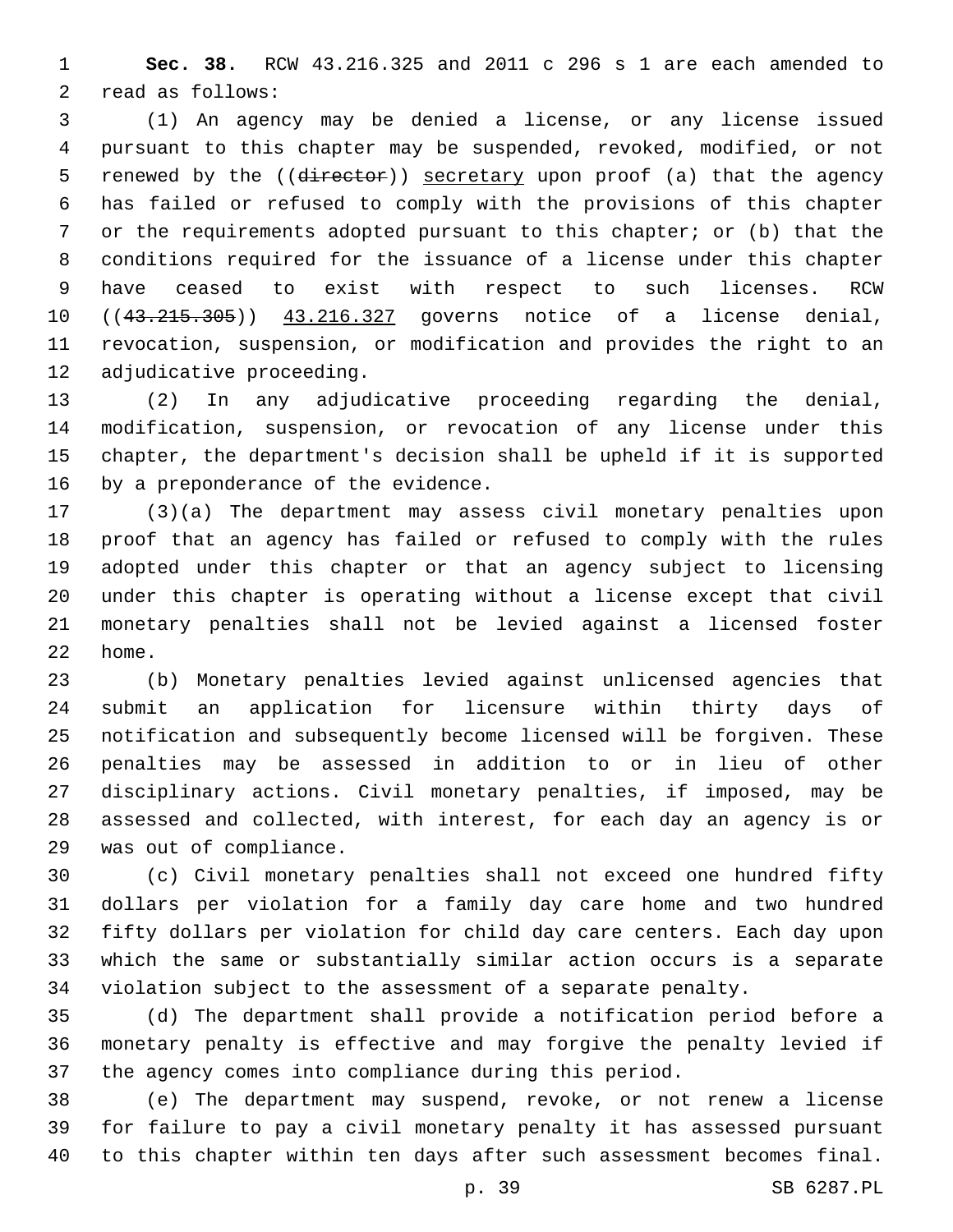RCW ((43.215.307)) 43.216.335 governs notice of a civil monetary penalty and provides the right to an adjudicative proceeding. The preponderance of evidence standard shall apply in adjudicative proceedings related to assessment of civil monetary penalties.

 (4)(a) In addition to or in lieu of an enforcement action being taken, the department may place a child day care center or family day care provider on nonreferral status if the center or provider has failed or refused to comply with this chapter or rules adopted under this chapter or an enforcement action has been taken. The nonreferral status may continue until the department determines that: (i) No enforcement action is appropriate; or (ii) a corrective action plan 12 has been successfully concluded.

 (b) Whenever a child day care center or family day care provider is placed on nonreferral status, the department shall provide written notification to the child day care center or family day care 16 provider.

 (5) The department shall notify appropriate public and private child care resource and referral agencies of the department's decision to: (a) Take an enforcement action against a child day care center or family day care provider; or (b) place or remove a child day care center or family day care provider on nonreferral status.

 **Sec. 39.** RCW 43.216.315 and 2006 c 265 s 309 are each amended to 23 read as follows:

24 The ((director)) secretary may, at his or her discretion, issue an initial license instead of a full license, to an agency or facility for a period not to exceed six months, renewable for a period not to exceed two years, to allow such agency or facility reasonable time to become eligible for full license.

 **Sec. 40.** RCW 43.216.305 and 2011 c 297 s 1 are each amended to 30 read as follows:

 (1) Each agency shall make application for a license or the continuation of a full license to the department on forms prescribed by the department. Upon receipt of such application, the department shall either grant or deny a license or continuation of a full license within ninety days. A license or continuation shall be granted if the agency meets the minimum requirements set forth in this chapter and the departmental requirements consistent with this chapter, except that an initial license may be issued as provided in

p. 40 SB 6287.PL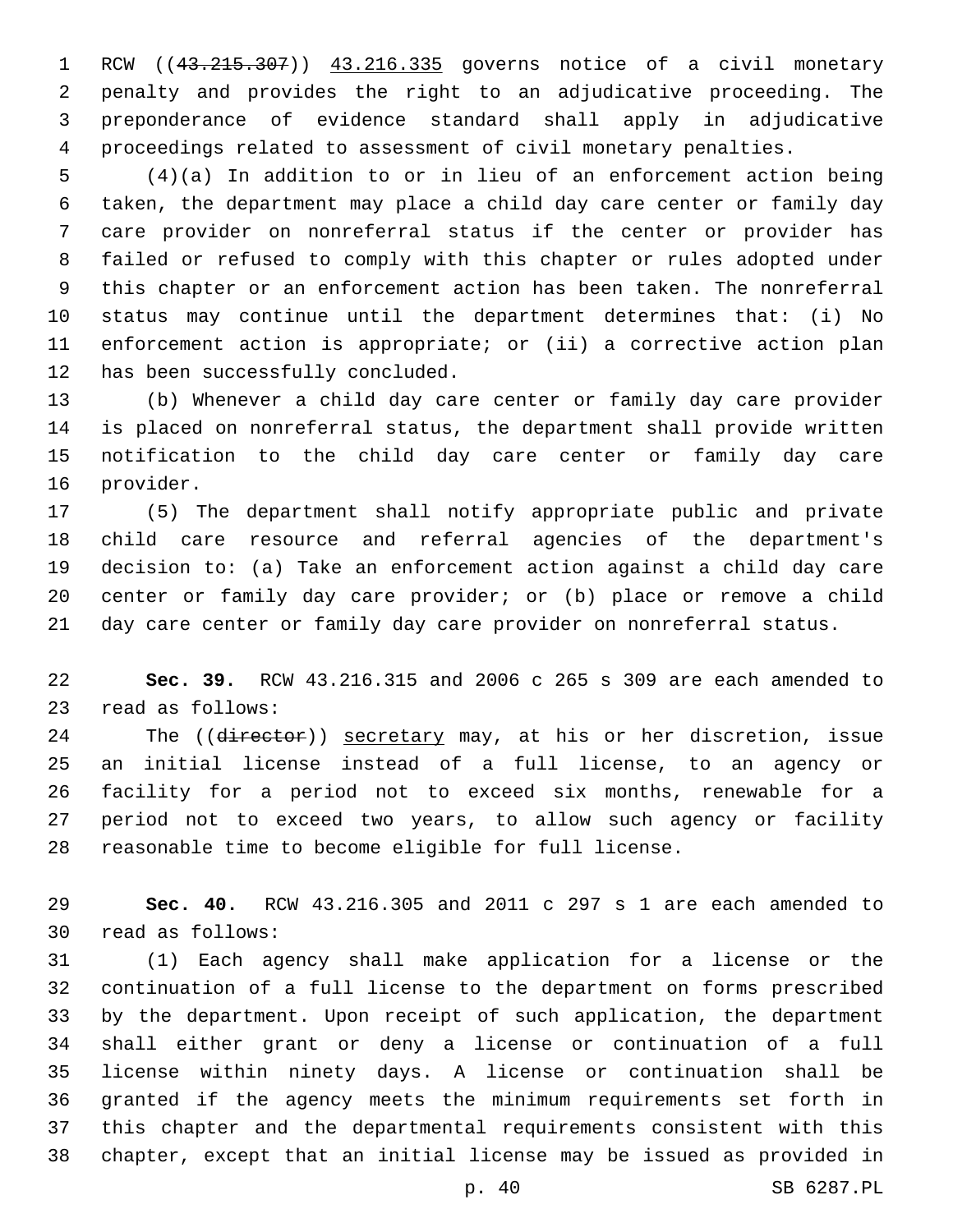1 RCW ((43.215.280)) 43.216.315. The department shall consider whether an agency is in good standing, as defined in subsection (4)(b) of this section, before granting a continuation of a full license. Full licenses provided for in this chapter shall continue to remain valid so long as the licensee meets the requirements for a nonexpiring license in subsection (2) of this section. The licensee, however, 7 shall advise the ((director)) secretary of any material change in circumstances which might constitute grounds for reclassification of license as to category. The license issued under this chapter is not transferable and applies only to the licensee and the location stated in the application. For licensed family day care homes having an acceptable history of child care, the license may remain in effect 13 for two weeks after a move.

 (2) In order to qualify for a nonexpiring full license, a licensee must meet the following requirements on an annual basis as established from the date of initial licensure:

17 (a) Submit the annual licensing fee;

 (b) Submit a declaration to the department indicating the licensee's intent to continue operating a licensed child care program, or the intent to cease operation on a date certain;

 (c) Submit a declaration of compliance with all licensing rules; and

 (d) Submit background check applications on the schedule 24 established by the department.

 (3) If a licensee fails to meet the requirements in subsection (2) of this section for continuation of a full license the license expires and the licensee must submit a new application for licensure 28 under this chapter.

 (4)(a) Nothing about the nonexpiring license process may interfere with the department's established monitoring practice.

 (b) For the purpose of this section, an agency is considered to be in good standing if in the intervening period between monitoring visits the agency does not have any of the following:

34 (i) Valid complaints;

 (ii) A history of noncompliance related to those valid complaints 36 or pending from prior monitoring visits; or

 (iii) Other information that when evaluated would result in a 38 finding of noncompliance with this section.

 (c) The department shall consider whether an agency is in good standing when determining the most appropriate approach and process

p. 41 SB 6287.PL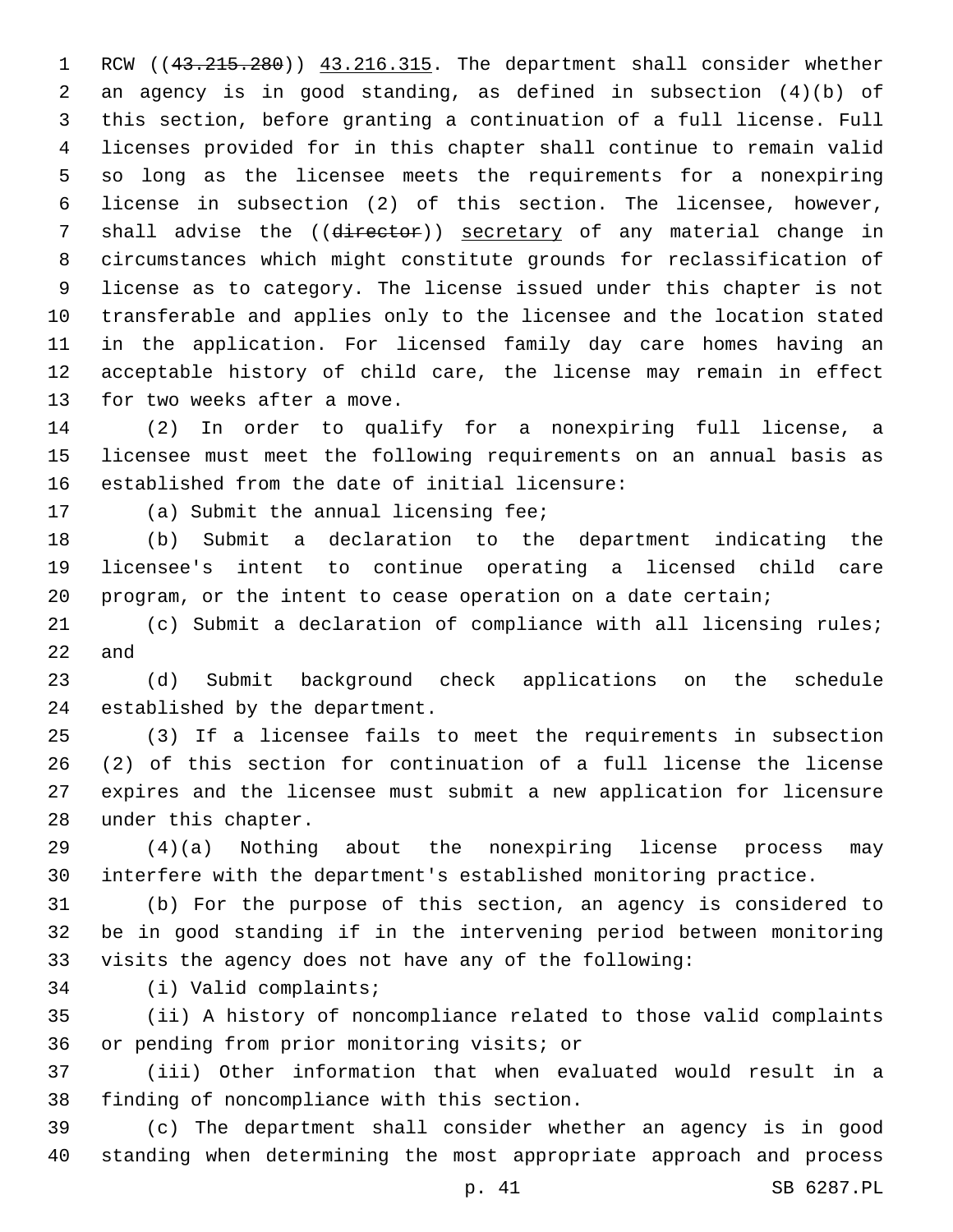for monitoring visits, for the purposes of administrative efficiency while protecting children, consistent with this chapter. If the department determines that an agency is not in good standing, the department may issue a probationary license, as provided in RCW  $( (43.215.290) )$  43.216.320.

 **Sec. 41.** RCW 43.216.300 and 2007 c 17 s 1 are each amended to 7 read as follows:

8 (1) The ((director)) secretary shall charge fees to the licensee 9 for obtaining a license. The ((director)) secretary may waive the 10 fees when, in the discretion of the ((director)) secretary, the fees would not be in the best interest of public health and safety, or when the fees would be to the financial disadvantage of the state.

 (2) Fees charged shall be based on, but shall not exceed, the cost to the department for the licensure of the activity or class of activities and may include costs of necessary inspection.

 (3) The ((director)) secretary shall establish the fees charged 17 by rule.

 **Sec. 42.** RCW 43.216.265 and 2013 c 227 s 1 are each amended to 19 read as follows:

 The chief of the Washington state patrol, through the director of fire protection, shall have the power and it shall be his or her 22 duty:

23 (1) In consultation with the ((director)) secretary and with the advice and assistance of persons representative of the various type agencies to be licensed, to adopt recognized minimum standard requirements pertaining to each category of agency established pursuant to this chapter necessary to protect all persons residing 28 therein from fire hazards;

 (2) To adopt licensing minimum standard requirements to allow children who attend classes in a school building during school hours to remain in the same building to participate in before-school or after-school programs and to allow participation in such before- school and after-school programs by children who attend other schools and are transported to attend such before-school and after-school 35 programs;

 (3) To make or cause to be made such inspections and investigations of agencies as he or she deems necessary;

p. 42 SB 6287.PL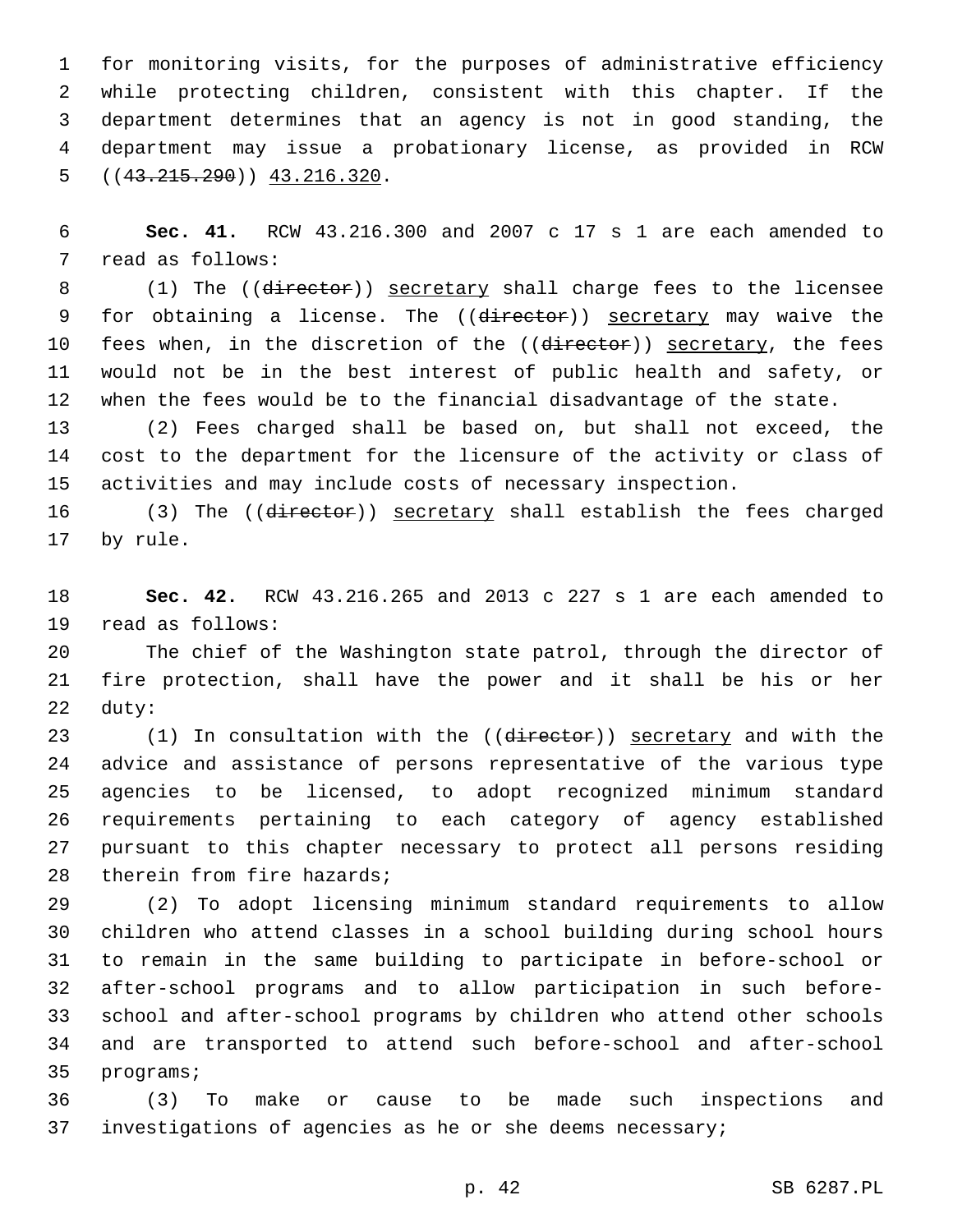(4) To make a periodic review of requirements under RCW 2 ((43.215.200(5))) 43.216.250(8) and to adopt necessary changes after consultation as required in subsection (1) of this section;

 (5) To issue to applicants for licenses under this chapter who comply with the requirements, a certificate of compliance, a copy of which shall be presented to the department before a license shall be issued, except that an initial license may be issued as provided in 8 RCW ((43.215.280)) 43.216.315.

 **Sec. 43.** RCW 43.216.045 and 2006 c 265 s 106 are each amended to 10 read as follows:

11 The ((director)) secretary may appoint such advisory committees or councils as may be required by any federal legislation as a condition to the receipt of federal funds by the department. The 14 ((director)) secretary may also appoint statewide committees or councils on such subject matters as are or come within the department's responsibilities. The committees or councils shall be 17 constituted as required by federal law or as the ((director)) 18 secretary may determine.

 Members of such state advisory committees or councils may be paid their travel expenses in accordance with RCW 43.03.050 and 43.03.060.

 **Sec. 44.** RCW 43.216.105 and 2017 c 236 s 5 are each amended to 22 read as follows:

23 (1) The department of ((early learning)) children, youth, and 24 families must work with community partners to support outreach and education for parents and families around the benefits of native language development and retention, as well as the benefits of dual language learning. Native language means the language normally used by an individual or, in the case of a child or youth, the language normally used by the parents or family of the child or youth. Dual language learning means learning in two languages, generally English and a target language other than English spoken in the local community, for example Spanish, Somali, Vietnamese, Russian, Arabic, native languages, or indigenous languages where the goal is bilingualism.34

 (2) Within existing resources, the department must create training and professional development resources on dual language learning, such as supporting English learners, working in culturally and linguistically diverse communities, strategies for family

p. 43 SB 6287.PL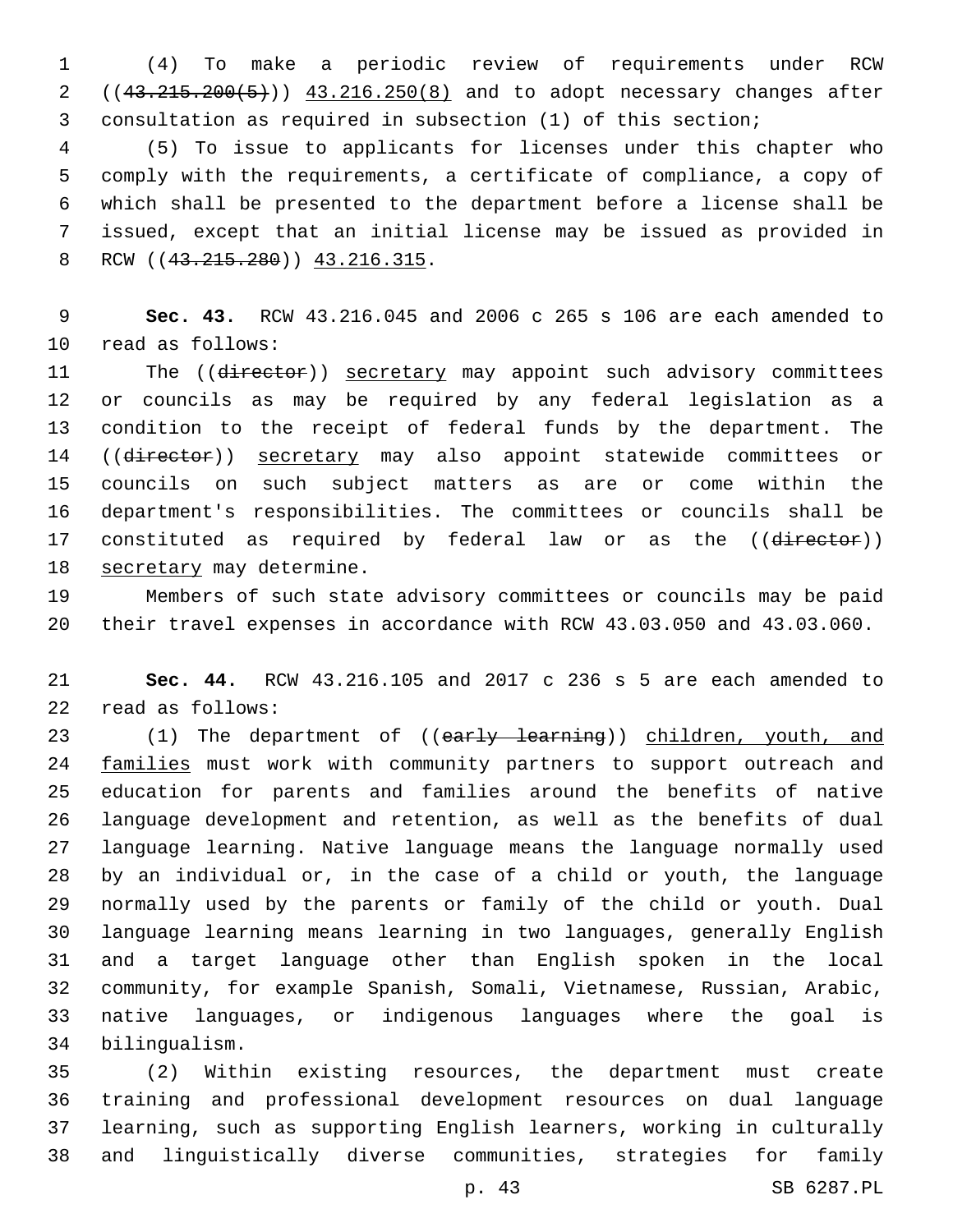engagement, and cultural responsiveness. The department must design 2 the training modules to be culturally responsive.

 (3) Within existing resources, the department must support dual language learning communities for teachers and coaches.

(4) The department may adopt rules to implement this section.

 **Sec. 45.** RCW 9.94A.655 and 2010 c 224 s 2 are each amended to 7 read as follows:

 (1) An offender is eligible for the parenting sentencing alternative if:9

 (a) The high end of the standard sentence range for the current 11 offense is greater than one year;

 (b) The offender has no prior or current conviction for a felony 13 that is a sex offense or a violent offense;

 (c) The offender has not been found by the United States attorney general to be subject to a deportation detainer or order and does not become subject to a deportation order during the period of the 17 sentence;

 (d) The offender signs any release of information waivers required to allow information regarding current or prior child 20 welfare cases to be shared with the department and the court; and

 (e) The offender has physical custody of his or her minor child or is a legal guardian or custodian with physical custody of a child under the age of eighteen at the time of the current offense.

 (2) To assist the court in making its determination, the court may order the department to complete either a risk assessment report or a chemical dependency screening report as provided in RCW 27 9.94A.500, or both reports prior to sentencing.

 (3) If the court is considering this alternative, the court shall 29 request that the department contact the ((children's administration of the Washington state department of social and health services)) department of children, youth, and families to determine if the agency has an open child welfare case or prior substantiated referral of abuse or neglect involving the offender or if the agency is aware of any substantiated case of abuse or neglect with a tribal child 35 welfare agency involving the offender.

 (a) If the offender has an open child welfare case, the department will provide the release of information waiver and request that the ((children's administration)) department of children, youth, and families or the tribal child welfare agency provide a report to

p. 44 SB 6287.PL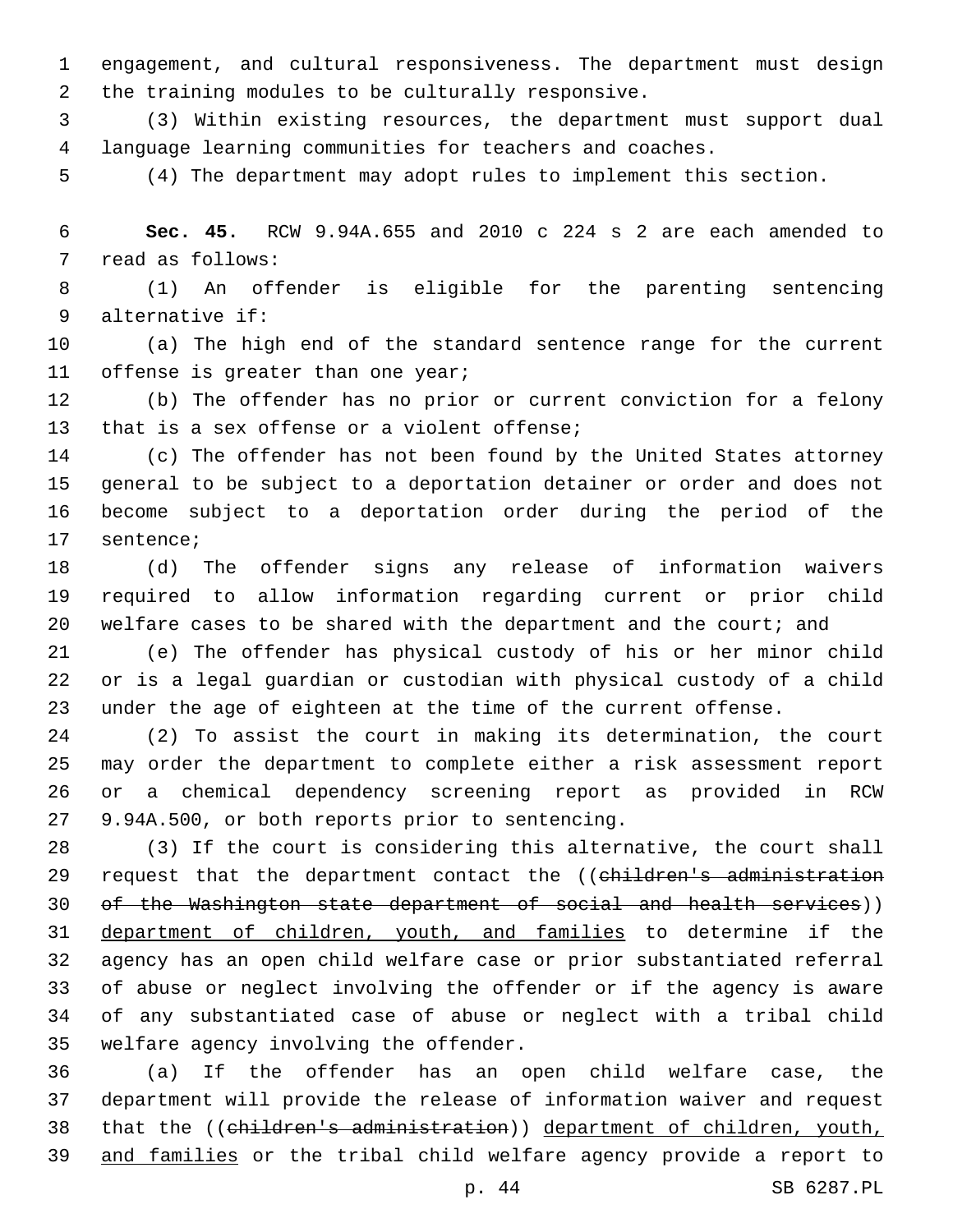1 the court. The ((children's administration)) department of children, 2 youth, and families shall provide a report within seven business days 3 of the request that includes, at the minimum, the following:

(i) Legal status of the child welfare case;4

5 (ii) Length of time the ((children's administration)) department 6 of children, youth, and families has been involved with the offender;

7 (iii) Legal status of the case and permanent plan;

8 (iv) Any special needs of the child;

 (v) Whether or not the offender has been cooperative with services ordered by a juvenile court under a child welfare case; and (vi) If the offender has been convicted of a crime against a 12 child.

13 (b) If a report is required from a tribal child welfare agency, 14 the department shall attempt to obtain information that is similar to 15 what is required for the report provided by the ((children's 16 administration)) department of children, youth, and families in a 17 timely manner.

18 (c) If the offender does not have an open child welfare case with 19 the ((children's administration)) department of children, youth, and 20 families or with a tribal child welfare agency but has prior 21 involvement, the department will obtain information from the 22 ((children's administration)) department of children, youth, and 23 families on the number and type of past substantiated referrals of 24 abuse or neglect and report that information to the court. If the 25 ((children's administration)) department of children, youth, and 26 families has never had any substantiated referrals or an open case 27 with the offender, the department will inform the court.

 (4) If the sentencing court determines that the offender is eligible for a sentencing alternative under this section and that the sentencing alternative is appropriate and should be imposed, the court shall waive imposition of a sentence within the standard sentence range and impose a sentence consisting of twelve months of community custody. The court shall consider the offender's criminal history when determining if the alternative is appropriate.

35 (5) When a court imposes a sentence of community custody under 36 this section:

37 (a) The court may impose conditions as provided in RCW 9.94A.703 38 and may impose other affirmative conditions as the court considers 39 appropriate.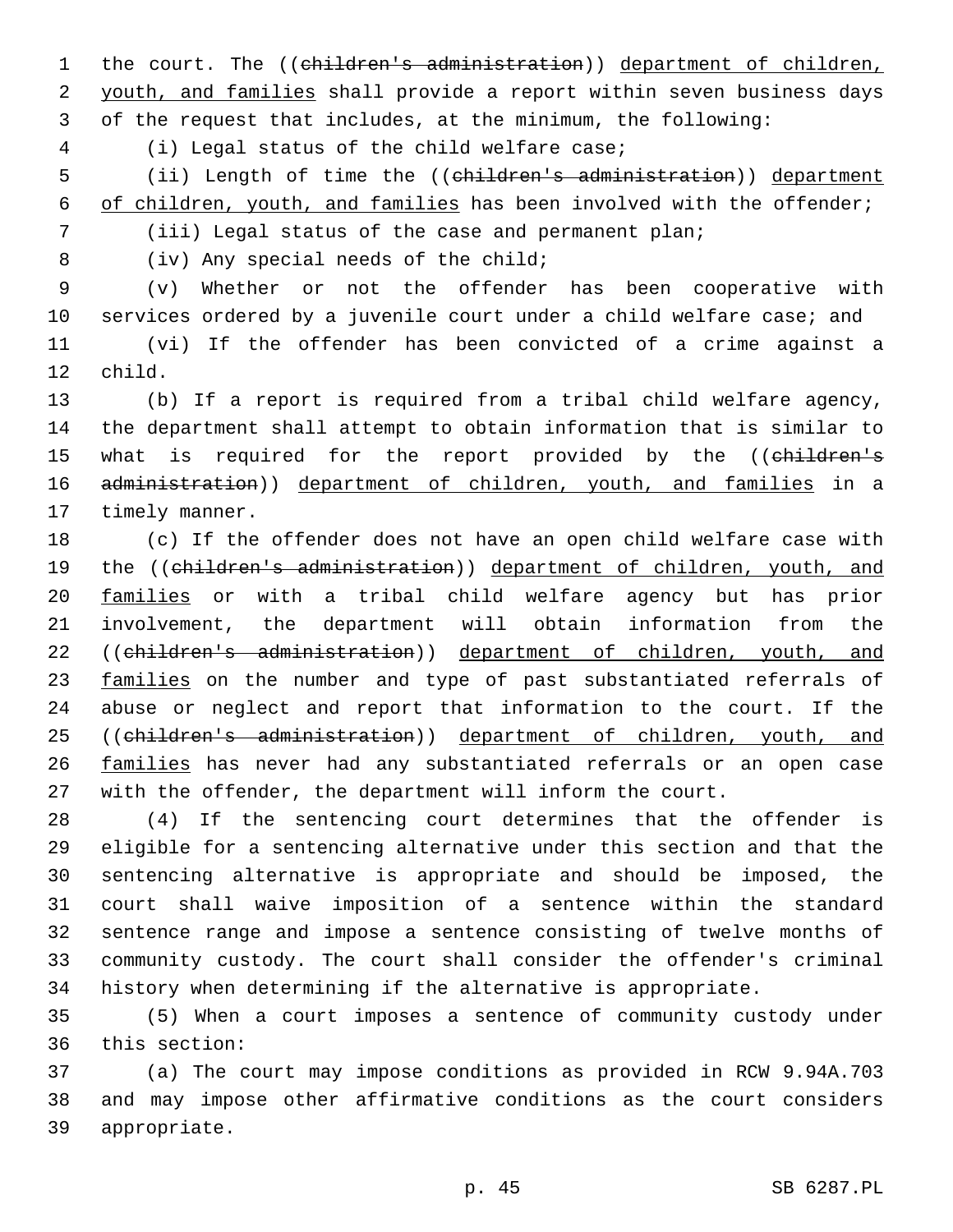- (b) The department may impose conditions as authorized in RCW 9.94A.704 that may include, but are not limited to:
- 3 (i) Parenting classes;
- 4 (ii) Chemical dependency treatment;
- 5 (iii) Mental health treatment;
- (iv) Vocational training;6
- 7 (v) Offender change programs;
- 8 (vi) Life skills classes.

 (c) The department shall report to the court if the offender commits any violations of his or her sentence conditions.

 (6) The department shall provide the court with quarterly progress reports regarding the offender's progress in required programming, treatment, and other supervision conditions. When an offender has an open child welfare case, the department will seek to 15 coordinate services with the ((children's administration)) department 16 of children, youth, and families.

 (7)(a) The court may bring any offender sentenced under this section back into court at any time during the period of community custody on its own initiative to evaluate the offender's progress in treatment, or to determine if any violations of the conditions of the 21 sentence have occurred.

 (b) If the offender is brought back to court, the court may modify the conditions of community custody or impose sanctions under 24 (c) of this subsection.

 (c) The court may order the offender to serve a term of total confinement within the standard range of the offender's current offense at any time during the period of community custody, if the offender violates the conditions or requirements of the sentence or if the offender is failing to make satisfactory progress in 30 treatment.

 (d) An offender ordered to serve a term of total confinement under (c) of this subsection shall receive credit for any time previously served in confinement under this section.

 **Sec. 46.** RCW 26.44.220 and 2013 c 23 s 44 are each amended to read as follows:35

 (1) Within existing resources, the department shall develop a 37 curriculum designed to train department staff ((of the department's children's administration)) who assess or provide services to adolescents on how to screen and respond to referrals to child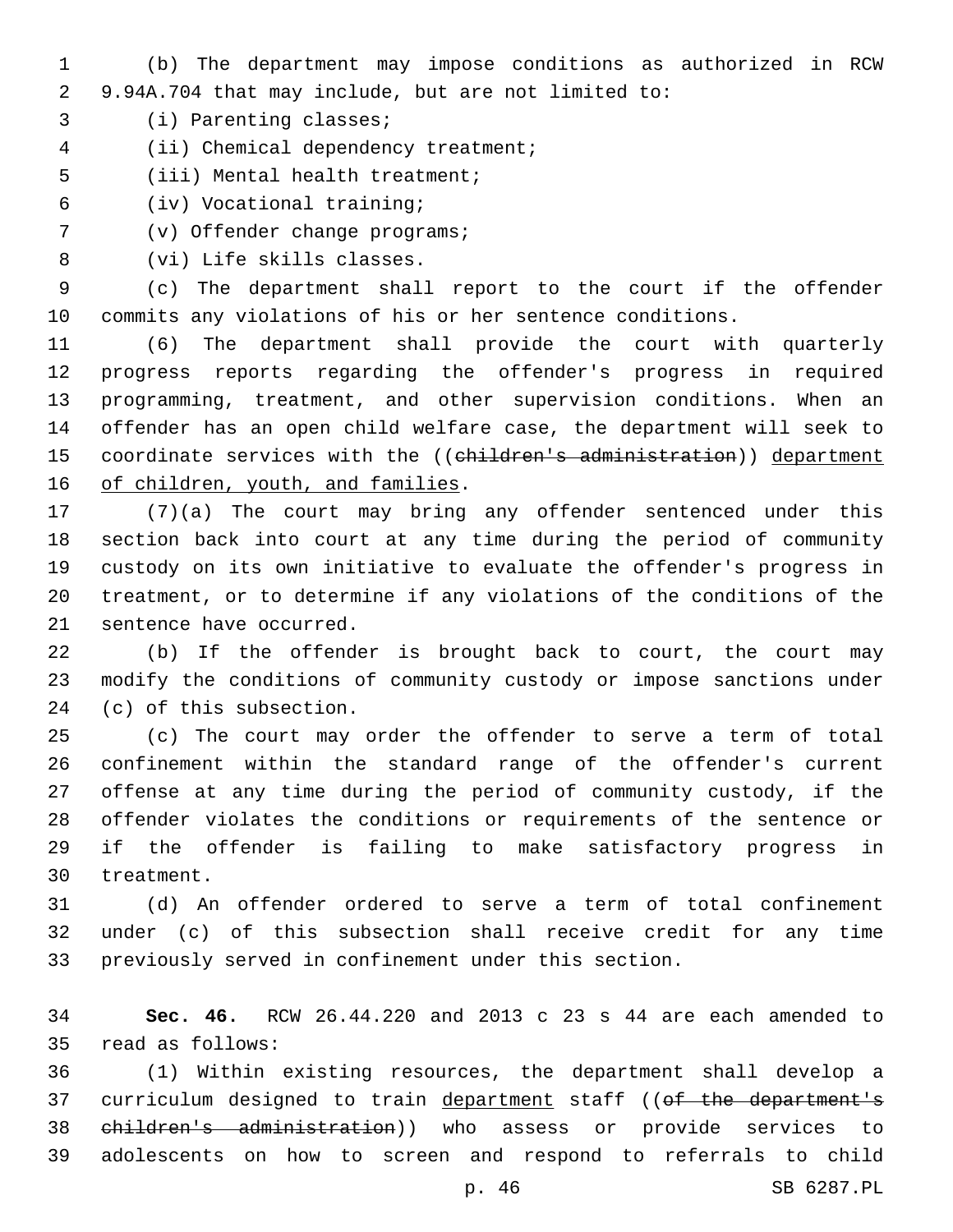protective services when those referrals may involve victims of abuse or neglect between the ages of eleven and eighteen. At a minimum, the curriculum developed pursuant to this section shall include:

 (a) Review of relevant laws and regulations, including the requirement that the department investigate complaints if a parent's or caretaker's actions result in serious physical or emotional harm or present an imminent risk of serious harm to any person under 8 eighteen;

 (b) Review of departmental policies ((of the department's 10 children's administration)) that require assessment and screening of abuse and neglect referrals on the basis of risk and not age;

(c) Explanation of safety assessment and risk assessment models;

 (d) Case studies of situations in which the department has received reports of alleged abuse or neglect of older children and 15 adolescents;

 (e) Discussion of best practices in screening and responding to referrals involving older children and adolescents; and

 (f) Discussion of how abuse and neglect referrals related to adolescents are investigated and when law enforcement must be 20 notified.

 (2) As it develops its curriculum pursuant to this section, the department shall request that the office of the family and children's ombuds review and comment on its proposed training materials. The department shall consider the comments and recommendations of the office of the family and children's ombuds as it develops the 26 curriculum required by this section.

 (3) The department shall complete the curriculum materials required by this section no later than December 31, 2005.

 (4) Within existing resources, the department shall incorporate training on the curriculum developed pursuant to this section into existing training for child protective services workers who screen 32 intake calls, ((children's administration)) department staff responsible for assessing or providing services to older children and 34 adolescents, and all new employees of the ((children's 35 administration)) department responsible for assessing or providing 36 services to older children and adolescents.

 **Sec. 47.** RCW 9.94A.6551 and 2010 c 224 s 8 are each amended to read as follows:38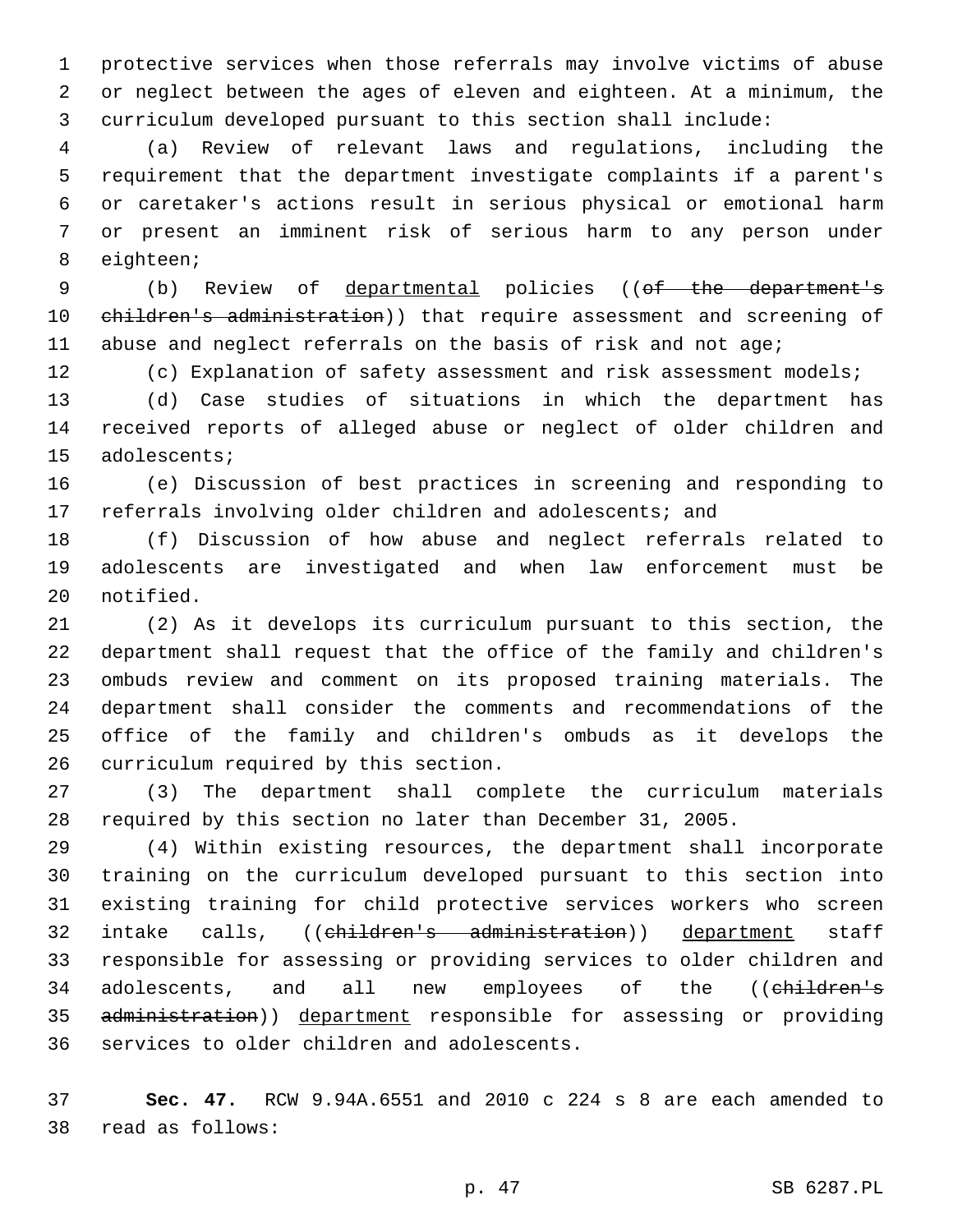For offenders not sentenced under RCW 9.94A.655, but otherwise eligible under this section, no more than the final twelve months of the offender's term of confinement may be served in partial confinement as home detention as part of the parenting program 5 developed by the department.

 (1) The secretary may transfer an offender from a correctional facility to home detention in the community if it is determined that the parenting program is an appropriate placement and when all of the 9 following conditions exist:

 (a) The offender is serving a sentence in which the high end of 11 the range is greater than one year;

 (b) The offender has no current conviction for a felony that is a 13 sex offense or a violent offense;

 (c) The offender has not been found by the United States attorney general to be subject to a deportation detainer or order and does not become subject to a deportation order during the period of the 17 sentence;

 (d) The offender signs any release of information waivers required to allow information regarding current or prior child welfare cases to be shared with the department and the court;

21 (e) The offender:

(i) Has physical or legal custody of a minor child;

 (ii) Has a proven, established, ongoing, and substantial relationship with his or her minor child that existed prior to the 25 commission of the current offense; or

 (iii) Is a legal guardian of a child that was under the age of 27 eighteen at the time of the current offense; and

 (f) The department determines that such a placement is in the 29 best interests of the child.

 (2) When the department is considering partial confinement as part of the parenting program for an offender, the department shall 32 inquire of the individual and the ((children's administration with 33 the Washington state department of social and health services)) 34 department of children, youth, and families whether the agency has an open child welfare case or prior substantiated referral for abuse or 36 neglect involving the offender. If the ((children's administration)) department of children, youth, and families or a tribal jurisdiction has an open child welfare case, the department will seek input from the ((children's administration)) department of children, youth, and families or the involved tribal jurisdiction as to: (a) The status of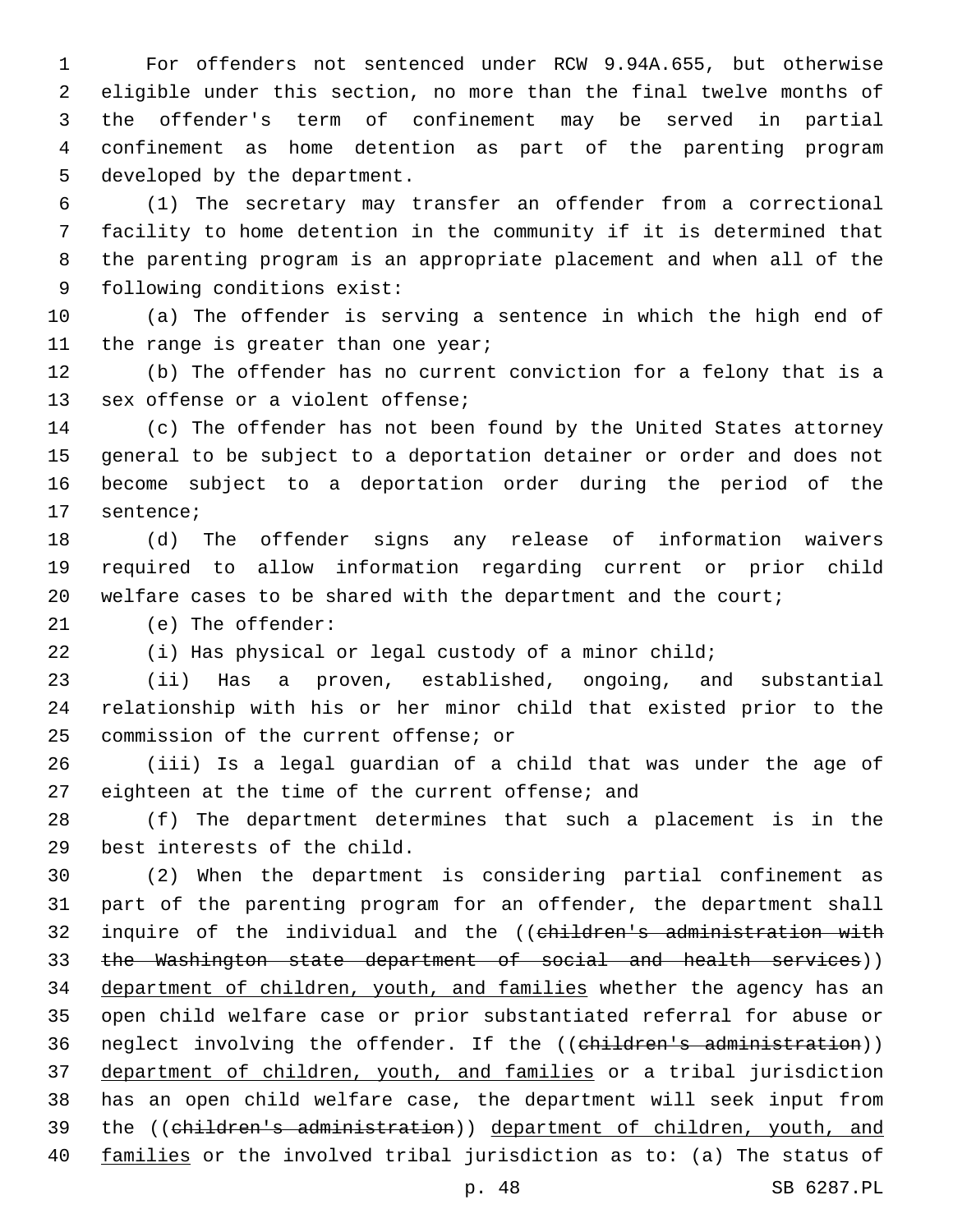the child welfare case; and (b) recommendations regarding placement of the offender and services required of the department and the court governing the individual's child welfare case. The department and its officers, agents, and employees are not liable for the acts of offenders participating in the parenting program unless the department or its officers, agents, and employees acted with willful 7 and wanton disregard.

 (3) All offenders placed on home detention as part of the parenting program shall provide an approved residence and living 10 arrangement prior to transfer to home detention.

 (4) While in the community on home detention as part of the 12 parenting program, the department shall:

 (a) Require the offender to be placed on electronic home 14 monitoring;

 (b) Require the offender to participate in programming and 16 treatment that the department determines is needed;

 (c) Assign a community corrections officer who will monitor the offender's compliance with conditions of partial confinement and 19 programming requirements; and

 (d) If the offender has an open child welfare case with the 21 ((children's administration)) department of children, youth, and families, collaborate and communicate with the identified social 23 worker in the provision of services.

 (5) The department has the authority to return any offender serving partial confinement in the parenting program to total confinement if the offender is not complying with sentence 27 requirements.

 **Sec. 48.** RCW 74.13.632 and 2013 c 182 s 7 are each amended to read as follows:29

 (1) A university-based child welfare research entity shall include in its reporting the educational experiences and progress of students in ((children's administration)) out-of-home care with the 33 department. This data must be disaggregated in the smallest units allowable by law that do not identify an individual student, in order 35 to learn which ((children's administration)) of the department's offices and school districts are experiencing the greatest success and challenges in achieving quality educational outcomes with 38 students in ((children's administration)) out-of-home care with the 39 department.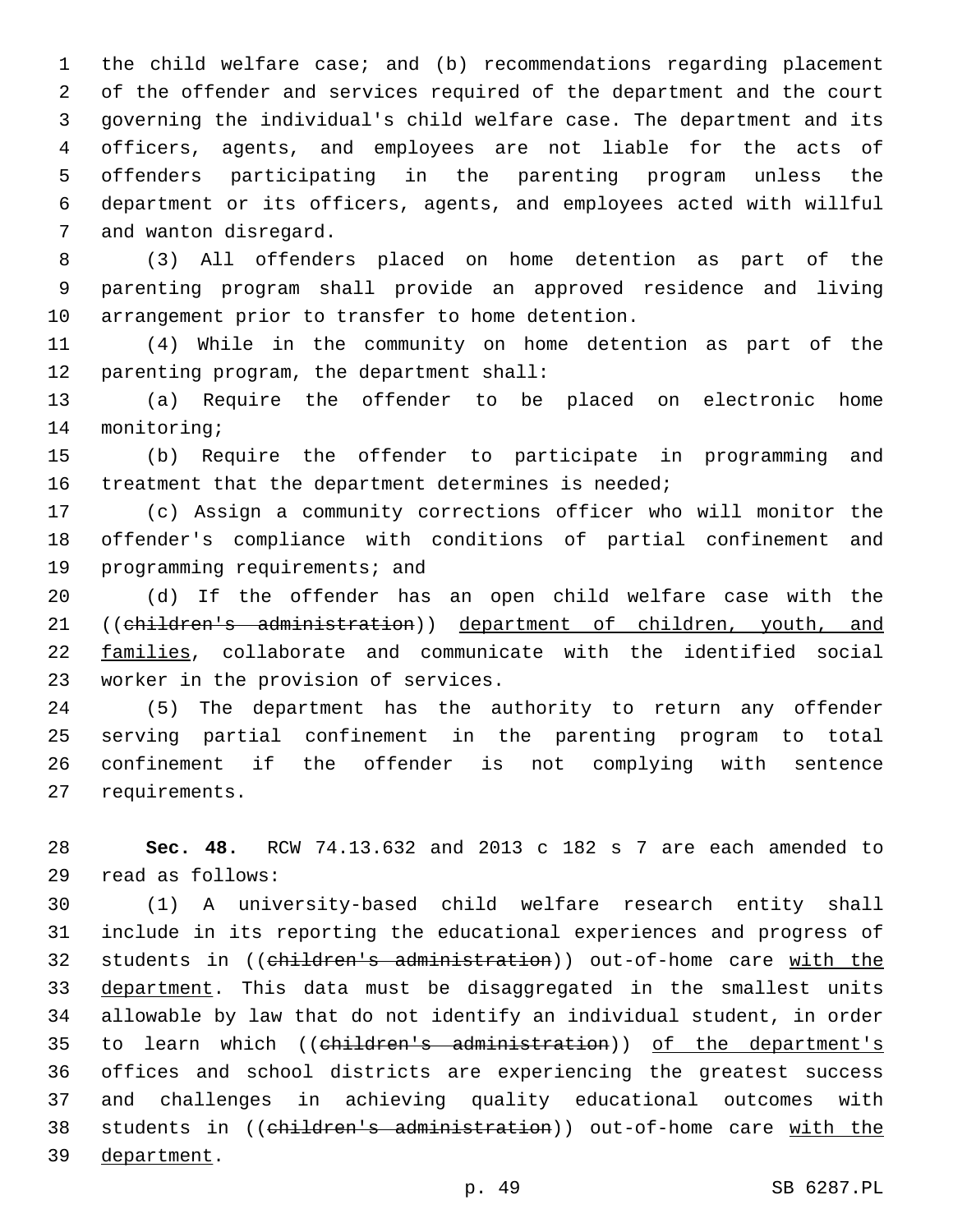(2) By January 1, 2015 and annually thereafter, the university-based child welfare research entity must submit a report to the legislature. To the extent possible, the report should include, but is not limited to, information on the following measures for a youth who is a dependent pursuant to chapter 13.34 RCW:

 (a) Aggregate scores from the Washington state kindergarten 7 readiness assessment;

 (b) Aggregate scores from the third grade statewide student 9 assessment in reading;

 (c) Number of youth graduating from high school with a documented 11 plan for postsecondary education, employment, or military service;

 (d) Number of youth completing one year of postsecondary education, the equivalent of first-year student credits, or achieving 14 a postsecondary certificate; and

 (e) Number of youth who complete an associate or bachelor's 16 degree.

 (3) The report must identify strengths and weaknesses in practice and recommend to the legislature strategy and needed resources for 19 improvement.

 **Sec. 49.** RCW 74.13.341 and 2015 c 240 s 4 are each amended to 21 read as follows:

 With respect to youth who will be aging out of foster care, the 23 ((children's administration)) department shall invite representatives 24 from the department of social and health services division of behavioral health and recovery, the disability services administration, the economic services administration, and the juvenile justice and rehabilitation administration to the youth's shared planning meeting that occurs between age seventeen and seventeen and one-half that is used to develop a transition plan. It 30 is the responsibility of the ((children's administration)) department to include these agencies in the shared planning meeting. If foster youth who are the subject of this meeting may qualify for developmental disability services pursuant to Title 71A RCW, the ((children's administration)) department shall direct these youth to apply for these services and provide assistance in the application 36 process.

 **Sec. 50.** RCW 28A.300.525 and 2012 c 163 s 11 are each amended to 38 read as follows: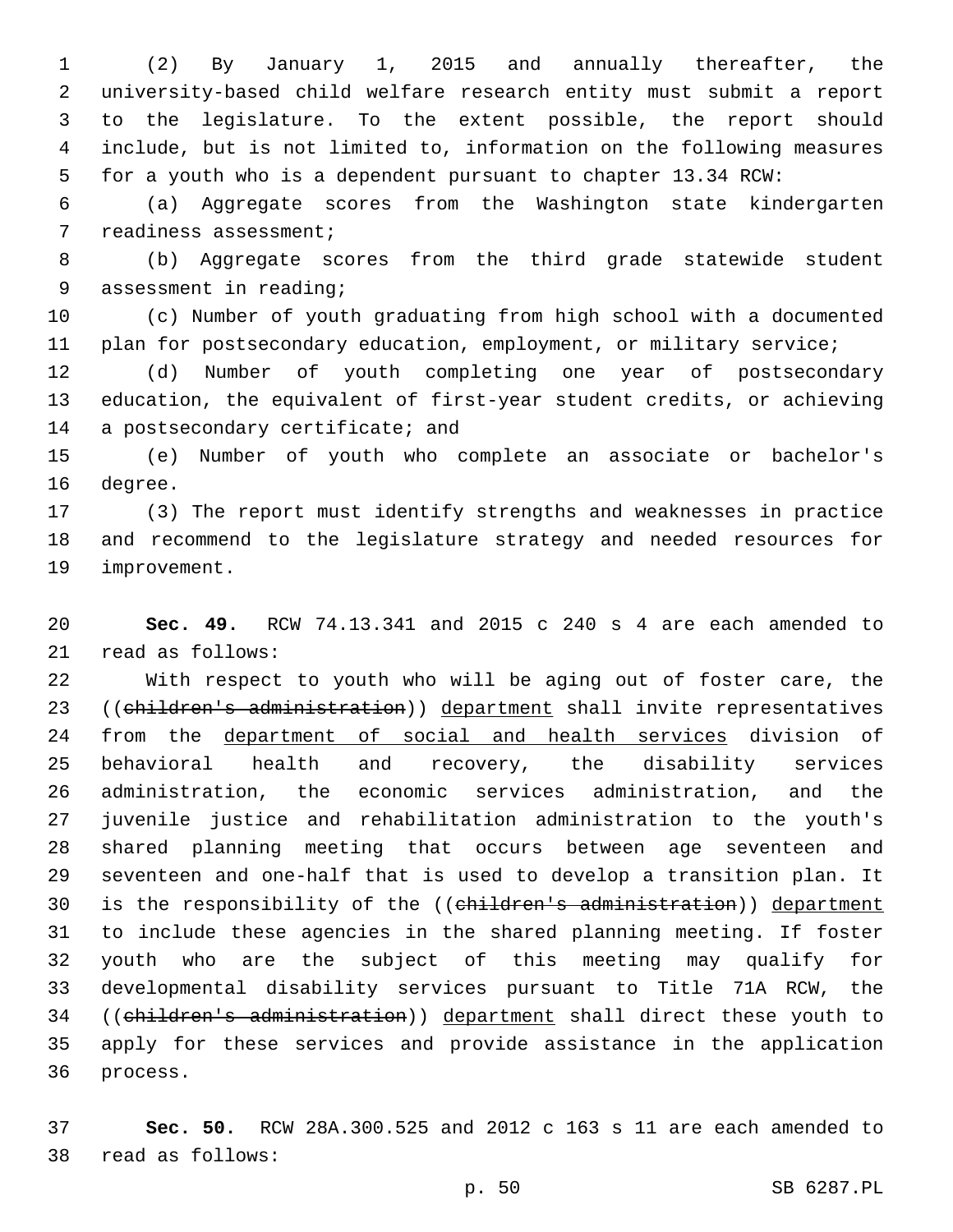The education data center shall include in its reporting as part of the P-20 education data project the educational experiences and progress of students in ((children's administration)) out-of-home care with the department of children, youth, and families. This data should be disaggregated in the smallest units allowable by law that do not identify an individual student, in order to learn which school districts are experiencing the greatest success and challenges in 8 achieving quality educational outcomes with students in ((children's 9 administration)) out-of-home care with the department of children, 10 youth, and families.

 **Sec. 51.** RCW 74.13.020 and 2017 3rd sp.s. c 6 s 401 are each 12 amended to read as follows:

 The definitions in this section apply throughout this chapter 14 unless the context clearly requires otherwise.

 (1) "Case management" means convening family meetings, developing, revising, and monitoring implementation of any case plan or individual service and safety plan, coordinating and monitoring services needed by the child and family, caseworker-child visits, family visits, and the assumption of court-related duties, excluding legal representation, including preparing court reports, attending judicial hearings and permanency hearings, and ensuring that the child is progressing toward permanency within state and federal 23 mandates, including the Indian child welfare act.

(2) "Child" means:24

(a) A person less than eighteen years of age; or

 (b) A person age eighteen to twenty-one years who is eligible to receive the extended foster care services authorized under RCW 74.13.031.28

 (3) "Child protective services" has the same meaning as in RCW 26.44.020.30

 (4) "Child welfare services" means social services including voluntary and in-home services, out-of-home care, case management, and adoption services which strengthen, supplement, or substitute for, parental care and supervision for the purpose of:

 (a) Preventing or remedying, or assisting in the solution of problems which may result in families in conflict, or the neglect, abuse, exploitation, or criminal behavior of children;

 (b) Protecting and caring for dependent, abused, or neglected 39 children;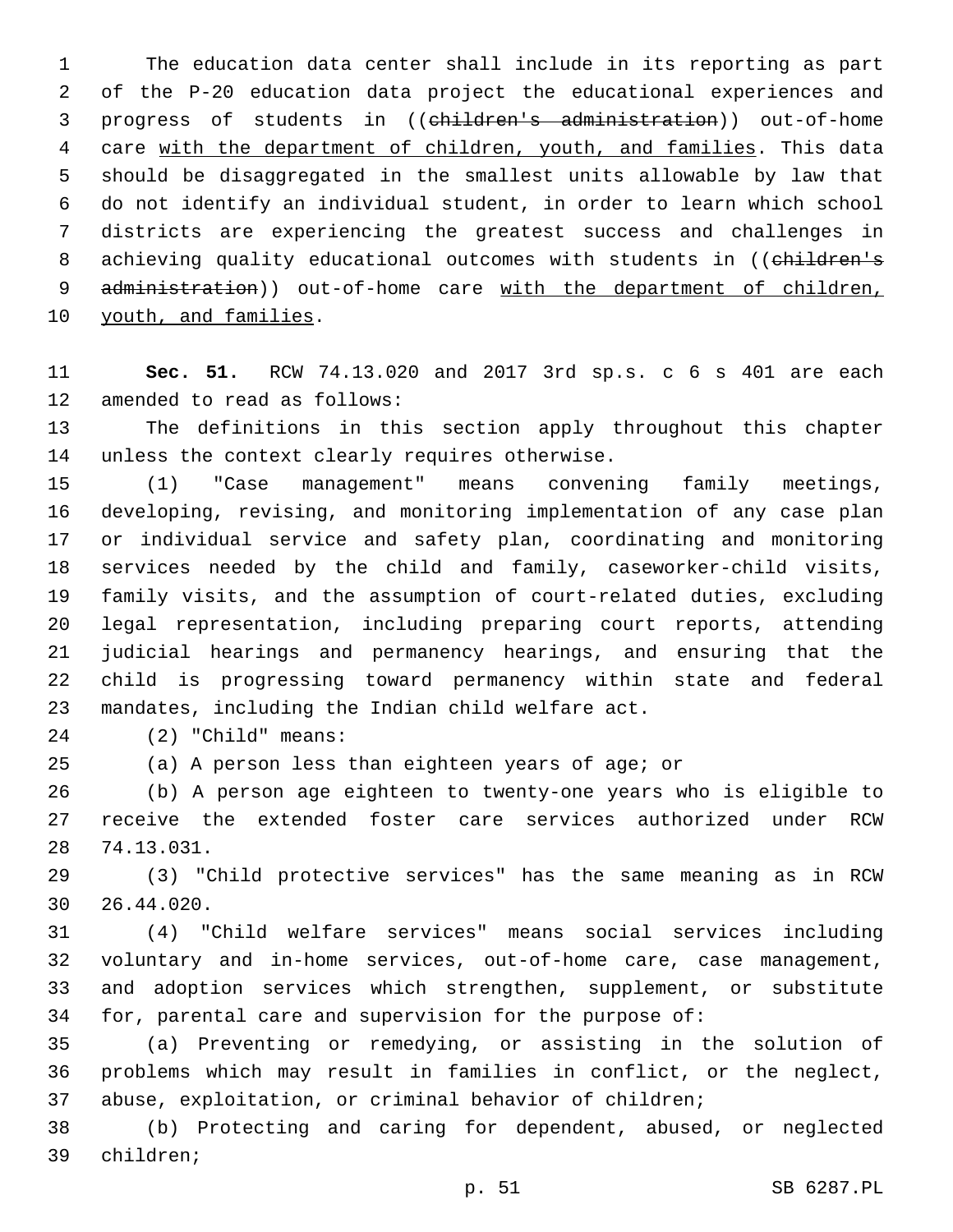(c) Assisting children who are in conflict with their parents, and assisting parents who are in conflict with their children, with 3 services designed to resolve such conflicts;

 (d) Protecting and promoting the welfare of children, including the strengthening of their own homes where possible, or, where needed;6

 (e) Providing adequate care of children away from their homes in foster family homes or day care or other child care agencies or 9 facilities.

 "Child welfare services" does not include child protection 11 services.

 (5) "Committee" means the child welfare transformation design 13 committee.

 (6) "Department" means the department of children, youth, and 15 families.

 (7) "Extended foster care services" means residential and other support services the department is authorized to provide to foster children. These services include, but are not limited to, placement in licensed, relative, or otherwise approved care, or supervised independent living settings; assistance in meeting basic needs; independent living services; medical assistance; and counseling or 22 treatment.

 (8) "Family assessment" means a comprehensive assessment of child safety, risk of subsequent child abuse or neglect, and family strengths and needs that is applied to a child abuse or neglect report. Family assessment does not include a determination as to whether child abuse or neglect occurred, but does determine the need for services to address the safety of the child and the risk of 29 subsequent maltreatment.

 (9) "Measurable effects" means a statistically significant change which occurs as a result of the service or services a supervising agency is assigned in a performance-based contract, in time periods 33 established in the contract.

 (10) "Medical condition" means, for the purposes of qualifying for extended foster care services, a physical or mental health condition as documented by any licensed health care provider regulated by a disciplining authority under RCW 18.130.040.

 (11) "Nonminor dependent" means any individual age eighteen to twenty-one years who is participating in extended foster care 40 services authorized under RCW 74.13.031.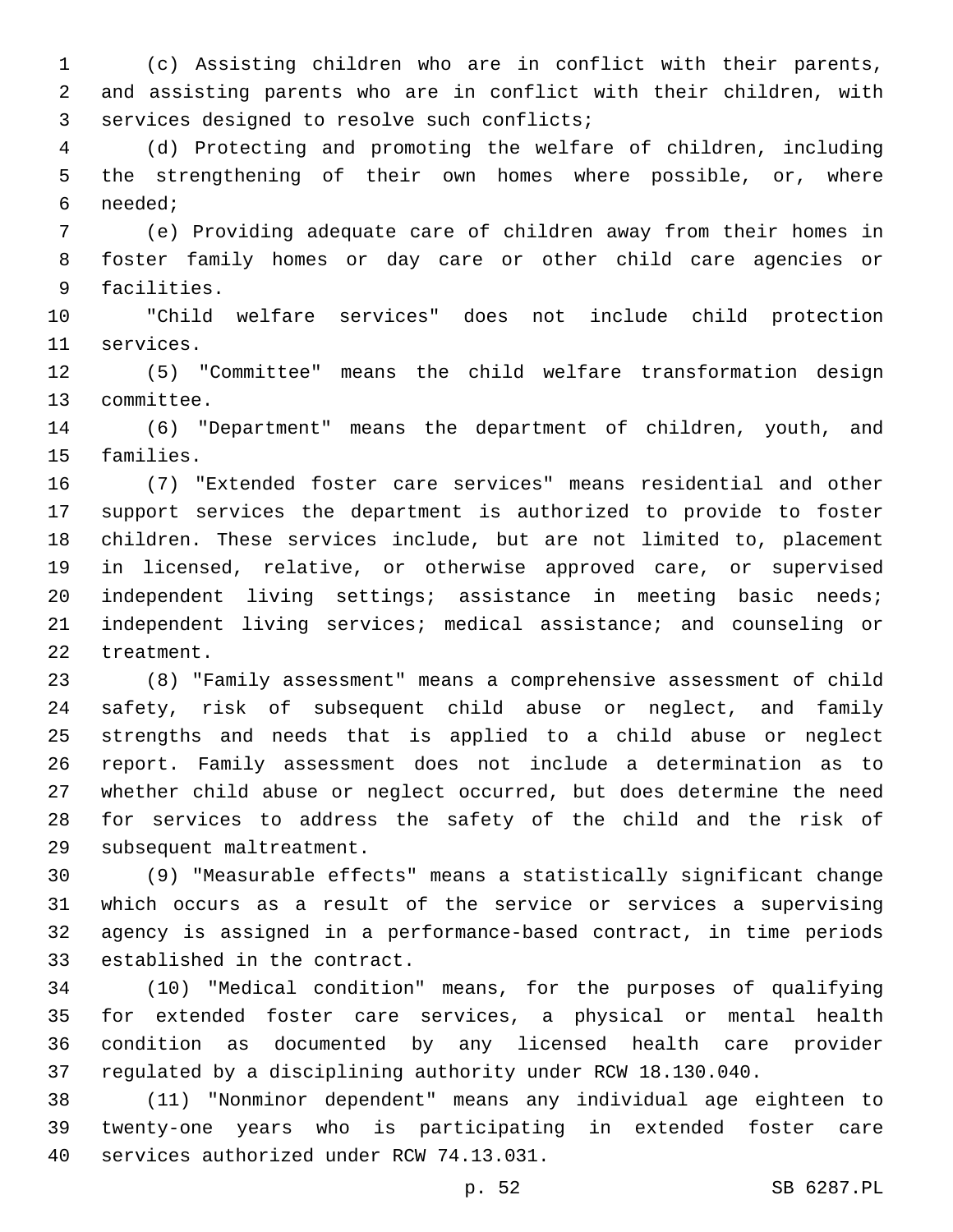(12) "Out-of-home care services" means services provided after the shelter care hearing to or for children in out-of-home care, as that term is defined in RCW 13.34.030, and their families, including the recruitment, training, and management of foster parents, the recruitment of adoptive families, and the facilitation of the adoption process, family reunification, independent living, emergency shelter, residential group care, and foster care, including relative 8 placement.

 (13) "Performance-based contracting" means the structuring of all aspects of the procurement of services around the purpose of the work to be performed and the desired results with the contract requirements set forth in clear, specific, and objective terms with measurable outcomes. Contracts shall also include provisions that link the performance of the contractor to the level and timing of 15 reimbursement.

 (14) "Permanency services" means long-term services provided to secure a child's safety, permanency, and well-being, including foster care services, family reunification services, adoption services, and 19 preparation for independent living services.

 (15) "Primary prevention services" means services which are designed and delivered for the primary purpose of enhancing child and family well-being and are shown, by analysis of outcomes, to reduce the risk to the likelihood of the initial need for child welfare 24 services.

(16) "Secretary" means the secretary of the department.

 (17) "Supervised independent living" includes, but is not limited to, apartment living, room and board arrangements, college or university dormitories, and shared roommate settings. Supervised 29 independent living settings must be approved by the ((children's 30 administration)) department or the court.

 (18) "Supervising agency" means an agency licensed by the state under RCW 74.15.090, or licensed by a federally recognized Indian tribe located in this state under RCW 74.15.190, that has entered into a performance-based contract with the department to provide case management for the delivery and documentation of child welfare services, as defined in this section. This definition is applicable 37 on or after December 30, 2015.

(19) "Unsupervised" has the same meaning as in RCW 43.43.830.

 (20) "Voluntary placement agreement" means, for the purposes of extended foster care services, a written voluntary agreement between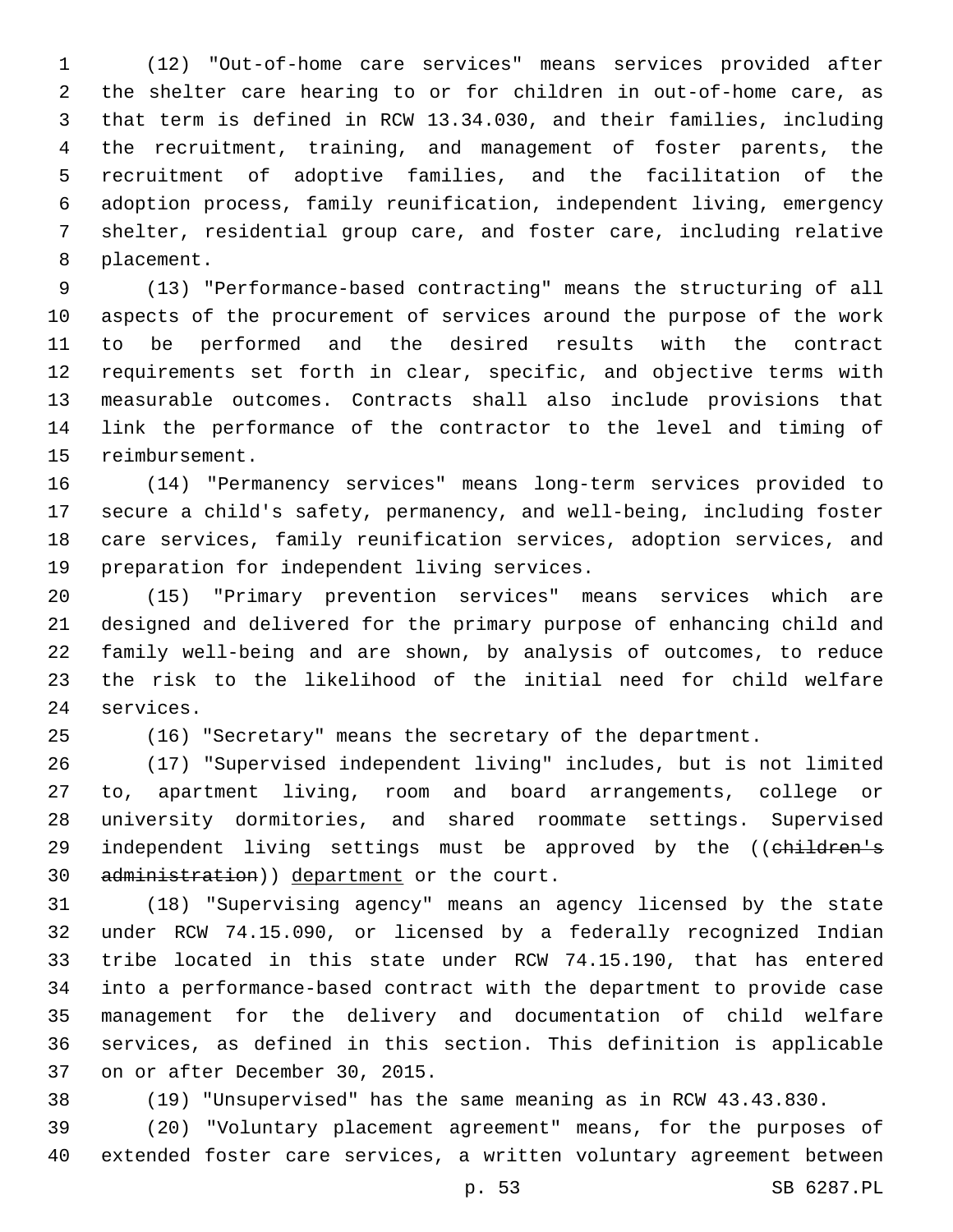a nonminor dependent who agrees to submit to the care and authority of the department for the purposes of participating in the extended 3 foster care program.

 **Sec. 52.** RCW 72.05.435 and 1998 c 269 s 15 are each amended to 5 read as follows:

 (1) The department shall establish by rule a policy for the common use of residential group homes for juvenile offenders under the jurisdiction of the juvenile rehabilitation administration and 9 the ((children's administration)) department of children, youth, and 10 families.

 (2) A juvenile confined under the jurisdiction of the juvenile rehabilitation administration who is convicted of a class A felony is not eligible for placement in a community facility operated by ((children's administration)) the department of children, youth, and 15 families that houses juveniles who are not under the jurisdiction of 16 juvenile rehabilitation administration unless:

 (a) The juvenile is housed in a separate living unit solely for 18 juvenile offenders;

 (b) The community facility is a specialized treatment program and the youth is not assessed as sexually aggressive under RCW 13.40.470; or

 (c) The community facility is a specialized treatment program that houses one or more sexually aggressive youth and the juvenile is not assessed as sexually vulnerable under RCW 13.40.470.

 NEW SECTION. **Sec. 53.** Section 52 of this act expires July 1, 2019.

 **Sec. 54.** RCW 13.34.030 and 2017 3rd sp.s. c 6 s 302 are each 28 amended to read as follows:

 The definitions in this section apply throughout this chapter 30 unless the context clearly requires otherwise.

 (1) "Abandoned" means when the child's parent, guardian, or other custodian has expressed, either by statement or conduct, an intent to forego, for an extended period, parental rights or responsibilities despite an ability to exercise such rights and responsibilities. If the court finds that the petitioner has exercised due diligence in attempting to locate the parent, no contact between the child and the child's parent, guardian, or other custodian for a period of three

p. 54 SB 6287.PL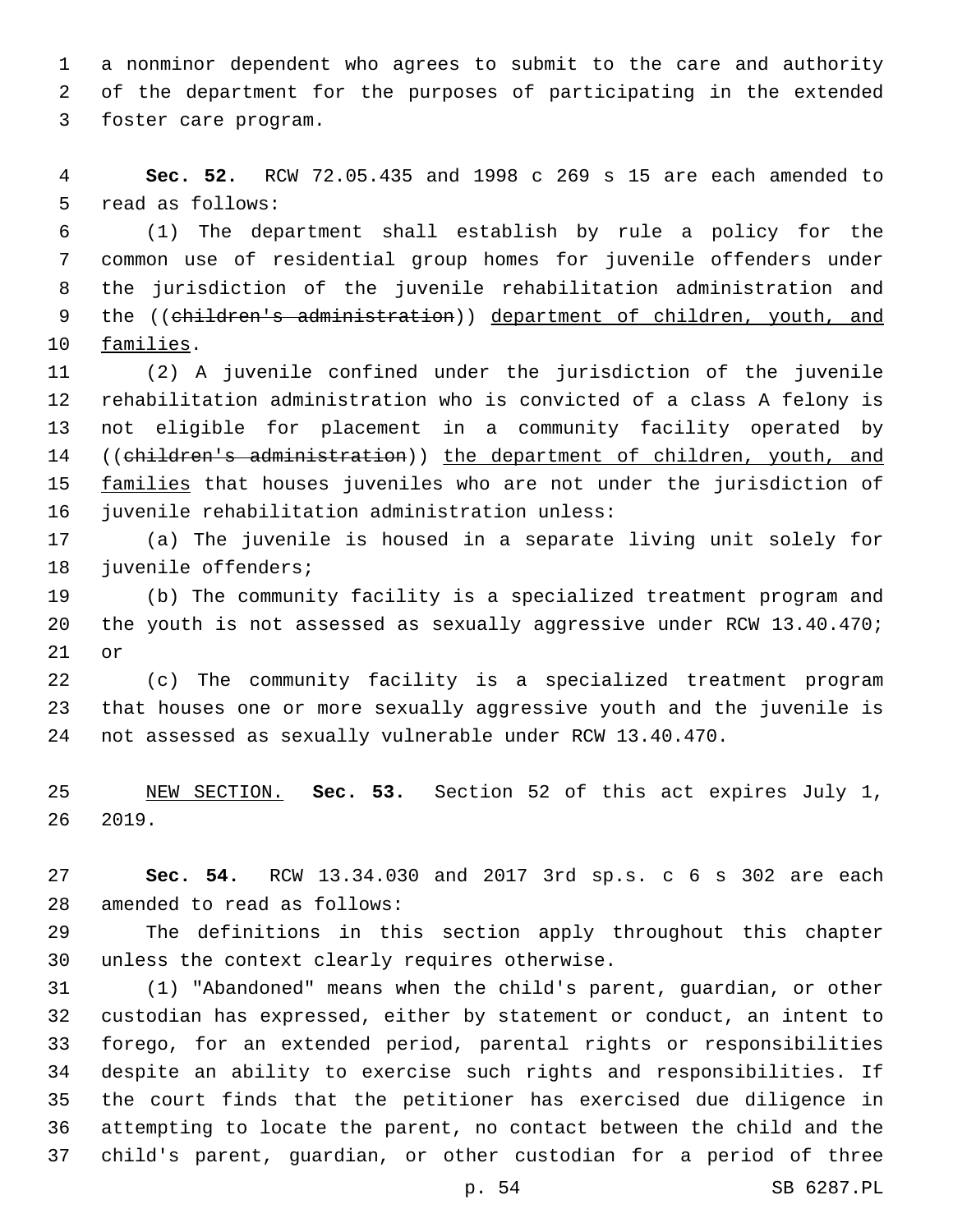months creates a rebuttable presumption of abandonment, even if there 2 is no expressed intent to abandon.

- (2) "Child," "juvenile," and "youth" mean:3
- 

(a) Any individual under the age of eighteen years; or

 (b) Any individual age eighteen to twenty-one years who is eligible to receive and who elects to receive the extended foster care services authorized under RCW 74.13.031. A youth who remains dependent and who receives extended foster care services under RCW 74.13.031 shall not be considered a "child" under any other statute 10 or for any other purpose.

 (3) "Current placement episode" means the period of time that begins with the most recent date that the child was removed from the home of the parent, guardian, or legal custodian for purposes of placement in out-of-home care and continues until: (a) The child returns home; (b) an adoption decree, a permanent custody order, or guardianship order is entered; or (c) the dependency is dismissed, 17 whichever occurs first.

 (4) "Department" means the department of children, youth, and 19 families.

 (5) "Dependency guardian" means the person, nonprofit corporation, or Indian tribe appointed by the court pursuant to this chapter for the limited purpose of assisting the court in the 23 supervision of the dependency.

(6) "Dependent child" means any child who:24

25 (a) Has been abandoned;

 (b) Is abused or neglected as defined in chapter 26.44 RCW by a 27 person legally responsible for the care of the child;

 (c) Has no parent, guardian, or custodian capable of adequately caring for the child, such that the child is in circumstances which constitute a danger of substantial damage to the child's 31 psychological or physical development; or

 (d) Is receiving extended foster care services, as authorized by 33 RCW 74.13.031.

 (7) "Developmental disability" means a disability attributable to intellectual disability, cerebral palsy, epilepsy, autism, or another neurological or other condition of an individual found by the secretary of the department of social and health services to be closely related to an intellectual disability or to require treatment similar to that required for individuals with intellectual disabilities, which disability originates before the individual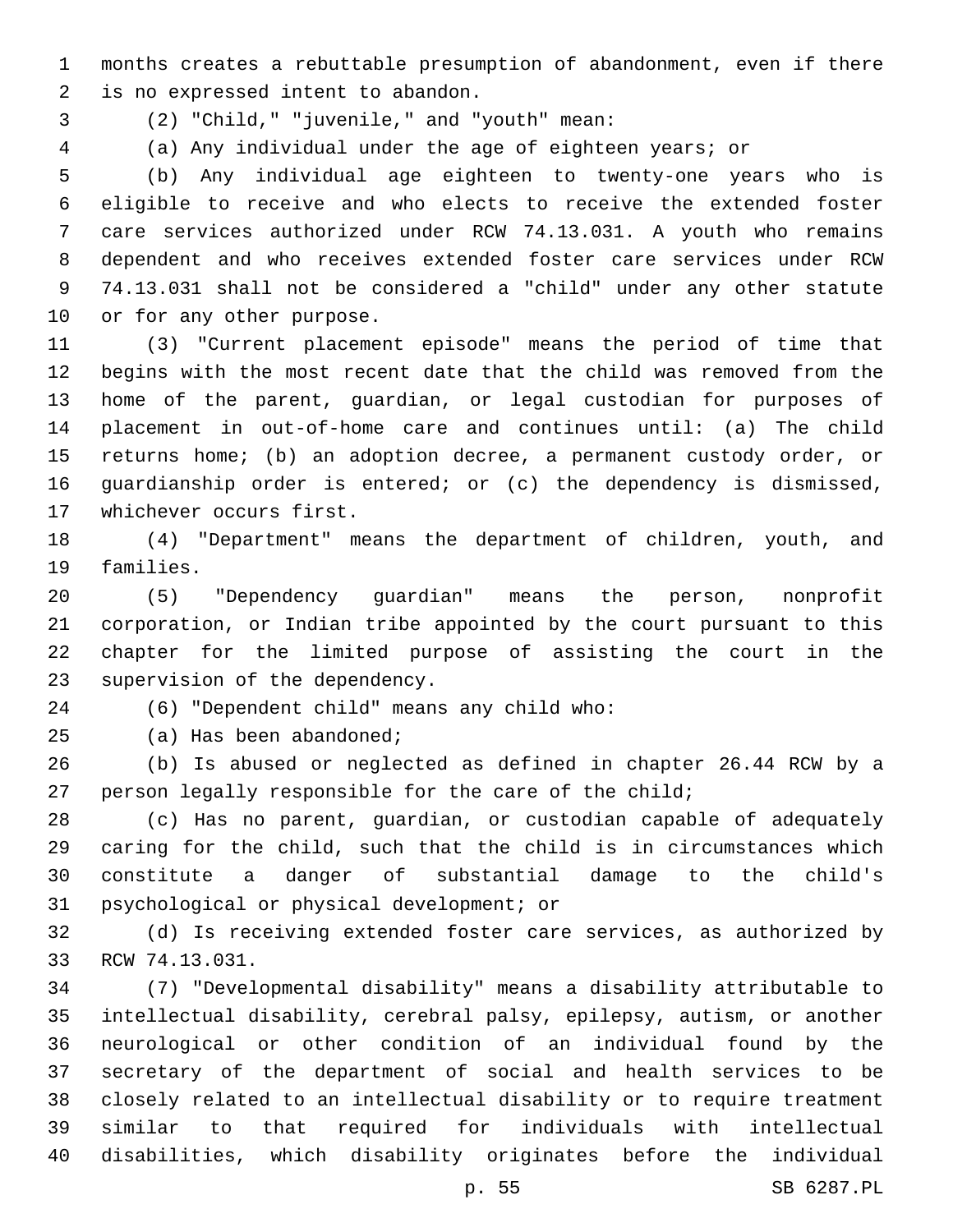attains age eighteen, which has continued or can be expected to continue indefinitely, and which constitutes a substantial limitation 3 to the individual.

 (8) "Educational liaison" means a person who has been appointed by the court to fulfill responsibilities outlined in RCW 13.34.046.

 (9) "Extended foster care services" means residential and other support services the department is authorized to provide under RCW 74.13.031. These services may include placement in licensed, relative, or otherwise approved care, or supervised independent living settings; assistance in meeting basic needs; independent living services; medical assistance; and counseling or treatment.

 (10) "Guardian" means the person or agency that: (a) Has been appointed as the guardian of a child in a legal proceeding, including a guardian appointed pursuant to chapter 13.36 RCW; and (b) has the legal right to custody of the child pursuant to such appointment. The term "guardian" does not include a "dependency guardian" appointed 17 pursuant to a proceeding under this chapter.

 (11) "Guardian ad litem" means a person, appointed by the court to represent the best interests of a child in a proceeding under this chapter, or in any matter which may be consolidated with a proceeding under this chapter. A "court-appointed special advocate" appointed by the court to be the guardian ad litem for the child, or to perform substantially the same duties and functions as a guardian ad litem, shall be deemed to be guardian ad litem for all purposes and uses of 25 this chapter.

 (12) "Guardian ad litem program" means a court-authorized volunteer program, which is or may be established by the superior court of the county in which such proceeding is filed, to manage all aspects of volunteer guardian ad litem representation for children alleged or found to be dependent. Such management shall include but is not limited to: Recruitment, screening, training, supervision, 32 assignment, and discharge of volunteers.

 (13) "Housing assistance" means appropriate referrals by the department or other supervising agencies to federal, state, local, or private agencies or organizations, assistance with forms, applications, or financial subsidies or other monetary assistance for housing. For purposes of this chapter, "housing assistance" is not a remedial service or time-limited family reunification service as described in RCW 13.34.025(2).39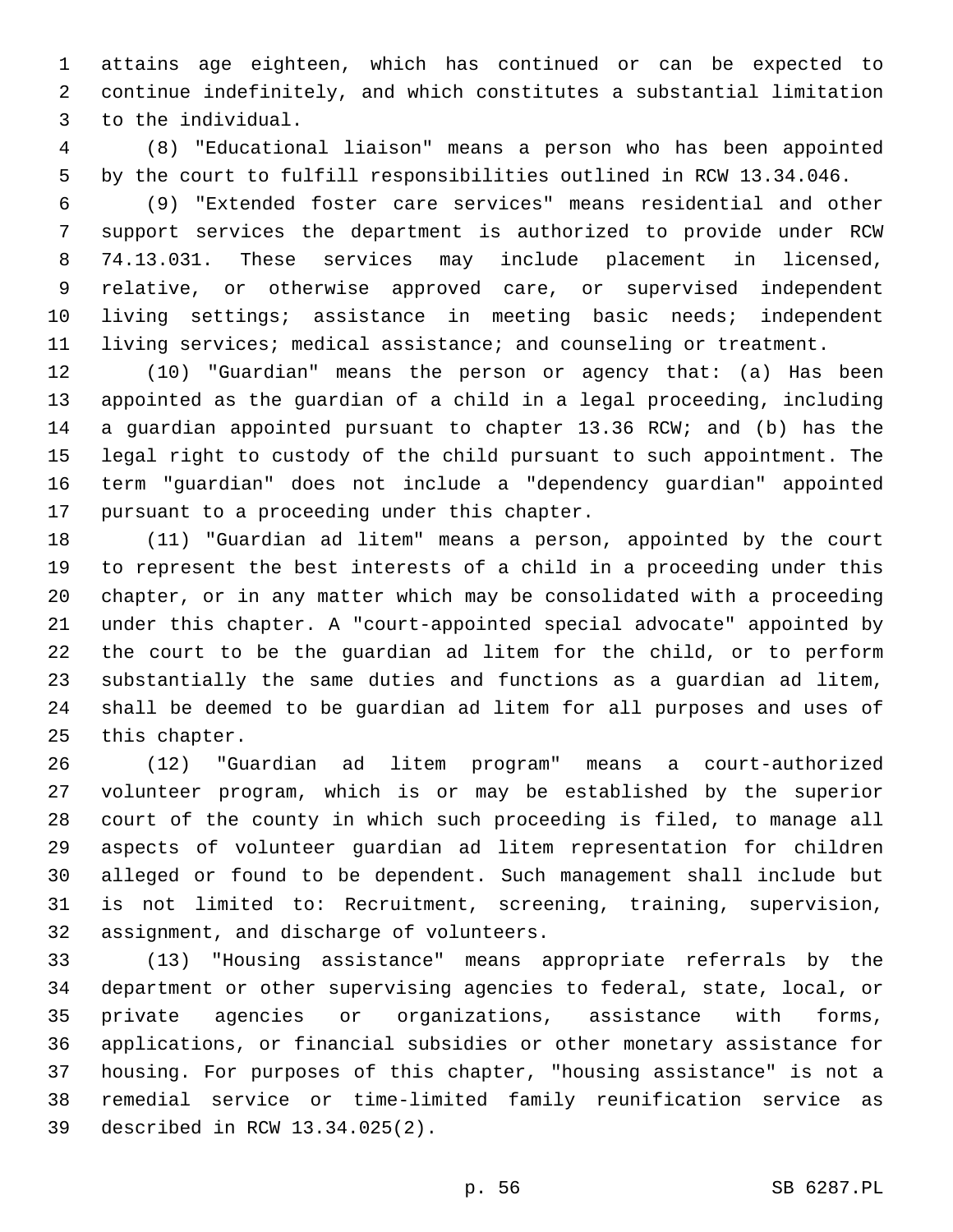(14) "Indigent" means a person who, at any stage of a court 2 proceeding, is:

 (a) Receiving one of the following types of public assistance: Temporary assistance for needy families, aged, blind, or disabled assistance benefits, medical care services under RCW 74.09.035, pregnant women assistance benefits, poverty-related veterans' benefits, food stamps or food stamp benefits transferred electronically, refugee resettlement benefits, medicaid, or 9 supplemental security income; or

 (b) Involuntarily committed to a public mental health facility; 11 or

 (c) Receiving an annual income, after taxes, of one hundred twenty-five percent or less of the federally established poverty 14 level; or

 (d) Unable to pay the anticipated cost of counsel for the matter before the court because his or her available funds are insufficient 17 to pay any amount for the retention of counsel.

 (15) "Nonminor dependent" means any individual age eighteen to twenty-one years who is participating in extended foster care 20 services authorized under RCW 74.13.031.

 (16) "Out-of-home care" means placement in a foster family home or group care facility licensed pursuant to chapter 74.15 RCW or placement in a home, other than that of the child's parent, guardian, or legal custodian, not required to be licensed pursuant to chapter 25 74.15 RCW.

 (17) "Parent" means the biological or adoptive parents of a child, or an individual who has established a parent-child relationship under RCW 26.26.101, unless the legal rights of that person have been terminated by a judicial proceeding pursuant to this chapter, chapter 26.33 RCW, or the equivalent laws of another state 31 or a federally recognized Indian tribe.

 (18) "Preventive services" means preservation services, as defined in chapter 74.14C RCW, and other reasonably available services, including housing assistance, capable of preventing the need for out-of-home placement while protecting the child.

 (19) "Shelter care" means temporary physical care in a facility licensed pursuant to RCW 74.15.030 or in a home not required to be 38 licensed pursuant to RCW 74.15.030.

 (20) "Sibling" means a child's birth brother, birth sister, adoptive brother, adoptive sister, half-brother, or half-sister, or

p. 57 SB 6287.PL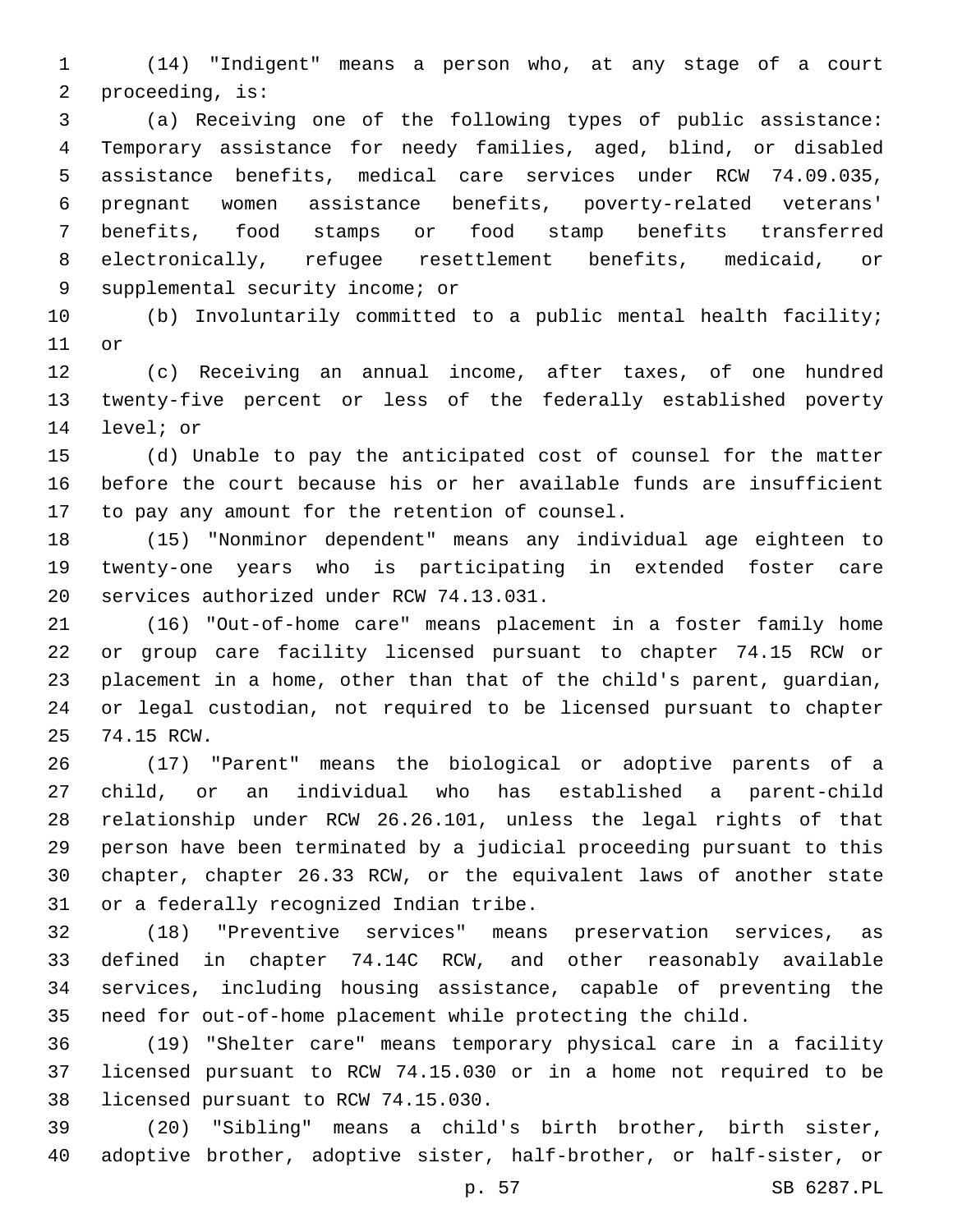as defined by the law or custom of the Indian child's tribe for an 2 Indian child as defined in RCW 13.38.040.

 (21) "Social study" means a written evaluation of matters relevant to the disposition of the case and shall contain the 5 following information:

 (a) A statement of the specific harm or harms to the child that 7 intervention is designed to alleviate;

 (b) A description of the specific services and activities, for both the parents and child, that are needed in order to prevent serious harm to the child; the reasons why such services and activities are likely to be useful; the availability of any proposed services; and the agency's overall plan for ensuring that the services will be delivered. The description shall identify the 14 services chosen and approved by the parent;

 (c) If removal is recommended, a full description of the reasons why the child cannot be protected adequately in the home, including a description of any previous efforts to work with the parents and the child in the home; the in-home treatment programs that have been considered and rejected; the preventive services, including housing assistance, that have been offered or provided and have failed to prevent the need for out-of-home placement, unless the health, safety, and welfare of the child cannot be protected adequately in 23 the home; and the parents' attitude toward placement of the child;

 (d) A statement of the likely harms the child will suffer as a 25 result of removal;

 (e) A description of the steps that will be taken to minimize the harm to the child that may result if separation occurs including an assessment of the child's relationship and emotional bond with any siblings, and the agency's plan to provide ongoing contact between the child and the child's siblings if appropriate; and

 (f) Behavior that will be expected before determination that supervision of the family or placement is no longer necessary.

 (22) "Supervised independent living" includes, but is not limited to, apartment living, room and board arrangements, college or university dormitories, and shared roommate settings. Supervised 36 independent living settings must be approved by the ((children's 37 administration)) department or the court.

 (23) "Supervising agency" means an agency licensed by the state under RCW 74.15.090, or licensed by a federally recognized Indian tribe located in this state under RCW 74.15.190, that has entered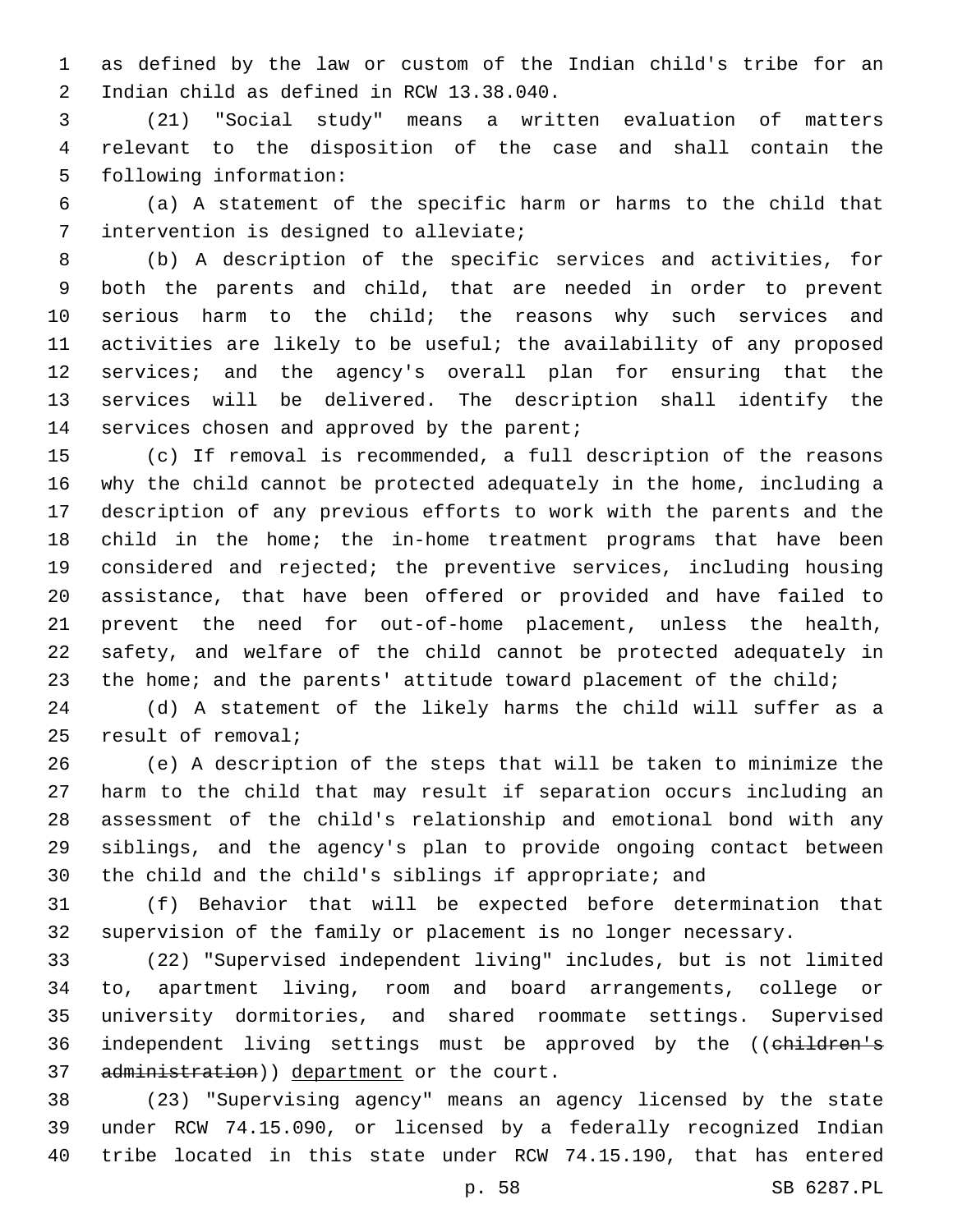into a performance-based contract with the department to provide case management for the delivery and documentation of child welfare 3 services as defined in RCW 74.13.020.

 (24) "Voluntary placement agreement" means, for the purposes of extended foster care services, a written voluntary agreement between a nonminor dependent who agrees to submit to the care and authority of the department for the purposes of participating in the extended 8 foster care program.

 **Sec. 55.** RCW 74.31.020 and 2011 c 143 s 2 are each amended to 10 read as follows:

 (1) The Washington traumatic brain injury strategic partnership advisory council is established as an advisory council to the governor, the legislature, and the secretary of the department of 14 social and health services.

(2) The council shall be composed of:

(a) The following members who shall be appointed by the governor:

 (i) A representative from a Native American tribe located in 18 Washington state;

 (ii) A representative from a nonprofit organization serving 20 individuals with traumatic brain injury;

 (iii) An individual with expertise in working with children with 22 traumatic brain injuries;

 (iv) A physician who has experience working with individuals with 24 traumatic brain injuries;

 (v) A neuropsychologist who has experience working with persons 26 with traumatic brain injuries;

 (vi) A social worker or clinical psychologist who has experience in working with persons who have sustained traumatic brain injuries;

 (vii) A rehabilitation specialist, such as a speech pathologist, vocational rehabilitation counselor, occupational therapist, or physical therapist who has experience working with persons with 32 traumatic brain injuries;

 (viii) Two persons who are individuals with a traumatic brain 34 injury;

 (ix) Two persons who are family members of individuals with 36 traumatic brain injuries; and

 (x) Two members of the public who have experience with issues 38 related to the causes of traumatic brain injuries; and

39 (b) The following agency members: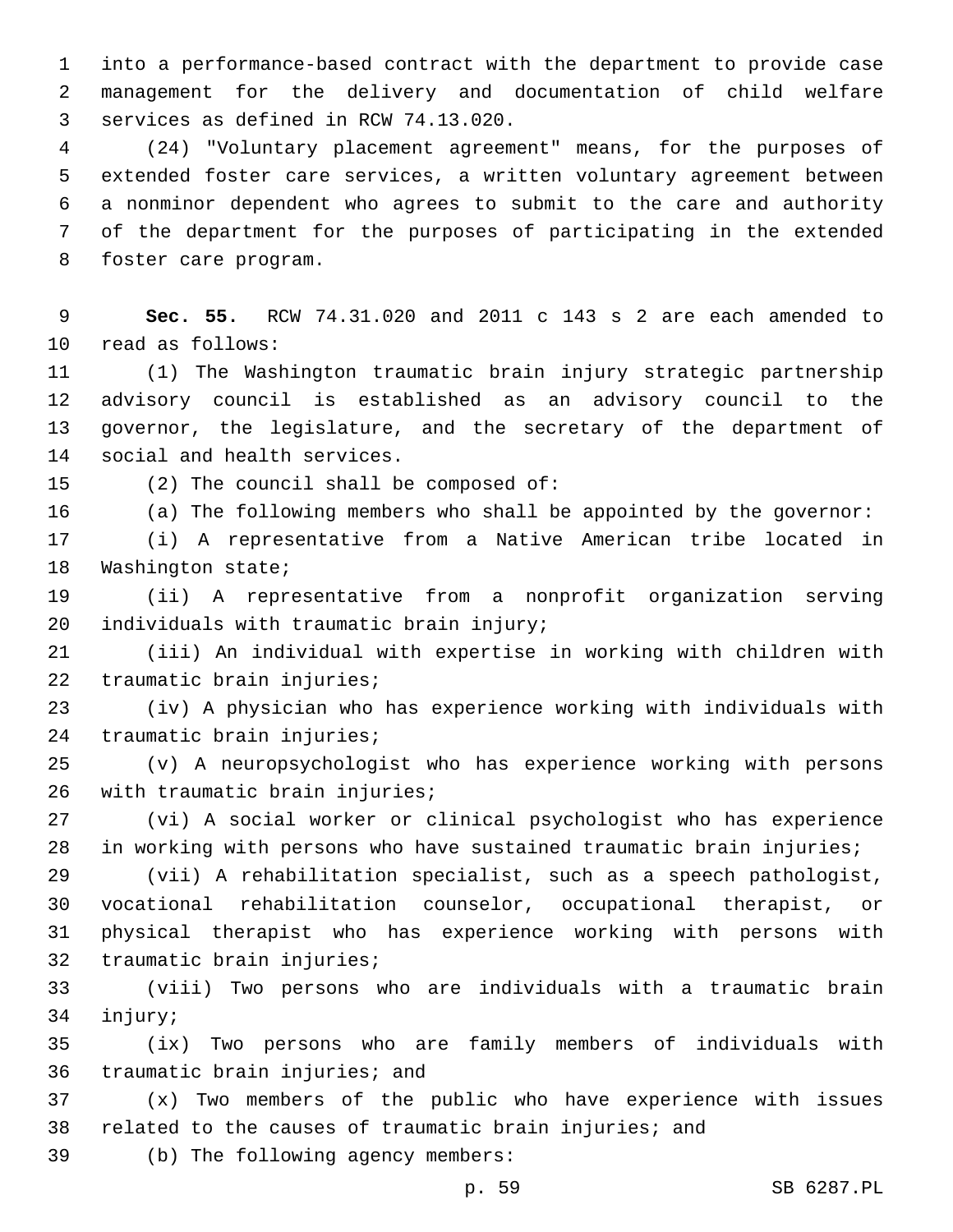(i) The secretary or the secretary's designee, and 2 representatives from the following: The ((children's administration, 3 the)) division of behavioral health and recovery services, the aging and disability services administration, and the division of 5 vocational rehabilitation;

(ii) The secretary of health or the secretary's designee;

(iii) The secretary of corrections or the secretary's designee;

 (iv) The secretary of children, youth, and families or the secretary's designee;

 $(v)$  A representative of the department of commerce with expertise 11 in housing;

12  $((\lbrace v \rbrace))$  (vi) A representative from the Washington state 13 department of veterans affairs;

(( $\overline{(+v\textbf{i})}$ ) ( $\overline{v\textbf{i}}$ ) A representative from the national guard;

 $((\overline{\text{viii}}))$  (viii) The executive director of the Washington 16 protection and advocacy system or the executive director's designee; 17 and

 $((\overline{\text{visit}}))$  (ix) The executive director of the state brain injury 19 association or the executive director's designee.

20 In the event that any of the state agencies designated in  $((+b)^2)$ 21  $\Theta$  ( $\Theta$ )) this subsection  $(2)(b)$  is renamed, reorganized, or eliminated, the director or secretary of the department that assumes the responsibilities of each renamed, reorganized, or eliminated agency 24 shall designate a substitute representative.

 (3) Councilmembers shall not be compensated for serving on the council, but may be reimbursed for all reasonable expenses related to costs incurred in participating in meetings for the council.

(4) No member may serve more than two consecutive terms.

 (5) The appointed members of the council shall, to the extent possible, represent rural and urban areas of the state.

 (6) A chairperson shall be elected every two years by majority vote from among the councilmembers. The chairperson shall act as the 33 presiding officer of the council.

(7) The duties of the council include:34

 (a) Collaborating with the department to develop and revise as needed a comprehensive statewide plan to address the needs of 37 individuals with traumatic brain injuries;

 (b) Providing recommendations to the department on criteria to be used to select programs facilitating support groups for individuals with traumatic brain injuries and their families under RCW 74.31.050;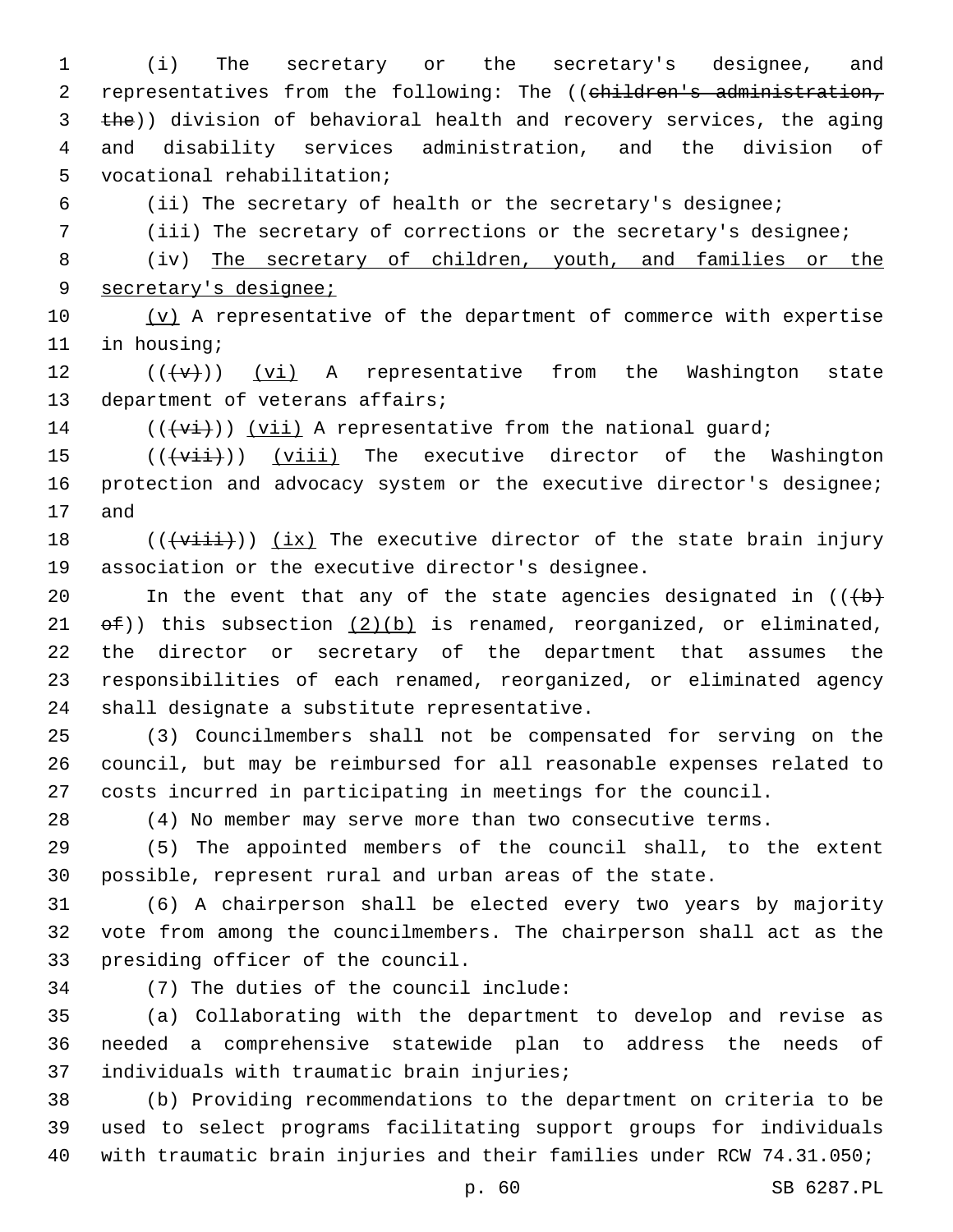(c) By January 15, 2013, and every two years thereafter, developing a report in collaboration with the department and submitting it to the legislature and the governor on the following:

 (i) Identifying the activities of the council in the implementation of the comprehensive statewide plan;

 (ii) Recommendations for the revisions to the comprehensive 7 statewide plan;

 (iii) Recommendations for using the traumatic brain injury account established under RCW 74.31.060 to form strategic partnerships and to foster the development of services and supports for individuals impacted by traumatic brain injuries; and

 (iv) Recommendations for a council staffing plan for council 13 support under RCW 74.31.030.

 (8) The council may utilize the advice or services of a nationally recognized expert, or other individuals as the council deems appropriate, to assist the council in carrying out its duties 17 under this section.

 **Sec. 56.** RCW 74.15.038 and 2014 c 88 s 3 are each amended to 19 read as follows:

20 If an agency operating under contract with the ((children's 21 administration)) department chooses to hire an individual that would be precluded from employment with the department based on a disqualifying crime or negative action, the department and its officers and employees have no liability arising from any injury or harm to a child or other department client that is attributable to 26 such individual.

 **Sec. 57.** RCW 74.13.660 and 2007 c 220 s 8 are each amended to 28 read as follows:

 Under the foster parent critical support and retention program, foster parents who care for sexually reactive children, physically assaultive children, or children with other high-risk behaviors, as 32 defined in RCW 74.13.280, shall receive:

 (1) Availability at any time of the day or night to address specific concerns related to the identified child;

 (2) Assessment of risk and development of a safety and 36 supervision plan;

 (3) Home-based foster parent training utilizing evidence-based 38 models; and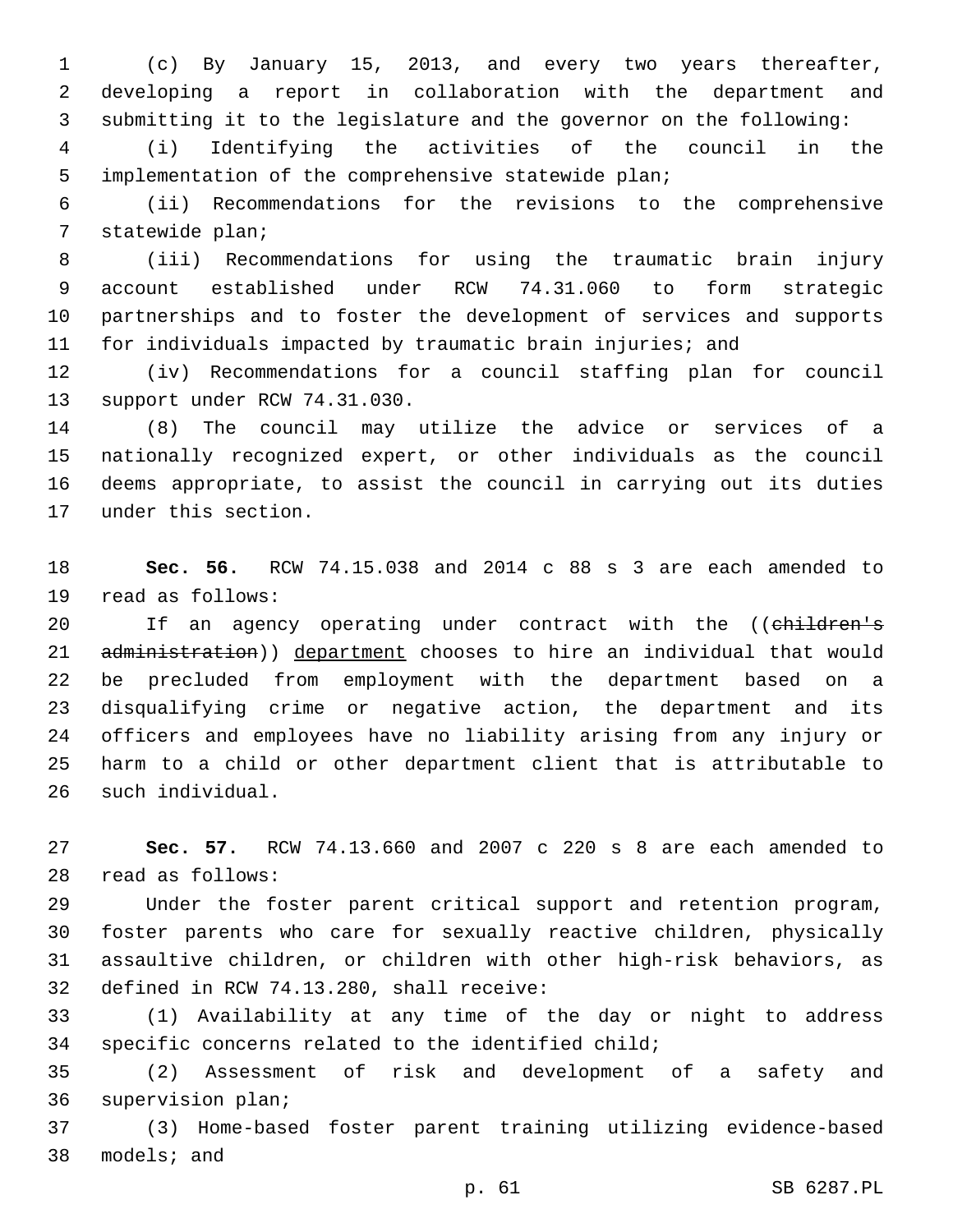(4) Referral to relevant community services and training provided 2 by the local ((children's administration)) department office or 3 community agencies.

 **Sec. 58.** RCW 74.13.570 and 2012 c 229 s 594 are each amended to 5 read as follows:

 (1) The department shall establish an oversight committee composed of staff from ((the children's administration of the 8 department,)) the office of the superintendent of public instruction, the student achievement council, foster youth, former foster youth, foster parents, and advocacy agencies to develop strategies for maintaining foster children in the schools they were attending at the time they entered foster care and to promote opportunities for foster youth to participate in postsecondary education or training.

 (2) The duties of the oversight committee shall include, but are 15 not limited to:

 (a) Developing strategies for school-based recruitment of foster 17 homes;

 (b) Monitoring the progress of current pilot projects that assist foster children to continue attending the schools they were attending 20  $at$  the time they entered foster care;

(c) Overseeing the expansion of the number of pilot projects;

 (d) Promoting the use of best practices, throughout the state, demonstrated by the pilot projects and other programs relating to maintaining foster children in the schools they were attending at the 25 time they entered foster care;

 (e) Informing the legislature of the status of efforts to maintain foster children in the schools they were attending at the 28 time they entered foster care;

 (f) Assessing the scope and nature of statewide need among current and former foster youth for assistance to pursue and participate in postsecondary education or training opportunities;

 (g) Identifying available sources of funding available in the state for services to former foster youth to pursue and participate in postsecondary education or training opportunities;

 (h) Reviewing the effectiveness of activities in the state to support former foster youth to pursue and participate in postsecondary education or training opportunities;

 (i) Identifying new activities, or existing activities that should be modified or expanded, to best meet statewide needs; and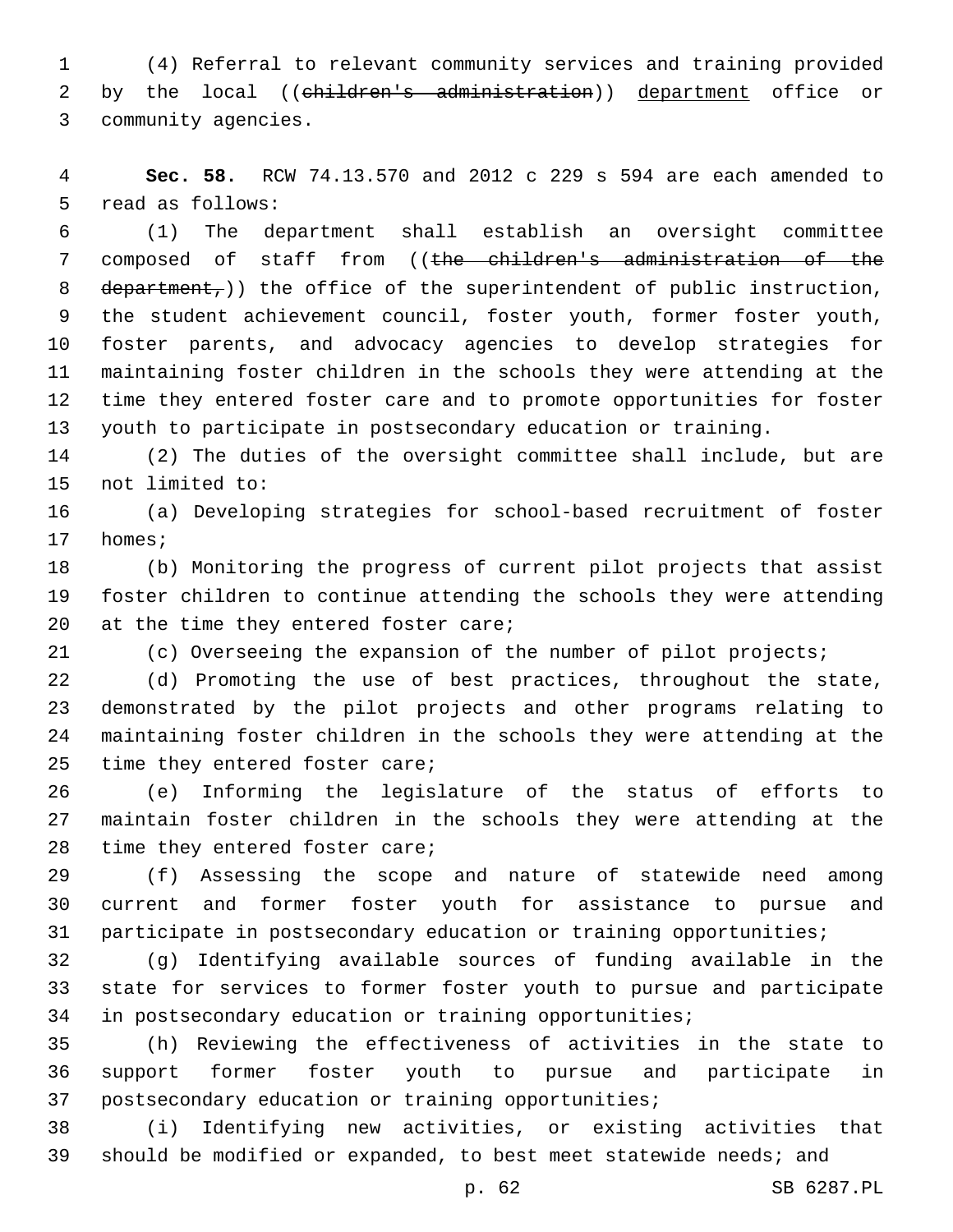(j) Reviewing on an ongoing basis the progress toward improving educational and vocational outcomes for foster youth.

 **Sec. 59.** RCW 71.24.065 and 2014 c 225 s 48 are each amended to 4 read as follows:

 To the extent funds are specifically appropriated for this purpose, the department of social and health services shall contract for implementation of a wraparound model of integrated children's mental health services delivery in up to four behavioral health organization regions in Washington state in which wraparound programs are not currently operating, and in up to two behavioral health organization regions in which wraparound programs are currently operating. Contracts in regions with existing wraparound programs shall be for the purpose of expanding the number of children served.

 (1) Funding provided may be expended for: Costs associated with a request for proposal and contracting process; administrative costs associated with successful bidders' operation of the wraparound model; the evaluation under subsection (5) of this section; and funding for services needed by children enrolled in wraparound model sites that are not otherwise covered under existing state programs. The services provided through the wraparound model sites shall include, but not be limited to, services covered under the medicaid program. The department shall maximize the use of medicaid and other existing state-funded programs as a funding source. However, state funds provided may be used to develop a broader service package to meet needs identified in a child's care plan. Amounts provided shall supplement, and not supplant, state, local, or other funding for services that a child being served through a wraparound site would 28 otherwise be eligible to receive.

 (2) The wraparound model sites shall serve children with serious emotional or behavioral disturbances who are at high risk of residential or correctional placement or psychiatric hospitalization, and who have been referred for services from the department, a county juvenile court, a tribal court, a school, or a licensed mental health 34 provider or agency.

 (3) Through a request for proposal process, the department shall contract, with behavioral health organizations, alone or in partnership with either educational service districts or entities licensed to provide mental health services to children with serious emotional or behavioral disturbances, to operate the wraparound model

p. 63 SB 6287.PL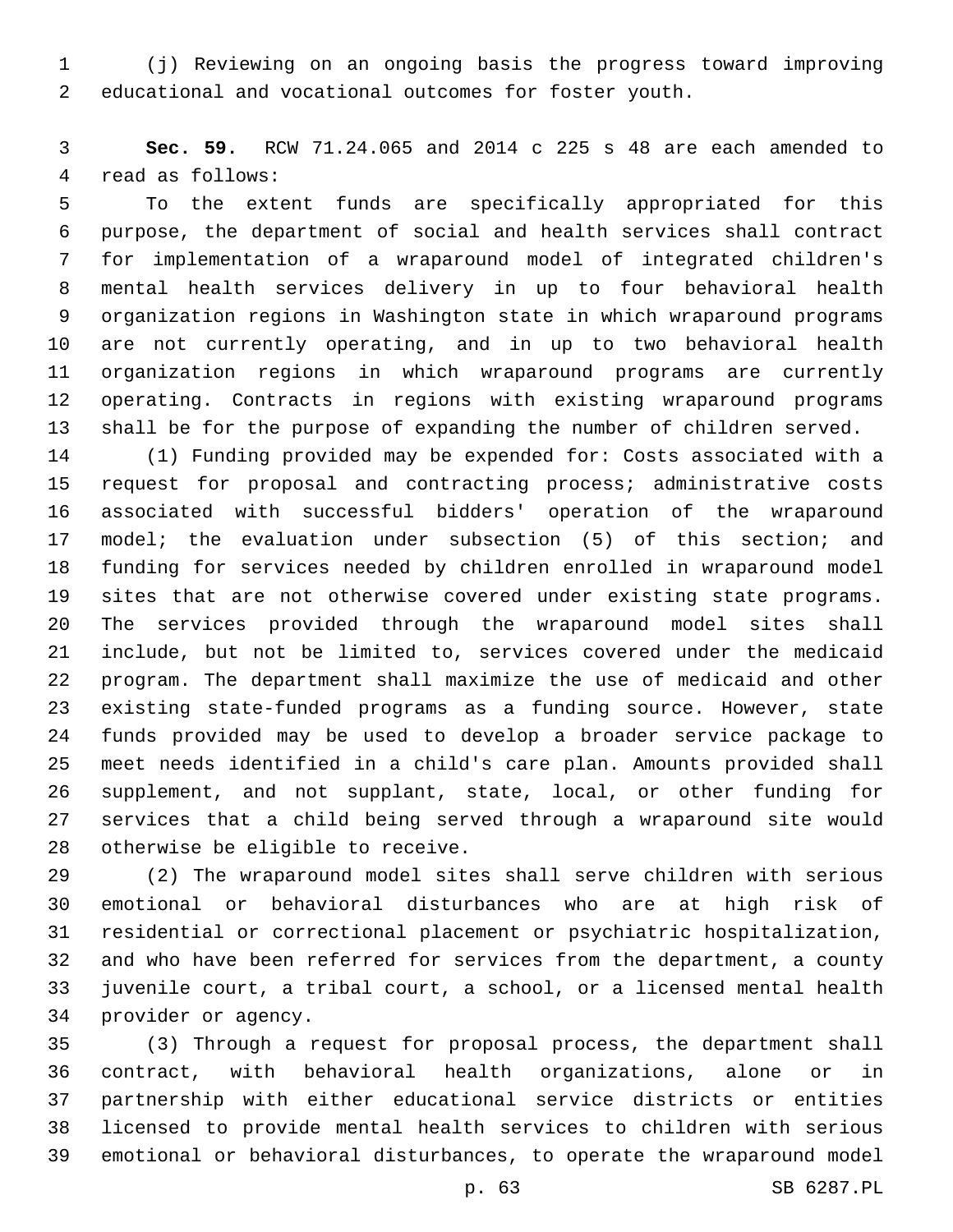sites. The contractor shall provide care coordination and facilitate the delivery of services and other supports to families using a strength-based, highly individualized wraparound process. The request for proposal shall require that:4

 (a) The behavioral health organization agree to use its medicaid revenues to fund services included in the existing behavioral health organization's benefit package that a medicaid-eligible child 8 participating in the wraparound model site is determined to need;

 (b) The contractor provide evidence of commitments from at least the following entities to participate in wraparound care plan development and service provision when appropriate: Community mental 12 health agencies, schools, the department of ((social and health 13 services children's administration)) children, youth, and families, juvenile courts, the department of social and health services juvenile rehabilitation administration, and managed health care 16 systems contracting with the department under RCW 74.09.522; and

 (c) The contractor will operate the wraparound model site in a manner that maintains fidelity to the wraparound process as defined 19 in RCW 71.36.010.

 (4) Contracts for operation of the wraparound model sites shall be executed on or before April 1, 2008, with enrollment and service 22 delivery beginning on or before July 1, 2008.

 (5) The evidence-based practice institute established in RCW 71.24.061 shall evaluate the wraparound model sites, measuring outcomes for children served. Outcomes measured shall include, but are not limited to: Decreased out-of-home placement, including residential, group, and foster care, and increased stability of such placements, school attendance, school performance, recidivism, emergency room utilization, involvement with the juvenile justice system, decreased use of psychotropic medication, and decreased 31 hospitalization.

 (6) The evidence-based practice institute shall provide a report and recommendations to the appropriate committees of the legislature 34 by December 1, 2010.

 **Sec. 60.** RCW 43.185C.285 and 2017 c 277 s 5 are each amended to read as follows:36

 The administrator of a crisis residential center shall notify parents and the appropriate law enforcement agency as to any unauthorized leave from the center by a child placed at the center.

p. 64 SB 6287.PL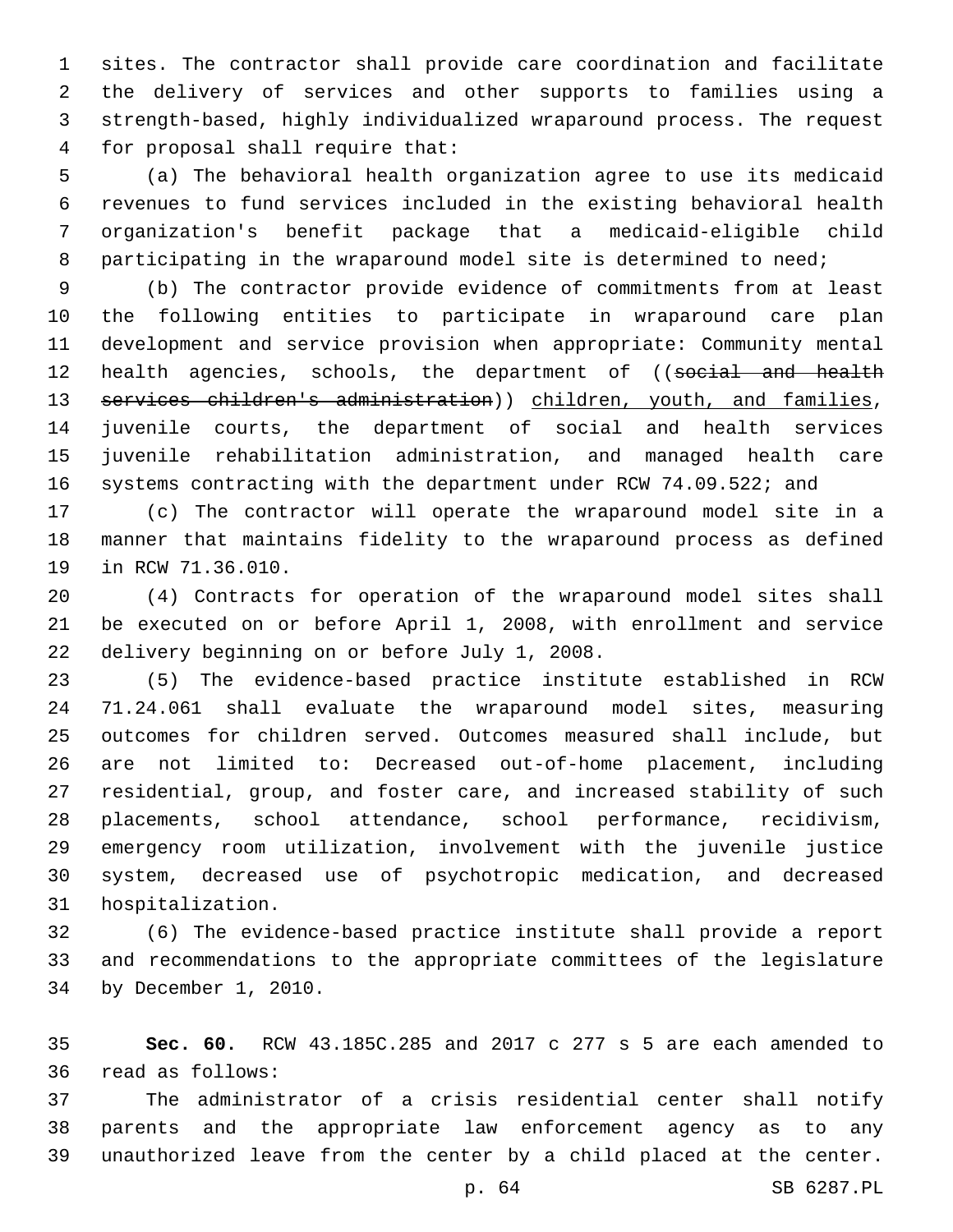1 The administrator shall also notify the department of ((social and 2 health services)) children, youth, and families immediately as to any unauthorized leave from the center by a child who is in the care of 4 or receiving services from the department of ((social and health 5 services children's administration)) children, youth, and families.

 **Sec. 61.** RCW 43.185C.260 and 2017 c 277 s 4 are each amended to 7 read as follows:

(1) A law enforcement officer shall take a child into custody:

 (a) If a law enforcement agency has been contacted by the parent of the child that the child is absent from parental custody without 11 consent; or

 (b) If a law enforcement officer reasonably believes, considering the child's age, the location, and the time of day, that a child is in circumstances which constitute a danger to the child's safety or that a child is violating a local curfew ordinance; or

 (c) If an agency legally charged with the supervision of a child has notified a law enforcement agency that the child has run away 18 from placement; or

 (d) If a law enforcement agency has been notified by the juvenile court that the court finds probable cause exists to believe that the child has violated a court placement order issued under this chapter or chapter 13.34 RCW or that the court has issued an order for law enforcement pick-up of the child under this chapter or chapter 13.34 24 RCW.

 (2) Law enforcement custody shall not extend beyond the amount of time reasonably necessary to transport the child to a destination authorized by law and to place the child at that destination. Law enforcement custody continues until the law enforcement officer transfers custody to a person, agency, or other authorized entity under this chapter, or releases the child because no placement is available. Transfer of custody is not complete unless the person, agency, or entity to whom the child is released agrees to accept 33 custody.

 (3) If a law enforcement officer takes a child into custody pursuant to either subsection (1)(a) or (b) of this section and transports the child to a crisis residential center, the officer shall, within twenty-four hours of delivering the child to the center, provide to the center a written report detailing the reasons the officer took the child into custody. The center shall provide the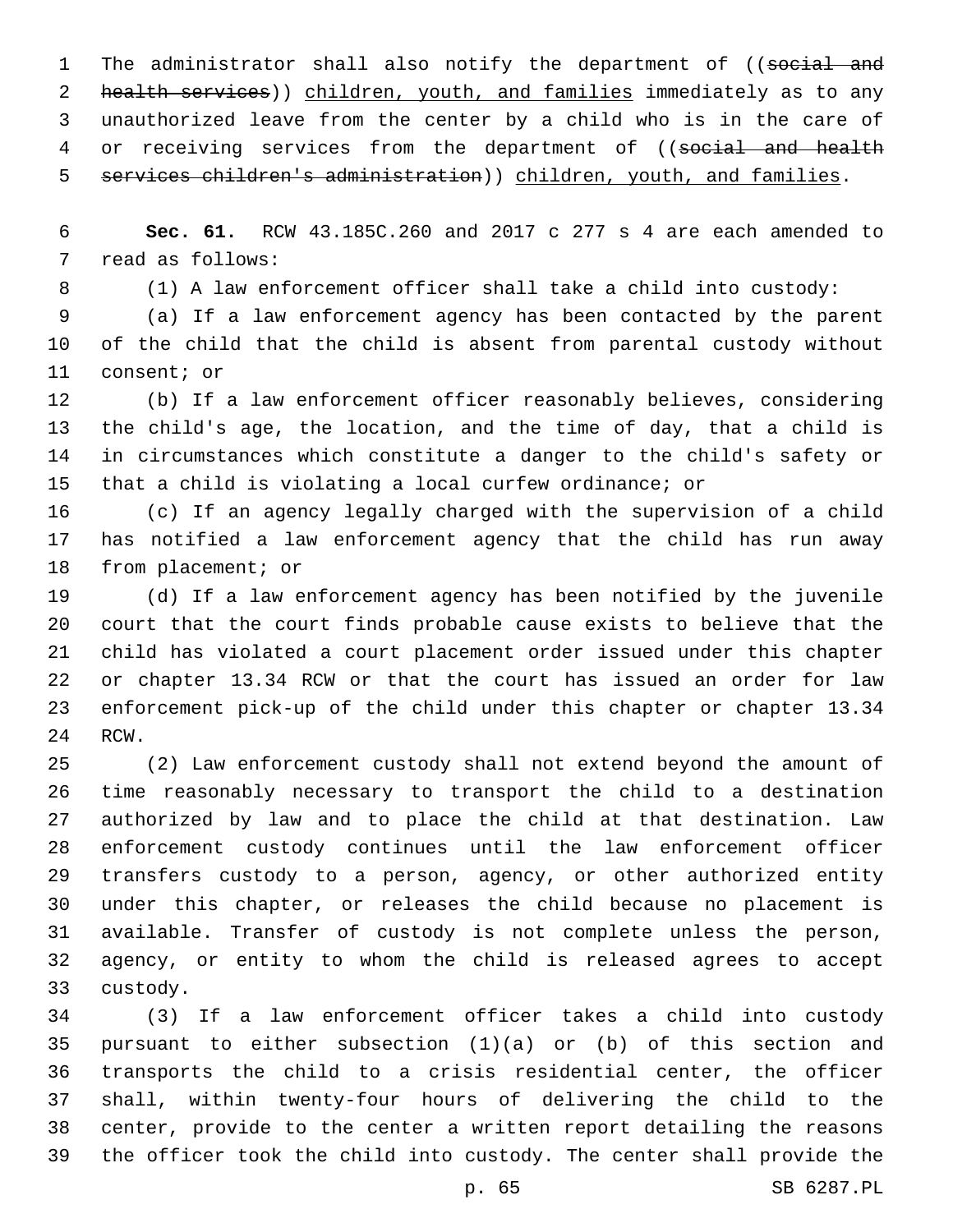department of ((social and health services)) children, youth, and 2 families with a copy of the officer's report if the youth is in the 3 care of or receiving services from the department of ((social and health services children's administration)) children, youth, and 5 families.

 (4) If the law enforcement officer who initially takes the juvenile into custody or the staff of the crisis residential center have reasonable cause to believe that the child is absent from home because he or she is abused or neglected, a report shall be made 10 immediately to the department of ((social and health services)) 11 children, youth, and families.

 (5) Nothing in this section affects the authority of any political subdivision to make regulations concerning the conduct of minors in public places by ordinance or other local law.

 (6) If a law enforcement officer has a reasonable suspicion that a child is being unlawfully harbored in violation of RCW 13.32A.080, the officer shall remove the child from the custody of the person harboring the child and shall transport the child to one of the 19 locations specified in RCW 43.185C.265.

 (7) No child may be placed in a secure facility except as 21 provided in this chapter.

 **Sec. 62.** RCW 28B.105.060 and 2013 2nd sp.s. c 22 s 12 are each 23 amended to read as follows:

The office of the superintendent of public instruction shall:

 (1) Notify elementary, middle, junior high, high school, and 26 school district staff and administrators, and the ((children's 27 administration of the department of social and health services)) department of children, youth, and families about the GET ready for math and science scholarship program using methods in place for communicating with schools and school districts; and

 (2) Provide data showing the race, ethnicity, income, and other available demographic information of students who achieve level four 33 on the math and science high school statewide student assessment; compare those data with comparable information on the student population as a whole; and submit a report with the analysis to the committees responsible for education and higher education in the legislature on December 1st of even-numbered years.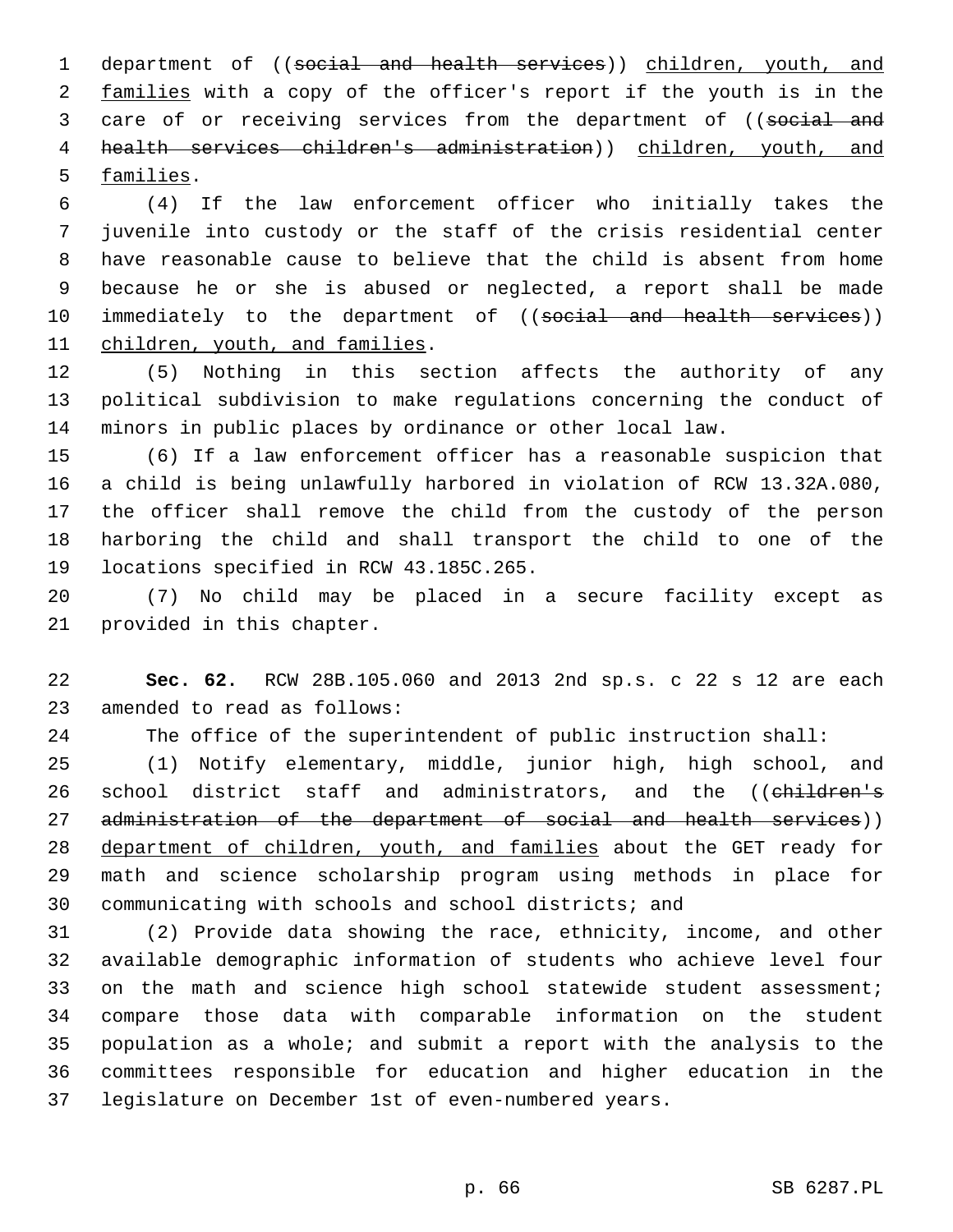**Sec. 63.** RCW 28A.300.592 and 2016 c 71 s 4 are each amended to 2 read as follows:

 (1) As used in this section, "outcome" or "outcomes" means measuring the differences in high school graduation rates and postsecondary enrollment and completion between youth served by the programs described in this section, and those who would have otherwise been eligible for the programs, but were not served by the 8 programs.

 (2) To the extent funds are appropriated for this purpose, the office of the superintendent of public instruction must contract with at least one nongovernmental entity to improve the educational outcomes of students at two sites by providing individualized education services and monitoring and supporting dependent youths' completion of educational milestones, remediation needs, and special education needs. The selected nongovernmental entity must engage in a public-private partnership with the office of the superintendent of public instruction and is responsible for raising a portion of the funds needed for service delivery, administration, and evaluation.

 (3) One of the sites described in subsection (2) of this section shall be the site previously selected by the department of social and health services pursuant to the 2013-2015 omnibus appropriations act, section 202(10), chapter 4, Laws of 2013 2nd sp. sess. to the extent private funds are available. The previously selected site will expand to include the entire county in which it is currently located, subject to the availability of private funds. The second site established under this section must be implemented after July 1, 2016. The office of the superintendent of public instruction and the nongovernmental entity or entities at the original site shall consult with the department of social and health services and then collaboratively select the second site. This site should be a school district or group of school districts with a significant number of students who are dependent pursuant to chapter 13.34 RCW.

 (4) The purpose of the programs at both sites is to improve the educational outcomes of students who are dependent pursuant to chapter 13.34 RCW by providing individualized education services and supporting dependent youths' completion of educational milestones, 37 remediation needs, and special education needs.

 (5) The entity or entities at these sites must facilitate the educational progress, high school completion, and postsecondary plan initiation of eligible youth. The contract with the entity or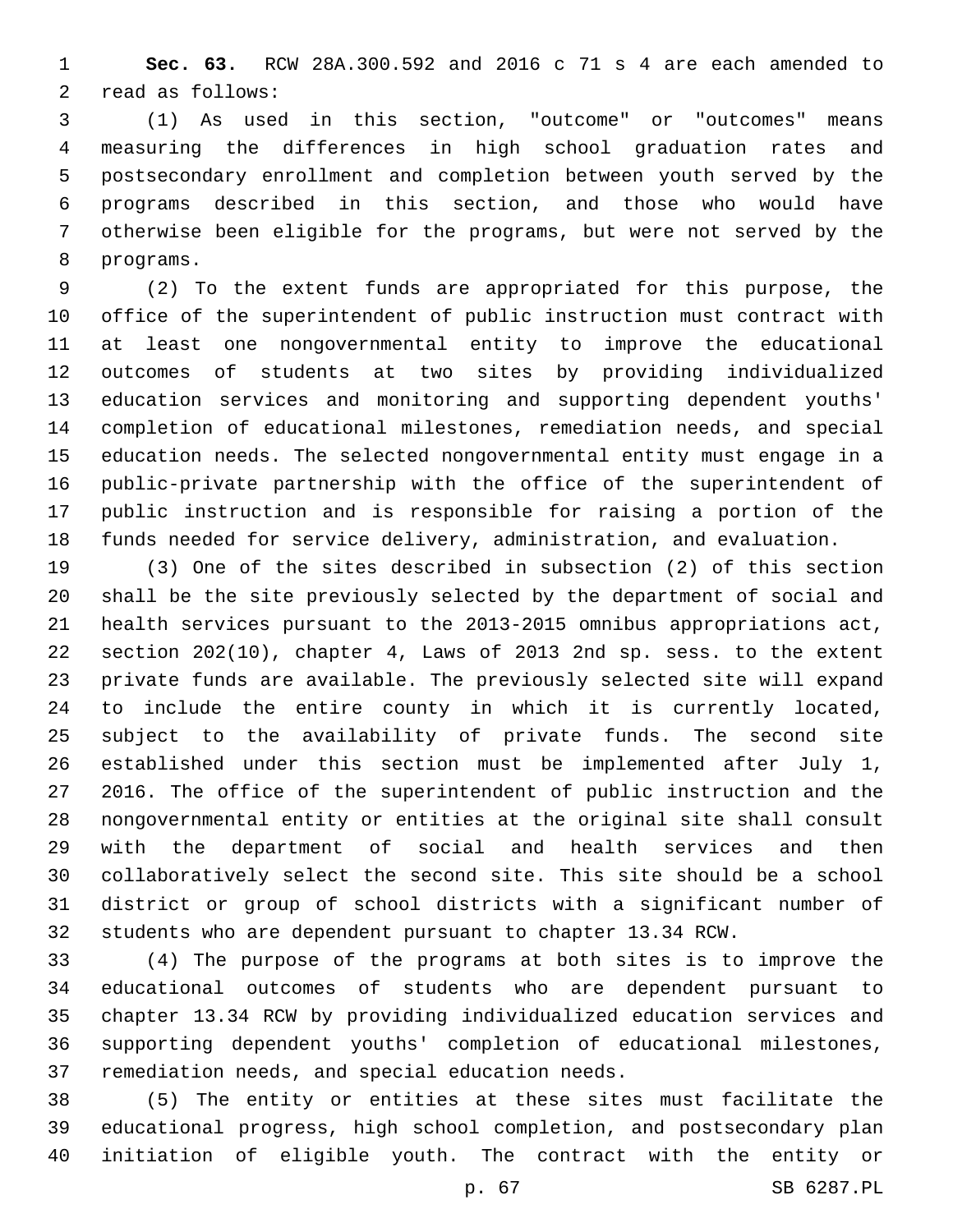entities must be outcome driven with a stated goal of improving the graduation rates and postsecondary plan initiation of foster youth by two percent per year over five school year periods. The baseline for measurement for the existing site was established in the 2013-14 school year, and this baseline remains applicable through the 2018-19 school year. Any new site must establish its baseline at the end of the first year of service provision, and this baseline must remain 8 applicable for the next five school year periods.

 (6) Services provided by the nongovernmental entity or entities 10 must include:

 (a) Advocacy for foster youth to eliminate barriers to 12 educational access and success;

13 (b) Consultation with schools and the department of ((social and 14 health services<sup>1</sup>)) children, youth, and families case workers to develop educational plans for and with participating youth;

 (c) Monitoring education progress and providing interventions to improve attendance, behavior, and course performance of participating 18 youth;

 (d) Facilitating age-specific developmental and logistical tasks 20 to be accomplished for high school and postsecondary success;

 (e) Facilitating the participation of youth with school and local resources that may assist in educational access and success; and

 (f) Coordinating youth, caregivers, schools, and social workers to advocate to support youth progress in the educational system.

 (7) The contracted nongovernmental entity or entities must report site outcomes to the office of the superintendent of public 27 instruction and the department of ((social and health services)) 28 children, youth, and families semiannually.

29 (8) The department of ((social and health services children's 30 administration)) children, youth, and families must proactively refer all eligible students thirteen years of age or older, within the site areas, to the contractor for educational services. Youth eligible for referral are dependent pursuant to chapter 13.34 RCW, are age thirteen through twenty-one years of age, are not currently served by services under RCW 28B.77.250, and remain eligible for continuing service following fulfillment of the permanent plan and through initiation of a postsecondary plan. After high school completion, services are concluded within a time period specified in the contract to pursue engagement of continuing postsecondary support services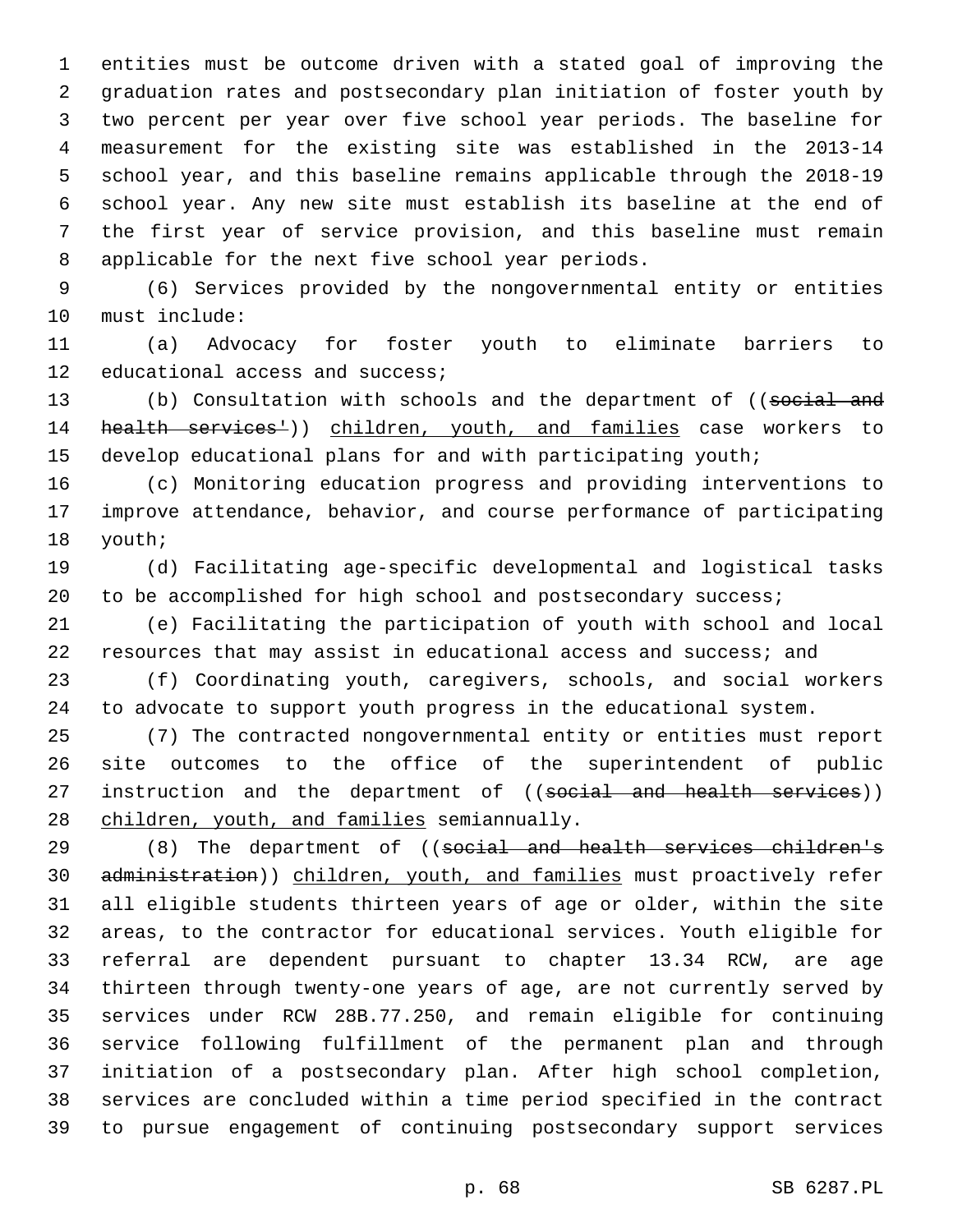provided by local education agencies, postsecondary education, community-based programs, or the passport to college promise program.

 (9) The selected nongovernmental entity or entities may be 4 colocated in the offices of the department of ((social and health 5 services)) children, youth, and families to provide timely consultation. These entities must be provided access to all paper and electronic education records and case information pertinent to the educational planning and services of youth referred and are subject 9 to RCW 13.50.010 and 13.50.100.

 **Sec. 64.** RCW 26.44.125 and 2012 c 259 s 11 are each amended to 11 read as follows:

 (1) A person who is named as an alleged perpetrator after October 1, 1998, in a founded report of child abuse or neglect has the right to seek review and amendment of the finding as provided in this 15 section.

 (2) Within thirty calendar days after the department has notified the alleged perpetrator under RCW 26.44.100 that the person is named as an alleged perpetrator in a founded report of child abuse or neglect, he or she may request that the department review the finding. The request must be made in writing. The written notice provided by the department must contain at least the following 22 information in plain language:

 (a) Information about the department's investigative finding as 24 it relates to the alleged perpetrator;

 (b) Sufficient factual information to apprise the alleged 26 perpetrator of the date and nature of the founded reports;

 (c) That the alleged perpetrator has the right to submit to child protective services a written response regarding the child protective services finding which, if received, shall be filed in the 30 department's records;

 (d) That information in the department's records, including information about this founded report, may be considered in a later investigation or proceeding related to a different allegation of 34 child abuse or neglect or child custody;

 (e) That founded allegations of child abuse or neglect may be 36 used by the department in determining:

 (i) If a perpetrator is qualified to be licensed or approved to 38 care for children or vulnerable adults; or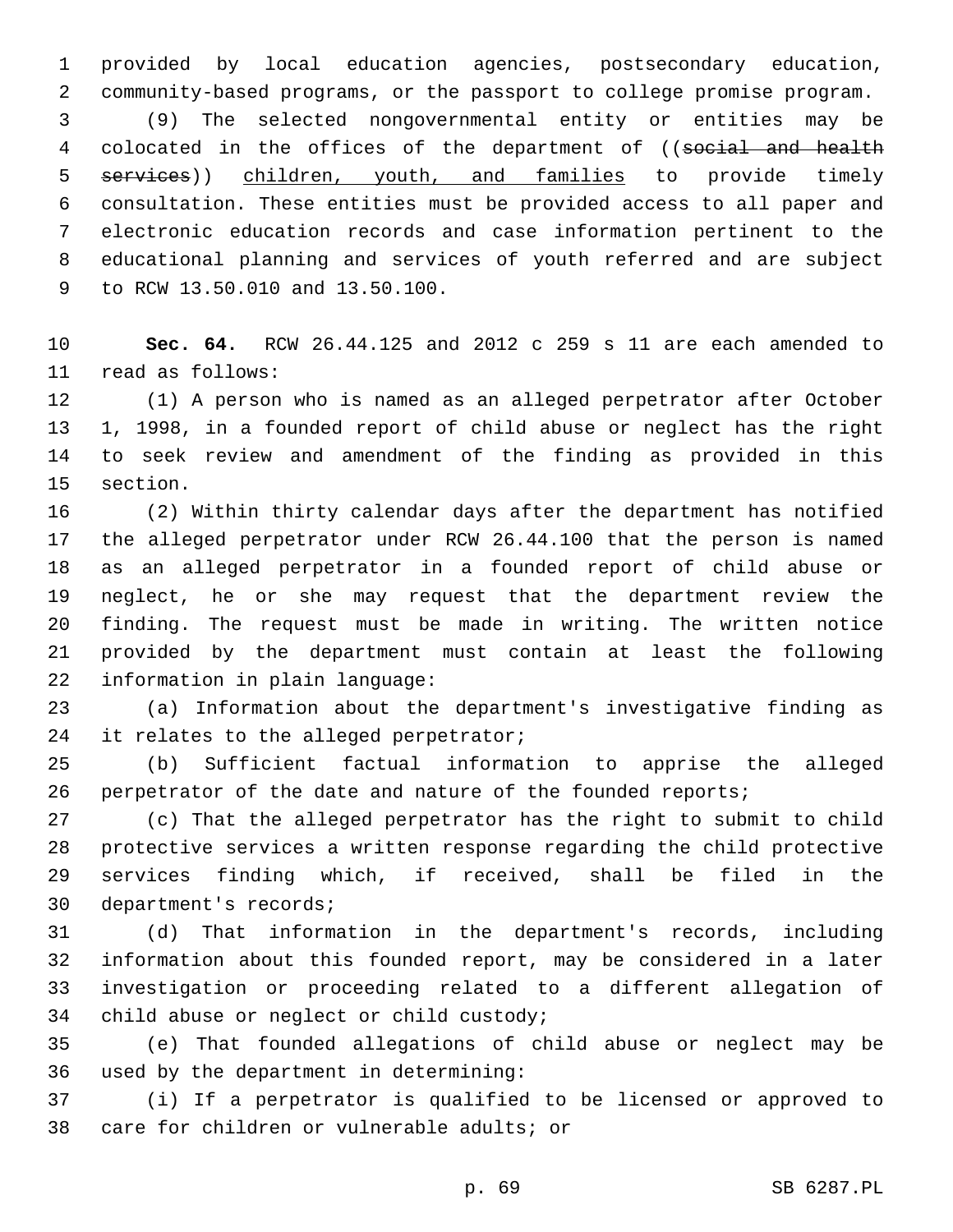(ii) If a perpetrator is qualified to be employed by the department in a position having unsupervised access to children or 3 vulnerable adults;

 (f) That the alleged perpetrator has a right to challenge a 5 founded allegation of child abuse or neglect.

 (3) If a request for review is not made as provided in this subsection, the alleged perpetrator may not further challenge the finding and shall have no right to agency review or to an adjudicative hearing or judicial review of the finding, unless he or she can show that the department did not comply with the notice 11 requirements of RCW 26.44.100.

 (4) Upon receipt of a written request for review, the department shall review and, if appropriate, may amend the finding. Management 14 level staff within the ((children's administration)) department designated by the secretary shall be responsible for the review. The review must be completed within thirty days after receiving the written request for review. The review must be conducted in accordance with procedures the department establishes by rule. Upon completion of the review, the department shall notify the alleged perpetrator in writing of the agency's determination. The notification must be sent by certified mail, return receipt 22 requested, to the person's last known address.

 (5) If, following agency review, the report remains founded, the person named as the alleged perpetrator in the report may request an adjudicative hearing to contest the finding. The adjudicative proceeding is governed by chapter 34.05 RCW and this section. The request for an adjudicative proceeding must be filed within thirty calendar days after receiving notice of the agency review determination. If a request for an adjudicative proceeding is not made as provided in this subsection, the alleged perpetrator may not further challenge the finding and shall have no right to agency review or to an adjudicative hearing or judicial review of the 33 finding.

 (6) Reviews and hearings conducted under this section are confidential and shall not be open to the public. Information about reports, reviews, and hearings may be disclosed only in accordance with federal and state laws pertaining to child welfare records and 38 child protective services reports.

(7) The department may adopt rules to implement this section.

p. 70 SB 6287.PL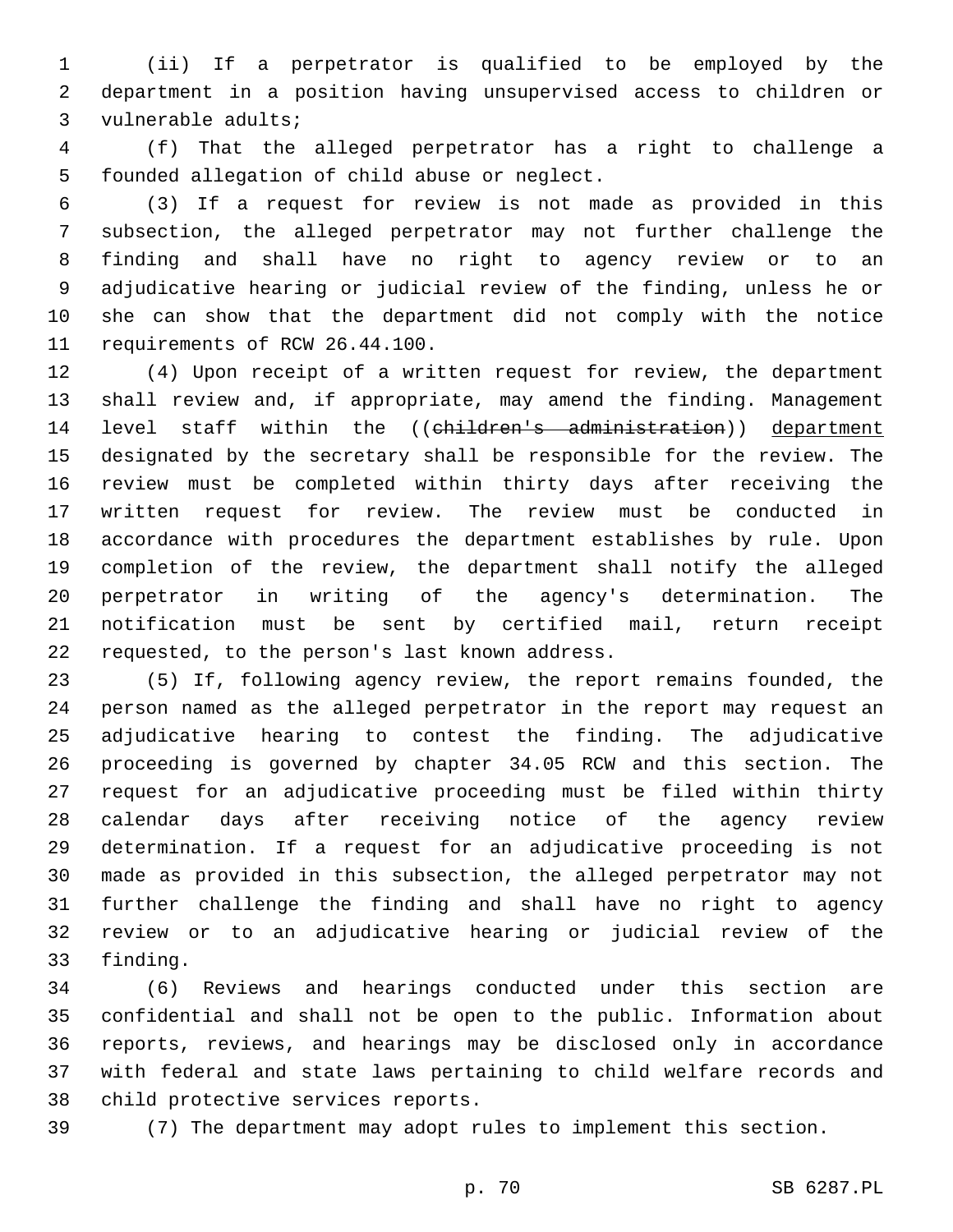**Sec. 65.** RCW 7.68.801 and 2017 c 18 s 1 are each amended to read 2 as follows:

 (1) The commercially sexually exploited children statewide coordinating committee is established to address the issue of children who are commercially sexually exploited, to examine the practices of local and regional entities involved in addressing sexually exploited children, and to make recommendations on statewide 8 laws and practices.

 (2) The committee is convened by the office of the attorney general with the department of commerce assisting with agenda planning and administrative and clerical support. The committee 12 consists of the following members:

 (a) One member from each of the two largest caucuses of the house 14 of representatives appointed by the speaker of the house;

 (b) One member from each of the two largest caucuses of the 16 senate appointed by the speaker of the senate;

 (c) A representative of the governor's office appointed by the 18 qovernor;

19 (d) The secretary of the ((children's administration)) department 20 of children, youth, and families or his or her designee;

 (e) The secretary of the juvenile rehabilitation administration 22 or his or her designee;

(f) The attorney general or his or her designee;

 (g) The superintendent of public instruction or his or her 25 designee;

 (h) A representative of the administrative office of the courts 27 appointed by the administrative office of the courts;

 (i) The executive director of the Washington association of sheriffs and police chiefs or his or her designee;

 (j) The executive director of the Washington state criminal justice training commission or his or her designee;

 (k) A representative of the Washington association of prosecuting 33 attorneys appointed by the association;

 (l) The executive director of the office of public defense or his 35 or her designee;

 (m) Three representatives of community service providers that provide direct services to commercially sexually exploited children 38 appointed by the attorney general;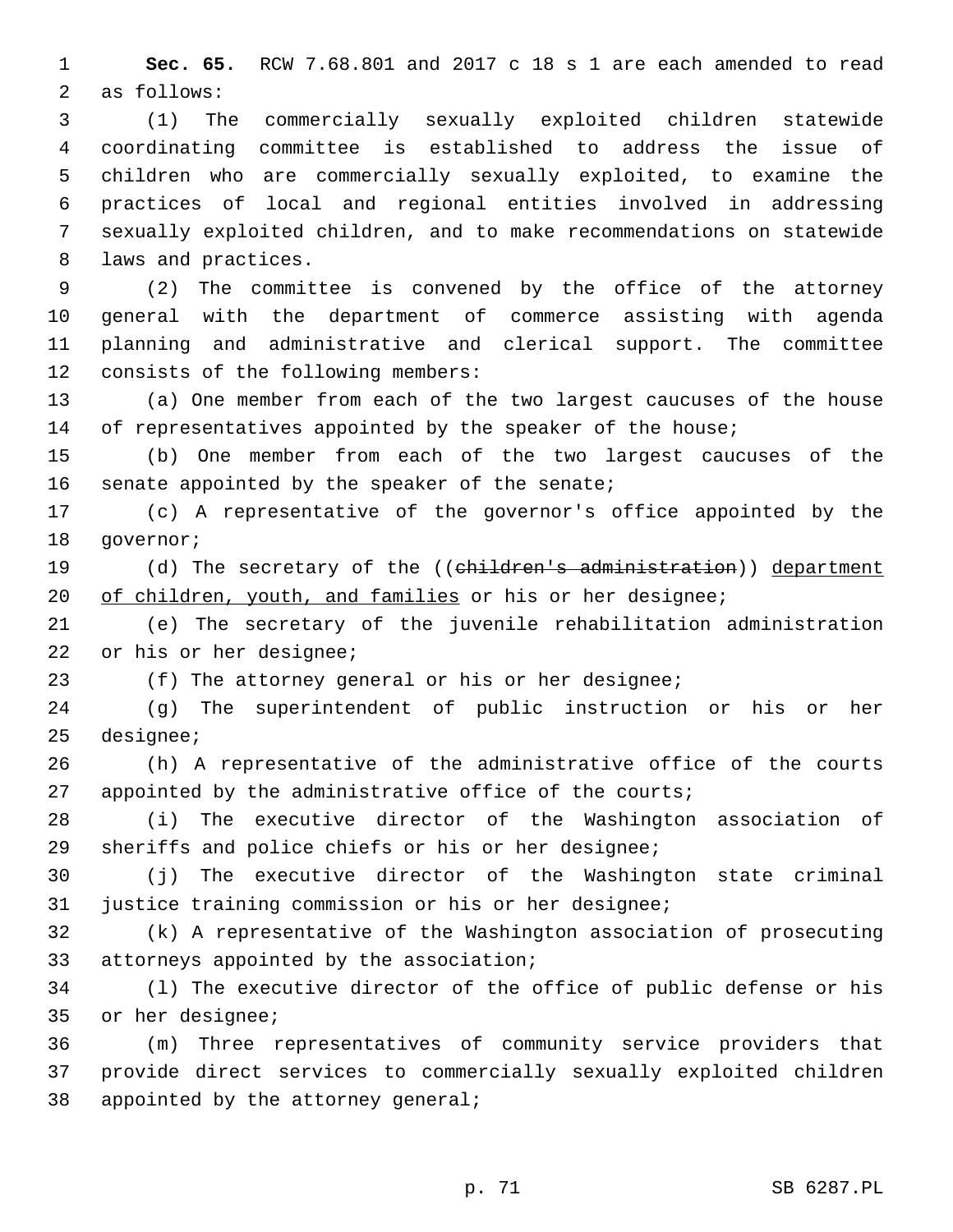(n) Two representatives of nongovernmental organizations familiar with the issues affecting commercially sexually exploited children 3 appointed by the attorney general;

 (o) The president of the superior court judges' association or 5 his or her designee;

 (p) The president of the juvenile court administrators or his or 7 her designee;

 (q) Any existing chairs of regional task forces on commercially 9 sexually exploited children;

10 (r) A representative from the criminal defense bar;

 (s) A representative of the center for children and youth 12 justice;

(t) A representative from the office of crime victims advocacy;

 (u) The executive director of the Washington coalition of sexual 15 assault programs;

 (v) A representative of an organization that provides in-patient chemical dependency treatment to youth, appointed by the attorney 18 general;

 (w) A representative of an organization that provides mental health treatment to youth, appointed by the attorney general; and

 (x) A survivor of human trafficking, appointed by the attorney 22 general.

(3) The duties of the committee include, but are not limited to:

 (a) Overseeing and reviewing the implementation of the Washington state model protocol for commercially sexually exploited children at 26 task force sites;

 (b) Receiving reports and data from local and regional entities regarding the incidence of commercially sexually exploited children in their areas as well as data information regarding perpetrators, geographic data and location trends, and any other data deemed 31 relevant;

 (c) Receiving reports on local coordinated community response 33 practices and results of the community responses;

 (d) Reviewing recommendations from local and regional entities regarding policy and legislative changes that would improve the efficiency and effectiveness of local response practices;

 (e) Making recommendations regarding policy and legislative changes that would improve the effectiveness of the state's response to and promote best practices for suppression of the commercial 40 sexual exploitation of children;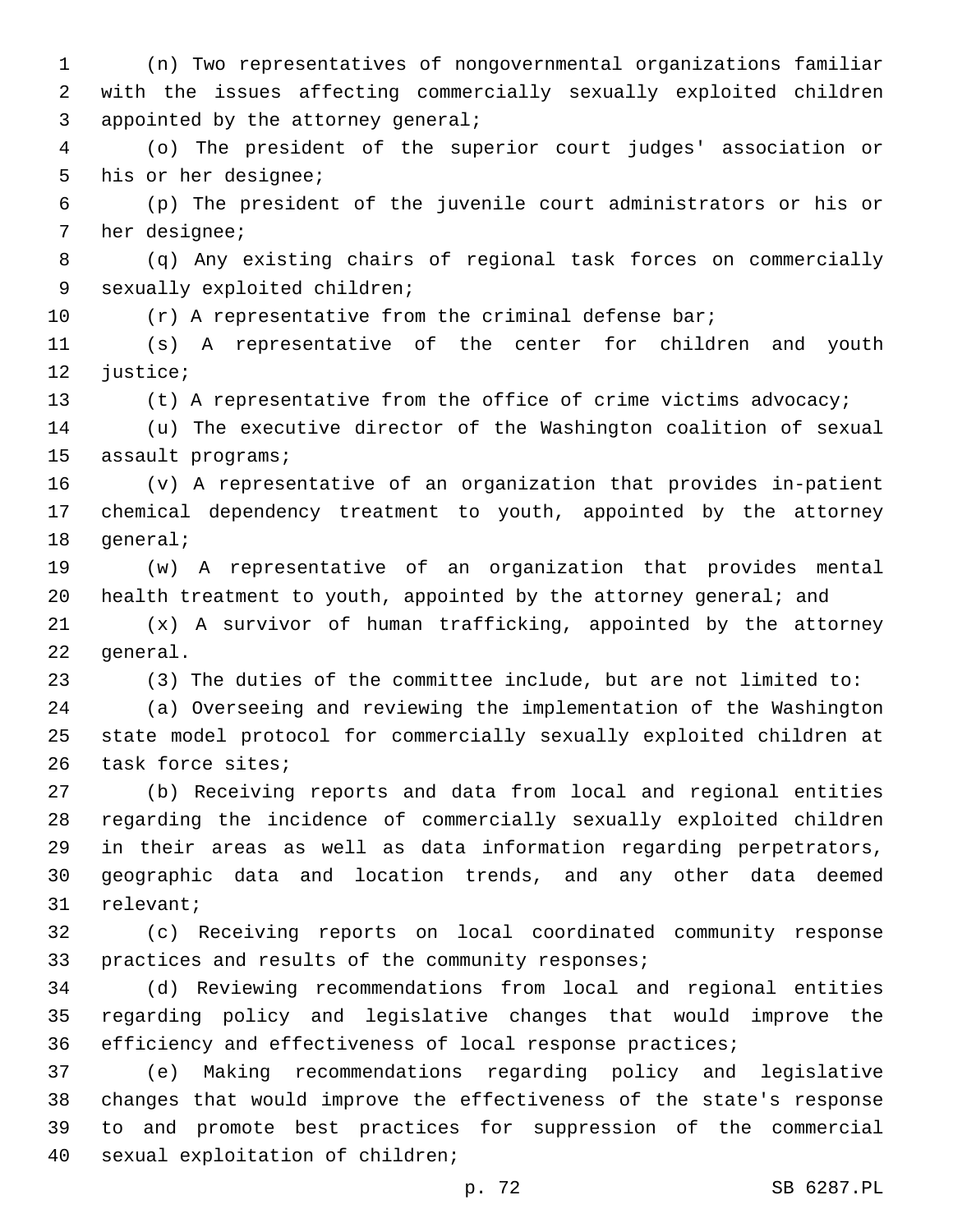(f) Making recommendations regarding data collection useful to understanding or addressing the problem of commercially sexually 3 exploited children;

 (g) Reviewing and making recommendations regarding strategic local investments or opportunities for federal and state funding to address the commercial sexual exploitation of children;

 (h) Reviewing the extent to which chapter 289, Laws of 2010 (Engrossed Substitute Senate Bill No. 6476) is understood and applied 9 by enforcement authorities; and

 (i) Researching any barriers that exist to full implementation of chapter 289, Laws of 2010 (Engrossed Substitute Senate Bill No. 6476) 12 throughout the state.

(4) The committee must meet no less than annually.

 (5) The committee shall annually report its findings and recommendations to the appropriate committees of the legislature and to any other known statewide committees addressing trafficking or the 17 commercial sex trade.

18 (6) This section expires June 30, 2023.

 **Sec. 66.** RCW 2.70.090 and 2015 c 117 s 5 are each amended to read as follows:20

 (1) Subject to the availability of amounts appropriated for this specific purpose, the parents for parents program shall be funded through the office of public defense and centrally administered through a pass-through to a Washington state nonprofit-lead organization that has extensive experience supporting child welfare 26 parent mentors.

 (2) Through the contract with the lead organization, each local program must be locally administered by the county superior court or a nonprofit organization that shall serve as the host organization.

 (3) Local stakeholders representing key child welfare systems shall serve as parents for parents program advisors. Examples of local stakeholders include the ((children's administration)) 33 department of children, youth, and families, the superior court, attorneys for the parents, assistant attorneys general, and court-appointed special advocates or guardians ad litem.

 (4) A child welfare parent mentor lead shall provide program coordination and maintain local program information.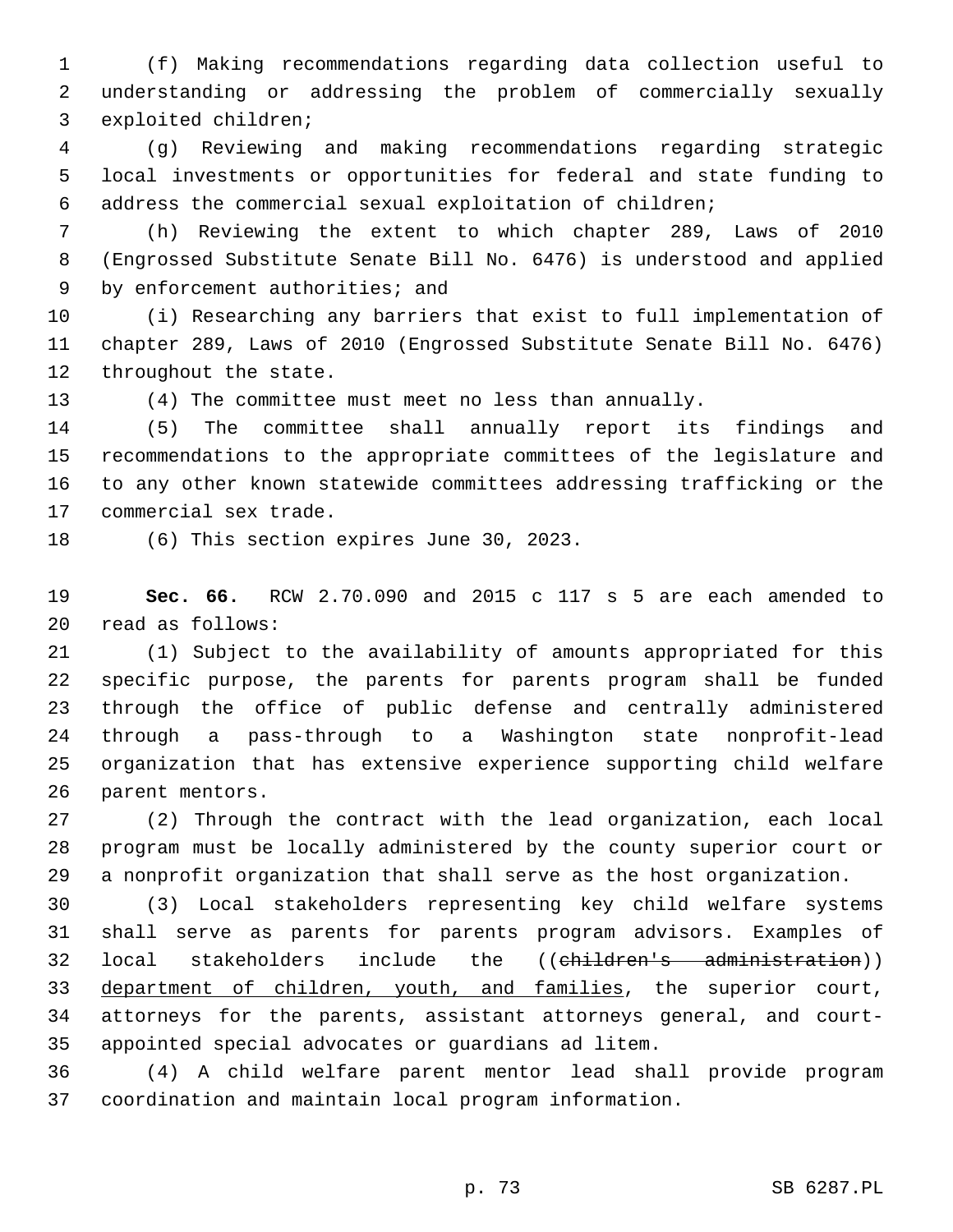(5) The lead organization shall provide ongoing training to the host organizations, statewide program oversight and coordination, and maintain statewide program information.3

 **Sec. 67.** RCW 43.216.380 and 2007 c 299 s 1 are each amended to 5 read as follows:

 (1) Minimum licensing requirements under this chapter shall include a prohibition on the use of window blinds or other window coverings with pull cords or inner cords capable of forming a loop and posing a risk of strangulation to young children. Window blinds and other coverings that have been manufactured or properly retrofitted in a manner that eliminates the formation of loops posing a risk of strangulation are not prohibited under this section.

 (2) When developing and periodically reviewing minimum licensing 14 requirements related to safety of the premises, the ((director)) secretary shall consult and give serious consideration to publications of the United States consumer product safety commission.

 (3) The department may provide information as available regarding reduced cost or no-cost options for retrofitting or replacing unsafe 19 window blinds and window coverings.

 **Sec. 68.** RCW 43.216.165 and 2017 c 178 s 5 are each amended to 21 read as follows:

 (1) The early start account is created in the custody of the state treasurer. Revenues in the account shall consist of appropriations by the legislature and all other sources deposited into the account. Expenditures from the account may be used only for the purposes listed in RCW ((43.215.099)) 43.216.080. All receipts from local governments, school districts, institutions of higher education as defined in RCW 28B.10.016, and nonprofit organizations 29 must be deposited into the account.

30 (2) The department oversees the account. Only the ((director)) 31 secretary or the ((director's)) secretary's designee may authorize expenditures from the account. The account is subject to allotment procedures under chapter 43.88 RCW, but an appropriation is not 34 required for expenditures.

 (3) The department shall separately track funds received for each local government, school district, institution of higher education as defined in RCW 28B.10.016, or nonprofit organization that deposits funds into the account. Expenditures from these funds may be used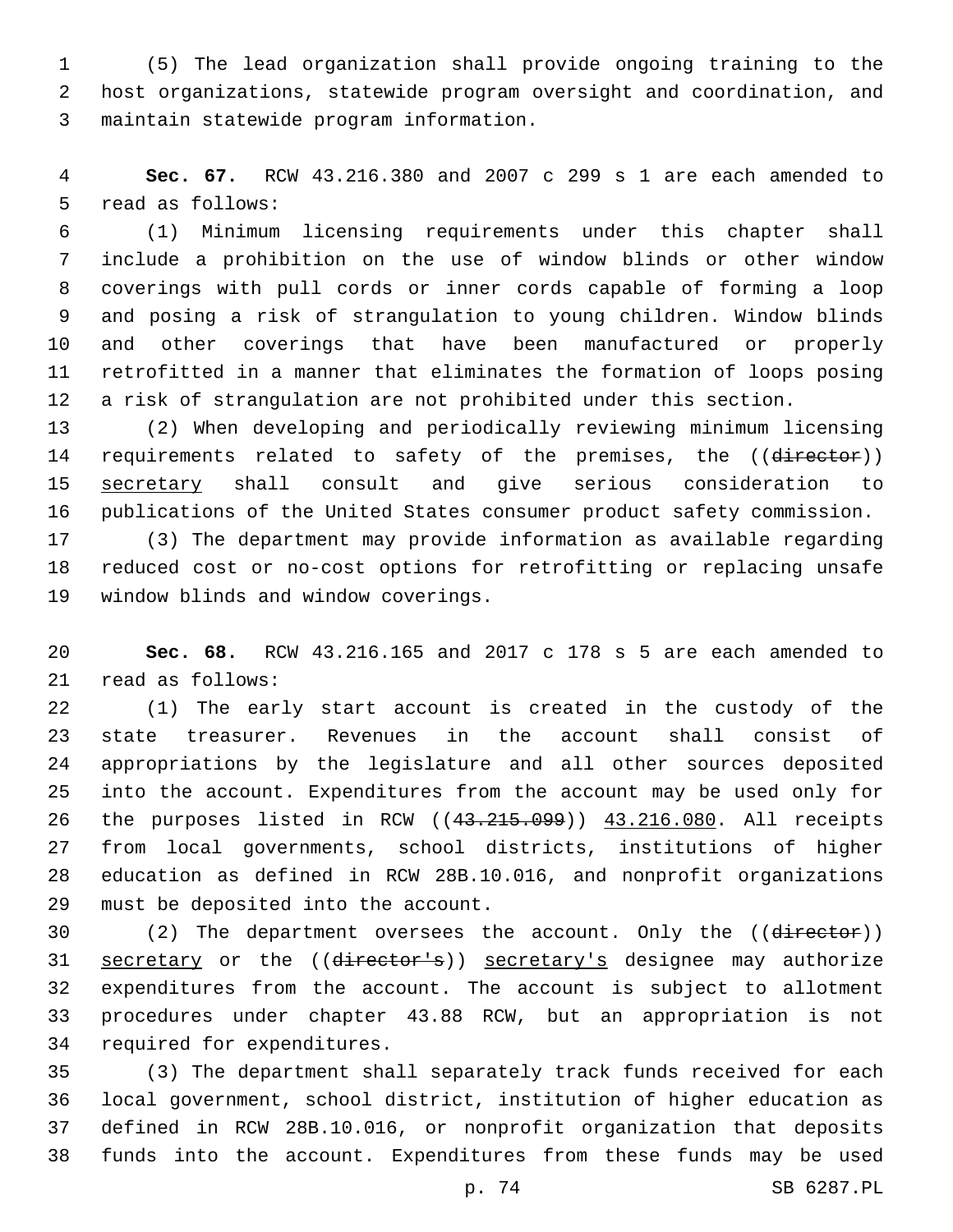only for the purposes listed in RCW ((43.215.099)) 43.216.080 as identified in writing with the department by the contributing local government, school district, institution of higher education as defined in RCW 28B.10.016, or nonprofit organization.

 **Sec. 69.** RCW 43.216.270 and 2017 3rd sp.s. c 33 s 6 and 2017 3rd sp.s. c 6 s 206 are each reenacted and amended to read as follows:

 (1) In determining whether an individual is of appropriate character, suitability, and competence to provide child care and early learning services to children, the department may consider the history of past involvement of child protective services or law enforcement agencies with the individual for the purpose of establishing a pattern of conduct, behavior, or inaction with regard to the health, safety, or welfare of a child. No report of child abuse or neglect that has been destroyed or expunged under RCW 26.44.031 may be used for such purposes. No unfounded or inconclusive allegation of child abuse or neglect as defined in RCW 26.44.020 may be disclosed to a provider licensed under this chapter.

 (2) In order to determine the suitability of individuals newly applying for an agency license, new licensees, their new employees, and other persons who newly have unsupervised access to children in 21 child care, shall be fingerprinted.

 (a) The fingerprints shall be forwarded to the Washington state patrol and federal bureau of investigation for a criminal history 24 record check.

 (b)(i) All individuals applying for first-time agency licenses, all new employees, and other persons who have not been previously qualified by the department to have unsupervised access to children in child care must be fingerprinted and obtain a criminal history 29 record check pursuant to this section.

 (ii) Persons required to be fingerprinted and obtain a criminal history record check pursuant to this section must pay for the cost of this check as follows: The fee established by the Washington state patrol for the criminal background history check, including the cost of obtaining the fingerprints; and a fee paid to the department for the cost of administering the individual-based/portable background check clearance registry. The fee paid to the department must be deposited into the individual-based/portable background check clearance account established in RCW 43.216.273. The licensee may, but need not, pay these costs on behalf of a prospective employee or

p. 75 SB 6287.PL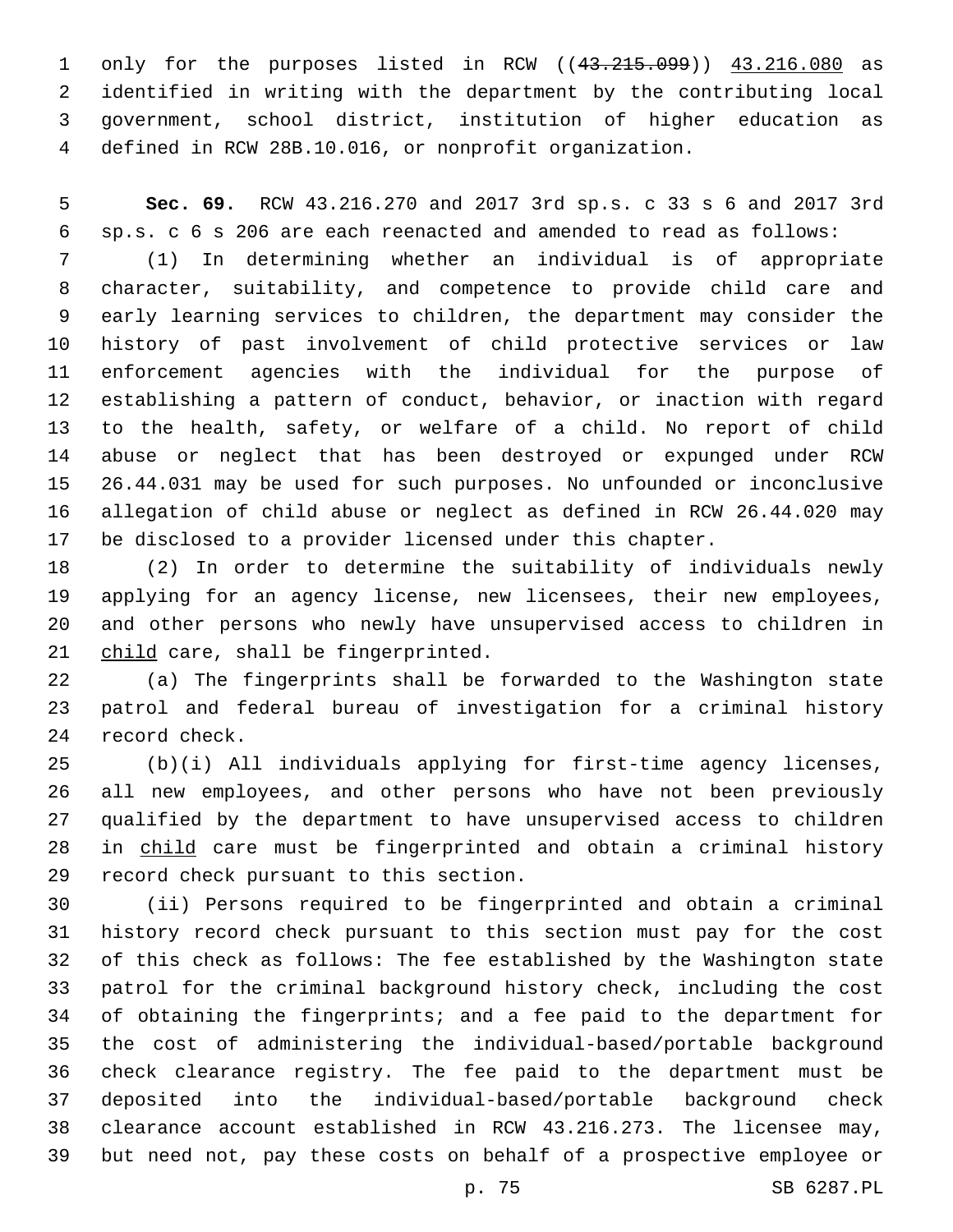reimburse the prospective employee for these costs. The licensee and 2 the prospective employee may share these costs.

 (c) The secretary shall use the fingerprint criminal history record check information solely for the purpose of determining eligibility for a license and for determining the character, suitability, and competence of those persons or agencies, excluding parents, not required to be licensed who are authorized to care for 8 children.

 (d) Criminal justice agencies shall provide the secretary such information as they may have and that the secretary may require for 11 such purpose.

 (e) No later than July 1, 2013, all agency licensees holding licenses prior to July 1, 2012, persons who were employees before July 1, 2012, and persons who have been qualified by the department 15 before July 1, 2012, to have unsupervised access to children in child care, must submit a new background application to the department. The department must require persons submitting a new background application pursuant to this subsection (2)(e) to pay a fee to the department for the cost of administering the individual-based/ portable background check clearance registry. This fee must be paid into the individual-based/portable background check clearance account established in RCW 43.216.273. The licensee may, but need not, pay these costs on behalf of a prospective employee or reimburse the prospective employee for these costs. The licensee and the 25 prospective employee may share these costs.

 (f) The department shall issue a background check clearance card or certificate to the applicant if after the completion of a background check the department concludes the applicant is qualified for unsupervised access to children in child care. The background check clearance card or certificate is valid for three years from the date of issuance. A valid card or certificate must be accepted by a potential employer as proof that the applicant has successfully completed a background check as required under this chapter.

34 (g) The original applicant for an agency license, licensees, their employees, and other persons who have unsupervised access to children in child care shall submit a new background check application to the department, on a form and by a date as determined 38 by the department.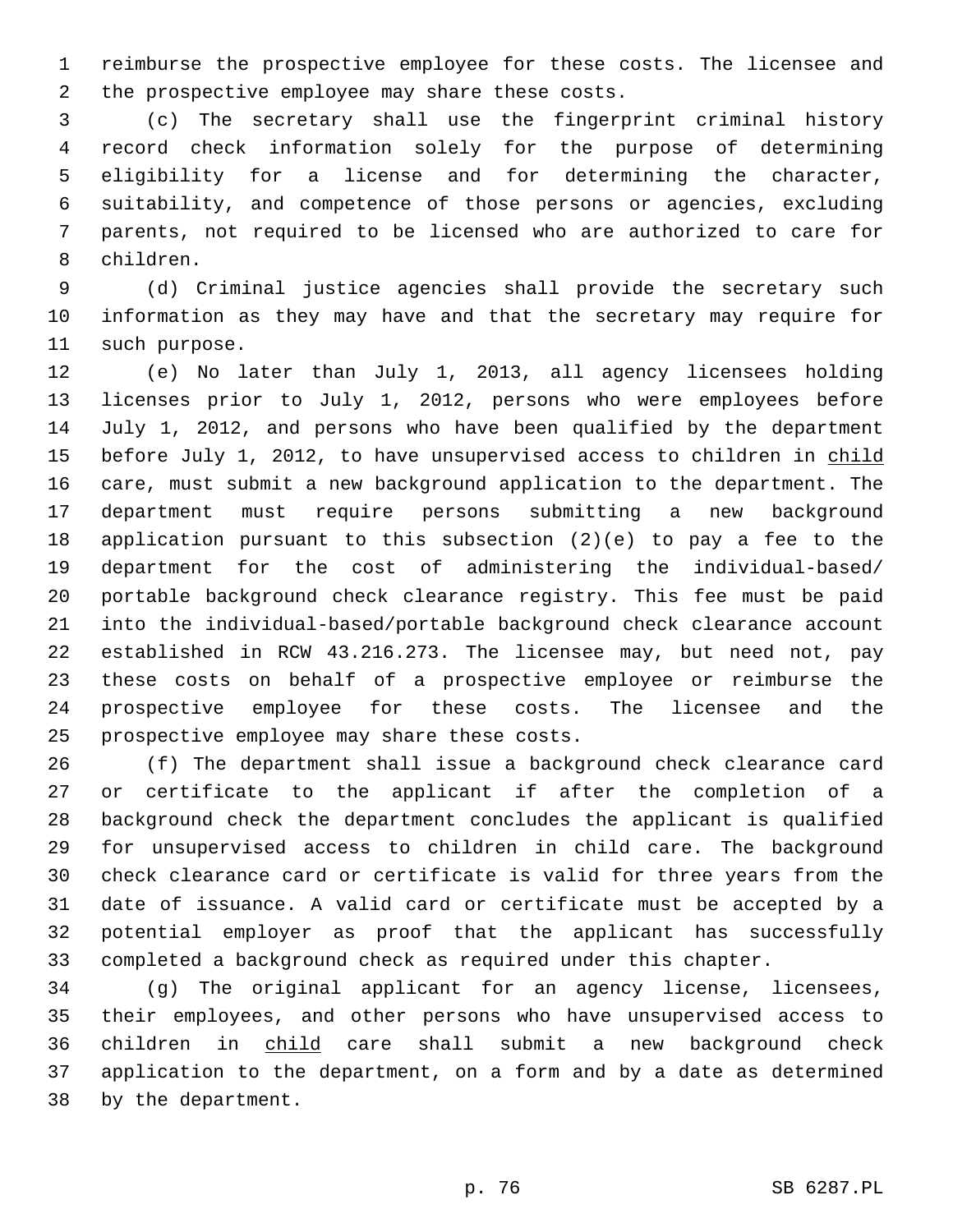(h) The applicant and agency shall maintain on-site for inspection a copy of the background check clearance card or certificate.3

 (i) Individuals who have been issued a background check clearance card or certificate shall report nonconviction and conviction information to the department within twenty-four hours of the event constituting the nonconviction or conviction information.

 (j) The department shall investigate and conduct a redetermination of an applicant's or licensee's background clearance if the department receives a complaint or information from individuals, a law enforcement agency, or other federal, state, or local government agency. Subject to the requirements contained in RCW 43.216.325 and 43.216.327 and based on a determination that an individual lacks the appropriate character, suitability, or competence to provide child care or early learning services to children, the department may: (i) Invalidate the background card or certificate; or (ii) suspend, modify, or revoke any license 18 authorized by this chapter.

 (3) To satisfy the shared background check requirements of the department of children, youth, and families, the office of the superintendent of public instruction, and the department of social and health services, each department shall share federal fingerprint- based background check results as permitted under the law. The purpose of this provision is to allow these departments to fulfill their joint background check responsibility of checking any individual who may have unsupervised access to vulnerable adults, children, or juveniles. These departments may not share the federal background check results with any other state agency or person.

 (4) Individuals who have completed a fingerprint background check as required by the office of the superintendent of public instruction, consistent with RCW 28A.400.303, and have been continuously employed by the same school district or educational service district, can meet the requirements in subsection (2) of this section by providing a true and accurate copy of their Washington state patrol and federal bureau of investigation background check report results to the department or if the school district or the educational service district provides an affidavit to the department that the individual has been authorized to work by the school district or educational service district after completing a record check consistent with RCW 28A.400.303. The department may require

p. 77 SB 6287.PL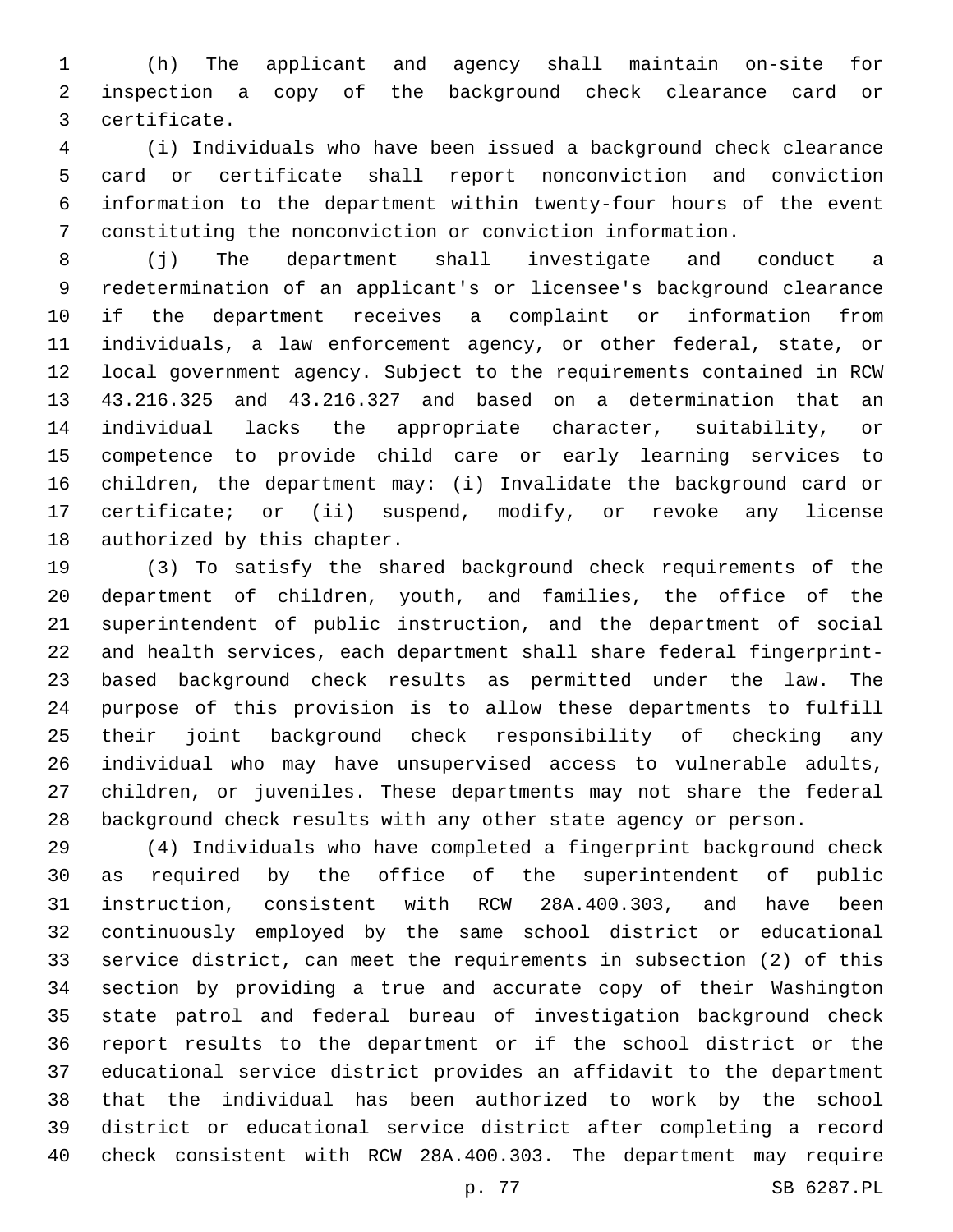that additional background checks be completed that do not require additional fingerprinting and may charge a fee for these additional 3 background checks.

 **Sec. 70.** RCW 43.216.250 and 2017 3rd sp.s. c 6 s 205 are each 5 amended to read as follows:

 It shall be the secretary's duty with regard to licensing under 7 this chapter:

 (1) In consultation and with the advice and assistance of persons representative of the various type agencies to be licensed, to designate categories of child care facilities for which separate or different requirements shall be developed as may be appropriate whether because of variations in the ages and other characteristics of the children served, variations in the purposes and services offered or size or structure of the agencies to be licensed, or 15 because of any other factor relevant thereto;

 (2)(a) In consultation with the state fire marshal's office, the secretary shall use an interagency process to address health and safety requirements for child care programs that serve school-age children and are operated in buildings that contain public or private schools that safely serve children during times in which school is in 21 session;

 (b) Any requirements in (a) of this subsection as they relate to the physical facility, including outdoor playgrounds, do not apply to before-school and after-school programs that serve only school-age children and operate in the same facilities used by public or private 26 schools;

 (3) In consultation and with the advice and assistance of parents or guardians, and persons representative of the various type agencies to be licensed, to adopt and publish minimum requirements for licensing applicable to each of the various categories of agencies to 31 be licensed under this chapter;

 (4) In consultation with law enforcement personnel, the secretary shall investigate the conviction record or pending charges of each agency and its staff seeking licensure or relicensure, and other 35 persons having unsupervised access to children in child care;

 (5) To satisfy the shared background check requirements provided for in RCW 43.216.270 and 43.20A.710, the department of children, youth, and families and the department of social and health services shall share federal fingerprint-based background check results as

p. 78 SB 6287.PL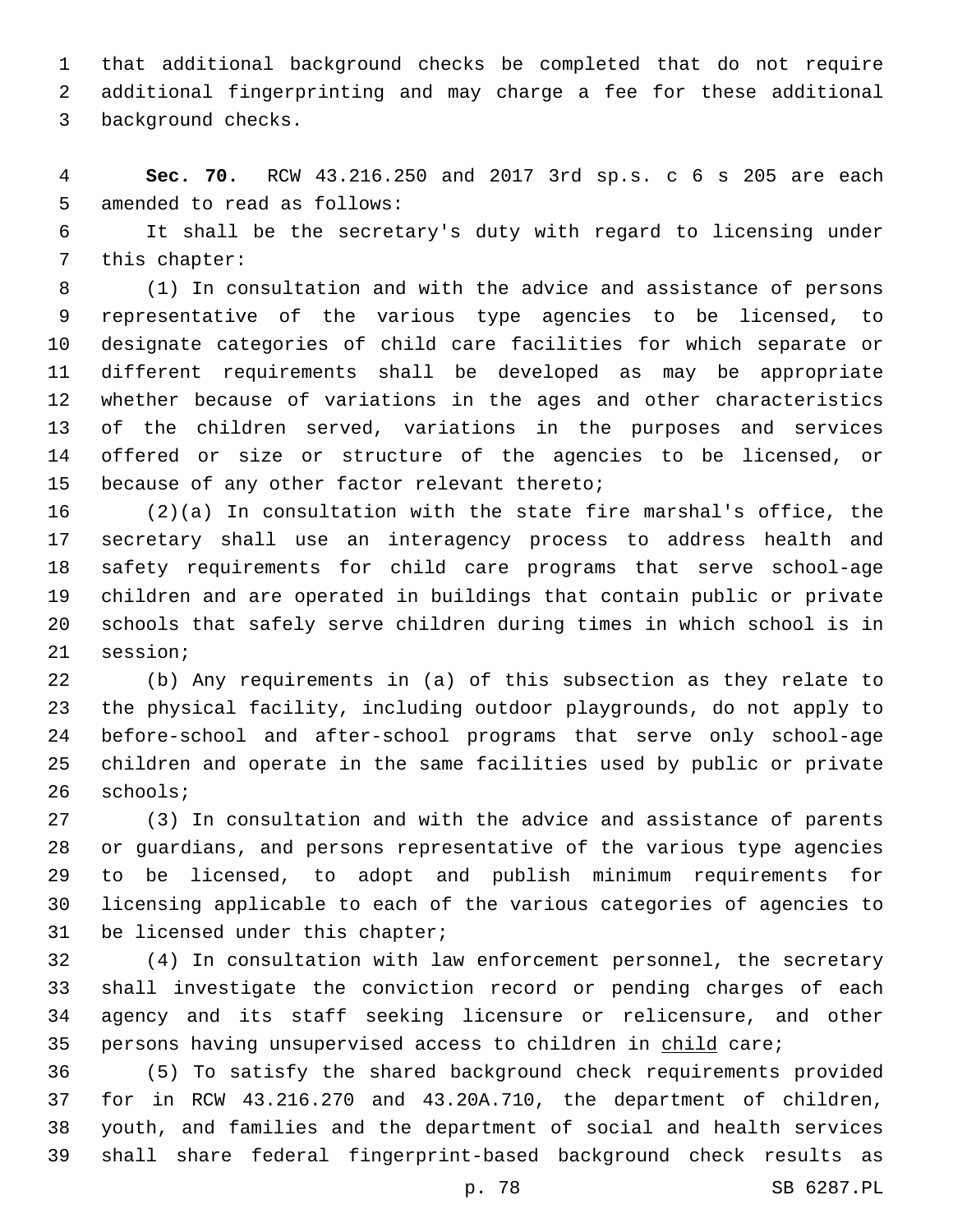permitted under the law. The purpose of this provision is to allow both departments to fulfill their joint background check responsibility of checking any individual who may have unsupervised access to vulnerable adults, children, or juveniles. Neither department may share the federal background check results with any 6 other state agency or person;

 (6) To issue, revoke, or deny licenses to agencies pursuant to 8 this chapter. Licenses shall specify the category of child care that an agency is authorized to render and the ages and number of children 10 to be served;

 (7) To prescribe the procedures and the form and contents of reports necessary for the administration of this chapter and to 13 require regular reports from each licensee;

 (8) To inspect agencies periodically to determine whether or not there is compliance with this chapter and the requirements adopted 16 under this chapter;

 (9) To review requirements adopted under this chapter at least every two years and to adopt appropriate changes after consultation 19 with affected groups for child ((day)) care requirements; and

 (10) To consult with public and private agencies in order to help them improve their methods and facilities for the care and early 22 learning of children.

 **Sec. 71.** RCW 13.34.062 and 2009 c 477 s 2 are each amended to read as follows:24

 (1)(a) Whenever a child is taken into custody by child protective services pursuant to a court order issued under RCW 13.34.050 or when child protective services is notified that a child has been taken into custody pursuant to RCW 26.44.050 or 26.44.056, child protective services shall make reasonable efforts to inform the parent, guardian, or legal custodian of the fact that the child has been taken into custody, the reasons why the child was taken into custody, and their legal rights under this title, including the right to a shelter care hearing, as soon as possible. Notice must be provided in an understandable manner and take into consideration the parent's, guardian's, or legal custodian's primary language, level of 36 education, and cultural issues.

 (b) In no event shall the notice required by this section be provided to the parent, guardian, or legal custodian more than twenty-four hours after the child has been taken into custody or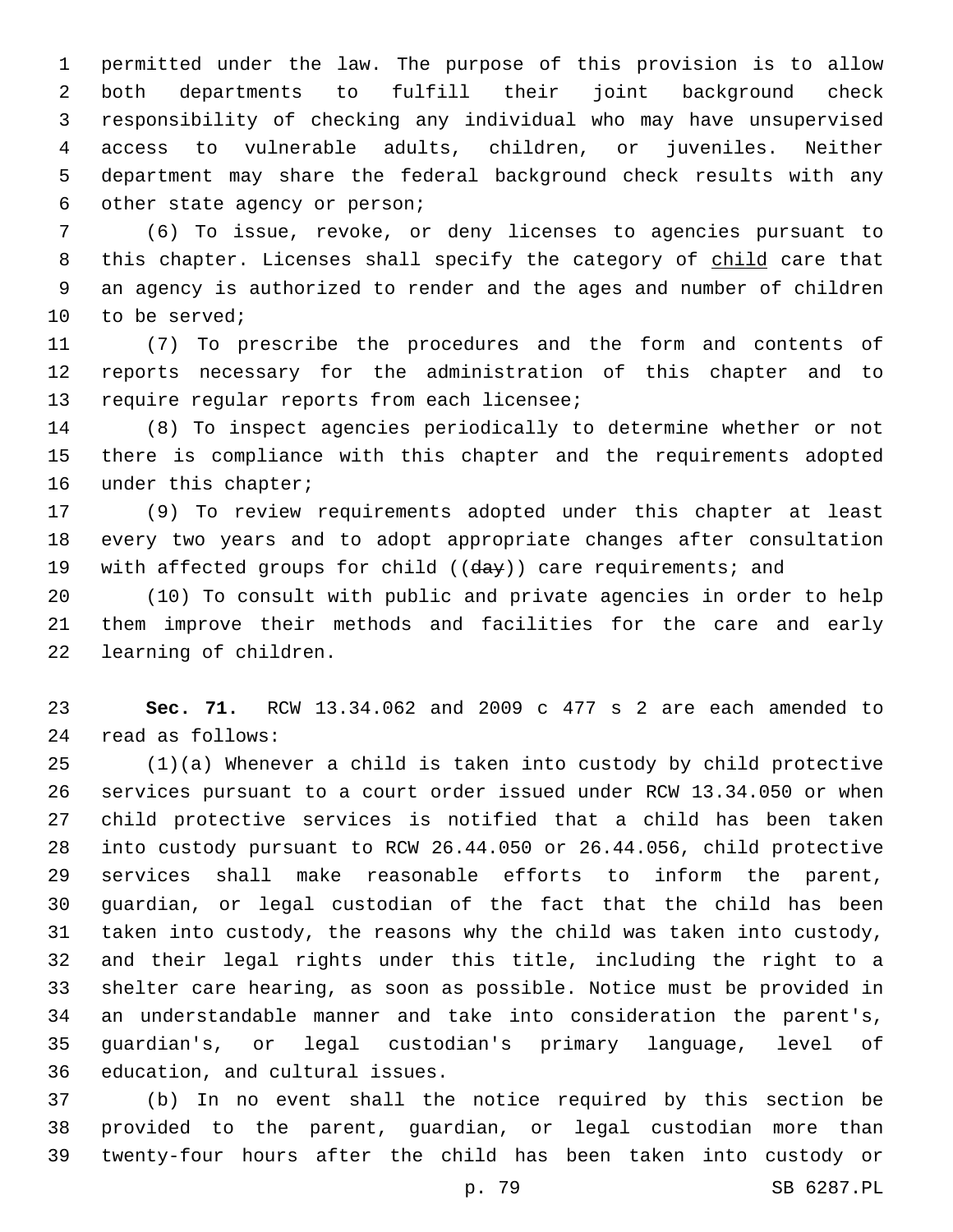twenty-four hours after child protective services has been notified 2 that the child has been taken into custody.

 (2)(a) The notice of custody and rights may be given by any means reasonably certain of notifying the parents including, but not limited to, written, telephone, or in person oral notification. If the initial notification is provided by a means other than writing, child protective services shall make reasonable efforts to also 8 provide written notification.

 (b) The written notice of custody and rights required by this section shall be in substantially the following form:

## 11 THE TERM PROPERTY INSTRUCTED AT A PARTICLE TO A PARTICLE TO A PARTICLE TO A PARTICLE TO A PARTICLE

 Your child has been placed in temporary custody under the supervision of Child Protective Services (or other person or agency). You have important legal rights and you must take steps to protect 15 your interests.

 1. A court hearing will be held before a judge within 72 hours of the time your child is taken into custody excluding Saturdays, 18 Sundays, and holidays. You should call the court at \_\_\_\_(insert 19 appropriate phone number here) [ for specific information about the 20 date, time, and location of the court hearing.

 2. You have the right to have a lawyer represent you at the hearing. Your right to representation continues after the shelter care hearing. You have the right to records the department intends to rely upon. A lawyer can look at the files in your case, talk to child protective services and other agencies, tell you about the law, help you understand your rights, and help you at hearings. If you cannot afford a lawyer, the court will appoint one to represent you. To get 28 a court-appointed lawyer you must contact: \_\_\_\_\_ (explain local 29 procedure) .

 3. At the hearing, you have the right to speak on your own behalf, to introduce evidence, to examine witnesses, and to receive a decision based solely on the evidence presented to the judge.

 4. If your hearing occurs before a court commissioner, you have the right to have the decision of the court commissioner reviewed by a superior court judge. To obtain that review, you must, within ten days after the entry of the decision of the court commissioner, file with the court a motion for revision of the decision, as provided in 38 RCW 2.24.050.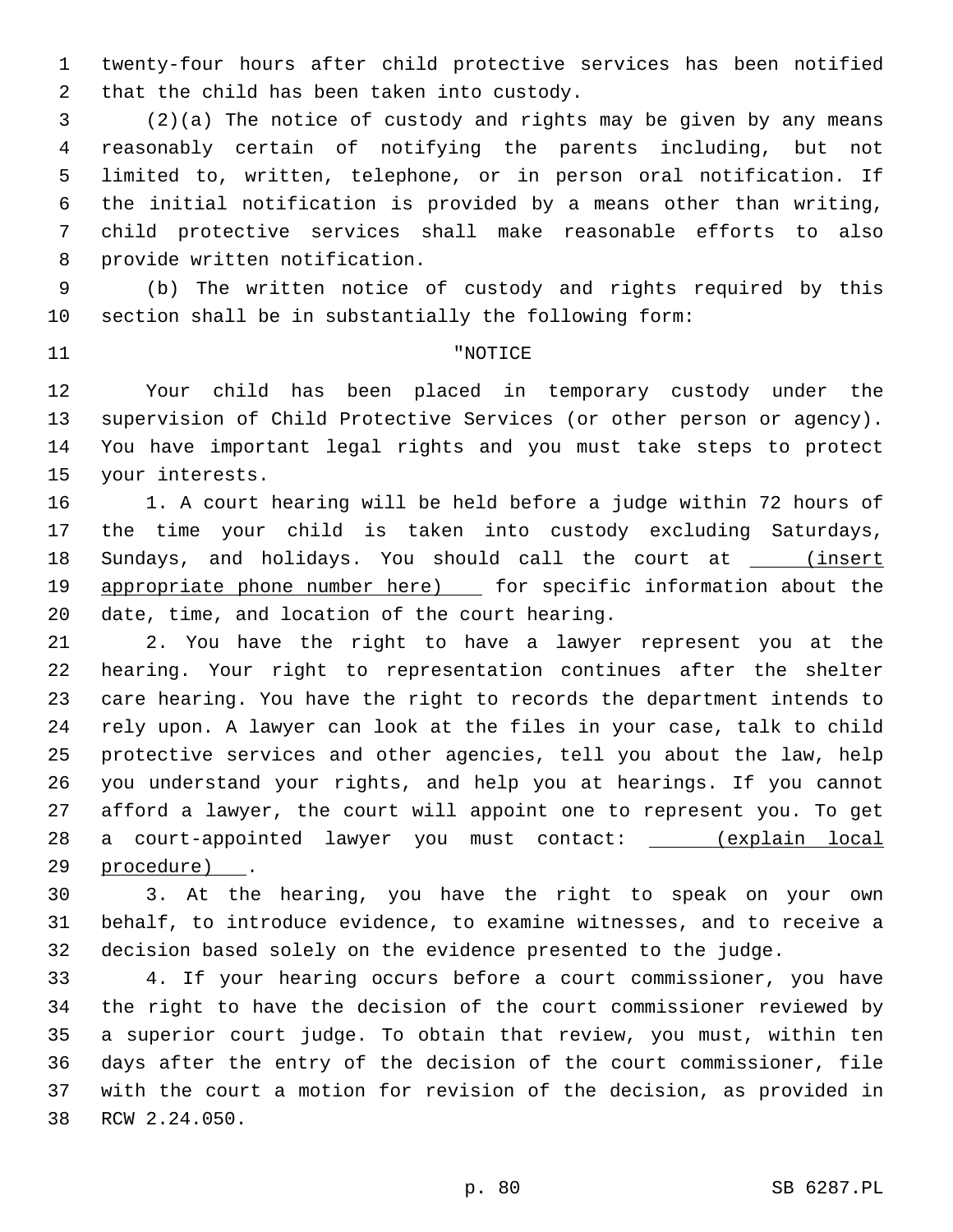You should be present at any shelter care hearing. If you do not come, the judge will not hear what you have to say.

 You may call the Child Protective Services' caseworker for more information about your child. The caseworker's name and telephone number are: (insert name and telephone number) .

 5. You have a right to a case conference to develop a written service agreement following the shelter care hearing. The service agreement may not conflict with the court's order of shelter care. You may request that a multidisciplinary team, family group conference, or prognostic staffing be convened for your child's case. You may participate in these processes with your counsel present.

 6. If your child is placed in the custody of the department of 13 ((social and health services)) children, youth, and families or other supervising agency, immediately following the shelter care hearing, the court will enter an order granting the department or other supervising agency the right to inspect and copy all health, medical, mental health, and education records of the child, directing health care providers to release such information without your further consent, and granting the department or supervising agency or its designee the authority and responsibility, where applicable, to:

 (1) Notify the child's school that the child is in out-of-home 22 placement;

23 (2) Enroll the child in school;

24 (3) Request the school transfer records;

(4) Request and authorize evaluation of special needs;

26 (5) Attend parent or teacher conferences;

- 27 (6) Excuse absences;
- (7) Grant permission for extracurricular activities;

 (8) Authorize medications which need to be administered during school hours and sign for medical needs that arise during school 31 hours; and

(9) Complete or update school emergency records.

 7. If the court decides to place your child in the custody of the 34 department of ((social and health services)) children, youth, and 35 families or other supervising agency, the department or agency will create a permanency plan for your child, including a primary placement goal and secondary placement goal. The department or agency also will recommend that the court order services for your child and for you, if needed. The department or agency is required to make reasonable efforts to provide you with services to address your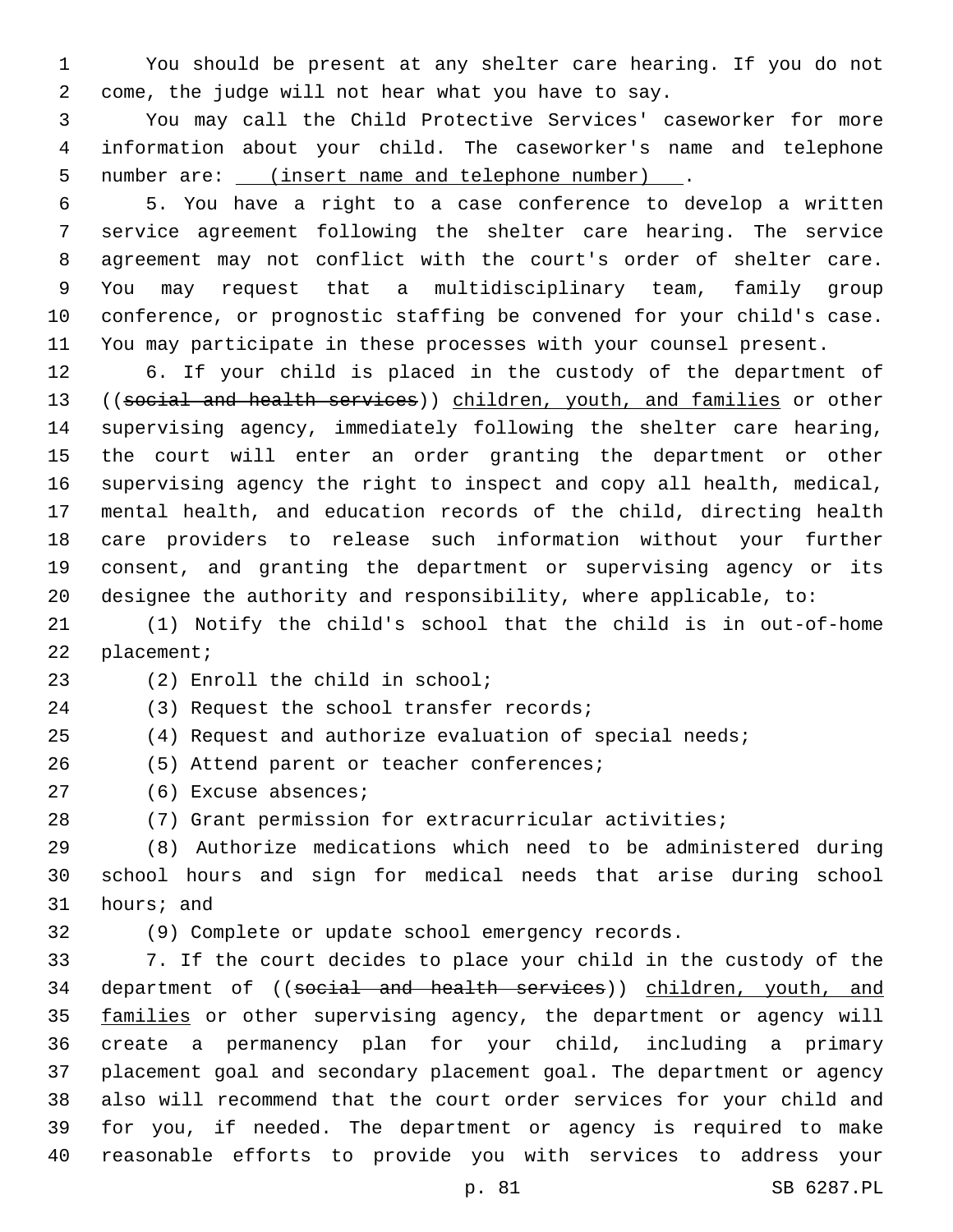parenting problems, and to provide you with visitation with your child according to court orders. Failure to promptly engage in services or to maintain contact with your child may lead to the filing of a petition to terminate your parental rights.

 8. Primary and secondary permanency plans are intended to run at the same time so that your child will have a permanent home as quickly as possible. Absent good cause, and when appropriate, the department or other supervising agency must follow the wishes of a natural parent regarding placement of a child. You should tell your lawyer and the court where you wish your child placed immediately, including whether you want your child placed with you, with a relative, or with another suitable person. You also should tell your lawyer and the court what services you feel are necessary and your wishes regarding visitation with your child. Even if you want another parent or person to be the primary placement choice for your child, you should tell your lawyer, the department or other supervising agency, and the court if you want to be a secondary placement option, and you should comply with court orders for services and participate in visitation with your child. Early and consistent involvement in your child's case plan is important for the well-being of your child.

 9. A dependency petition begins a judicial process, which, if the court finds your child dependent, could result in substantial restrictions including, the entry or modification of a parenting plan or residential schedule, nonparental custody order or decree, guardianship order, or permanent loss of your parental rights."

 Upon receipt of the written notice, the parent, guardian, or legal custodian shall acknowledge such notice by signing a receipt prepared by child protective services. If the parent, guardian, or legal custodian does not sign the receipt, the reason for lack of a signature shall be written on the receipt. The receipt shall be made a part of the court's file in the dependency action.

 If after making reasonable efforts to provide notification, child protective services is unable to determine the whereabouts of the parents, guardian, or legal custodian, the notice shall be delivered or sent to the last known address of the parent, guardian, or legal custodian.36

 (3) If child protective services is not required to give notice under this section, the juvenile court counselor assigned to the matter shall make all reasonable efforts to advise the parents,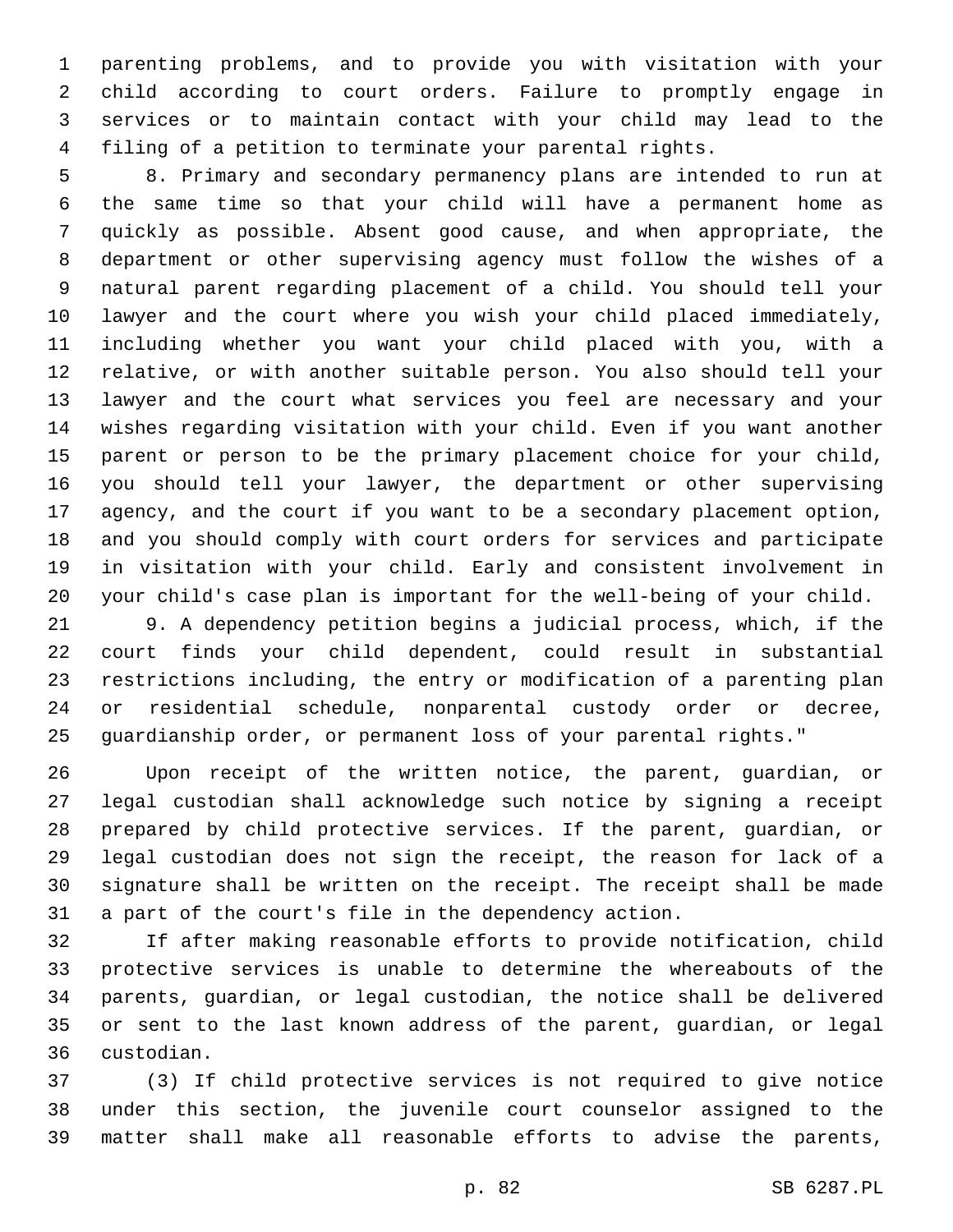guardian, or legal custodian of the time and place of any shelter care hearing, request that they be present, and inform them of their basic rights as provided in RCW 13.34.090.3

 (4) Reasonable efforts to advise and to give notice, as required in this section, shall include, at a minimum, investigation of the whereabouts of the parent, guardian, or legal custodian. If such reasonable efforts are not successful, or the parent, guardian, or legal custodian does not appear at the shelter care hearing, the petitioner shall testify at the hearing or state in a declaration:

 (a) The efforts made to investigate the whereabouts of, and to 11 advise, the parent, guardian, or custodian; and

 (b) Whether actual advice of rights was made, to whom it was made, and how it was made, including the substance of any oral communication or copies of written materials used.

 **Sec. 72.** RCW 13.34.069 and 2013 c 182 s 4 are each amended to 16 read as follows:

17 If a child is placed in the custody of the department of ((social 18 and health services)) children, youth, and families or other supervising agency, immediately following the shelter care hearing, an order and authorization regarding health care and education records for the child shall be entered. The order shall:

 (1) Provide the department or other supervising agency with the right to inspect and copy all health, medical, mental health, and 24 education records of the child;

 (2) Authorize and direct any agency, hospital, doctor, nurse, dentist, orthodontist, or other health care provider, therapist, drug or alcohol treatment provider, psychologist, psychiatrist, or mental health clinic, or health or medical records custodian or document management company, or school or school organization to permit the department or other supervising agency to inspect and to obtain copies of any records relating to the child involved in the case, 32 without the further consent of the parent or guardian of the child; ((and))

 (3) Identify the person who will serve as the educational 35 liaison; and

 (4) Grant the department or other supervising agency or its designee the authority and responsibility, where applicable, to:

 (a) Notify the child's school that the child is in out-of-home 39 placement;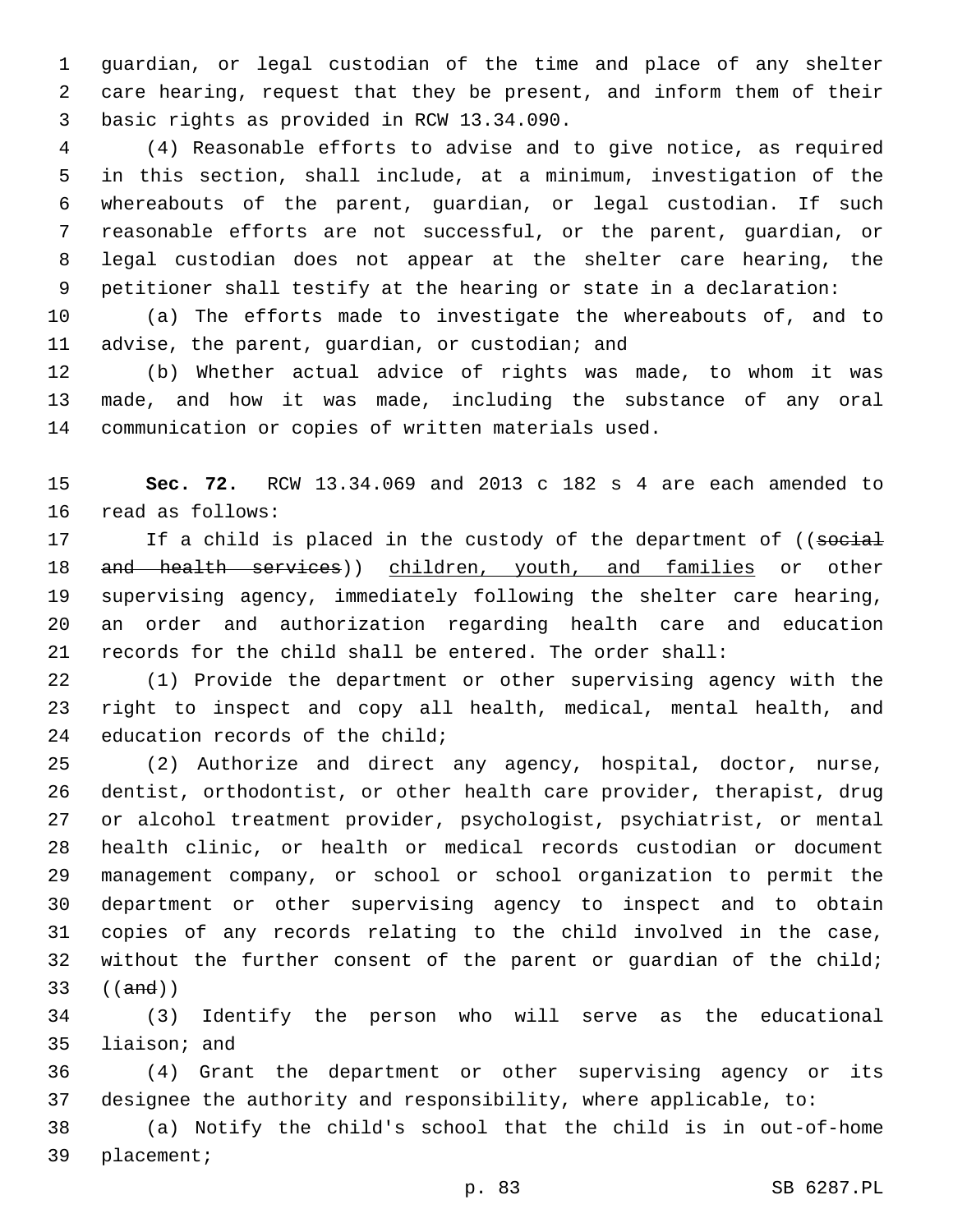- 1 (b) Enroll the child in school;
- (c) Request the school transfer records;2

(d) Request and authorize evaluation of special needs;

(e) Attend parent or teacher conferences;4

5 (f) Excuse absences;

(g) Grant permission for extracurricular activities;

 (h) Authorize medications which need to be administered during school hours and sign for medical needs that arise during school 9 hours; and

(i) Complete or update school emergency records.

 Access to records under this section is subject to the child's consent where required by other state and federal laws.

 **Sec. 73.** RCW 74.13A.005 and 1985 c 7 s 133 are each amended to 14 read as follows:

 It is the policy of this state to enable the secretary to charge fees for certain services to adoptive parents who are able to pay for 17 such services.

 It is, however, also the policy of this state that the secretary 19 of the department ((of social and health services)) shall be liberal in waiving, reducing, or deferring payment of any such fee to the end that adoptions shall be encouraged in cases where prospective 22 adoptive parents lack means.

 It is the policy of this state to encourage, within the limits of available funds, the adoption of certain hard to place children in order to make it possible for children living in, or likely to be placed in, foster homes or institutions to benefit from the stability and security of permanent homes in which such children can receive continuous parental care, guidance, protection, and love and to reduce the number of such children who must be placed or remain in foster homes or institutions until they become adults.

 It is also the policy of this state to try, by means of the program of adoption support authorized in RCW 26.33.320 and 33 ((74.13.100)) 74.13A.005 through ((74.13.145)) 74.13A.080, to reduce the total cost to the state of foster home and institutional care.

 **Sec. 74.** RCW 74.14A.060 and 2016 c 197 s 9 are each amended to read as follows:36

 Within available funds, the secretary of the department of ((social and health services)) children, youth, and families shall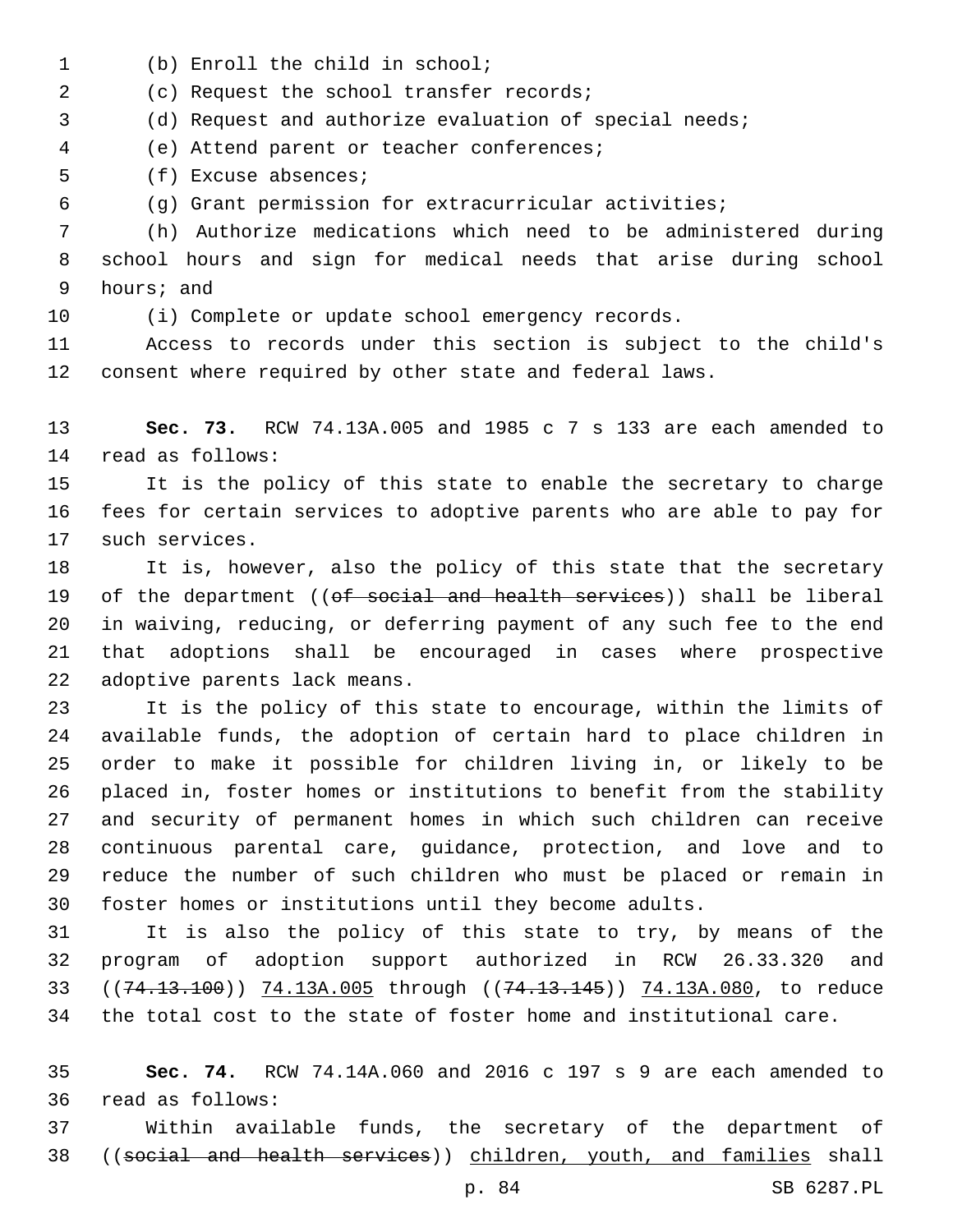support blended funding projects for youth. To be eligible for blended funding a child must be eligible for services designed to address a behavioral, mental, emotional, or substance abuse issue 4 from the department of social and health services or the department 5 of children, youth, and families and require services from more than one categorical service delivery system. Before any blended funding project is established by the secretary of the department of children, youth, and families, any entity or person proposing the project shall seek input from the public health and safety network or networks established in the catchment area of the project. The network or networks shall submit recommendations on the blended funding project to the private-public initiative described in RCW 70.305.020. The private-public initiative shall advise the secretary whether to approve the proposed blended funding project. The network shall review the proposed blended funding project pursuant to its authority to examine the decategorization of program funds under RCW 70.190.110, within the current appropriation level. The department shall document the number of children who participate in blended funding projects, the total blended funding amounts per child, the amount charged to each appropriation by program, and services provided to each child through each blended funding project.

 **Sec. 75.** RCW 13.90.010 and 2017 c 279 s 3 are each amended to 23 read as follows:

 The definitions in this section apply throughout this chapter 25 unless the context clearly requires otherwise.

26 (1) "Department" means the department of ((social and health 27 services)) children, youth, and families.

 (2) "Guardian" means a person who has been appointed by the court as the guardian of a vulnerable youth in a legal proceeding under this chapter. The term "guardian" does not include a "dependency guardian" appointed pursuant to a proceeding under chapter 13.34 RCW for the purpose of assisting the court in supervising the dependency. The term "guardian" does not include a "guardian" appointed pursuant to a proceeding under chapter 13.36 RCW or a "dependency guardian" appointed pursuant to a proceeding under chapter 13.34 RCW.

 (3) "Juvenile court" or "court" means the juvenile division of 37 the superior court.

 (4) "Relative" means a person related to the child in the 39 following ways: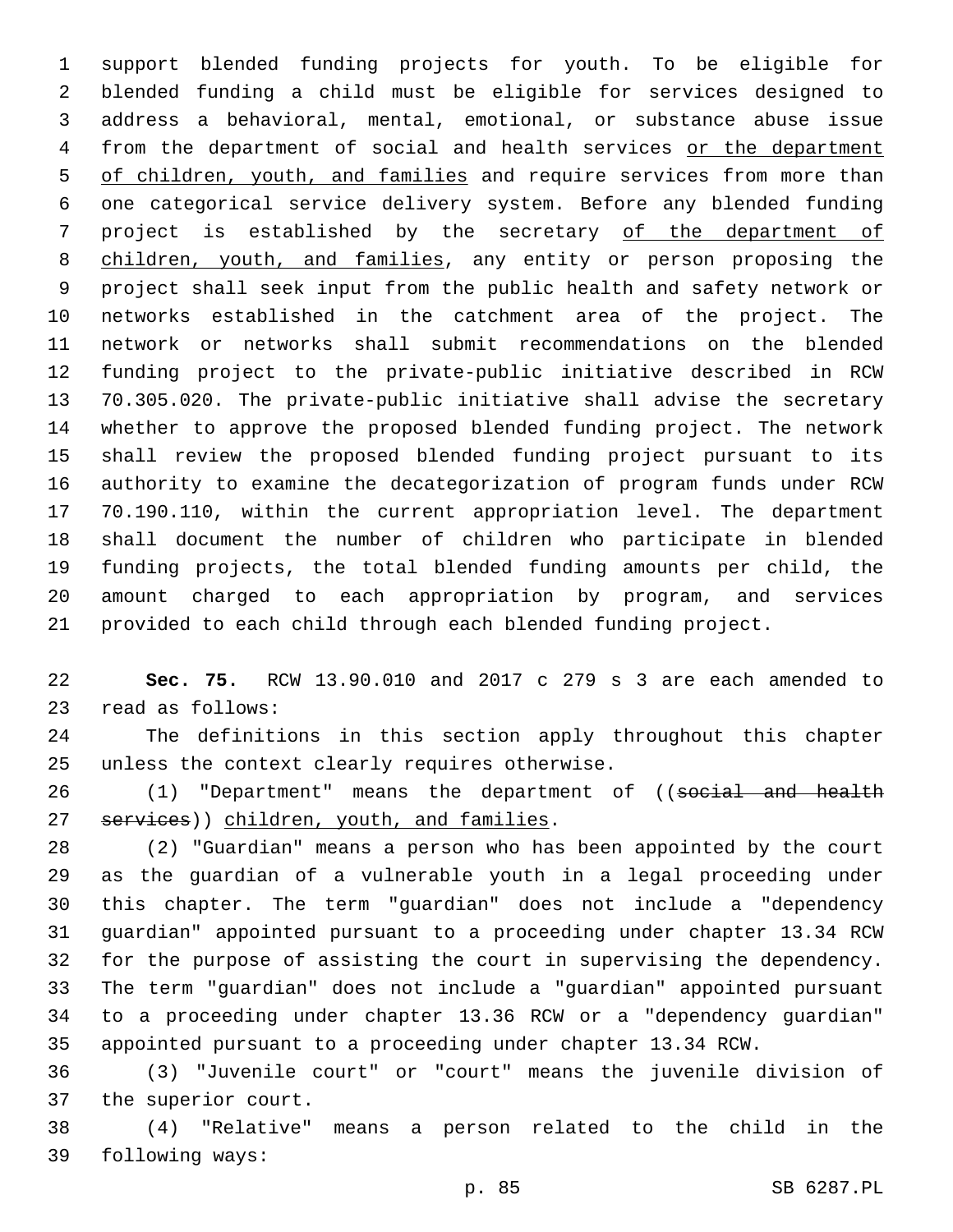(a) Any parent, or blood relative, including those of half-blood, and including first cousins, second cousins, nephews or nieces, and persons of preceding generations as denoted by prefixes of grand, 4 qreat, or great-great;

(b) A stepfather, stepmother, stepbrother, and stepsister;

 (c) A person who legally adopts a child or the child's parent as well as the natural and other legally adopted children of such persons, and other relatives of the adoptive parents in accordance 9 with state law;

 (d) Spouses of any persons named in (a) through (c) of this subsection (4), even after the marriage is terminated;

 (e) Relatives, as described in (a) through (d) of this subsection 13 (4), of any half-sibling of the child.

 (5)(a) "Suitable person" means a nonrelative who has completed all required criminal history background checks as specified in (b) of this subsection and otherwise appears to be suitable and competent 17 to provide care for the youth.

 (b) The criminal background checks required in (a) of this subsection are those set out in RCW 26.10.135 (1) and (2)(b), but apply only to the guardian and not to other adult members of the 21 household.

 (6) "Vulnerable youth" is an individual who has turned eighteen years old, but who is not yet twenty-one years old and who is eligible for classification under 8 U.S.C. Sec. 1101(a)(27)(J). A youth who remains in a vulnerable youth guardianship under this chapter shall not be considered a "child" under any other state statute or for any other purpose. A vulnerable youth is one who is not also a nonminor dependent who is participating in extended foster 29 care services authorized under RCW 74.13.031.

 **Sec. 76.** RCW 43.216.015 and 2017 3rd sp.s. c 6 s 101 are each 31 amended to read as follows:

 (1)(a) The department of children, youth, and families is created as an executive branch agency. The department is vested with all powers and duties transferred to it under chapter 6, Laws of 2017 3rd sp. sess. and such other powers and duties as may be authorized by law. The vision for the department is that Washington state's 37 children and youth grow up safe and ((health-[healthy---])) healthy- thriving physically, emotionally, and academically, nurtured by 39 family and community.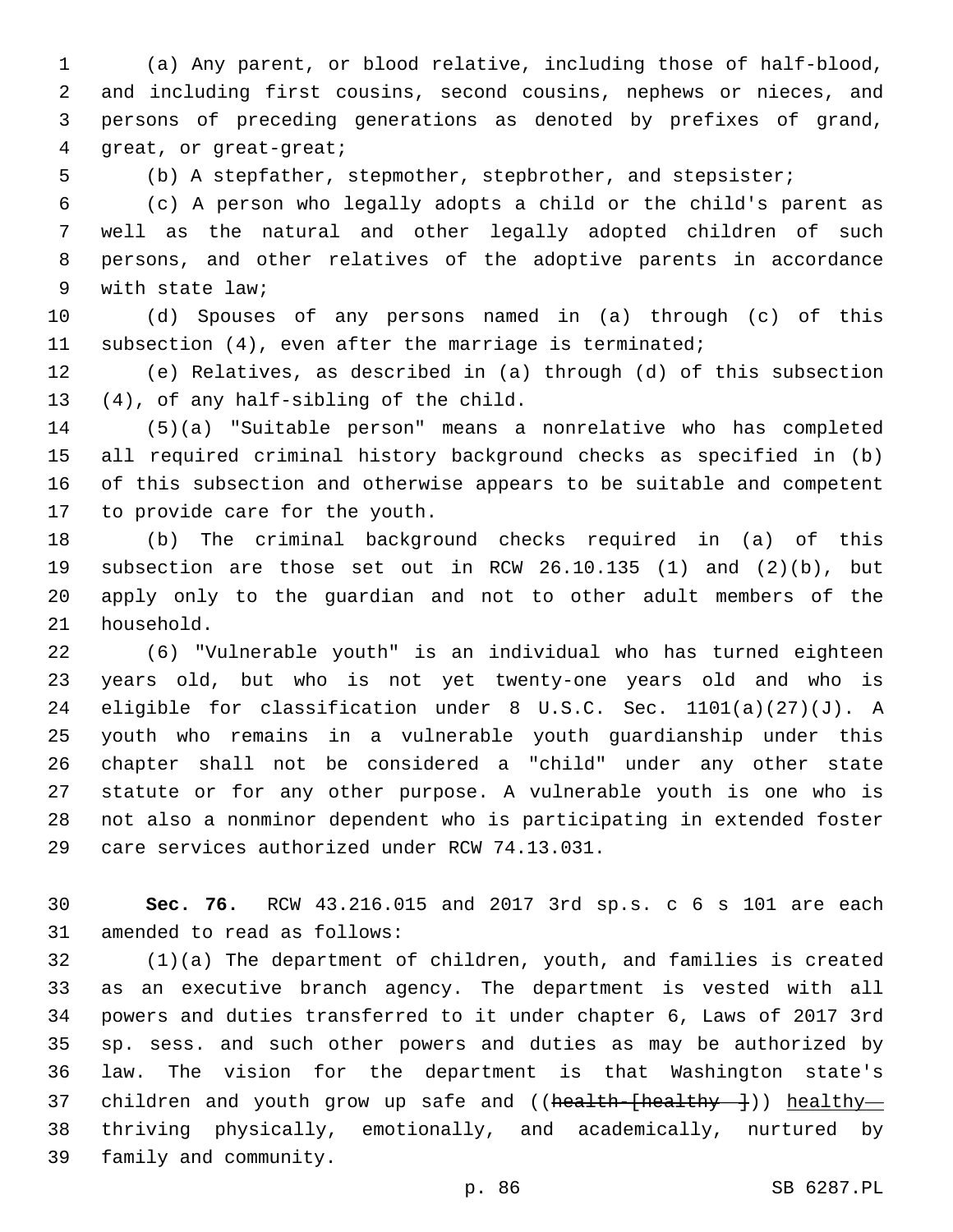(b) The department, in partnership with state and local agencies, tribes, and communities, shall protect children and youth from harm and promote healthy development with effective, high quality prevention, intervention, and early education services delivered in an equitable manner. An important role for the department shall be to provide preventative services to help secure and preserve families in crisis. The department shall partner with the federally recognized Indian tribes to develop effective services for youth and families while respecting the sovereignty of those tribes and the government- to-government relationship. Nothing in chapter 6, Laws of 2017 3rd sp. sess. alters the duties, requirements, and policies of the federal Indian child welfare act, 25 U.S.C. Secs. 1901 through 1963, as amended, or the Indian child welfare act, chapter 13.38 RCW.

 (2) Beginning July 1, 2018, the department must develop definitions for, work plans to address, and metrics to measure the outcomes for children, youth, and families served by the department and must work with state agencies to ensure services for children, youth, and families are science-based, outcome-driven, data-informed, 19 and collaborative.

 (3)(a) Beginning July 1, 2018, the department must establish short and long-term population level outcome measure goals, including metrics regarding reducing disparities by family income, race, and 23 ethnicity in each outcome.

 (b) The department must report to the legislature on outcome measures, actions taken, progress toward these goals, and plans for the future year, no less than annually, beginning December 1, 2018.

(c) The outcome measures must include, but are not limited to:

 (i) Improving child development and school readiness through voluntary, high quality early learning opportunities as measured by: (A) Increasing the number and proportion of children kindergarten- ready as measured by the Washington kindergarten inventory of developing skills (WAKids) assessment including mathematics; (B) increasing the proportion of children in early learning programs that have achieved the level 3 or higher early achievers quality standard; and (C) increasing the available supply of licensed child care in both child care centers and family homes, including providers not 37 receiving state subsidy;

38 (ii) Preventing child abuse and neglect;

 (iii) Improving child and youth safety, permanency, and well-being as measured by: (A) Reducing the number of children entering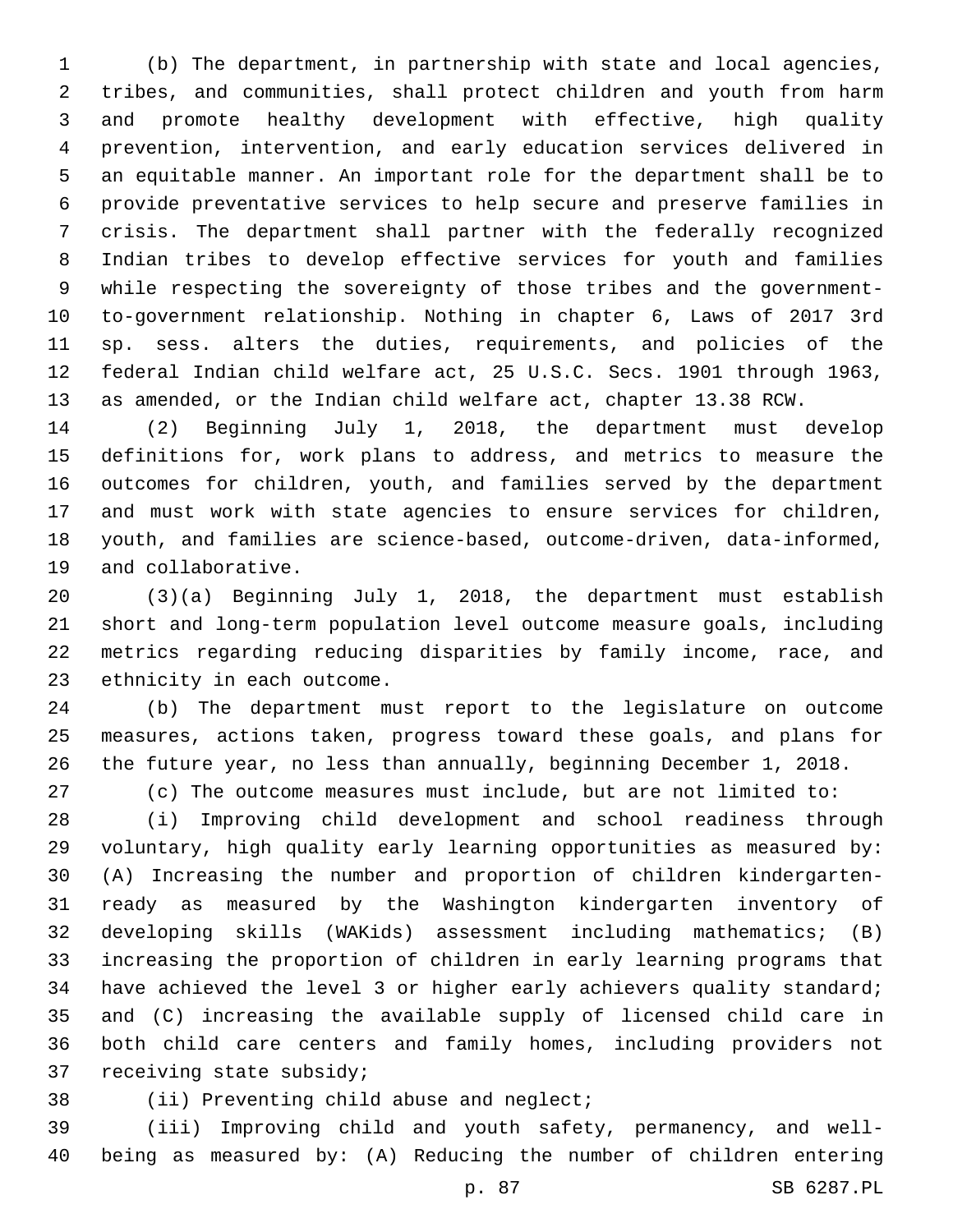out-of-home care; (B) reducing a child's length of stay in out-of- home care; (C) reducing maltreatment of youth while in out-of-home care; (D) licensing more foster homes than there are children in foster care; (E) reducing the number of children that reenter out-of- home care within twelve months; (F) increasing the stability of placements for children in out-of-home care; and (G) developing strategies to demonstrate to foster families that their service and involvement is highly valued by the department, as demonstrated by the development of strategies to consult with foster families regarding future placement of a foster child currently placed with a 11 foster family;

 (iv) Improving reconciliation of children and youth with their families as measured by: (A) Increasing family reunification; and (B) increasing the number of youth who are reunified with their family of 15 origin;

 (v) In collaboration with county juvenile justice programs, improving adolescent outcomes including reducing multisystem involvement and homelessness; and increasing school graduation rates and successful transitions to adulthood for youth involved in the 20 child welfare and juvenile justice systems;

 (vi) Reducing future demand for mental health and substance use disorder treatment for youth involved in the child welfare and 23 juvenile justice systems;

 (vii) In collaboration with county juvenile justice programs, reducing criminal justice involvement and recidivism as measured by: (A) An increase in the number of youth who successfully complete the terms of diversion or alternative sentencing options; (B) a decrease in the number of youth who commit subsequent crimes; and (C) eliminating the discharge of youth from institutional settings into 30 homelessness; and

 (viii) Reducing racial and ethnic disproportionality and disparities in system involvement and across child and youth outcomes 33 in collaboration with other state agencies.

(4) Beginning July 1, 2018, the department must:

 (a) Lead ongoing collaborative work to minimize or eliminate systemic barriers to effective, integrated services in collaboration 37 with state agencies serving children, youth, and families;

 (b) Identify necessary improvements and updates to statutes relevant to their responsibilities and proposing legislative changes 40 to the governor no less than biennially;

p. 88 SB 6287.PL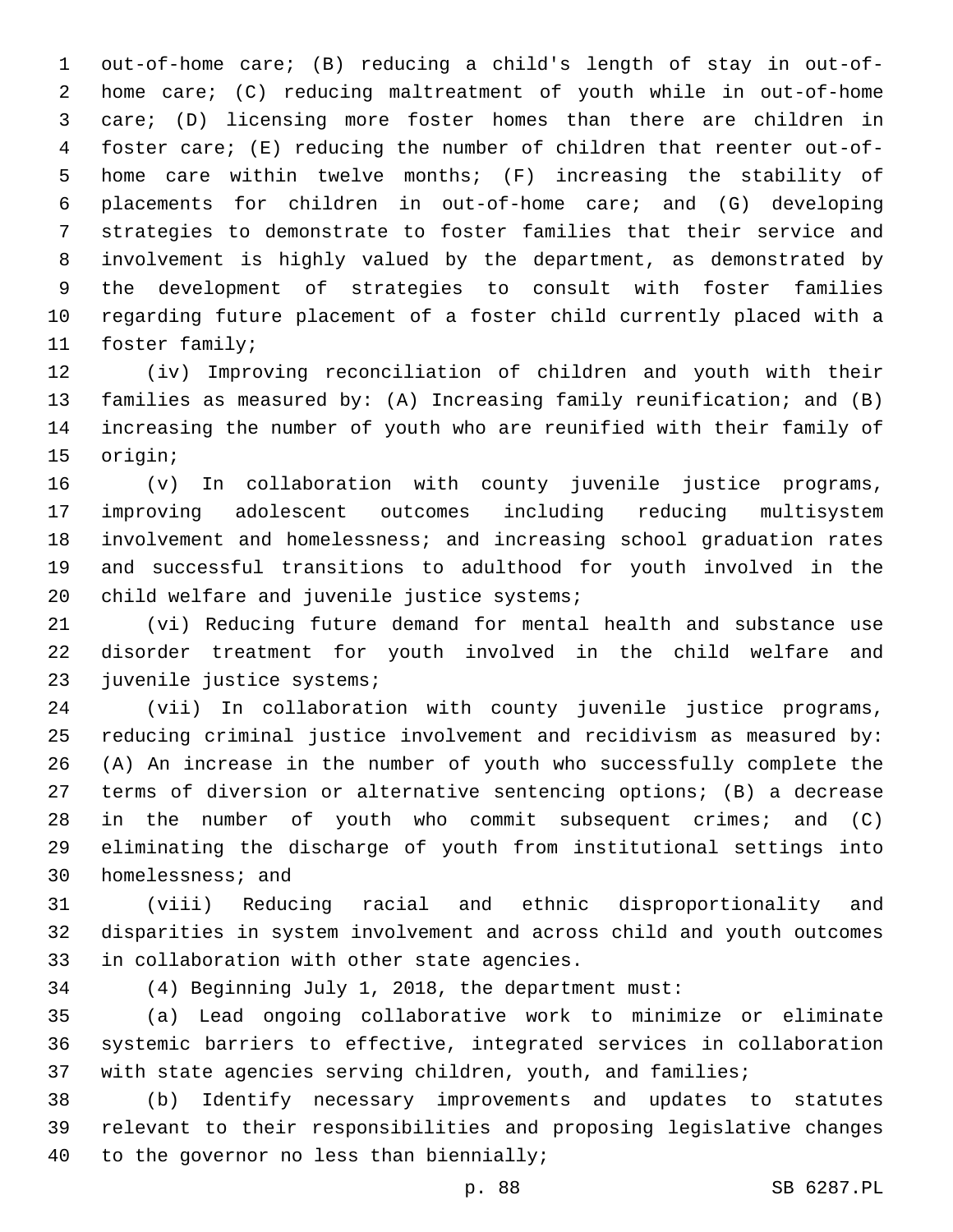(c) Help create a data-focused environment in which there are aligned outcomes and shared accountability for achieving those outcomes, with shared, real-time data that is accessible to authorized persons interacting with the family, child, or youth to identify what is needed and which services would be effective;

 (d) Lead the provision of state services to adolescents, focusing on key transition points for youth, including exiting foster care and institutions, and coordinating with the office of homeless youth prevention and protection programs to address the unique needs of 10 homeless youth; and

 (e) Create and annually update a list of the rights and responsibilities of foster parents in partnership with foster parent representatives. The list of foster parent rights and responsibilities must be posted on the department's web site and provided to foster parents in writing at the time of licensure.

 (5) The department is accountable to the public. To ensure transparency, beginning December 30, 2018, agency performance data for the services provided by the department, including outcome data for contracted services, must be available to the public, consistent with confidentiality laws, federal protections, and individual rights to privacy. Publicly available data must include budget and funding decisions, performance-based contracting data, including data for contracted services, and performance data on metrics identified in this section. The oversight board for children, youth, and families must work with the secretary and director to develop the most effective and cost-efficient ways to make department data available to the public, including making this data readily available on the 28 department's web site.

 (6) The department shall ensure that all new and renewed 30 contracts for services are performance-based.

 (7) As used in this section, "performance-based contract" means results-oriented contracting that focuses on the quality or outcomes that tie at least a portion of the contractor's payment, contract extensions, or contract renewals to the achievement of specific measurable performance standards and requirements.

 (8) The department must execute all new and renewed contracts for services in accordance with this section and consistent with RCW 74.13B.020. When contracted services are managed through a network administrator or other third party, the department must execute data-sharing agreements with the entities managing the contracts to track

p. 89 SB 6287.PL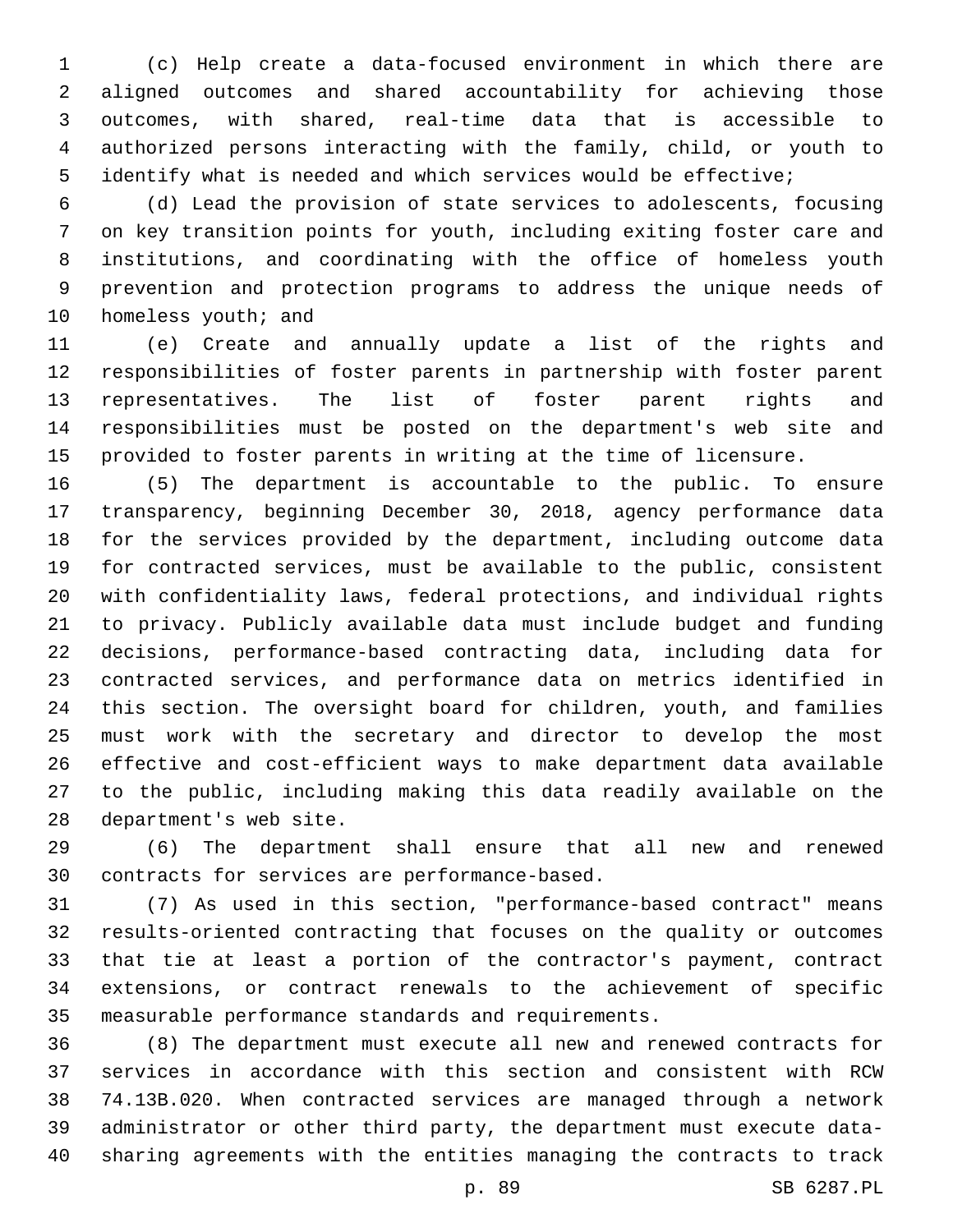provider performance measures. Contracts with network administrators or other third parties must provide the contract administrator the ability to shift resources from one provider to another, to evaluate individual provider performance, to add or delete services in consultation with the department, and to reinvest savings from increased efficiencies into new or improved services in their catchment area. Whenever possible, contractor performance data must be made available to the public, consistent with confidentiality laws 9 and individual rights to privacy.

 (9)(a) The oversight board for children, youth, and families shall begin its work and call the first meeting of the board on or after July 1, 2018. The oversight board shall immediately assume the duties of the legislative children's oversight committee, as provided for in RCW 74.13.570 and assume the full functions of the board as provided for in this section by July 1, 2019. The office of innovation, alignment, and accountability shall provide quarterly updates regarding the implementation of the department of children, youth, and families to the board between July 1, 2018, and July 1, 19 2019.

 (b) The ombuds shall establish the oversight board for children, youth, and families. The board is authorized for the purpose of monitoring and ensuring that the department of children, youth, and families achieves the stated outcomes of chapter 6, Laws of 2017 3rd sp. sess., and complies with administrative acts, relevant statutes, rules, and policies pertaining to early learning, juvenile rehabilitation, juvenile justice, and children and family services.

 (10)(a) The oversight board for children, youth, and families shall consist of two senators and two representatives from the legislature with one member from each major caucus, one nonvoting representative from the governor's office, one subject matter expert in early learning, one subject matter expert in child welfare, one subject matter expert in juvenile rehabilitation and justice, one subject matter expert in reducing disparities in child outcomes by family income and race and ethnicity, one tribal representative from the west of the crest of the Cascade mountains, one tribal representative from the east of the crest of the Cascade mountains, one current or former foster parent representative, one representative of an organization that advocates for the best interest of the child, one parent stakeholder group representative, one law enforcement representative, one child welfare caseworker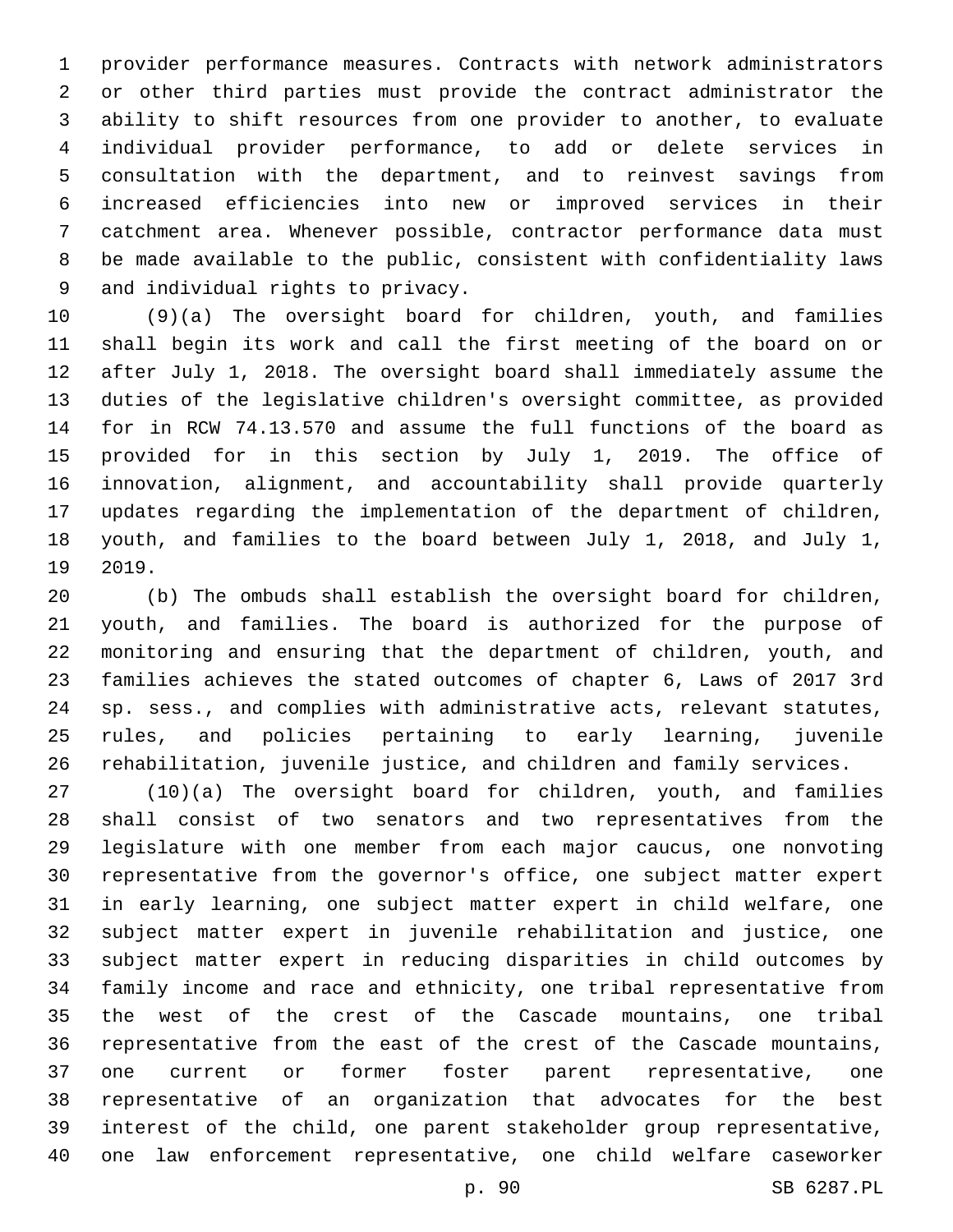representative, one early childhood learning program implementation practitioner, and one judicial representative presiding over child welfare court proceedings or other children's matters.

 (b) The senate members of the board shall be appointed by the leaders of the two major caucuses of the senate. The house of representatives members of the board shall be appointed by the leaders of the two major caucuses of the house of representatives. Members shall be appointed before the close of each regular session 9 of the legislature during an odd-numbered year.

 (c) The remaining board members shall be nominated by the governor, subject to the approval of the appointed legislators by 12 majority vote, and serve four-year terms.

 (11) The oversight board for children, youth, and families has the following powers, which may be exercised by majority vote of the 15 board:

16 (a) To receive reports of the family and children's ombuds;

 (b) To obtain access to all relevant records in the possession of the family and children's ombuds, except as prohibited by law;

 (c) To select its officers and adoption of rules for orderly 20 procedure;

 (d) To request investigations by the family and children's ombuds 22 of administrative acts;

 (e) To request and receive information, outcome data, documents, materials, and records from the department of children, youth, and families relating to children and family welfare, juvenile rehabilitation, juvenile justice, and early learning;

 (f) To determine whether the department of children, youth, and 28 families is achieving the performance measures;

 (g) If final review is requested by a licensee, to review whether department of children, youth, and families' licensors appropriately and consistently applied agency rules in child care facility licensing compliance agreements as defined in RCW 43.216.395 that do not involve a violation of health and safety standards as defined in RCW 43.216.395 in cases that have already been reviewed by the internal review process described in RCW 43.216.395 with the authority to overturn, change, or uphold such decisions;

 (h) To conduct annual reviews of a sample of department of children, youth, and families contracts for services from a variety of program and service areas to ensure that those contracts are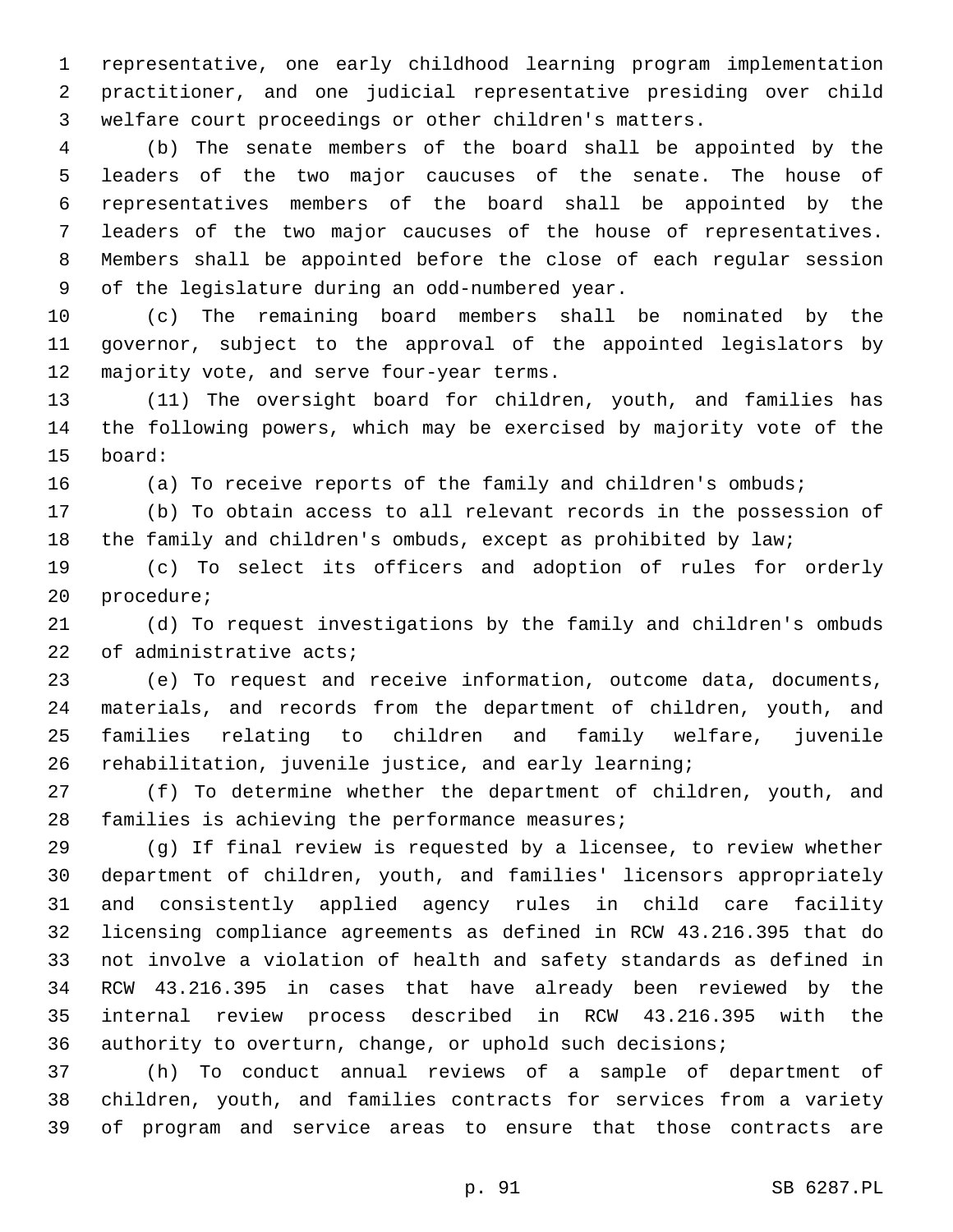performance-based and to assess the measures included in each 2 contract; and

 (i) Upon receipt of records or data from the family and children's ombuds or the department of children, youth, and families, the oversight board for children, youth, and families is subject to the same confidentiality restrictions as the family and children's ombuds is under RCW 43.06A.050. The provisions of RCW 43.06A.060 also apply to the oversight board for children, youth, and families.

 (12) The oversight board for children, youth, and families has general oversight over the performance and policies of the department and shall provide advice and input to the department and the 12 qovernor.

 (13) The oversight board for children, youth, and families must no less than twice per year convene stakeholder meetings to allow feedback to the board regarding contracting with the department of children, youth, and families, departmental use of local, state, private, and federal funds, and other matters as relating to carrying 18 out the duties of the department.

 (14) The oversight board for children, youth, and families shall review existing surveys of providers, customers, parent groups, and external services to assess whether the department of children, youth, and families is effectively delivering services, and shall conduct additional surveys as needed to assess whether the department 24 is effectively delivering services.

 (15) The oversight board for children, youth, and families is subject to the open public meetings act, chapter 42.30 RCW, except to the extent disclosure of records or information is otherwise 28 confidential under state or federal law.

 (16) Records or information received by the oversight board for children, youth, and families is confidential to the extent permitted by state or federal law. This subsection does not create an exception 32 for records covered by RCW 13.50.100.

 (17) The oversight board for children, youth, and families members shall receive no compensation for their service on the board, but shall be reimbursed for travel expenses incurred while attending meetings of the board when authorized by the board in accordance with 37 RCW 43.03.050 and 43.03.060.

 (18) The oversight board for children, youth, and families shall select, by majority vote, an executive director who shall be the chief administrative officer of the board and shall be responsible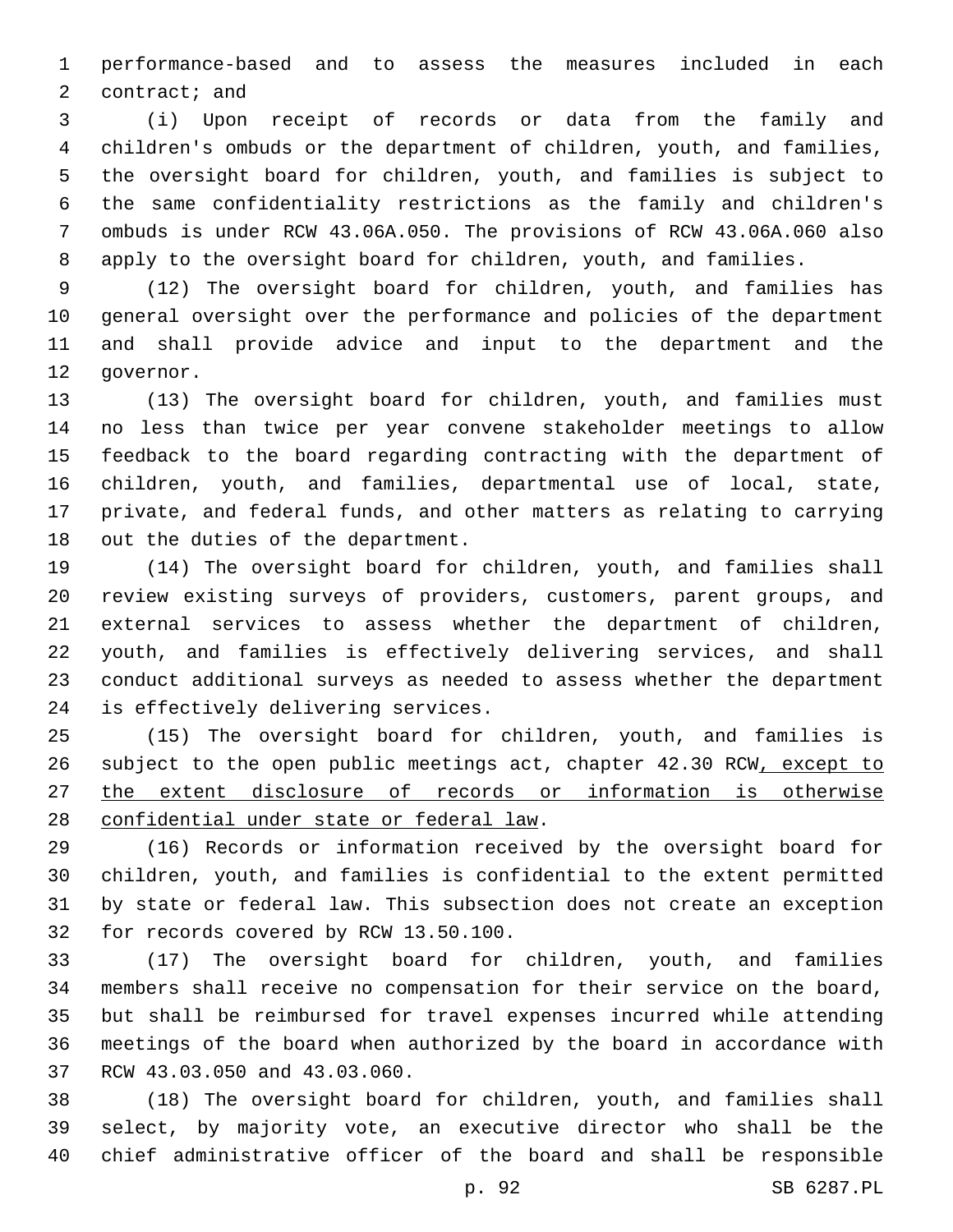for carrying out the policies adopted by the board. The executive director is exempt from the provisions of the state civil service law, chapter 41.06 RCW, and shall serve at the pleasure of the board 4 established in this section.

 (19) The oversight board for children, youth, and families shall maintain a staff not to exceed one full-time equivalent employee. The board-selected executive director of the board is responsible for 8 coordinating staff appointments.

 (20) The oversight board for children, youth, and families shall issue an annual report to the governor and legislature by December 1st of each year with an initial report delivered by December 1, 2019. The report must review the department of children, youth, and families' progress towards meeting stated performance measures and desired performance outcomes, and must also include a review of the 15 department's strategic plan, policies, and rules.

 (21) As used in this section, "department" means the department of children, youth, and families, "director" means the director of the office of innovation, alignment, and accountability, and "secretary" means the secretary of the department.

 (22) The governor must appoint the secretary of the department 21 within thirty days of July 6, 2017.

 **Sec. 77.** RCW 43.06A.030 and 2017 3rd sp.s. c 6 s 112 are each 23 amended to read as follows:

The ombuds shall perform the following duties:

 (1) Provide information as appropriate on the rights and responsibilities of individuals receiving family and children's services, juvenile justice, juvenile rehabilitation, and child early learning, and on the procedures for providing these services;

 (2) Investigate, upon his or her own initiative or upon receipt of a complaint, an administrative act alleged to be contrary to law, rule, or policy, imposed without an adequate statement of reason, or based on irrelevant, immaterial, or erroneous grounds; however, the ombuds may decline to investigate any complaint as provided by rules 34 adopted under this chapter;

 (3) Monitor the procedures as established, implemented, and practiced by the department of children, youth, and families to carry out its responsibilities in delivering family and children's services with a view toward appropriate preservation of families and ensuring 39 children's health and safety;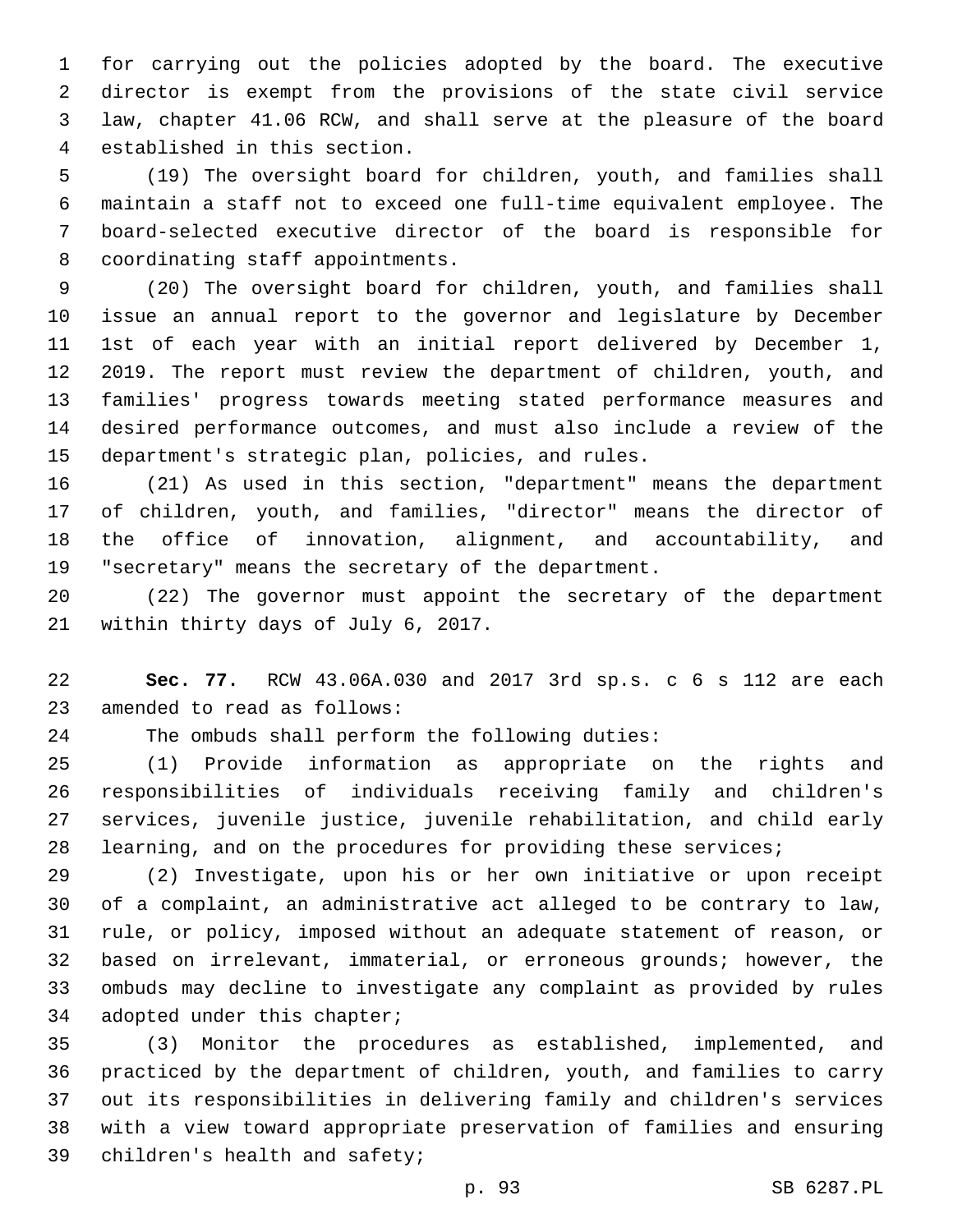(4) Review periodically the facilities and procedures of state institutions serving children, youth, and families, and state-3 licensed facilities or residences;

 (5) Recommend changes in the procedures for addressing the needs 5 of children, youth, and families;

 (6) Submit annually to the oversight board for children, youth, and families created in RCW 43.216.015 and to the governor by November 1st a report analyzing the work of the department of 9 children, youth, and families, including recommendations;

10 (7) Grant the ((committee)) oversight board for children, youth, and families access to all relevant records in the possession of the 12 ombuds unless prohibited by law; and

(8) Adopt rules necessary to implement this chapter.

 **Sec. 78.** RCW 13.50.010 and 2017 3rd sp.s. c 6 s 312 are each 15 amended to read as follows:

16 (1) For purposes of this chapter:

 (a) "Good faith effort to pay" means a juvenile offender has either (i) paid the principal amount in full; (ii) made at least eighty percent of the value of full monthly payments within the period from disposition or deferred disposition until the time the amount of restitution owed is under review; or (iii) can show good cause why he or she paid an amount less than eighty percent of the 23 value of full monthly payments;

 (b) "Juvenile justice or care agency" means any of the following: Police, diversion units, court, prosecuting attorney, defense attorney, detention center, attorney general, the oversight board for children, youth, and families, the office of the family and children's ombuds, the department of social and health services and its contracting agencies, the department of children, youth, and families and its contracting agencies, schools; persons or public or private agencies having children committed to their custody; and any placement oversight committee created under RCW 72.05.415;

 (c) "Official juvenile court file" means the legal file of the juvenile court containing the petition or information, motions, memorandums, briefs, notices of hearing or appearance, service documents, witness and exhibit lists, findings of the court and court orders, agreements, judgments, decrees, notices of appeal, as well as documents prepared by the clerk, including court minutes, letters,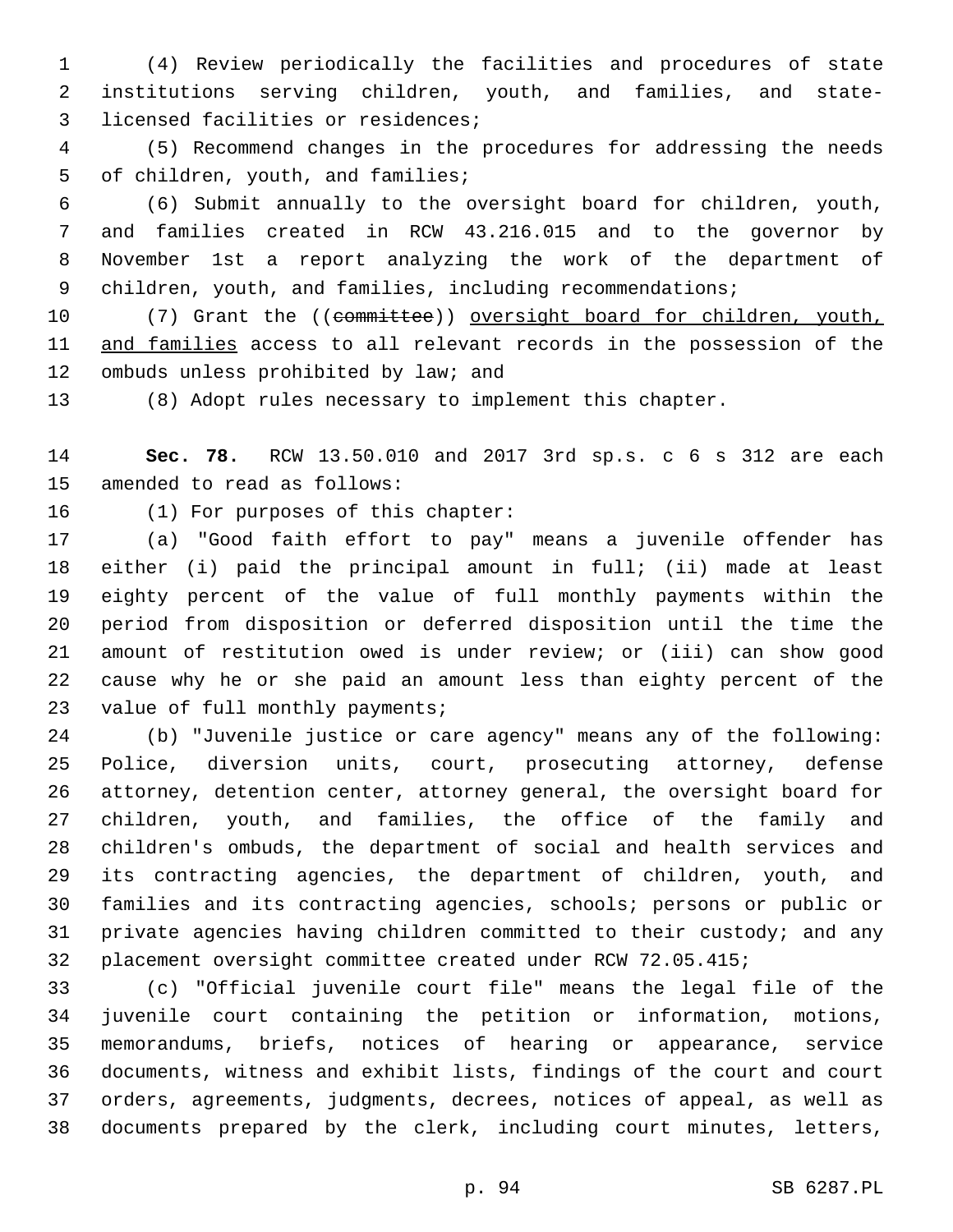warrants, waivers, affidavits, declarations, invoices, and the index 2 to clerk papers;

 (d) "Records" means the official juvenile court file, the social file, and records of any other juvenile justice or care agency in the 5 case;

 (e) "Social file" means the juvenile court file containing the 7 records and reports of the probation counselor.

 (2) Each petition or information filed with the court may include only one juvenile and each petition or information shall be filed under a separate docket number. The social file shall be filed 11 separately from the official juvenile court file.

 (3) It is the duty of any juvenile justice or care agency to 13 maintain accurate records. To this end:

 (a) The agency may never knowingly record inaccurate information. Any information in records maintained by the department of social and 16 health services or the department of children, youth, and families relating to a petition filed pursuant to chapter 13.34 RCW that is found by the court to be false or inaccurate shall be corrected or 19 expunged from such records by the agency;

 (b) An agency shall take reasonable steps to assure the security of its records and prevent tampering with them; and

 (c) An agency shall make reasonable efforts to insure the completeness of its records, including action taken by other agencies 24 with respect to matters in its files.

 (4) Each juvenile justice or care agency shall implement procedures consistent with the provisions of this chapter to 27 facilitate inquiries concerning records.

 (5) Any person who has reasonable cause to believe information concerning that person is included in the records of a juvenile justice or care agency and who has been denied access to those records by the agency may make a motion to the court for an order authorizing that person to inspect the juvenile justice or care agency record concerning that person. The court shall grant the motion to examine records unless it finds that in the interests of justice or in the best interests of the juvenile the records or parts 36 of them should remain confidential.

 (6) A juvenile, or his or her parents, or any person who has reasonable cause to believe information concerning that person is included in the records of a juvenile justice or care agency may make a motion to the court challenging the accuracy of any information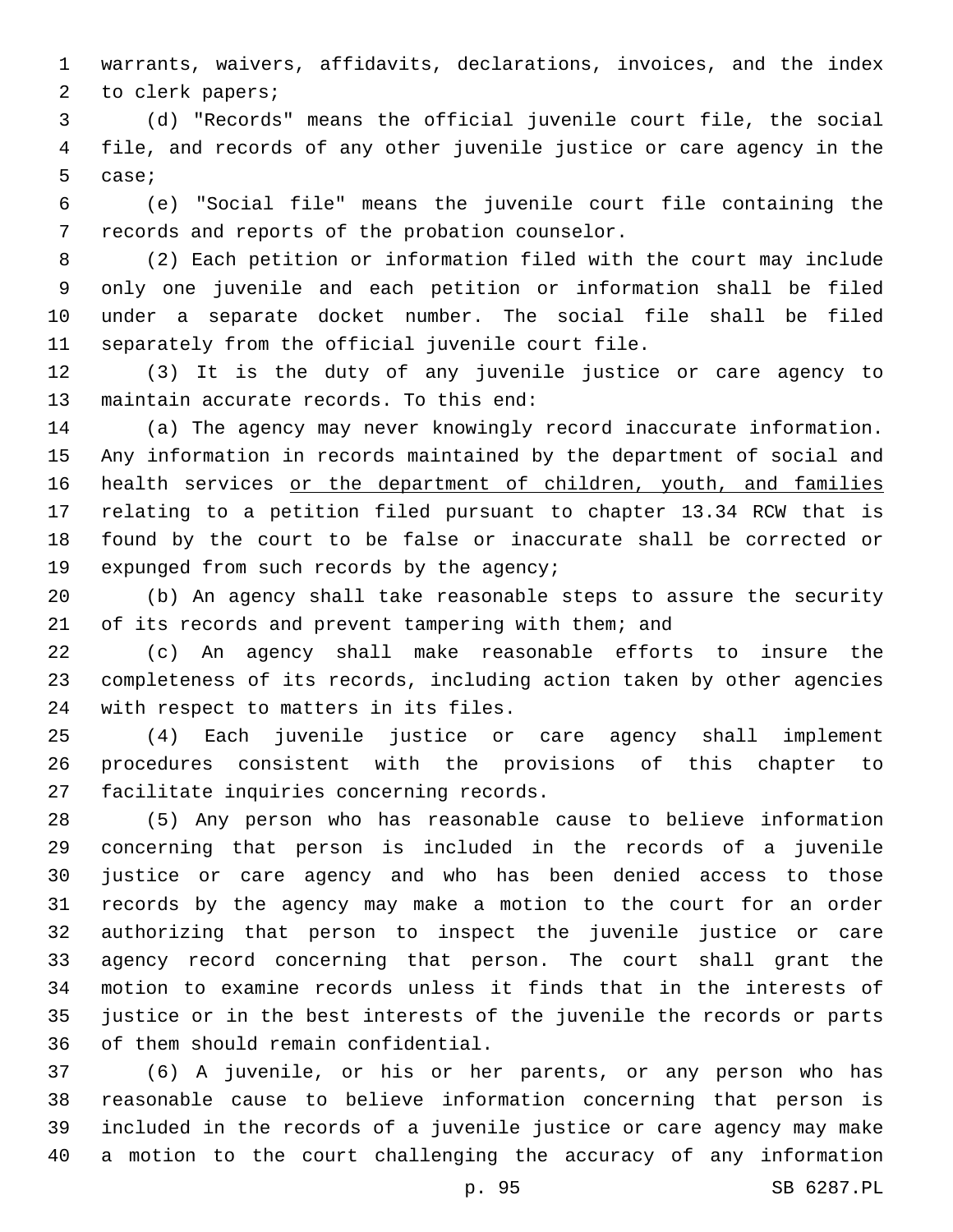concerning the moving party in the record or challenging the continued possession of the record by the agency. If the court grants the motion, it shall order the record or information to be corrected 4 or destroyed.

 (7) The person making a motion under subsection (5) or (6) of this section shall give reasonable notice of the motion to all parties to the original action and to any agency whose records will 8 be affected by the motion.

 (8) The court may permit inspection of records by, or release of information to, any clinic, hospital, or agency which has the subject person under care or treatment. The court may also permit inspection by or release to individuals or agencies, including juvenile justice advisory committees of county law and justice councils, engaged in legitimate research for educational, scientific, or public purposes. Each person granted permission to inspect juvenile justice or care agency records for research purposes shall present a notarized statement to the court stating that the names of juveniles and 18 parents will remain confidential.

 (9) The court shall release to the caseload forecast council the records needed for its research and data-gathering functions. Access to caseload forecast data may be permitted by the council for research purposes only if the anonymity of all persons mentioned in 23 the records or information will be preserved.

 (10) Juvenile detention facilities shall release records to the caseload forecast council upon request. The commission shall not disclose the names of any juveniles or parents mentioned in the records without the named individual's written permission.

 (11) Requirements in this chapter relating to the court's authority to compel disclosure shall not apply to the oversight board for children, youth, and families or the office of the family and 31 children's ombuds.

 (12) For the purpose of research only, the administrative office of the courts shall maintain an electronic research copy of all records in the judicial information system related to juveniles. Access to the research copy is restricted to the administrative office of the courts for research purposes as authorized by the supreme court or by state statute. The administrative office of the courts shall maintain the confidentiality of all confidential records and shall preserve the anonymity of all persons identified in the research copy. Data contained in the research copy may be shared with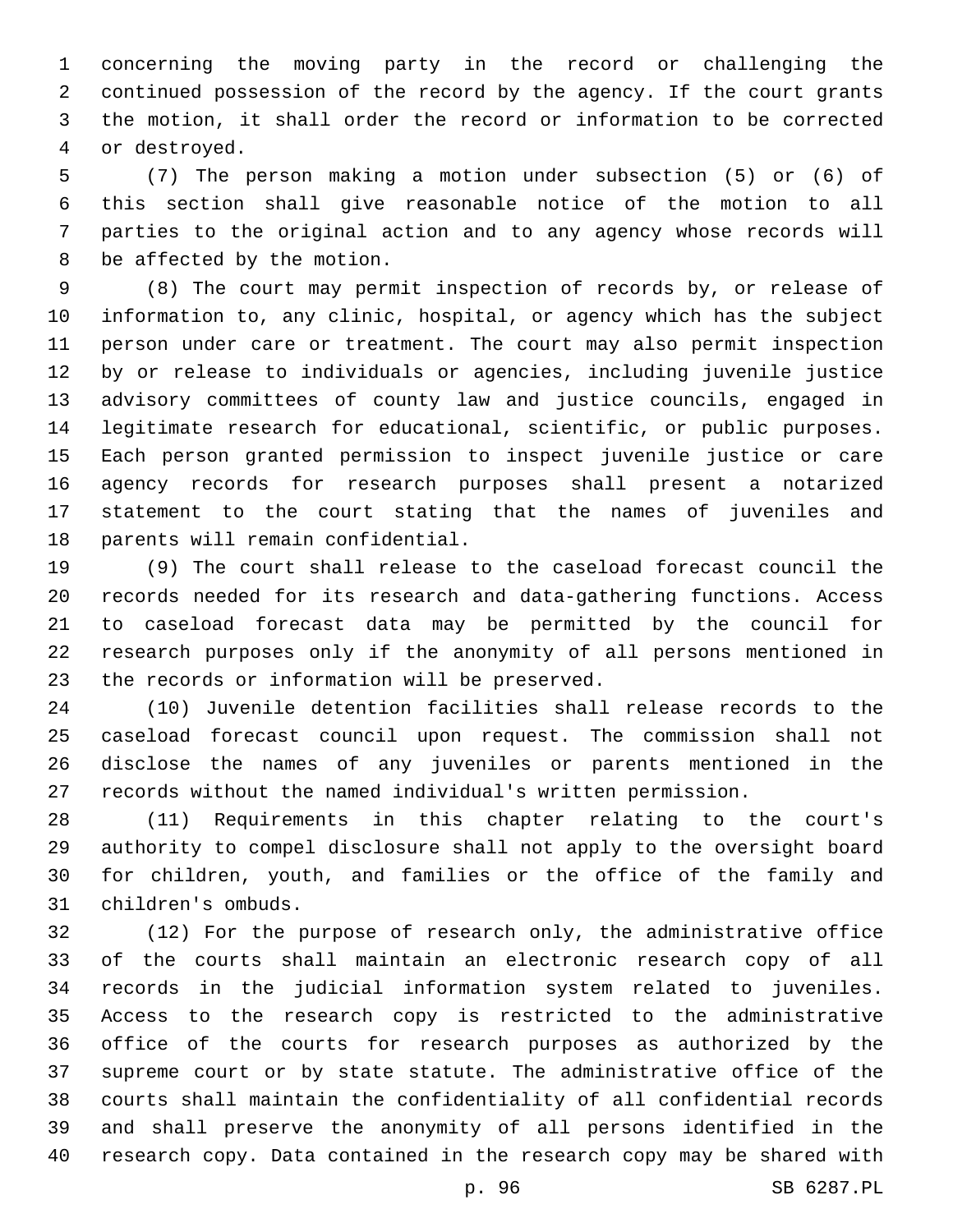other governmental agencies as authorized by state statute, pursuant to data-sharing and research agreements, and consistent with applicable security and confidentiality requirements. The research copy may not be subject to any records retention schedule and must include records destroyed or removed from the judicial information system pursuant to RCW 13.50.270 and 13.50.100(3).6

 (13) The court shall release to the Washington state office of public defense records needed to implement the agency's oversight, technical assistance, and other functions as required by RCW 2.70.020. Access to the records used as a basis for oversight, technical assistance, or other agency functions is restricted to the Washington state office of public defense. The Washington state office of public defense shall maintain the confidentiality of all 14 confidential information included in the records.

 (14) The court shall release to the Washington state office of civil legal aid records needed to implement the agency's oversight, technical assistance, and other functions as required by RCW 2.53.045. Access to the records used as a basis for oversight, technical assistance, or other agency functions is restricted to the Washington state office of civil legal aid. The Washington state office of civil legal aid shall maintain the confidentiality of all confidential information included in the records, and shall, as soon as possible, destroy any retained notes or records obtained under this section that are not necessary for its functions related to RCW 2.53.045.

 (15) For purposes of providing for the educational success of youth in foster care, the department of children, youth, and families may disclose only those confidential child welfare records that pertain to or may assist with meeting the educational needs of foster youth to another state agency or state agency's contracted provider responsible under state law or contract for assisting foster youth to attain educational success. The records retain their confidentiality pursuant to this chapter and federal law and cannot be further disclosed except as allowed under this chapter and federal law.

 (16) For the purpose of ensuring the safety and welfare of the youth who are in foster care, the department of children, youth, and families may disclose to the department of commerce and its contracted providers responsible under state law or contract for providing services to youth, only those confidential child welfare records that pertain to ensuring the safety and welfare of the youth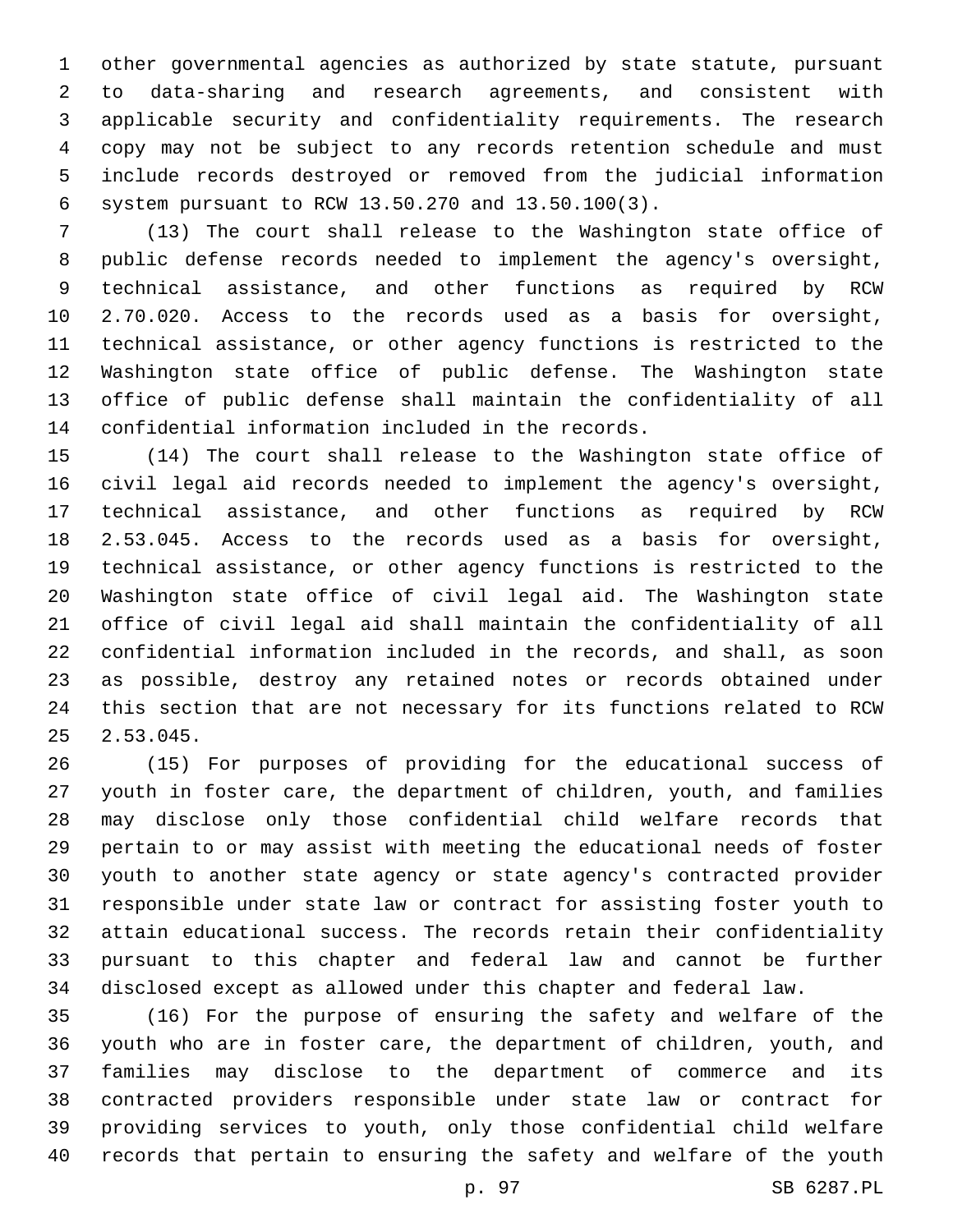who are in foster care who are admitted to crisis residential centers or HOPE centers under contract with the office of homeless youth prevention and protection. Records disclosed under this subsection retain their confidentiality pursuant to this chapter and federal law and may not be further disclosed except as permitted by this chapter and federal law.6

 (17) For purposes of investigating and preventing child abuse and neglect, and providing for the health care coordination and the well- being of children in foster care, the department of children, youth, and families may disclose only those confidential child welfare records that pertain to or may assist with investigation and prevention of child abuse and neglect, or may assist with providing for the health and well-being of children in foster care to the department of social and health services, the health care authority, or their contracting agencies. For purposes of investigating and preventing child abuse and neglect, and to provide for the coordination of health care and the well-being of children in foster care, the department of social and health services and the health care authority may disclose only those confidential child welfare records that pertain to or may assist with investigation and prevention of child abuse and neglect, or may assist with providing for the health care coordination and the well-being of children in foster care to the department of children, youth, and families, or its contracting agencies. The records retain their confidentiality pursuant to this chapter and federal law and cannot be further disclosed except as allowed under this chapter and federal law.

 **Sec. 79.** RCW 74.14B.010 and 2017 3rd sp.s. c 6 s 506 are each 28 amended to read as follows:

 (1) Caseworkers employed in children services shall meet minimum standards established by the department. Comprehensive training for caseworkers shall be completed before such caseworkers are assigned to case-carrying responsibilities without direct supervision. Intermittent, part-time, and standby workers shall be subject to the 34 same minimum standards and training.

 (2) Ongoing specialized training shall be provided for persons responsible for investigating child sexual abuse. Training participants shall have the opportunity to practice interview skills 38 and receive feedback from instructors.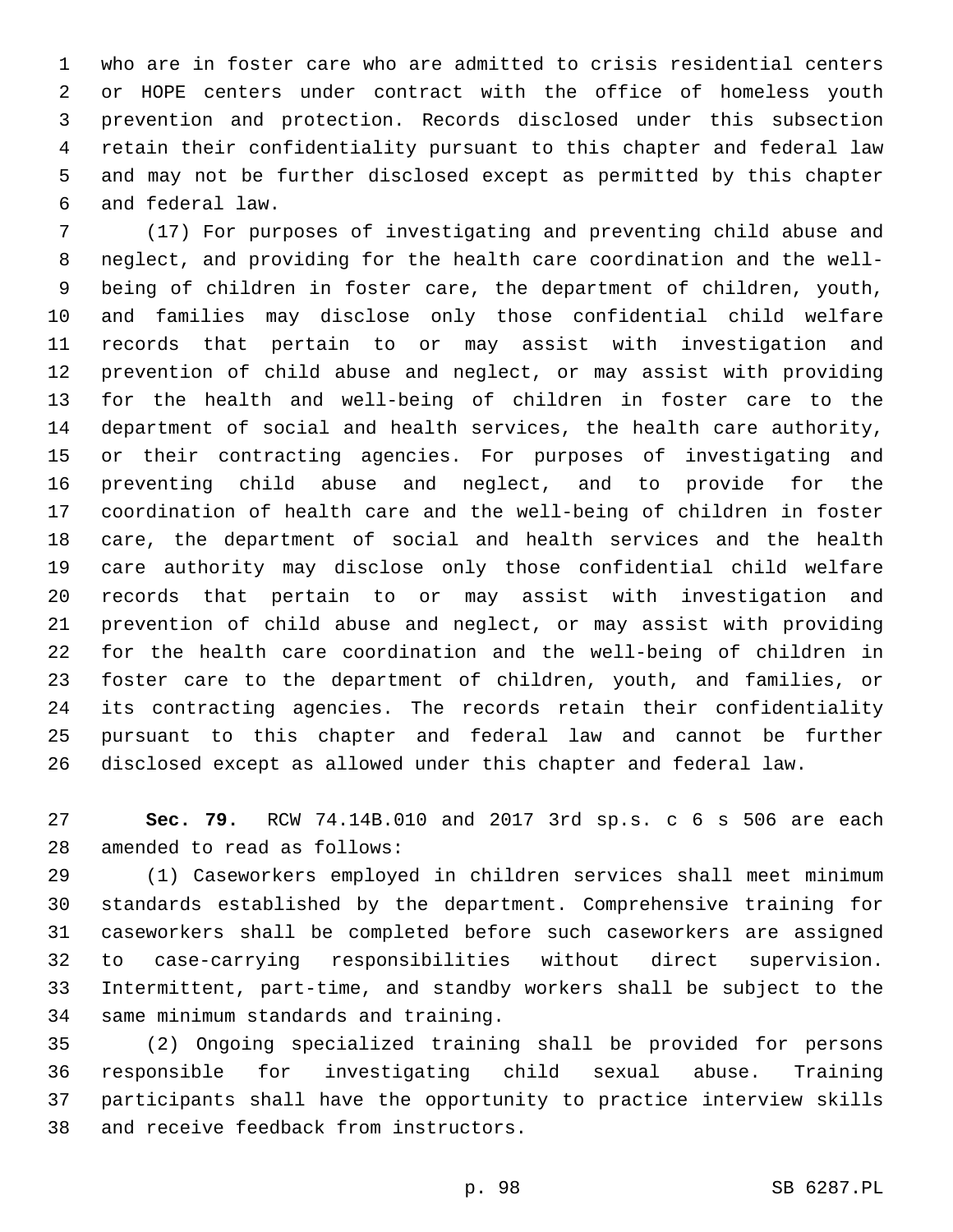(3) The department, the criminal justice training commission, the Washington association of sheriffs and police chiefs, and the Washington association of prosecuting attorneys shall design and implement statewide training that contains consistent elements for persons engaged in the interviewing of children, including law enforcement, prosecution, and child protective services.

 (4) The training shall: (a) Be based on research-based practices and standards; (b) minimize the trauma of all persons who are interviewed during abuse investigations; (c) provide methods of reducing the number of investigative interviews necessary whenever possible; (d) assure, to the extent possible, that investigative interviews are thorough, objective, and complete; (e) recognize needs of special populations, such as persons with developmental disabilities; (f) recognize the nature and consequences of victimization; (g) require investigative interviews to be conducted in a manner most likely to permit the interviewed persons the maximum emotional comfort under the circumstances; (h) address record retention and retrieval; and (i) documentation of investigative 19 interviews.

 (5) The identification of domestic violence is critical in ensuring the safety of children in the child welfare system. As a result, ongoing domestic violence training and consultation shall be 23 provided to caseworkers, including how to use the ((children's 24 administration's)) department's practice guide to domestic violence.

 **Sec. 80.** RCW 43.216.906 and 2017 3rd sp.s. c 6 s 803 are each 26 amended to read as follows:

 (1) All powers, duties, and functions of the department of social and health services pertaining to child welfare services under chapters 13.32A, 13.34, 13.36, 13.38, 13.50, 13.60, 13.64, 26.33, 26.44, 74.13, 74.13A, 74.14B, 74.14C, and 74.15 RCW are transferred to the department of children, youth, and families. All references to the secretary or the department of social and health services in the Revised Code of Washington shall be construed to mean the secretary or the department of children, youth, and families when referring to 35 the functions transferred in this section.

 (2)(a) All reports, documents, surveys, books, records, files, papers, or written material in the possession of the department of social and health services pertaining to the powers, duties, and functions transferred shall be delivered to the custody of the

p. 99 SB 6287.PL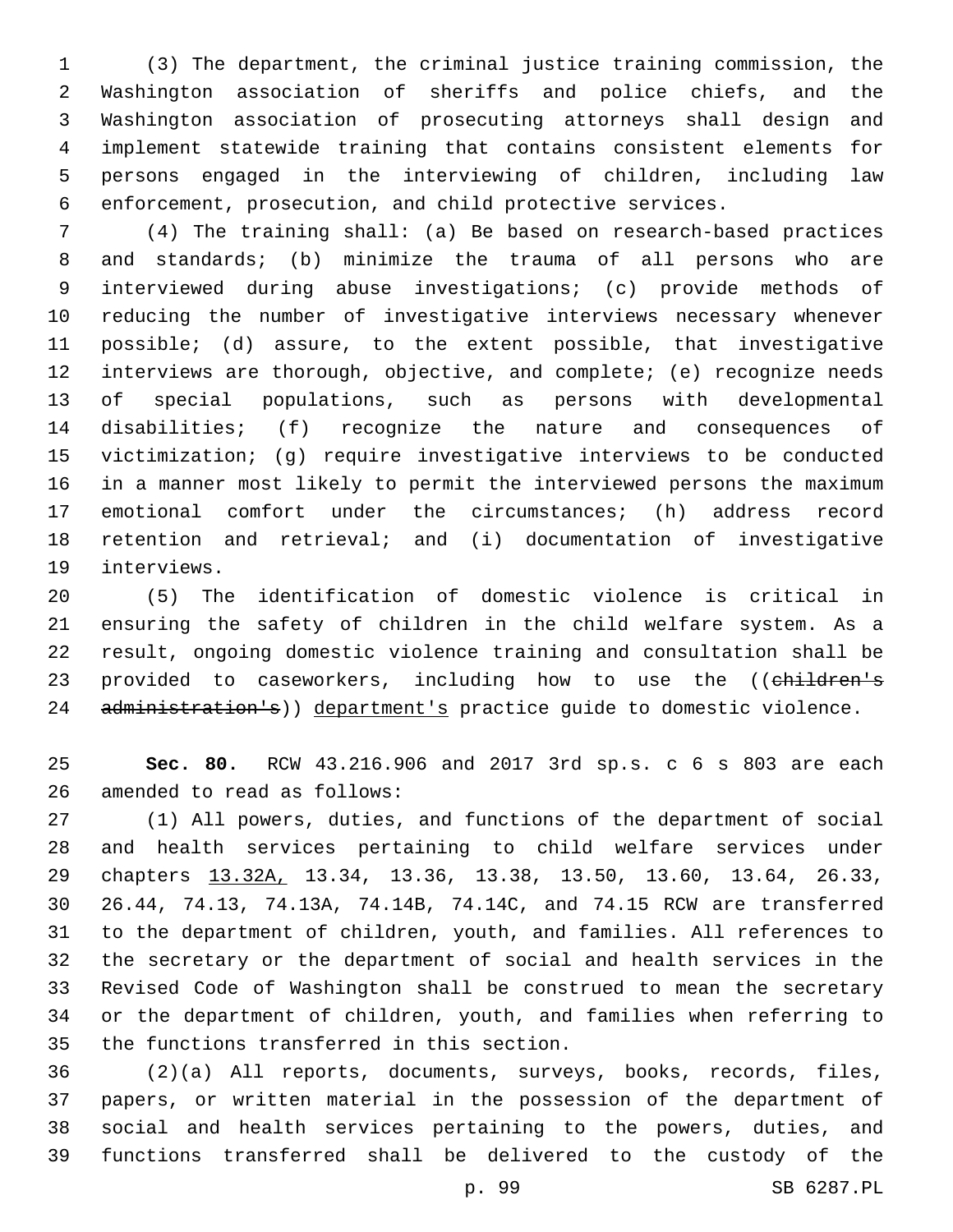department of children, youth, and families. All cabinets, furniture, office equipment, motor vehicles, and other tangible property employed by the department of social and health services in carrying out the powers, duties, and functions transferred shall be made available to the department of children, youth, and families. All funds, credits, or other assets held in connection with the powers, duties, and functions transferred shall be assigned to the department 8 of children, youth, and families.

 (b) Any appropriations made to the department of social and health services for carrying out the powers, duties, and functions transferred shall, on July 1, 2018, be transferred and credited to 12 the department of children, youth, and families.

 (c) Whenever any question arises as to the transfer of any personnel, funds, books, documents, records, papers, files, equipment, or other tangible property used or held in the exercise of the powers and the performance of the duties and functions transferred, the director of financial management shall make a determination as to the proper allocation and certify the same to the 19 state agencies concerned.

 (3) All employees of the department of social and health services engaged in performing the powers, duties, and functions transferred are transferred to the jurisdiction of the department of children, youth, and families. All employees classified under chapter 41.06 RCW, the state civil service law, are assigned to the department of children, youth, and families to perform their usual duties upon the same terms as formerly, without any loss of rights, subject to any action that may be appropriate thereafter in accordance with the laws 28 and rules governing state civil service.

 (4) All rules and all pending business before the department of social and health services pertaining to the powers, duties, and functions transferred shall be continued and acted upon by the department of children, youth, and families. All existing contracts and obligations shall remain in full force and shall be performed by 34 the department of children, youth, and families.

 (5) The transfer of the powers, duties, functions, and personnel of the department of social and health services shall not affect the validity of any act performed before July 1, 2018.

 (6) If apportionments of budgeted funds are required because of the transfers directed by this section, the director of financial management shall certify the apportionments to the agencies affected,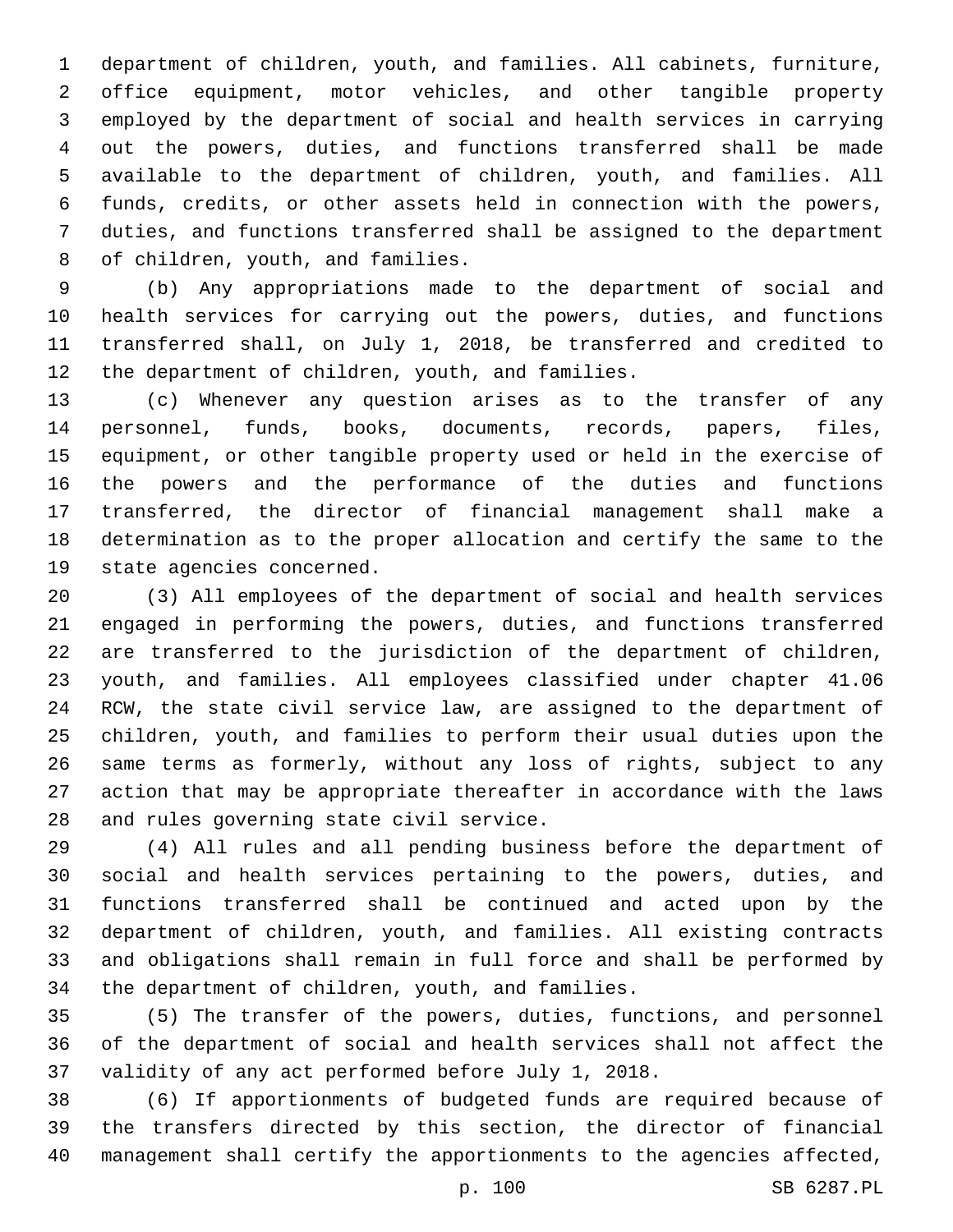the state auditor, and the state treasurer. Each of these shall make the appropriate transfer and adjustments in funds and appropriation accounts and equipment records in accordance with the certification.

 (7)(a) The portions of any bargaining units of employees at the department of social and health services existing on July 1, 2018, that are transferred to the department of children, youth, and families shall be considered separate appropriate units within the department of children, youth, and families unless and until modified by the public employment relations commission pursuant to Title 391 WAC. The exclusive bargaining representatives recognized as representing the portions of the bargaining units of employees at the department of social and health services existing on July 1, 2018, shall continue as the exclusive bargaining representatives of the transferred bargaining units without the necessity of an election.

 (b) The public employment relations commission may review the appropriateness of the collective bargaining units that are a result of the transfer from the department of social and health services to the department of children, youth, and families under chapter 6, Laws of 2017 3rd sp. sess. The employer or the exclusive bargaining representative may petition the public employment relations commission to review the bargaining units in accordance with this 22 section.

 **Sec. 81.** RCW 43.216.905 and 2017 3rd sp.s. c 6 s 802 are each 24 amended to read as follows:

 (1) The department of early learning is hereby abolished and its powers, duties, and functions are hereby transferred to the department of children, youth, and families. All references to the 28 ((secretary)) director or the department of early learning in the Revised Code of Washington shall be construed to mean the secretary or the department of children, youth, and families.

 (2)(a) All reports, documents, surveys, books, records, files, papers, or written material in the possession of the department of early learning shall be delivered to the custody of the department of children, youth, and families. All cabinets, furniture, office equipment, motor vehicles, and other tangible property employed by the department of early learning shall be made available to the department of children, youth, and families. All funds, credits, or other assets held by the department of early learning shall be assigned to the department of children, youth, and families.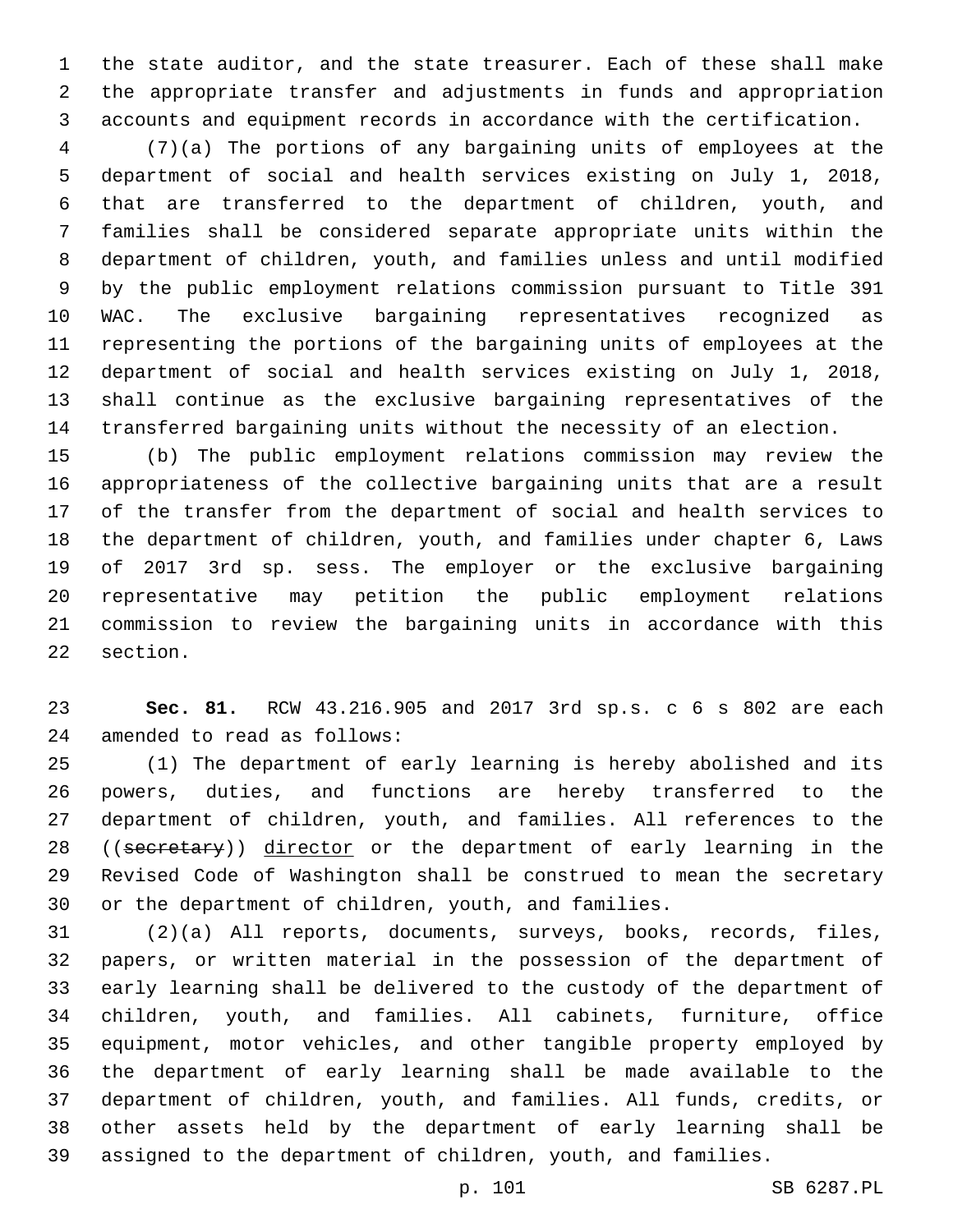(b) Any appropriations made to the department of early learning shall, on July 1, 2018, be transferred and credited to the department 3 of children, youth, and families.

 (c) If any question arises as to the transfer of any personnel, funds, books, documents, records, papers, files, equipment, or other tangible property used or held in the exercise of the powers and the performance of the duties and functions transferred, the director of financial management shall make a determination as to the proper allocation and certify the same to the state agencies concerned.

 (3) All employees of the department of early learning are transferred to the jurisdiction of the department of children, youth, and families. All employees classified under chapter 41.06 RCW, the state civil service law, are assigned to the department of children, youth, and families to perform their usual duties upon the same terms as formerly, without any loss of rights, subject to any action that may be appropriate thereafter in accordance with the laws and rules 17 governing state civil service.

 (4) All rules and all pending business before the department of early learning shall be continued and acted upon by the department of children, youth, and families. All existing contracts and obligations shall remain in full force and shall be performed by the department 22 of children, youth, and families.

 (5) The transfer of the powers, duties, functions, and personnel of the department of early learning shall not affect the validity of 25 any act performed before July 1, 2018.

 (6) If apportionments of budgeted funds are required because of the transfers directed by this section, the director of financial management shall certify the apportionments to the agencies affected, the state auditor, and the state treasurer. Each of these shall make the appropriate transfer and adjustments in funds and appropriation accounts and equipment records in accordance with the certification.

 (7)(a) The bargaining units of employees at the department of early learning existing on July 1, 2018, that are transferred to the department of children, youth, and families shall be considered separate appropriate units within the department of children, youth, and families unless and until modified by the public employment relations commission pursuant to Title 391 WAC. The exclusive bargaining representatives recognized as representing the bargaining units of employees at the department of early learning existing on July 1, 2018, shall continue as the exclusive bargaining

p. 102 SB 6287.PL